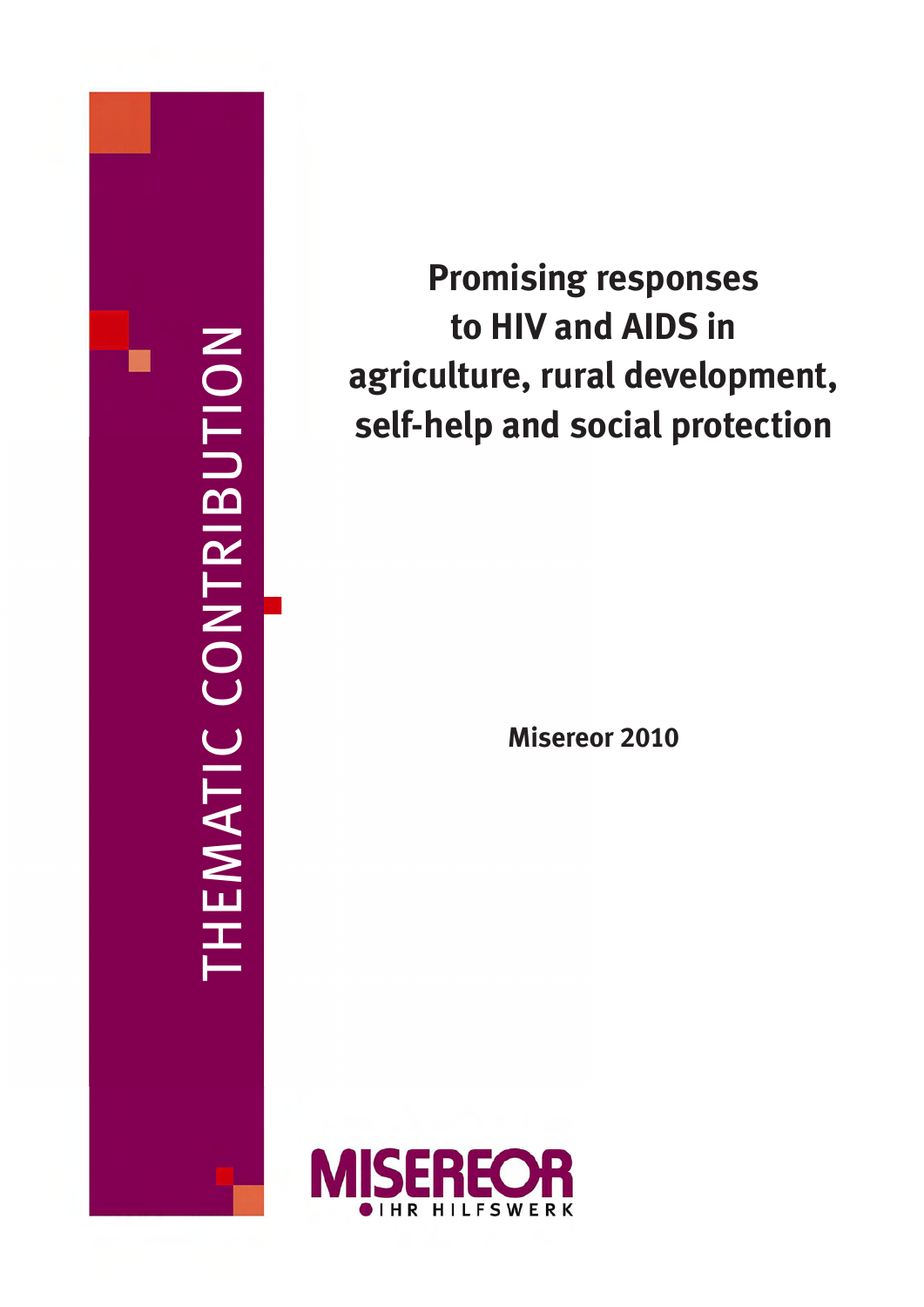Author Iris Onipede, co-author Ellen Schmitt, MISEREOR, 02/10

© Bischöfliches Hilfswerk MISEREOR e.V., Mozartstr. 9, 52064 Aachen, Germany, 2010. <http://www.misereor.de/>

Permission must be obtained for any further utilisation including duplication.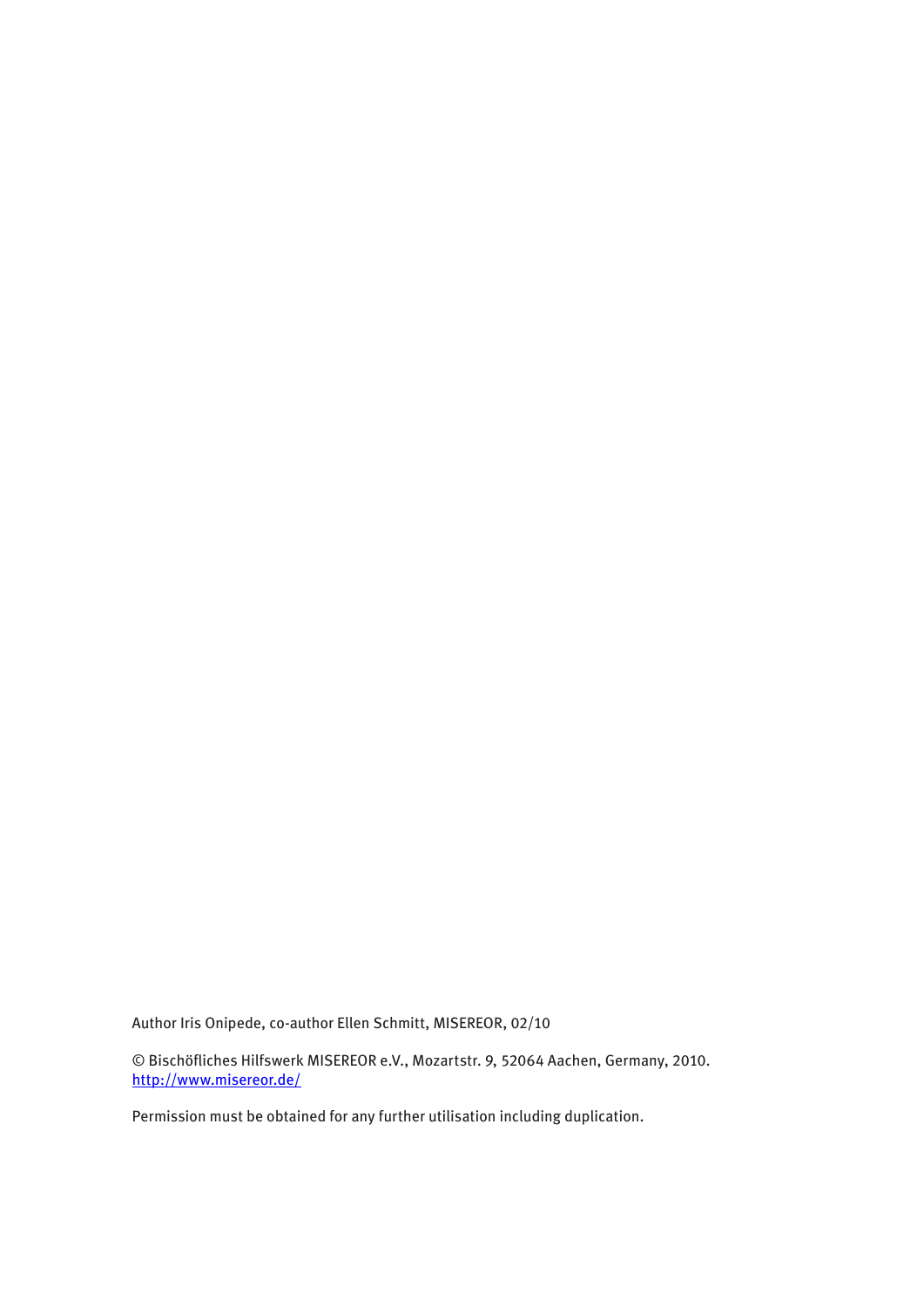# <span id="page-2-0"></span>**Foreword**

HIV and AIDS have various implications on the life of individuals, families, communities and societies. HIV and AIDS are not "merely" a health but also a development issue as they reduce chances for development and increase poverty. People living with HIV, households headed by women, elderly or orphans often have barriers to perform like others not affected by HIV and AIDS. Therefore they need specific attention and tailor-made responses in the different development sectors focusing on their needs, abilities and skills.

One of the main pillars of Misereor's work and its partners' in different countries in Africa, Asia and Latin America is the reduction of poverty and assistance of the poor and the marginalized. Misereor and its partners have to take HIV and AIDS into account in development projects.

This document was conducted as a desk study for the revision of the Misereor guide "Responding to HIV and AIDS – A practitioner's guide to mainstreaming in development projects" (published 2010). It provides useful information and practical examples of such responses in the fields of agriculture, rural development, self-help and social protection. It aims to invite Misereor partners and others working in these fields to reflect on their current approaches and to encourage them to respond in their core business to the challenges brought by HIV and AIDS.

# **Acknowledgements**

We would like to thank the following colleagues at Misereor and others for their assistance and engagement in reviewing this desk study and for their valuable input: Sabine Dorloechter-Sulser, N. Devadasan, Alexa Emundts, Andrea Hagn, Jutta Himmelsbach, Steffen Ulrich and Nina Urwantzoff.

Last but not least, our thanks go to Nellie Goldstein for her editing and assistance and Michael Klinkebiel for the assistance in the layout.

Iris Onipede and Ellen Schmitt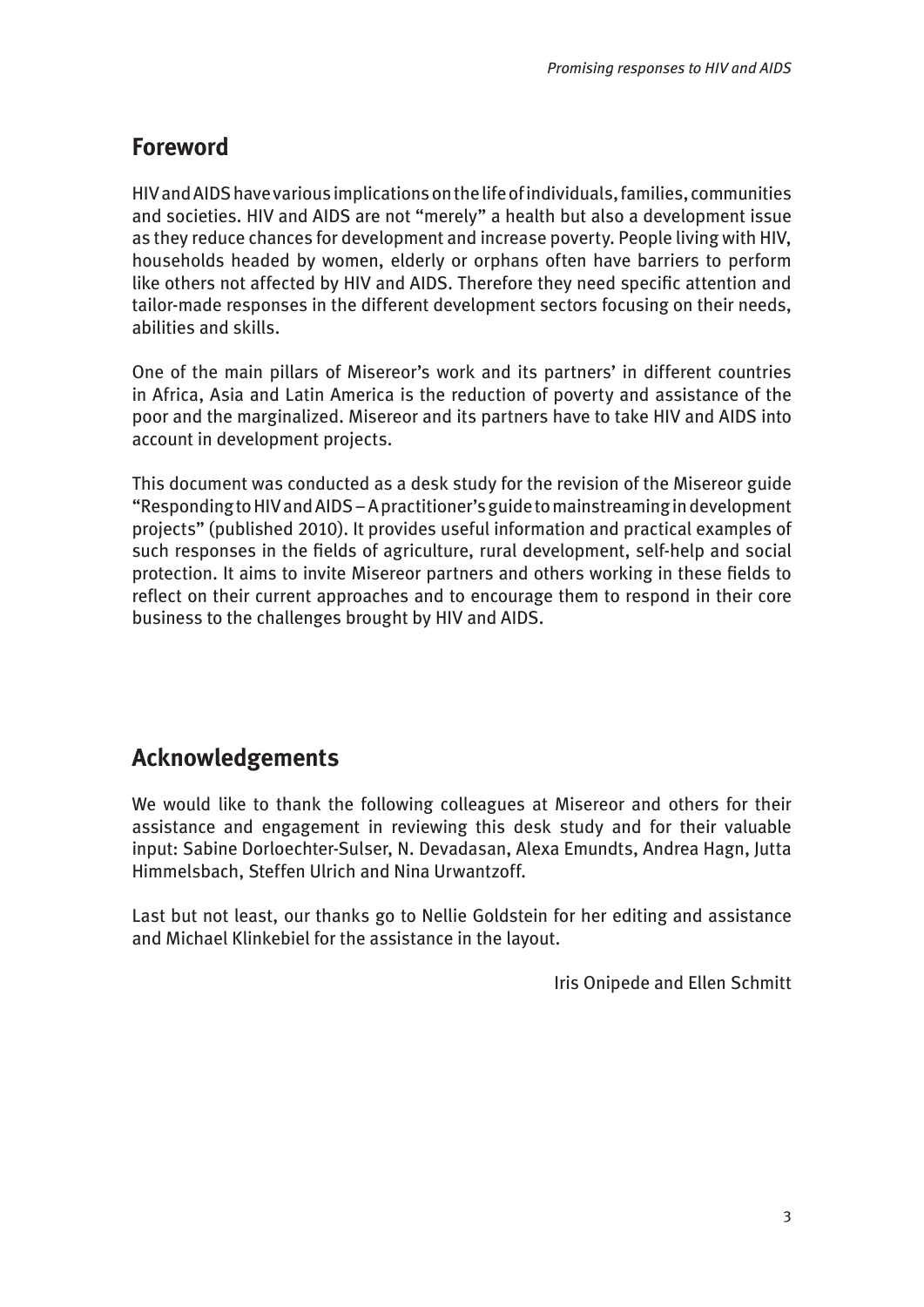# <span id="page-3-0"></span>**List of Abbreviations**

| <b>ACORD</b> | Agency for Cooperation and Research in Development   |  |
|--------------|------------------------------------------------------|--|
| <b>ADB</b>   | <b>Asian Development Bank</b>                        |  |
| <b>AIDS</b>  | Acquired Immunodeficiency Syndrome                   |  |
| <b>AMREF</b> | African Medical and Research Foundation              |  |
| <b>ART</b>   | Antiretroviral therapy                               |  |
| <b>ARV</b>   | Antiretroviral drugs                                 |  |
| <b>ASCA</b>  | <b>Accumulating Savings and Credit Association</b>   |  |
| CA           | <b>Conservation agriculture</b>                      |  |
| <b>CBO</b>   | Community-based organisation                         |  |
| <b>CRS</b>   | <b>Catholic Relief Services</b>                      |  |
| <b>DAP</b>   | Draught-animal power                                 |  |
| <b>ECA</b>   | <b>Economic Commission for Africa</b>                |  |
| <b>FACT</b>  | <b>Food and cash transfers</b>                       |  |
| <b>FAO</b>   | <b>Food and Agriculture Organisation</b>             |  |
| <b>FBO</b>   | Faith-based organisation                             |  |
| <b>FFA</b>   | <b>Food for Assets</b>                               |  |
| <b>FFS</b>   | <b>Farmer Field School</b>                           |  |
| <b>GTZ</b>   | <b>German Technical Cooperation</b>                  |  |
| <b>HBC</b>   | Home-based care                                      |  |
| HH           | Household                                            |  |
| <b>HIV</b>   | Human Immunodeficiency Virus                         |  |
| <b>ICAD</b>  | <b>Interagency Coalition on AIDS and Development</b> |  |
| <b>IFAD</b>  | International Fund for Agricultural Development      |  |
| <b>IFPRI</b> | International Food Policy Research Institute         |  |
| <b>IPM</b>   | Integrated pest management                           |  |
| <b>JFFLS</b> | Junior Farmer Field and Life School                  |  |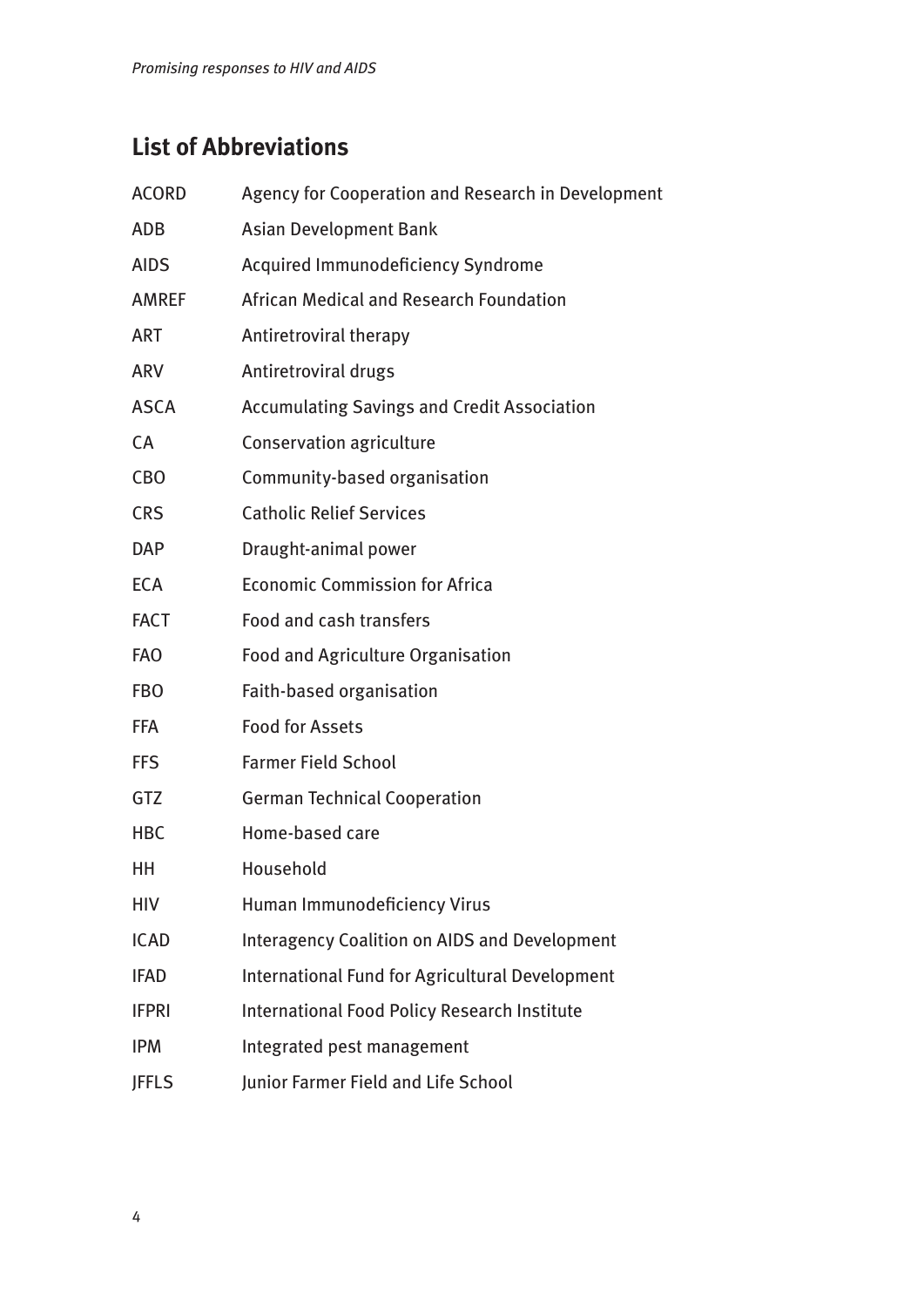| <b>LEISA</b>   | Low External Input and Sustainable Agriculture         |  |
|----------------|--------------------------------------------------------|--|
| <b>LRAP</b>    | Livelihoods Recovery Through Agriculture Program       |  |
| <b>LST</b>     | Labour-saving technologies                             |  |
| <b>MFI</b>     | Microfinance institution                               |  |
| <b>NAADS</b>   | National agricultural services                         |  |
| <b>NAC</b>     | <b>National action committee</b>                       |  |
| <b>NCP</b>     | <b>Neighbourhood Care Points</b>                       |  |
| <b>NGO</b>     | Non-governmental organisation                          |  |
| $\overline{0}$ | <b>Opportunity International</b>                       |  |
| <b>OVC</b>     | Orphans and vulnerable children                        |  |
| <b>PLHIV</b>   | People living with HIV                                 |  |
| <b>ROSCA</b>   | <b>Rotating Savings and Credit Association</b>         |  |
| <b>SILC</b>    | Savings and lending communities                        |  |
| <b>SSA</b>     | Sub-Saharan Africa                                     |  |
| <b>UNAIDS</b>  | Joint United Nations Programme on HIV/AIDS             |  |
| <b>UNICEF</b>  | United Nations International Children's Emergency Fund |  |
| <b>UNIDO</b>   | United Nations Industrial Development Organisation     |  |
| <b>USAID</b>   | United States Agency for International Development     |  |
| <b>UWESO</b>   | <b>Uganda Women's Effort to Save Orphans</b>           |  |
| <b>VCT</b>     | Voluntary counselling and testing                      |  |
| <b>VSU</b>     | <b>Victim Support Unit</b>                             |  |
| <b>WFP</b>     | <b>World Food Programme</b>                            |  |
| <b>WHO</b>     | <b>World Health Organisation</b>                       |  |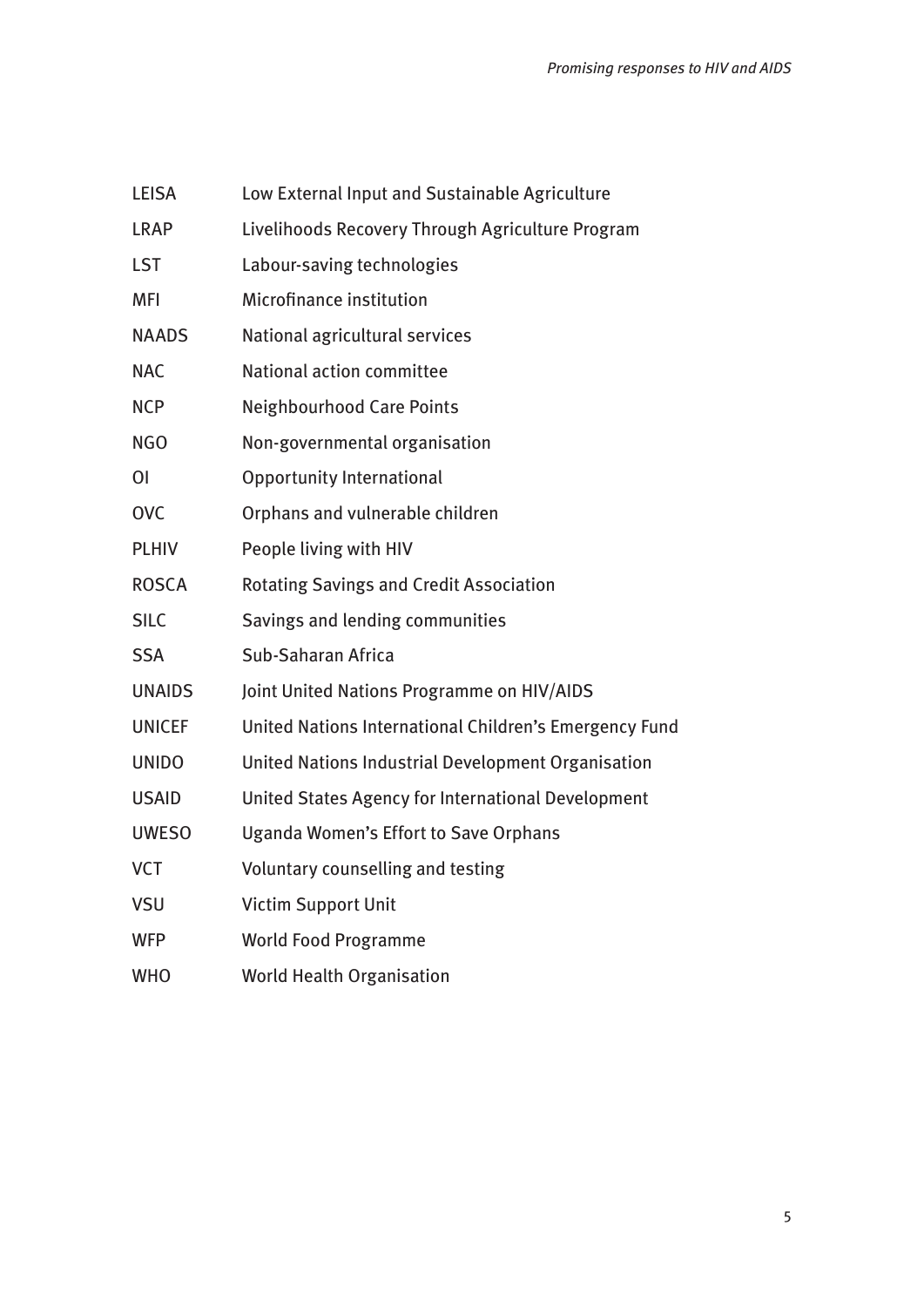# **Table of Contents**

| $\overline{3}$                                                                                                                                                                                                                     |
|------------------------------------------------------------------------------------------------------------------------------------------------------------------------------------------------------------------------------------|
|                                                                                                                                                                                                                                    |
|                                                                                                                                                                                                                                    |
| 3 Promising responses to HIV and AIDS in agriculture and rural development  13                                                                                                                                                     |
|                                                                                                                                                                                                                                    |
| 3.2 A systematic overview of promising approaches  15<br>3.2.1 Introduction: Labour-saving technologies  15<br>3.2.2 Labour-saving sustainable agriculture practices  17                                                           |
|                                                                                                                                                                                                                                    |
| 3.2.5 Energy- and time-saving methods, water, hygiene and sanitation on a<br>3.2.5.1 Labour-saving cooking equipment  43<br>3.2.5.3 Safe drinking water and sanitation  49<br>3.2.6 Preservation and transmission of knowledge  55 |
| 4 Promising approaches for stimulating self-help potential  61                                                                                                                                                                     |
|                                                                                                                                                                                                                                    |
| 4.2 A systematic overview of promising approaches  63                                                                                                                                                                              |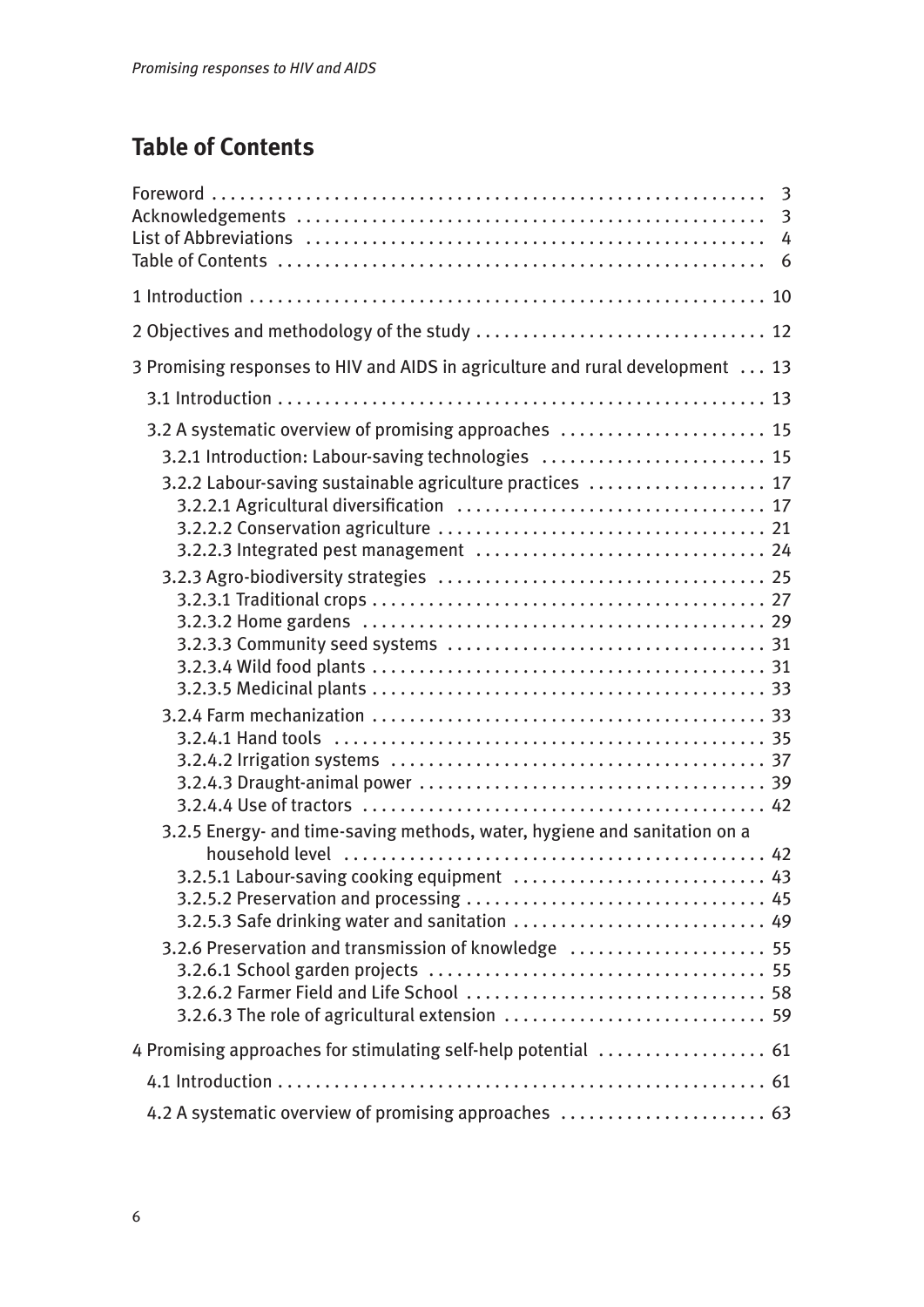| 4.2.2 Microfinance approaches in the context of HIV and AIDS  67 |
|------------------------------------------------------------------|
|                                                                  |
|                                                                  |
|                                                                  |
| 4.2.5.1 Care for orphans and vulnerable children  81             |
|                                                                  |
|                                                                  |
|                                                                  |
|                                                                  |
| 5.3 A systematic overview of promising approaches  96            |
|                                                                  |
|                                                                  |
|                                                                  |
|                                                                  |
| 5.3.2.4 Food transfers versus cash transfers  107                |
| 5.3.3 Labour market measures: food for work, cash for work,      |
|                                                                  |
|                                                                  |
|                                                                  |
| 5.3.4.2 Food for education programmes  111                       |
|                                                                  |
| 5.3.5 Micro and area-based schemes in agriculture  113           |
|                                                                  |
|                                                                  |

# **Figures**

| Figure 1: The role of the agricultural and rural development sectors |  |
|----------------------------------------------------------------------|--|
|                                                                      |  |
| Figure 2: Areas for the promotion of labour-saving technologies  15  |  |
| Figure 3: Strategic use of agro-biodiversity to combat the effects   |  |
|                                                                      |  |
| Figure 4: Areas to be considered in the agricultural and             |  |
|                                                                      |  |
| Figure 5: Community responses to HIV and AIDS  62                    |  |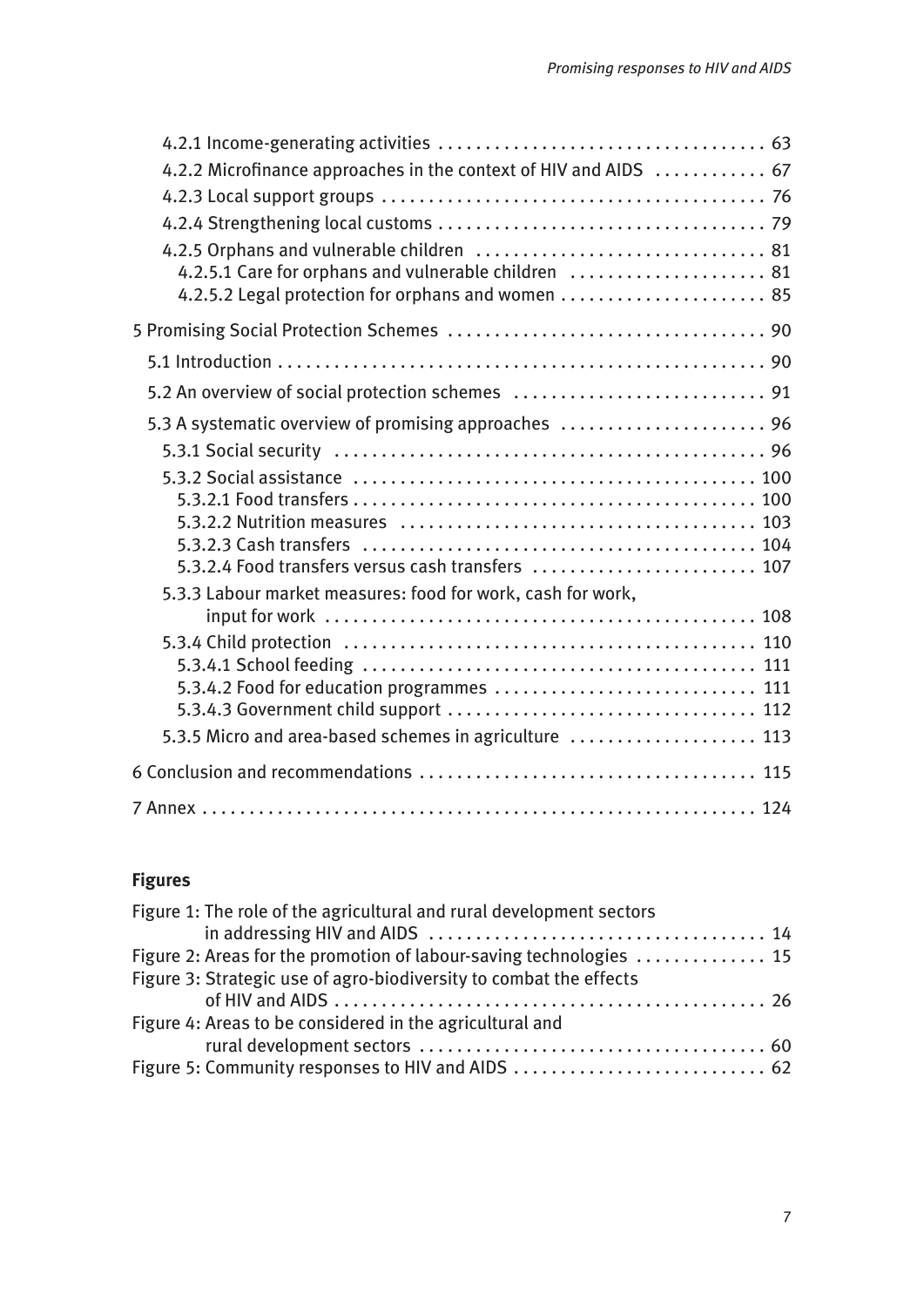# **Tables**

| Table 2: Agricultural-diversification strategies  18                              |
|-----------------------------------------------------------------------------------|
| Table 3: An overview of promising traditional crops                               |
|                                                                                   |
| Table 4: Issues and challenges for the different forms of mechanization 34        |
|                                                                                   |
| Table 6: An overview of implements used for draught-animal power  40              |
| Table 7: An overview of energy- and time-saving methods, hygiene and              |
|                                                                                   |
|                                                                                   |
| Table 9: Time saved through insulated baskets  45                                 |
| Table 10: An overview of labour-saving processing technologies  46                |
| Table 11: An overview of improved storage facilities  48                          |
|                                                                                   |
| Table 13: Benefits and constraints of roofwater harvesting  52                    |
|                                                                                   |
| Table 15: Guidelines for school garden projects  56                               |
| Table 16: Microfinance in the context of HIV and AIDS - an overview               |
|                                                                                   |
| Table 17: An overview of social protection schemes and their limits  93           |
| Table 18: Benefits and disadvantages of conditional                               |
| and unconditional cash transfers  105                                             |
| Table 19: Food transfers versus cash transfers in the context of HIV and AIDS 108 |

### **Boxes**

| Box 1: The Chihali system - a Tanzanian example  19                                   |  |
|---------------------------------------------------------------------------------------|--|
|                                                                                       |  |
|                                                                                       |  |
| Box 4: Saving labour through CA - a Tanzanian example  22                             |  |
| Box 5: CA, food security and HIV and AIDS - a Swaziland example  23                   |  |
| Box 6: Organic cotton and IPM - a Zimbabwean example  25                              |  |
| Box 7: Homestead gardening for affected households $-$ a Lesotho example  30          |  |
| Box 8: Community-based seed preservation mechanisms  31                               |  |
| Box 9: Wild food plants - a Zimbabwean example  32                                    |  |
|                                                                                       |  |
| Box 11: The introduction of labour-saving technology – a Malawi example $\ldots$ . 35 |  |
| Box 12: Essential ergonomic aspects of hand tools  36                                 |  |
| Box 13: Treadle-pump technology – a Southern African example  37                      |  |
|                                                                                       |  |
|                                                                                       |  |
| Box 16: DAP in the context of HIV and AIDS - a Namibian example  41                   |  |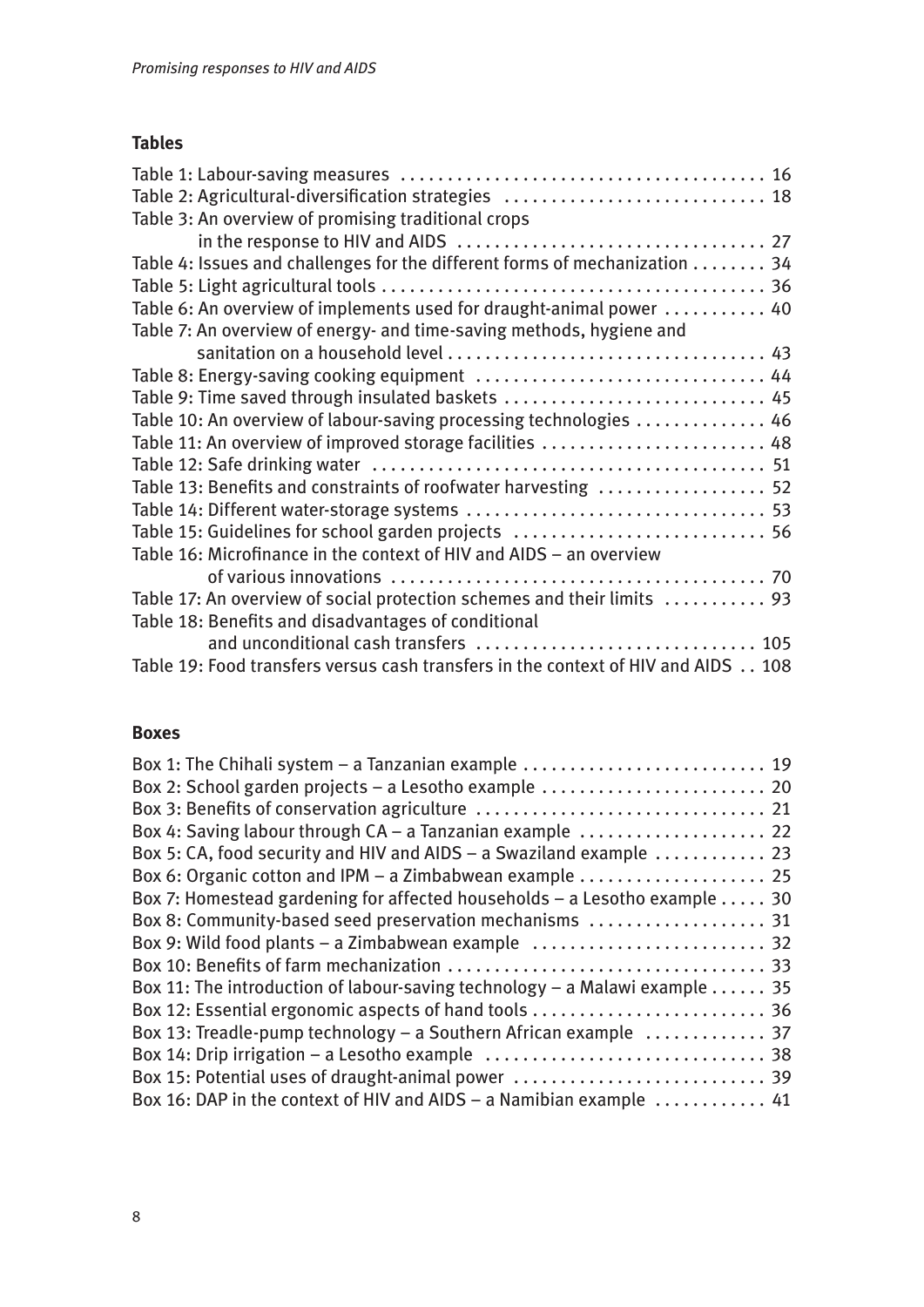| Box 17: Clean water and sanitation – a Kenyan example $\ldots \ldots \ldots \ldots \ldots \ldots$ 54 |
|------------------------------------------------------------------------------------------------------|
| Box 18: Roofwater harvesting - a Ugandan example  54                                                 |
| Box 19: A school garden programme - a South African example  57                                      |
| Box 20: A school garden and greening project - a South African example  57                           |
| Box 21: Junior Farmer Field and Life School - a Mozambique example  59                               |
| Box 22: Promising income-generating activities -                                                     |
|                                                                                                      |
| Box 23: The Urban Livelihoods Programme - a Tanzanian example  65                                    |
| Box 24: Income-generating activities for PLHIV - a Lesotho example  66                               |
| Box 25: The Positive Partnership Programme - a Thailand example  72                                  |
| Box 26: Microfinance in the context of HIV and AIDS - some African examples 72                       |
| Box 27: Microfinance in the context of HIV and AIDS - a Ugandan example  73                          |
| Box 28: Examples of common community self-help schemes  77                                           |
| Box 29: Savings and internal lending groups - a Tanzanian example  78                                |
| Box 30: Income-generating activities in the context of HIV and AIDS -                                |
|                                                                                                      |
| Box 31: A decrease in informal safety nets in the context of HIV and AIDS -                          |
|                                                                                                      |
| Box 32: Revitalizing useful local traditions - a Swaziland example  80                               |
| Box 33: Revitalizing existing useful traditions - a Swaziland example  80                            |
| Box 34: Support for foster families - a Ugandan example  83                                          |
| Box 35: Alternative care - a Swaziland example  84                                                   |
| Box 36: Support for households headed by children and grandparents -                                 |
|                                                                                                      |
| Box 37: Action against property grabbing - a Zambian example  88                                     |
| Box 38: The Memory Book project - a Ugandan example  88                                              |
| Box 39: Legal instruction on property rights - a Zambian example  89                                 |
| Box 40: A mutual health insurance plan - a Senegalese example  97                                    |
| Box 41: A national health insurance scheme - a Ghanaian example  98                                  |
|                                                                                                      |
|                                                                                                      |
| Box 44: A community-based nutrition project - a Kenyan example  104                                  |
| Box 45: Social pensions for people in rural areas - a Brazilian example  106                         |
| Box 46: A non-contributory old age pension - a Lesotho example  106                                  |
| Box 47: The effects of an attendance incentive programme -                                           |
|                                                                                                      |
| Box 48: Food for assets - a Zimbabwean example  109                                                  |
|                                                                                                      |
| Box 50: Food for assets - a Malawi example  110                                                      |
| Box 51: The benefits of school feeding - a Zimbabwean example  111                                   |
| Box 52: Social grants and food parcels - a South African example  112                                |
| Box 53: Cash transfers for OVC - a Kenyan example  113                                               |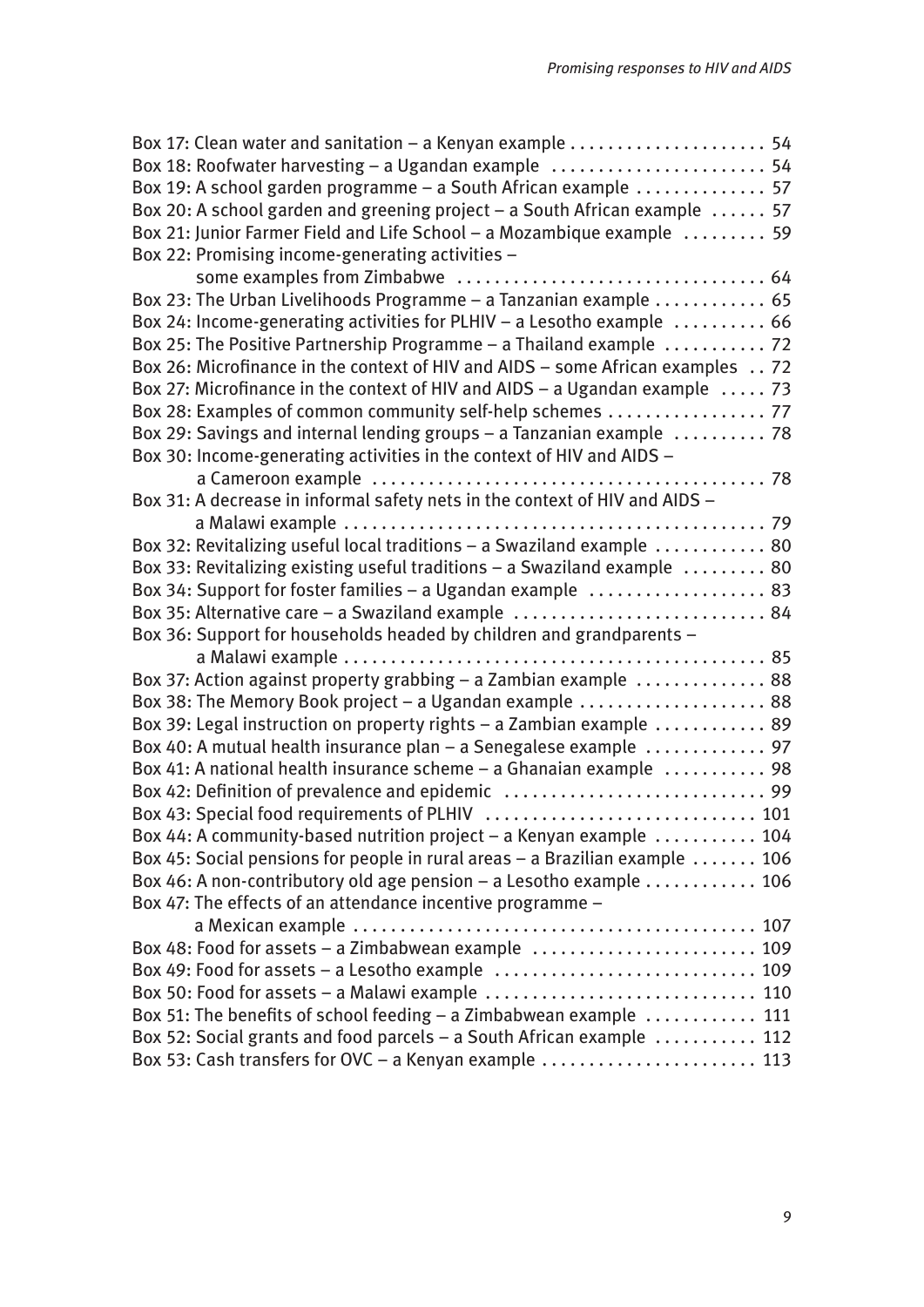# <span id="page-9-0"></span>**1 Introduction**

The epidemic of HIV and AIDS is causing a major development crisis. Apart from the social and psychological consequences, HIV and AIDS have deepened poverty and eroded the ability of many individuals and households to survive, to produce sufficient and nutritious food and to generate off-farm income for other living expenses (ICAD, 2004). For development organizations HIV and AIDS are a major challenge. They are called on to deliver services appropriate to the capabilities and needs of the target population affected by HIV and AIDS.

Development cooperation is the essence of Misereor's work and since its inception in 1958, Misereor has been committed to the aspect of self-help. It is Misereor's goal to support the poorest of the poor through partner organizations in various countries. One of the major tasks involved is to mobilise the self-help potential of the target population and to support and improve their efforts in fields such as sustainable agricultural practices, rural development, income generation, savings and credit schemes, and so on.

To a smaller extent, charitable engagement is also part of Misereor's mandate and a number of partner organizations, through their social work, support poor people who lack self-help potential and who need assistance.

HIV and AIDS disproportionately affect the poorest of the poor and therefore many people supported by Misereor partners are infected and affected by HIV and AIDS. Through the effects of HIV and AIDS, poverty is often deepened and development efforts are reversed. Depending on their household situation and the stage of the disease, affected individuals and households cannot or cannot fully support themselves and so project strategies have to be adjusted to fit the situation of the target groups.

Based on the challenges faced by many Misereor partners, this study aims to have a closer look at the three key areas presented: agriculture and rural development, self-help, and social protection. It highlights the challenges these sectors face and presents promising responses in the form of strategies which take the effects of HIV and AIDS into account. At best, the presentations will encourage Misereor's partner organisations to adapt their work to the challenges posed by HIV and AIDS.

**Chapter 3:** Agriculture and rural development are highly affected by HIV and AIDS through the loss of labour, the loss of knowledge and the emergence of many households headed by only one parent, grandparents or even children, for example. The effects of HIV and AIDS on the agricultural and rural development sectors are explained in more detail and practical responses in the field of labour-saving sustainable agricultural methods, including agro-biodiversity strategies, appropriate farming mechanization, energy- and time-saving methods and approaches with regard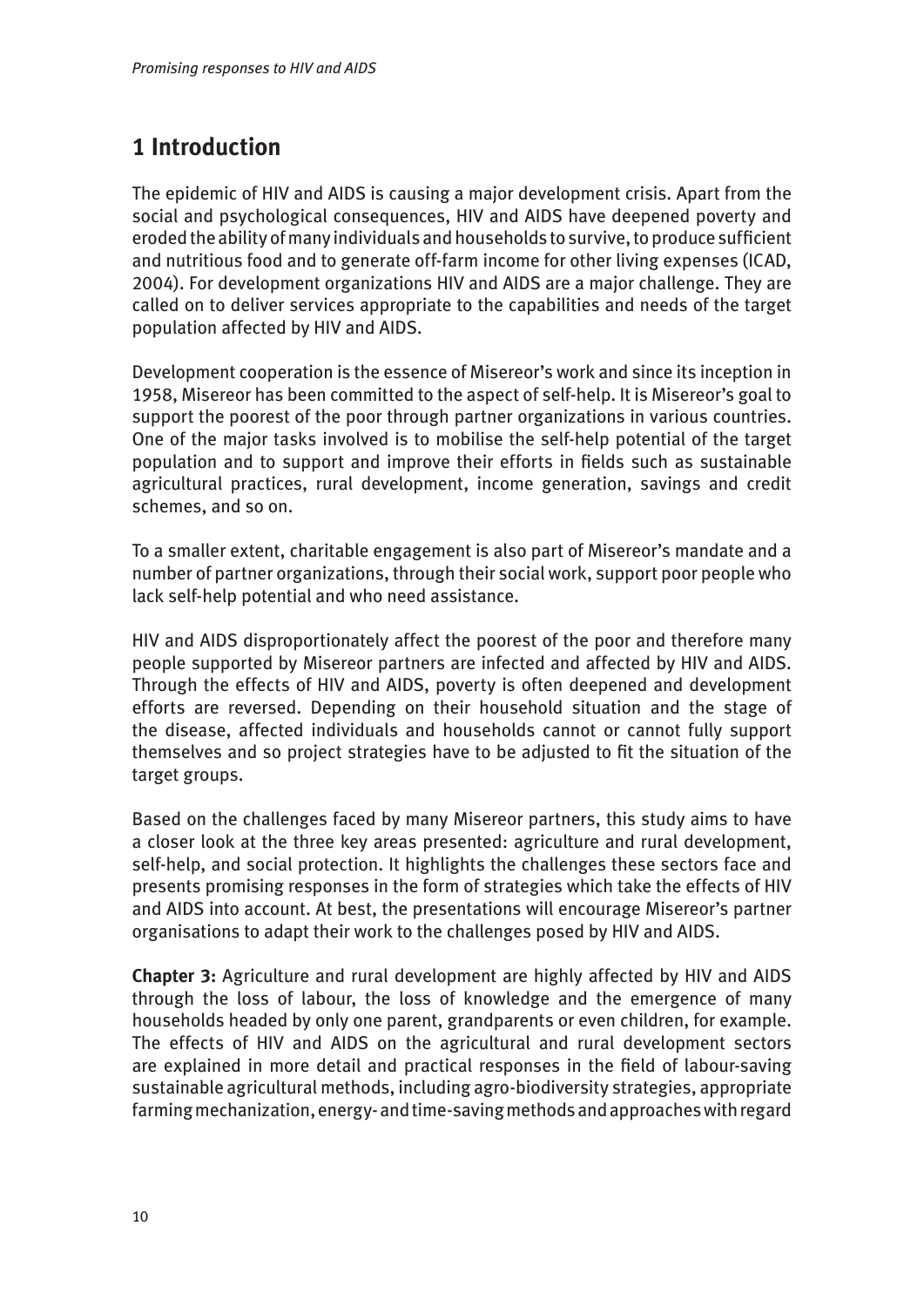to water, hygiene and sanitation at the household level are described. Strategies for knowledge preservation and transmission are also part of this chapter.

**Chapter 4:** Mobilising self-help potential has always been of key importance to development initiatives in sub-Saharan Africa and other regions. The disruptive effects of HIV and AIDS on households and communities, the resulting increase in the levels of poverty, the limited support capacity of the extended family and the high number of orphans, make it crucial to mobilise and strengthen the self-help potential and to overcome the disastrous effects of HIV and AIDS by developing sustainable coping mechanisms. This chapter presents a wide range of promising approaches that can stimulate self-help capacities in response to the challenges of HIV and AIDS: suitable income-generating activities, appropriate microfinance and savings projects, tapping the potential of local support groups as well as promoting 'useful' local customs relevant to HIV prevention and the mitigation of HIV and AIDS. The specific needs and vulnerability of orphans, orphan care and legal protection for orphans and women with regard to land and property rights are also discussed.

**Chapter 5:** Due to the devastating psychological and economic effects of HIV and AIDS, a huge number of affected households are unable (at least for certain periods of time) to help themselves and develop sustainable coping mechanisms. Several types of social protection schemes in the context of HIV and AIDS are described: social insurance in the sectors of health, agriculture and life; social assistance schemes such as food and cash transfers, and even nutritional intervention; labour market measures such as 'food for work', 'cash for work' and 'input for work'; and adequate child protection mechanisms. Micro and area-based schemes in the field of agriculture are also tackled in this chapter.

Each chapter has a short introduction to the topic, describes the challenges faced by different sectors and enumerates promising and appropriate responses. Practical project examples are also presented. Concluding remarks and recommendations are found at the end of the document.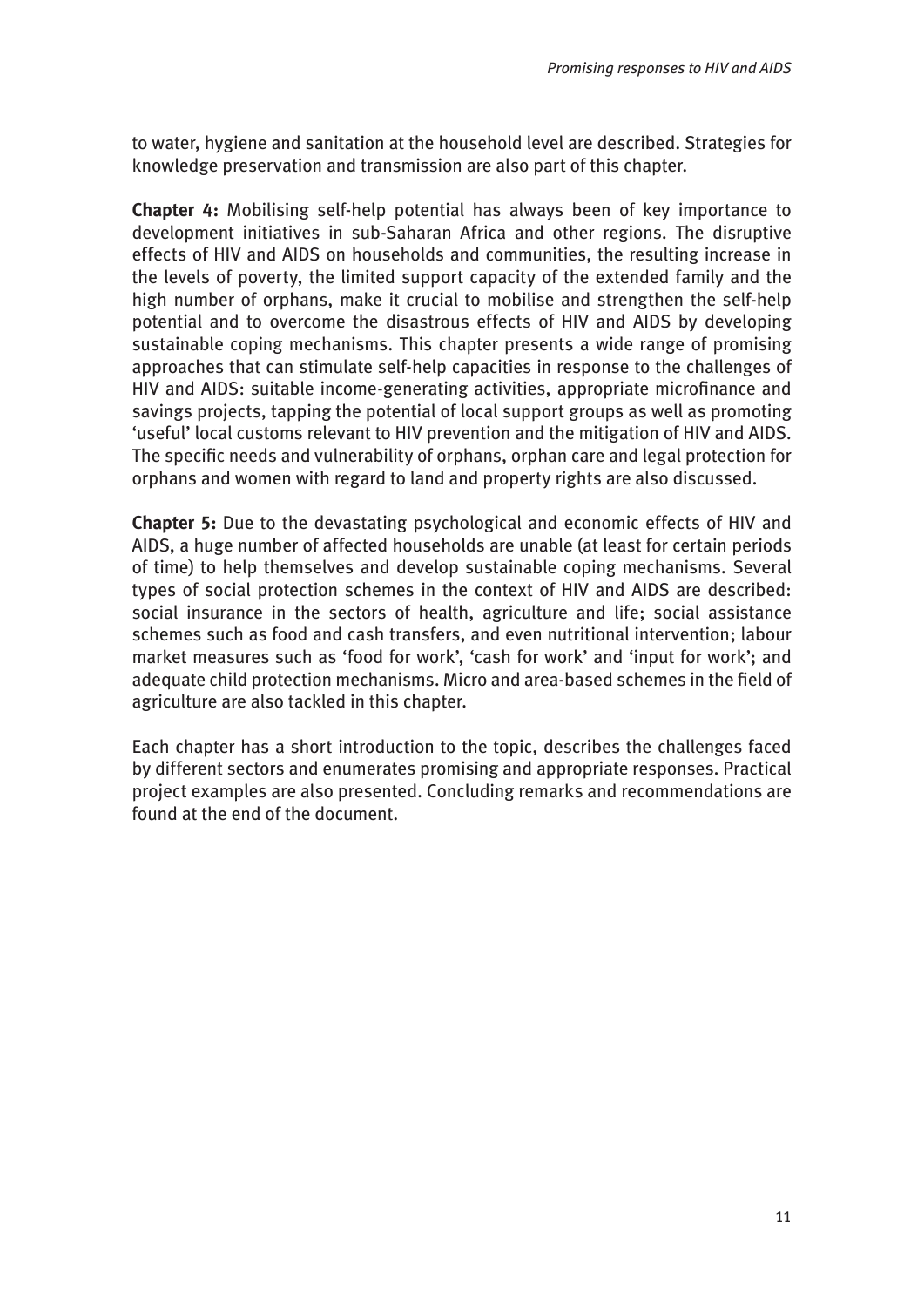# <span id="page-11-0"></span>**2 Objectives and methodology of the study**

Key objectives of the desk study:

- A systematic description of promising approaches to agricultural methods that are less labour intensive (as an alternative with regard to sustainable agri cultural methods) and preconditions for a "light" mechanization in HIV and AIDS-prone areas;
- A systematic description of other promising approaches to stimulating the potential that still exists in households affected by HIV and AIDS to allow them to live lives more or less independent of external support, such as credit facilities, insurances, income-generating activities, etc.;
- A systematic description of promising approaches to social security at various levels (government, community etc.) for households which no longer have any potential for self-help.

Methodology

- An extensive review of literature in the field of agriculture, labour-saving technologies, microfinance, social safety nets, land rights, community responses, government responses;
- Contacting directly relevant development organizations by e-mail and telephone.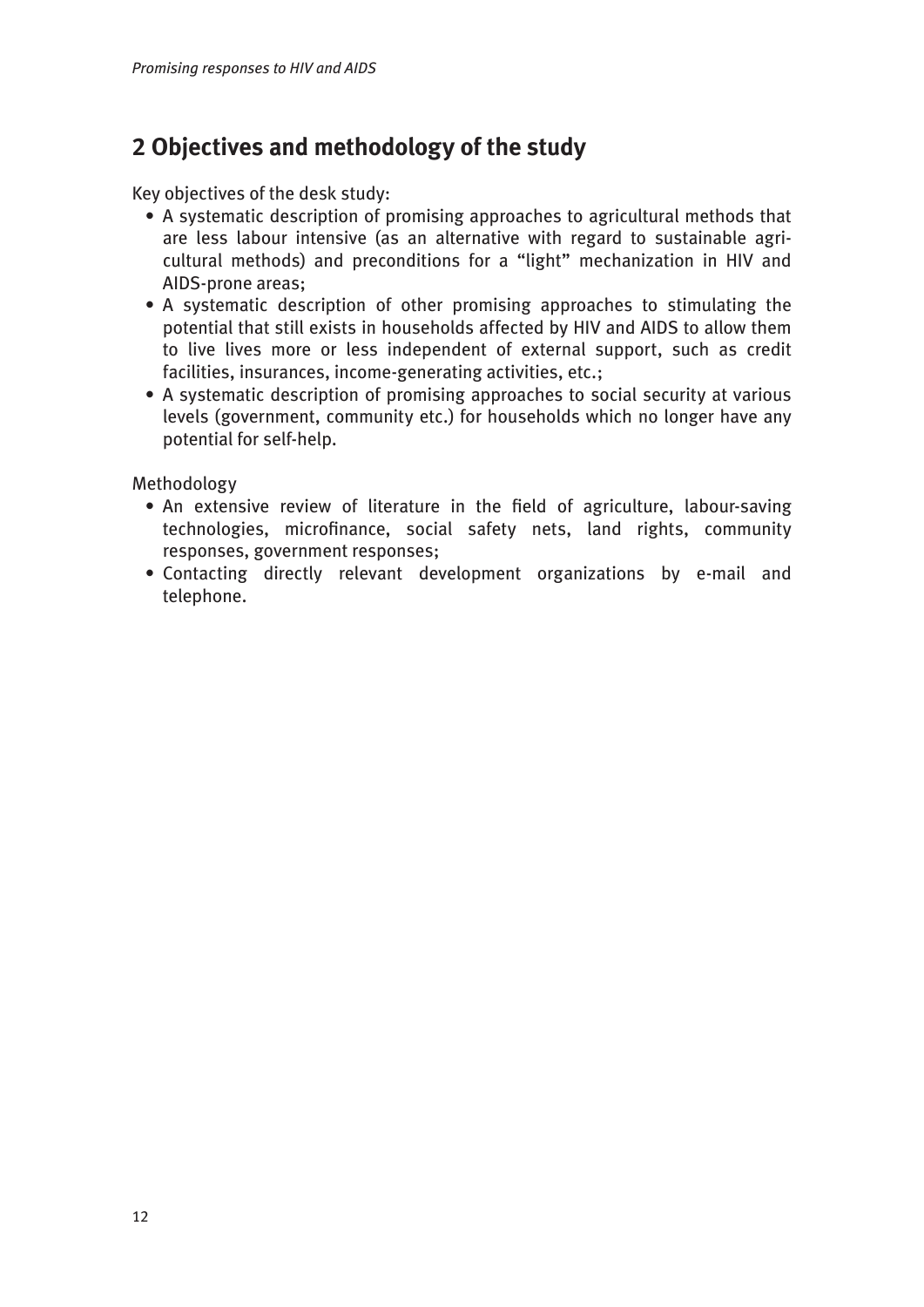# <span id="page-12-0"></span>**3 Promising responses to HIV and AIDS in agriculture and 3 rural development**

# **3.1 Introduction**

The majority of the population in low- and middle-income countries depends on subsistence farming and on agricultural production to earn a living. Evidence shows that in countries with high HIV prevalence the agricultural sector is disproportionately highly affected by HIV and AIDS. The structure of the agricultural sector here, consisting in particular of smallholder farms, makes it difficult to cope with the effects of HIV and AIDS (Waal et al., 2003). The most immediate effect is the loss of labour due to chronic illness and death. Healthy family members have to fill the gap of labour loss, which increases their workload, but they may not be able to cover the deficit fully. This leads to a delayed cultivation of fields, land being left fallow, sales of productive assets, dependence on farm labour and, finally, decreased agricultural production and reduced means of livelihood (Shah et al., 2002; Gillespie et al., 2003). Women in particular carry a huge burden; they are usually the main caregivers and, in addition to farm work, they take care of most the domestic work. In the case of chronic sickness or death of the husband, it is difficult for them to replace the lost labour and so agricultural production declines. These constraints often result in school dropouts on the part of the affected children (Waal et al., 2003). Households headed by only one parent, the elderly taking care of orphans, and households headed by children are among the distressing consequences of AIDS. They have to cope with this dreadful situation and have to find ways to make a living. Depending on their age and physical strength, they encounter their limits.

It is, therefore, important to identify appropriate responses in the agricultural sector to mitigate those devastating effects on farming households and rural communities. These responses should focus on areas in which the agricultural sector has 'comparative advantages'. From this point of view, a promising area of intervention in the agricultural sector is the promotion of labour-saving technologies (LST) and measures to ensure food security, as well as energy- and time-saving methods.

The water, hygiene and sanitation sectors can play a crucial role in the mitigation of the effects caused by HIV and AIDS on health and livelihood. Adequate measures for the preservation and transmission of knowledge concern especially the young generation, which is confronted by the loss of adults to pass on information and practices.

Additionally, integrated, holistic approaches are needed which also address the gender dimension in general and with regard to HIV and AIDS. Fig. 1 offers an overview of the roles the agricultural and rural development sectors could play in addressing HIV and AIDS.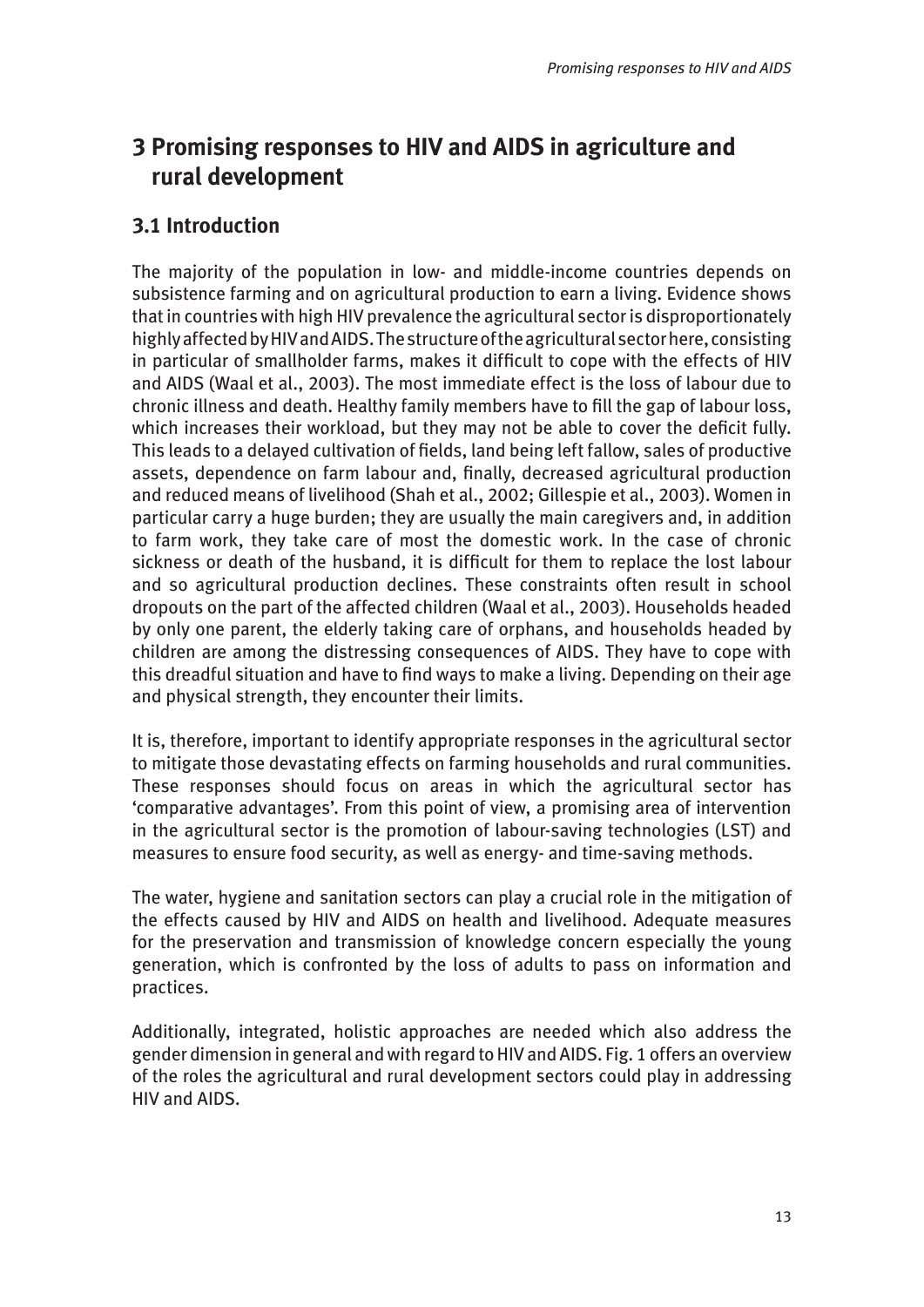#### <span id="page-13-0"></span>**Figure 1: The role of the agricultural and rural development sectors in addressing HIV and AIDS**

| <b>Prevention</b>                                                                             | $\rightarrow$ To make agricultural production a viable source of livelihood in<br>order to reduce poverty and food insecurity and thereby vulnerability<br>to HIV infection. Through poverty and food insecurity people are<br>forced to develop survival strategies that make them more vulnerable<br>to HIV infection, e.g. migration for work, practicing 'survival sex';<br>To address the disadvantaged legal, socio-economic & cultural<br>situation of women, e.g. by improving their access to and control<br>over productive resources, increasing their decision-making power,<br>improving their access to education; |
|-----------------------------------------------------------------------------------------------|----------------------------------------------------------------------------------------------------------------------------------------------------------------------------------------------------------------------------------------------------------------------------------------------------------------------------------------------------------------------------------------------------------------------------------------------------------------------------------------------------------------------------------------------------------------------------------------------------------------------------------|
|                                                                                               | $\rightarrow$ To set up strategic partnerships with the health and education<br>sectors to disseminate awareness on HIV and AIDS and to promote<br>behaviour change.                                                                                                                                                                                                                                                                                                                                                                                                                                                             |
|                                                                                               |                                                                                                                                                                                                                                                                                                                                                                                                                                                                                                                                                                                                                                  |
| Care                                                                                          | $\rightarrow$ To improve nutrition for PLHIV and promote the use of appropriate<br>medicinal plants;                                                                                                                                                                                                                                                                                                                                                                                                                                                                                                                             |
|                                                                                               | → To reduce the domestic workload;                                                                                                                                                                                                                                                                                                                                                                                                                                                                                                                                                                                               |
|                                                                                               | $\rightarrow$ To improve access to clean water and sanitation, improve hygiene<br>status, referral to healthcare providers (AIDS-projects, etc.).                                                                                                                                                                                                                                                                                                                                                                                                                                                                                |
|                                                                                               |                                                                                                                                                                                                                                                                                                                                                                                                                                                                                                                                                                                                                                  |
| <b>Mitigation</b>                                                                             | $\rightarrow$ To adjust agricultural programmes in the context of HIV and AIDS<br>to secure livelihoods and better cope with the effects of HIV and AIDS;<br>e.g. consider labour shortages, changing household structures, etc.;                                                                                                                                                                                                                                                                                                                                                                                                |
| $\rightarrow$ To assure the transmission of agricultural skills to the younger<br>generation; |                                                                                                                                                                                                                                                                                                                                                                                                                                                                                                                                                                                                                                  |
|                                                                                               |                                                                                                                                                                                                                                                                                                                                                                                                                                                                                                                                                                                                                                  |

Source: Topouzis et al., 1999

This chapter highlights the challenges and provides appropriate strategies in the mitigation of HIV and AIDS in various sectors:

- Agriculture and rural development
- Water, hygiene and sanitation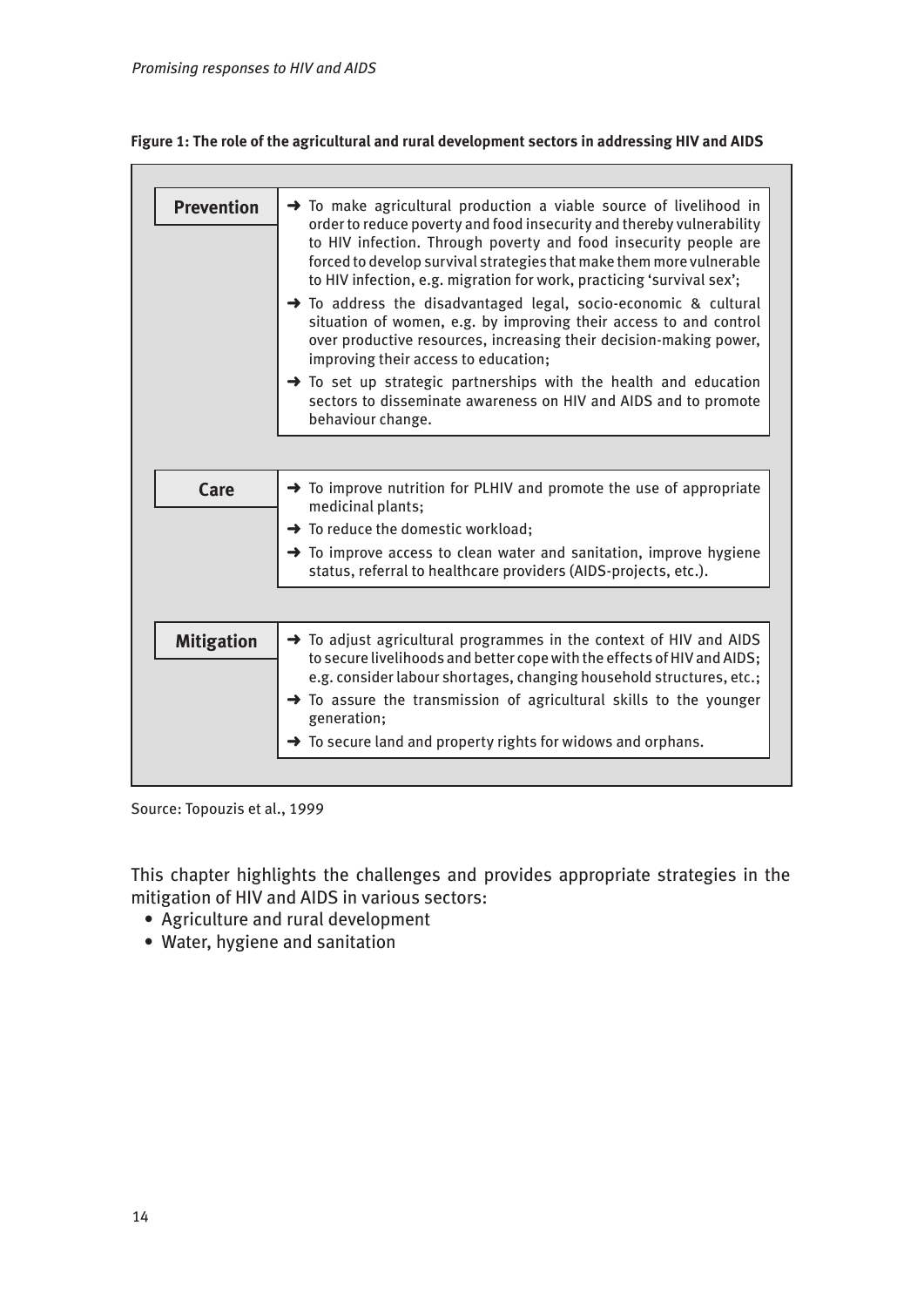# <span id="page-14-0"></span>**3.2 A systematic overview of promising approaches**

# **3.2.1 Introduction: Labour-saving technologies**

Labour-saving technologies (LST) must be understood in a broad sense, as methods and inputs in farm production, e.g. cultivation practices, crop varieties, cropping patterns, soil-improvement measures, harvesting methods (Guerny, 2002).

A wide scope of LST is available, ranging from the use of a different kind of hoe suitable for children to a change in cultivation practices (from hand cultivation to draught power).

These changes may require some investment; at the least they require the ability to adapt to change and to pass through the transition period successfully. The economic dimension and the knowledge base required to introduce LST successfully must be explored in various contexts. Hereby, it must be considered that households affected by HIV and AIDS are not always able to adopt LST, because their ability to cope changes over time and so intervention strategies must take into account not only the changing household structures, but also the emotional stress associated with the disease.

Holistic approaches are needed, adapted to the specific context of the affected household at a particular time and preferably involving the wider community, to build social capital for the sustainable use of LST. If needed, financial means must be provided for the farming household, from within the community, the government or institutions (Guerny, 2002; IFAD, 2000; Gillespie, 1989).



**Figure 2: Areas for the promotion of labour-saving technologies**

Source: Guerny, 2002

The range of labour-saving methods is large. It is crucial that they be easily adaptable for resource-poor farming households.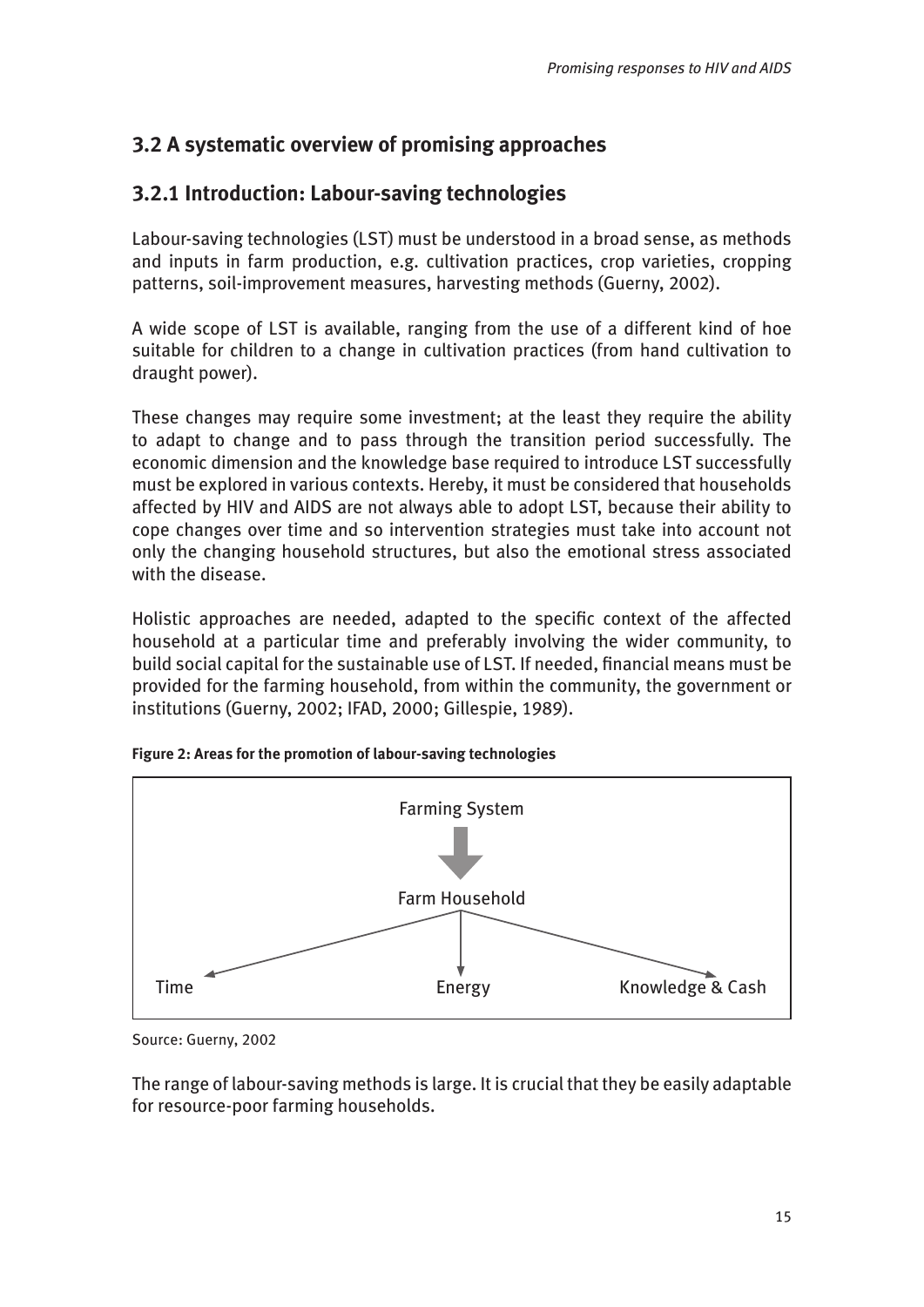#### <span id="page-15-0"></span>**Table 1: Labour-saving measures**

| <b>Measures</b>                                                                      | <b>Objectives</b>                                                                                                                                                                                                                                                                                          |  |
|--------------------------------------------------------------------------------------|------------------------------------------------------------------------------------------------------------------------------------------------------------------------------------------------------------------------------------------------------------------------------------------------------------|--|
| Less labour-intensive crops                                                          | • To save energy and labour without compromising nutritional<br>value<br>• e.g. orange-fleshed sweet potato                                                                                                                                                                                                |  |
| <b>Agricultural diversification</b>                                                  | • To spread the workload and to harvest more evenly around<br>the year<br>• e.g. through permaculture methods, intercropping                                                                                                                                                                               |  |
| <b>Community water-harvesting</b><br>and management systems                          | • To improve the production/labour ratio<br>• e.g. run-off water collection, water storage systems                                                                                                                                                                                                         |  |
| <b>Promotion of other crops and</b><br>farming systems                               | • To reduce the vulnerability to ecological and social factors<br>• e.g. promotion of locally adapted (often neglected) crops                                                                                                                                                                              |  |
| <b>Labour-saving technologies</b><br>in the area of cultivation, land<br>preparation | • Inter-cropping and mulching to reduce weeding time<br>• Zero or minimum tillage to reduce the need for expensive<br>ploughs and draught-animal power<br>• Using trap crops to attract pests away from other crops<br>• Row planting that makes weeding and harvesting easier<br>· Raised seed beds, etc. |  |
| Lighter agricultural tools                                                           | . Tools which can easily be handled by women, children and<br>the elderly<br>· e.g. lighter hoes                                                                                                                                                                                                           |  |
| <b>Labour-saving food</b><br>processing systems                                      | . To reduce the workload, in particular of women and children<br>• e.g. grinding mills, de-huskers, alternative cooking<br>technologies and fuel sources                                                                                                                                                   |  |
| <b>Improved storage systems</b>                                                      | . To avoid rodent attack, pest and fungal infestation<br>• e.g. stores with collars (made of metal if possible) on the<br>stands of the store to prevent rodent attack                                                                                                                                     |  |
| <b>Alternative sources of income</b>                                                 | • To diversify income sources<br>• e.g. nutritious food sold at local markets                                                                                                                                                                                                                              |  |

\* Examples mentioned in the table depend on local conditions. Sources: ICAD, 2001; Lengkeek, 2004 (modified)

Some of the labour- and energy-saving measures can be introduced into the existing farming system without additional resources by facilitating tasks or modifying existing practices, e.g. the introduction of intercropping. Other measures, such as energy-saving stoves, require small investments.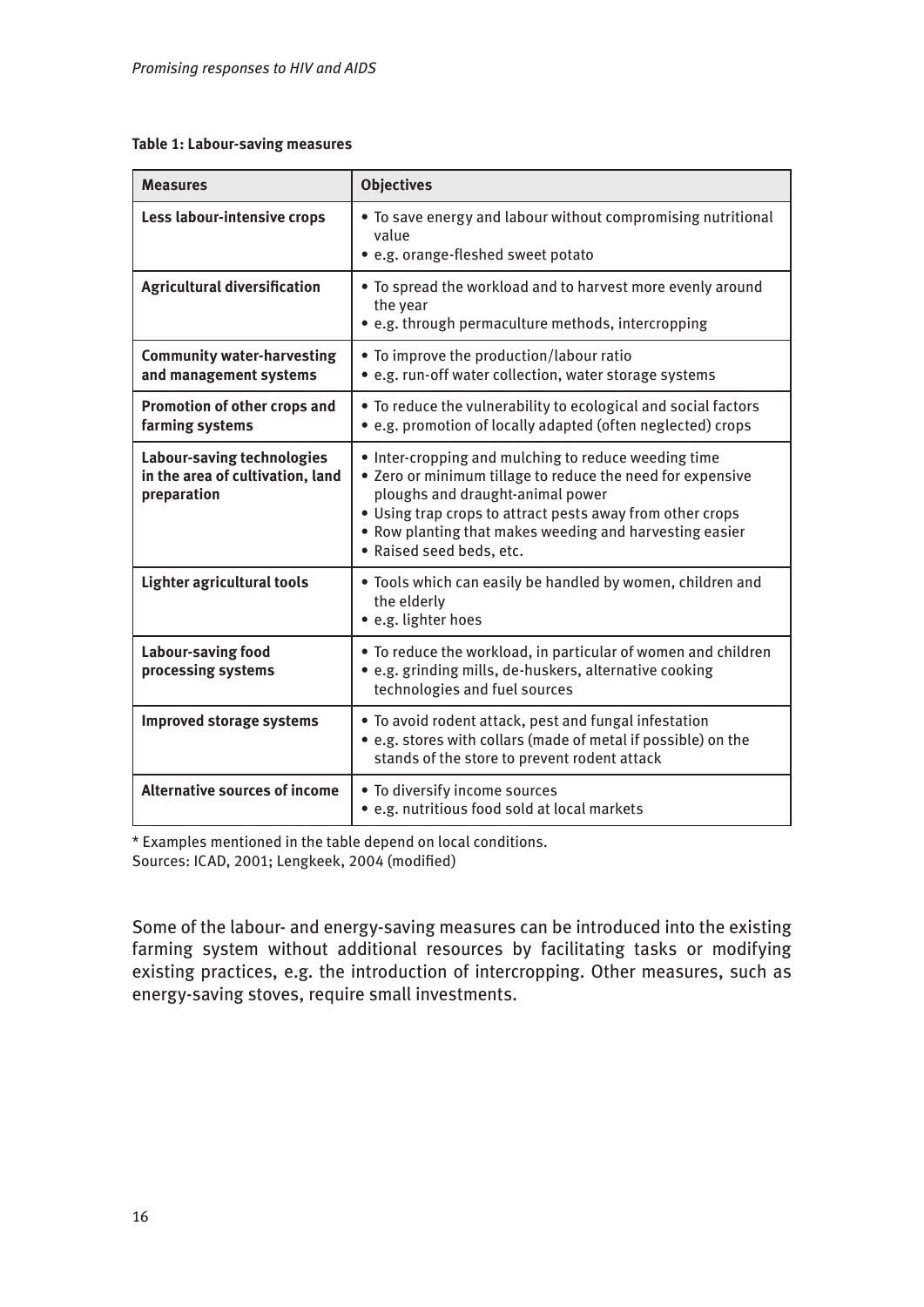# <span id="page-16-0"></span>**Four levels of intervention for the introduction of LST:**

**Level 1 – Emergency assistance:** Assisting vulnerable households to survive in the short term by addressing the most pressing time and energy constraints with immediate solutions.

**Level 2 – Short term:** Stabilizing the existing system and resource base. This often requires special knowledge, but this is not capital intensive.

**Level 3 – Medium term:** Drawing additional resources into the existing system. This requires the availability of capital and/or new skills.

**Level 4 – Medium to long term:** Developing a new system; enabling households to adopt new sources of farm power. This requires the availability of capital, new skills, a positive attitude towards change (Bishop-Sambrook, 2003; Bishop-Sambrook, 2005).

# **3.2.2 Labour-saving sustainable agriculture practices**

A lot of agricultural practices, whether in conventional or sustainable/organic agriculture, require rather a lot of labour and are not suitable for many households affected by HIV and AIDS (FAO labour-saving methods). The following subchapters provide an overview of alternative cultivation practices and strategies which are practicable and the benefits and challenges they present. Unfortunately, there is a general lack of literature on options tailored for the different levels of effect experienced by households affected by HIV and AIDS.

# **3.2.2.1 Agricultural diversification**

Agricultural diversification means that agricultural activities are given a broader basis, focussing on variety, such as the practice of cultivating various crops on one piece of land, or the integration of crop and livestock farming. Agricultural diversification increases the sustainability of agricultural systems and minimises the risks related to poor harvests or pest attacks.

Diversification has improved agricultural production (output per unit of land) for many households, thus improving their food security (variety of crops, food availability over a longer period, etc.) and diversifying their sources of income. Furthermore, the labour required is also spread over time, with reduced peak labour requirements if possible (Gari, 2004; Lengkeek, 2004). Diversification in agriculture is therefore considered a promising strategy for households affected by HIV and AIDS.

Table 2 provides an overview of possible diversification strategies.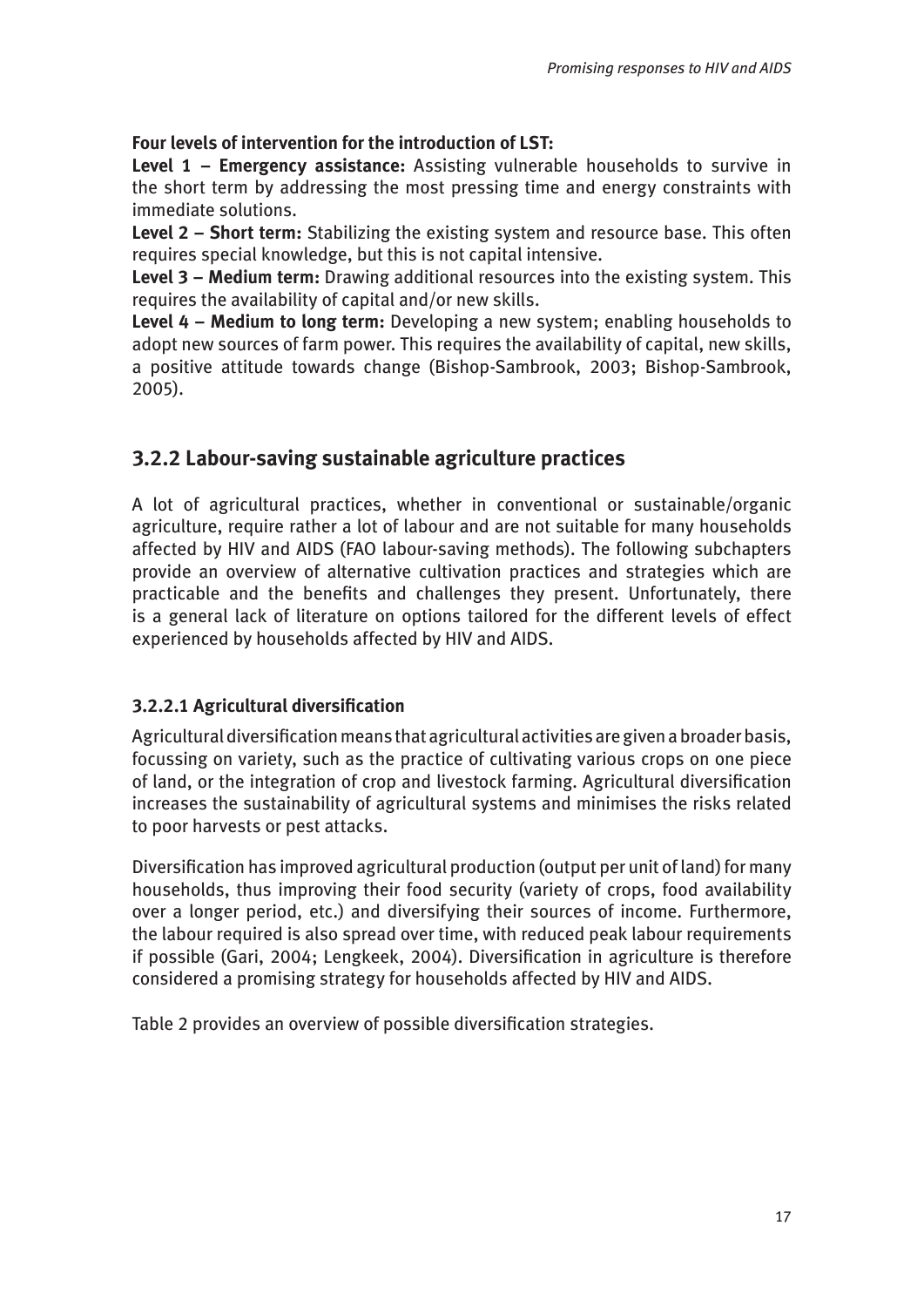<span id="page-17-0"></span>

|  |  | Table 2: Agricultural-diversification strategies |  |
|--|--|--------------------------------------------------|--|
|--|--|--------------------------------------------------|--|

| <b>Diversification (crops)</b><br>• Crop diversification<br>• Introduction of new crops<br>• Cultivation of trees and orchards<br>· Inclusion of leguminous crops<br>• Seed banks<br>• Multipurpose crops and species                   | <b>Diversification (livestock)</b><br>· Integrated agriculture-aquaculture<br>• Crop and livestock farming<br>• Fodder production<br>• Small-animal husbandry |
|-----------------------------------------------------------------------------------------------------------------------------------------------------------------------------------------------------------------------------------------|---------------------------------------------------------------------------------------------------------------------------------------------------------------|
| <b>Cultivation practices</b><br>• Intercropping<br>• Crop rotation<br>• Cover crops<br>• Contour planting<br>• Elaborated fallow systems<br>• Selective weeding<br>• Separation of crops with similar pest and<br>disease vulnerability | <b>New farming systems</b><br>• Agro-forestry systems<br>• Home gardens<br>• Grassland management<br>• Use of wild ecosystems                                 |

Source: Gari, 2003

Many traditional farming systems practise some form of agricultural diversification. Agricultural intervention strategies for vulnerable and affected households should build on and improve local practices, keeping in mind the low potential for experimentation in affected households. If systems of that kind have been eroded, the introduction of 'modern sustainable practices' which save labour and energy is justified. The examples in Boxes 1 and 2 show some promising agricultural diversification strategies. The 'chihali' example presents traditional sustainable practices very well adapted to local conditions and the minimisation of risks. The Lesotho example shows the introduction of 'modern sustainable farming' practices into a school garden programme.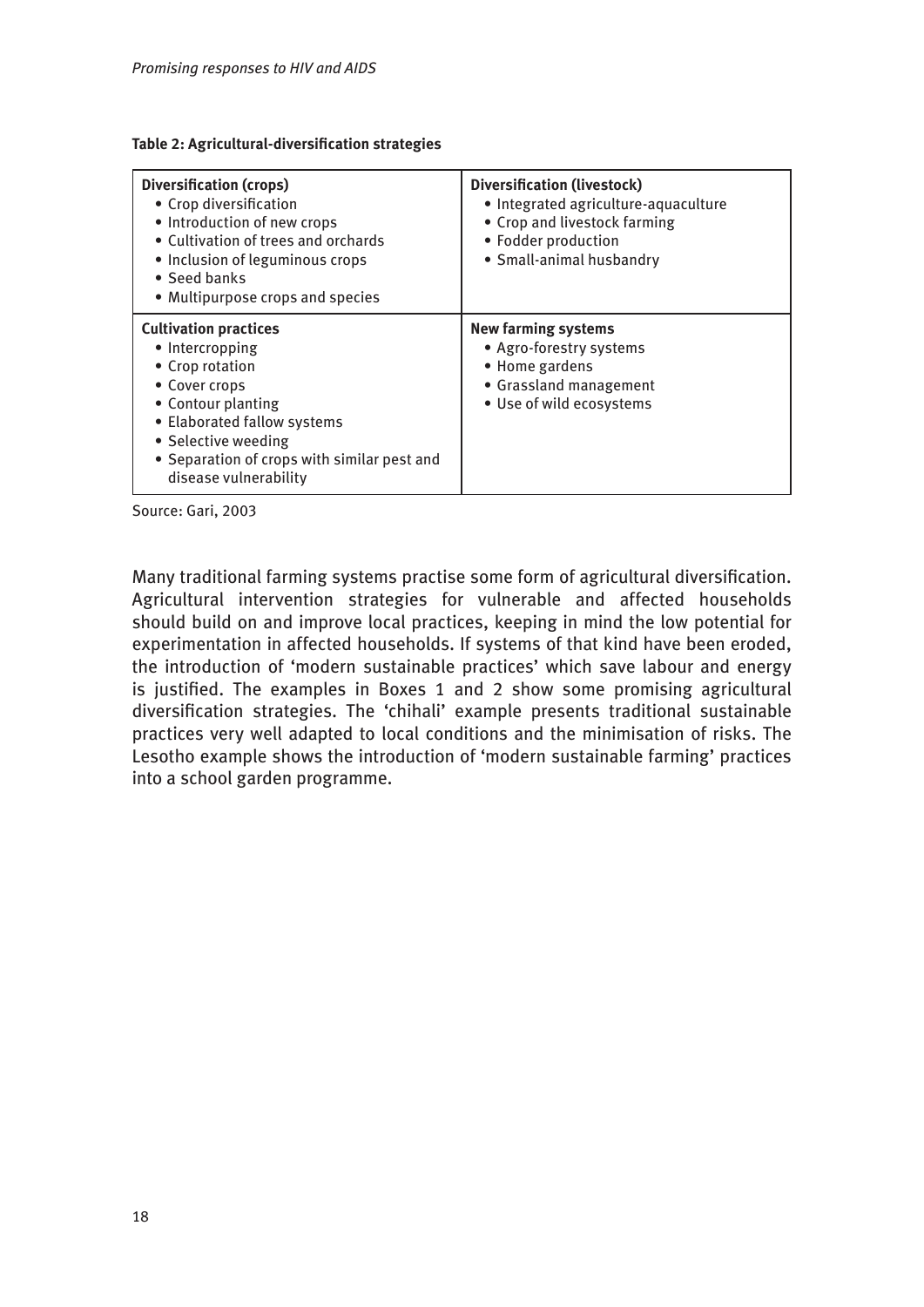#### <span id="page-18-0"></span>**Box 1: The Chihali system – a Tanzanian example**

The 'chihali' system is a traditional system well adapted to the agro-ecological conditions of the central drylands in Tanzania. While some communities still use the system as their main agricultural farming method, others have changed to 'modern' agriculture and the monocropping of maize, sorghum and grapes.

**Agricultural-diversification** strategies of the 'chihali' system:

- Crops: many crops used are drought resistant and adapted to poor soils, e.g. various local varieties of millet and sorghum; the planting of fruits and pumpkin.
- Cultivation: practices of intercropping (e.g. pearl millet and sorghum to optimize water use), the use of legumes to improve soil fertility.

#### **Food security:**

- Avoidance of seasonal food shortages through diversification and the good storage potential of many crops;
- Balanced nutrition: the provision of energy, protein, vitamins and minerals.

#### **Saving labour:**

- Optimal use of land and, therefore, optimal use of labour;
- Some grain varieties used in the system require less time for threshing.

#### **Saving money:**

• It is a low-input system.

#### **Benefits:**

Research in the area has shown that many households affected by HIV and AIDS prefer the 'chihali' system to 'modern agriculture', because of the labour-saving, risk-minimising attributes. Source: Gari, 2003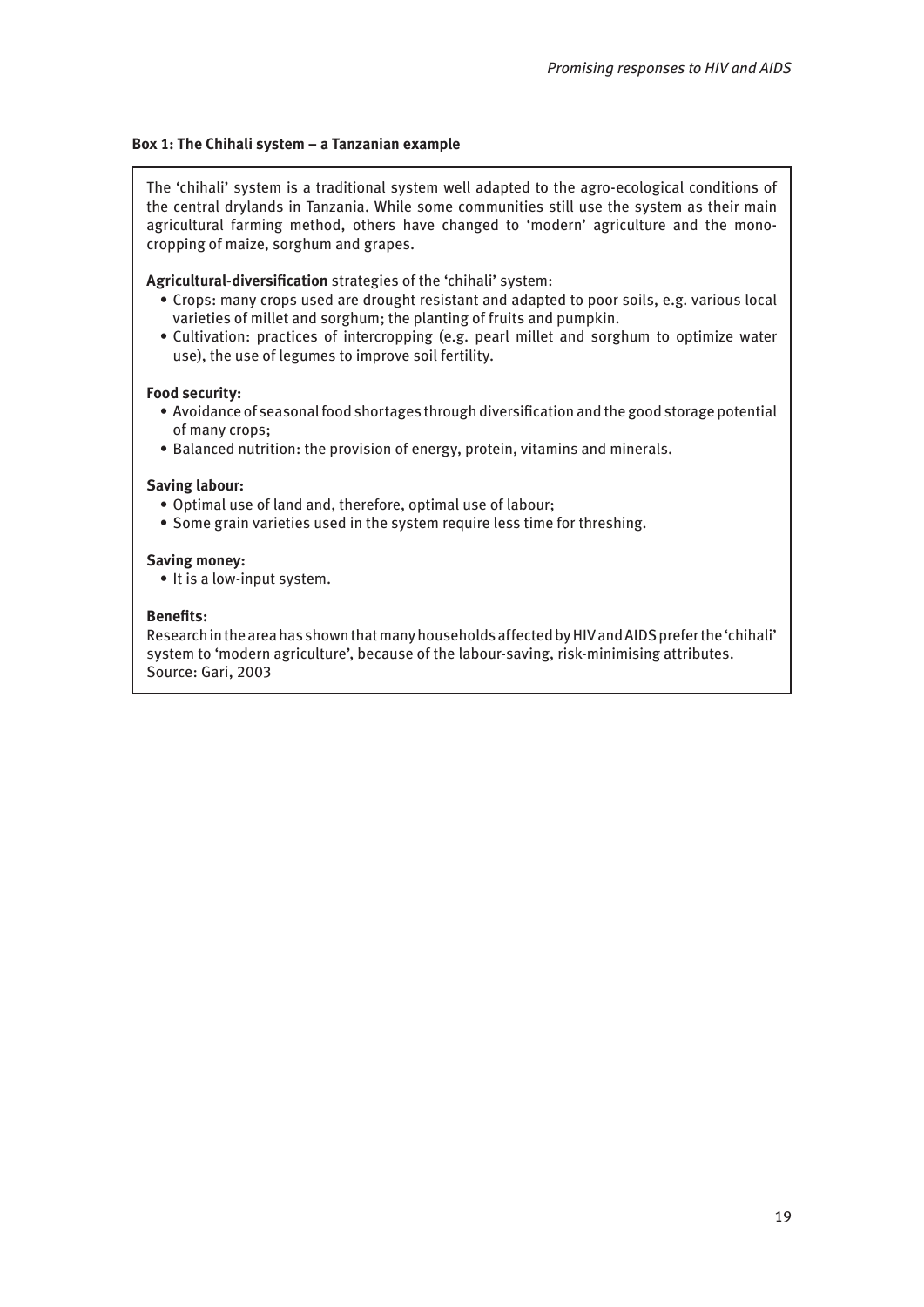#### <span id="page-19-0"></span>**Box 2: School garden projects – a Lesotho example**

The Rural Self-Help Development Association (RSDA) funded by the Swedish International Development Agency (SIDA) runs an HIV and AIDS-related project called 'Secure the Child'. The purpose of the project is to assure food security for OVC in and out of school through the development of gardens in the hardest-hit areas. In collaboration with local authorities, the RSDA has offered schools training in sustainable agriculture:

- Permaculture
- Keyhole gardening
- Double digging
- Dual-purpose chicken raising (for egg production and meat)
- Nutrition education, in general, and with regard to HIV and AIDS

The strategy involves meeting relevant stakeholders, training two leading teachers at each school and linking the schools with other service providers.

#### **Effects:**

- 21 school gardens were developed.
- More than 3,800 pupils were assisted to improve their nutrition.
- Children were trained in gardening skills which could be used at home; peer support for gardening in their communities.

Sources: FAO, 2007; Care, 2005

**Keyhole gardens:** 'The garden looks like a keyhole from above, with a basket in the middle through which wastewater is poured into the garden. Each garden is built using compost (a mixture of ashes, weeds, aloe and manure), a combination which helps retain moisture. Watering the keyhole garden once a day through the basket is enough to keep the vegetables happy and healthy'. 'The keyhole garden is ideal for elderly or sick individuals who often depend on it as their primary source of survival. Because the working height of the garden is at waist level, people don't need to bend to cultivate it, and it only takes a small amount of water to maintain it'. C-SAFE Newsletter, January - April 2005

[www.youtube.com/watch?v=XjcjCCx3BWY\)](www.youtube.com/watch?v=XjcjCCx3BWY)) <www.sendacow.org.uk/africangardens>

**Double-digging:** "Double-digging adds air deep into the soil and enables roots to grow and the microbes to create good soil structure. This is, in the first instance, a labour-intensive approach. But if the soil of a garden is very dense or hard-packed, the effort will improve yields in the long run".

<www.organicgardening.com/feature/0,7518,s-5-19-934,00.html>

Agricultural diversification has many benefits for affected households: e.g. minimising the risks related to agriculture, spreading the workload over different time periods, diversification of nutrition, additional income. Further, it is a long-term strategy that protects the natural resource base of a household through the application of soil conservation methods which enhance and build up soil fertility.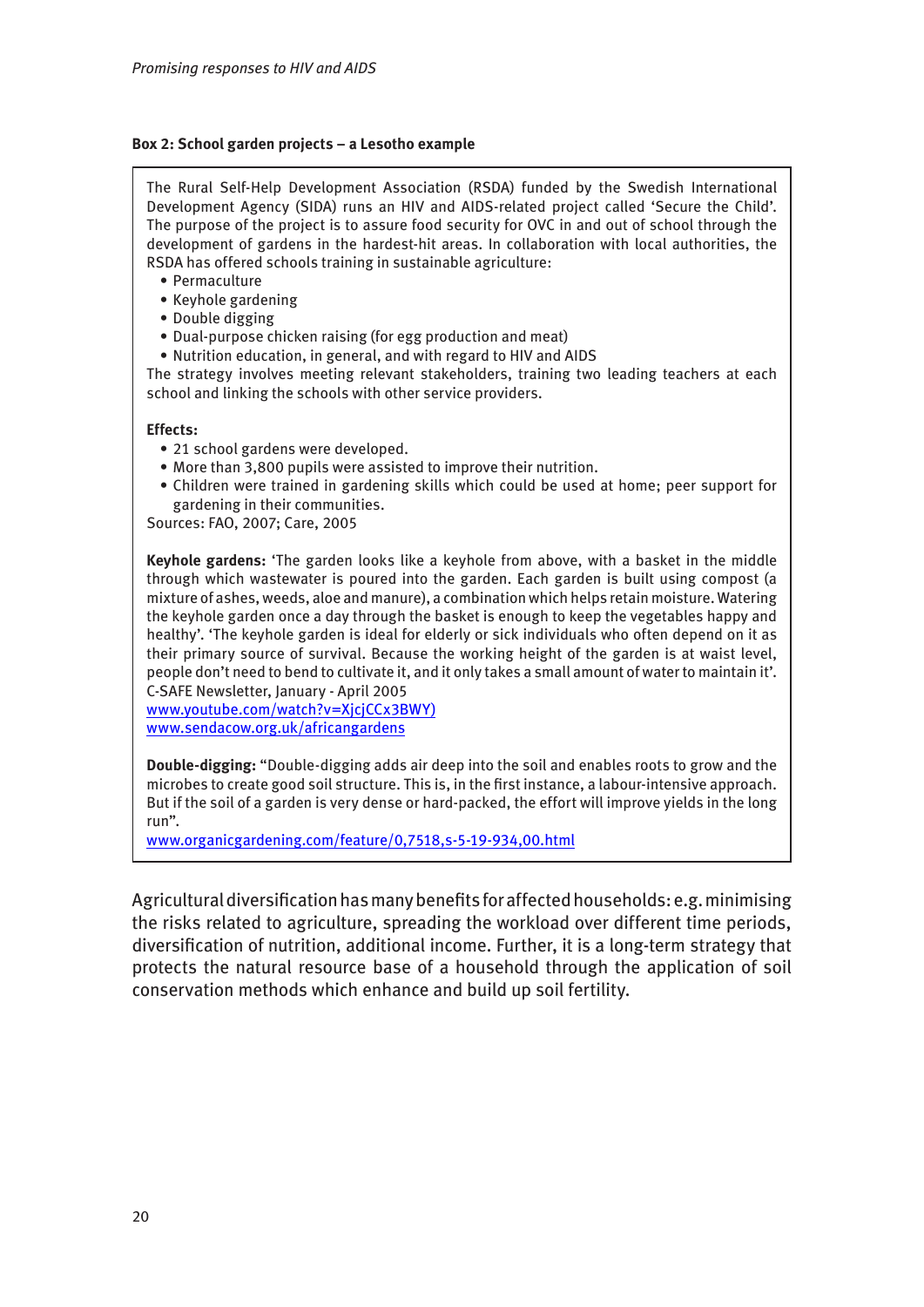### <span id="page-20-0"></span>**3.2.2.2 Conservation agriculture**

Conservation agriculture (CA) aims to conserve, improve and make more efficient use of natural resources through integrated management of the available soil, water and biological resources.

The three main components of CA are:

- The reduction of soil manipulation and, wherever possible, direct planting without any form of tillage;
- The generation of a permanent vegetative soil cover which serves as a protection for the soil surface;
- Crop rotation or intercropping. (Steiner, 2002)

#### **Box 3: Benefits of conservation agriculture**

CA offers **several advantages in terms of saved labour** and **environmental protection**, including the following:

- Direct planting (no tillage) saves time and energy.
- Weed control through cover crops saves time.
- Soil erosion is almost eliminated.
- Leguminous cover crops fix atmospheric nitrogen and act as fertilizer; this reduces the need for fertilizer applications and therefore saves time and costs.
- The permanent soil cover conserves surface soil moisture.
- Yields and, thereby, livelihoods are improved.
- CA minimizes risks.

Source: Steiner, 2002

CA is considered to be a beneficial and affordable option for smallholder farmers affected by HIV and AIDS.

- It has the potential to save farm labour, avoid labour peaks, reduce drudgery and permit on-time farm operations.
- It can lead to improved nutrition (in terms of quantity and quality).
- It offers a new perspective to affected farming communities.

(Steiner et al., 2004)

Due to the reduced labour requirements, households are able to complete their daily activities and still have time to care for a sick household member, for instance. The time and labour surplus can be used to extend the area under cultivation, to generate extra income through off-farm employment or to diversify activities, including the processing of agricultural products. Because of the potential to increase yields, the area under cultivation can also be reduced with the same output (Sims & Kienzle, 2006; Steiner et al., 2004). The potentials of introducing CA to affected households have been further explored.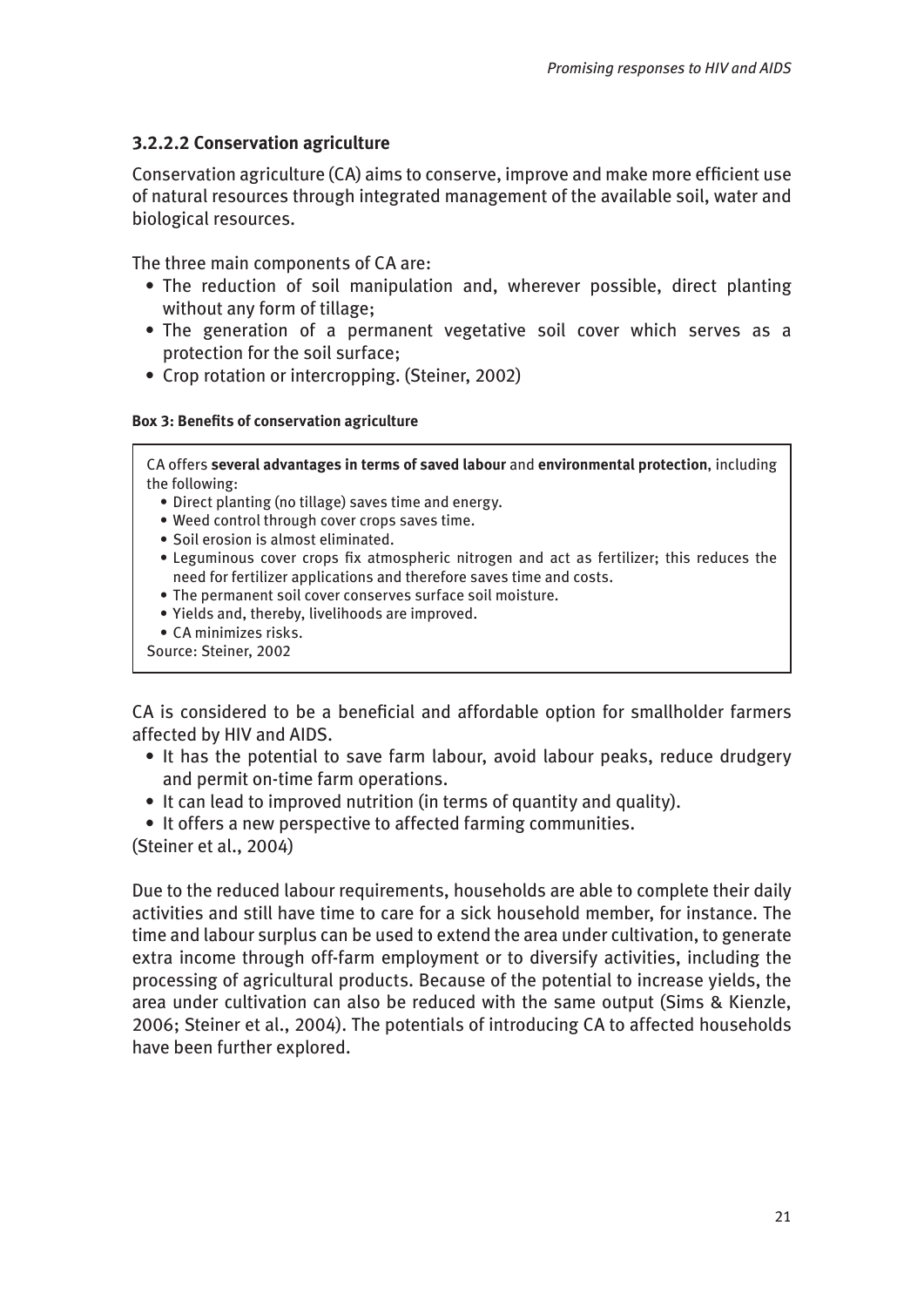<span id="page-21-0"></span>The case studies from Tanzania and Swaziland presented in Boxes 4 and 5 highlight opportunities and constraints of CA in the context of HIV and AIDS.

#### **Box 4: Saving labour through CA – a Tanzanian example**

IFAD conducted a pilot research study in Tanzania to find out whether CA has potential in the following areas:

- Overcoming labour constraints (mainly due to HIV and AIDS, other diseases and high rate of migration to towns);
- Increasing food security (efficient use of rain water, use of nitrogen-fixing crops);
- Increasing household income (reduction of costs for tillage, additional income through the production of fodder crops);
- Determining favourable conditions and limitations for the adoption of CA by vulnerable households.

#### **Key findings of the study:**

- There were labour savings, in particular in the area of weeding and tillage.
- Production and yields increased, leading to increased food security.
- Additional fodder was available.
- Soil fertility increased.
- There was no special risk for (vulnerable) farmers who adopted the new technology.
- Cover crops were preferred to conventional herbicides.
- There were socio-cultural barriers: fields 'looked untidy'.

#### **Key recommendations of the study:**

- Cover crops should be introduced as a starting point for CA in projects propagating labour saving methods.
- The introduction of CA hand tools and draught-animal power (DAP) with equipment (such as small planting hoes, the hand-jab planter, DAP ripper and DAP no-till planter) should be introduced in a second step.
- Extension staff needs special training in CA.
- Demonstration plots, participatory farmer training and local field days are required to expose small farmers and local leaders to CA and its benefits.
- The labour-saving attributes of CA are an excellent starting point to sensitize farmers to the opportunities of CA.

Source: SARPN 2003 [http://www.sarpn.org.za/mitigation\\_of\\_HIV\\_AIDS/m0004/index.php](http://www.sarpn.org.za/mitigation_of_HIV_AIDS/m0004/index.php)

The next example in Swaziland presents the potential of CA to increase food security in the context of HIV and AIDS and shows the practical challenges posed by the introduction of CA as a new technique.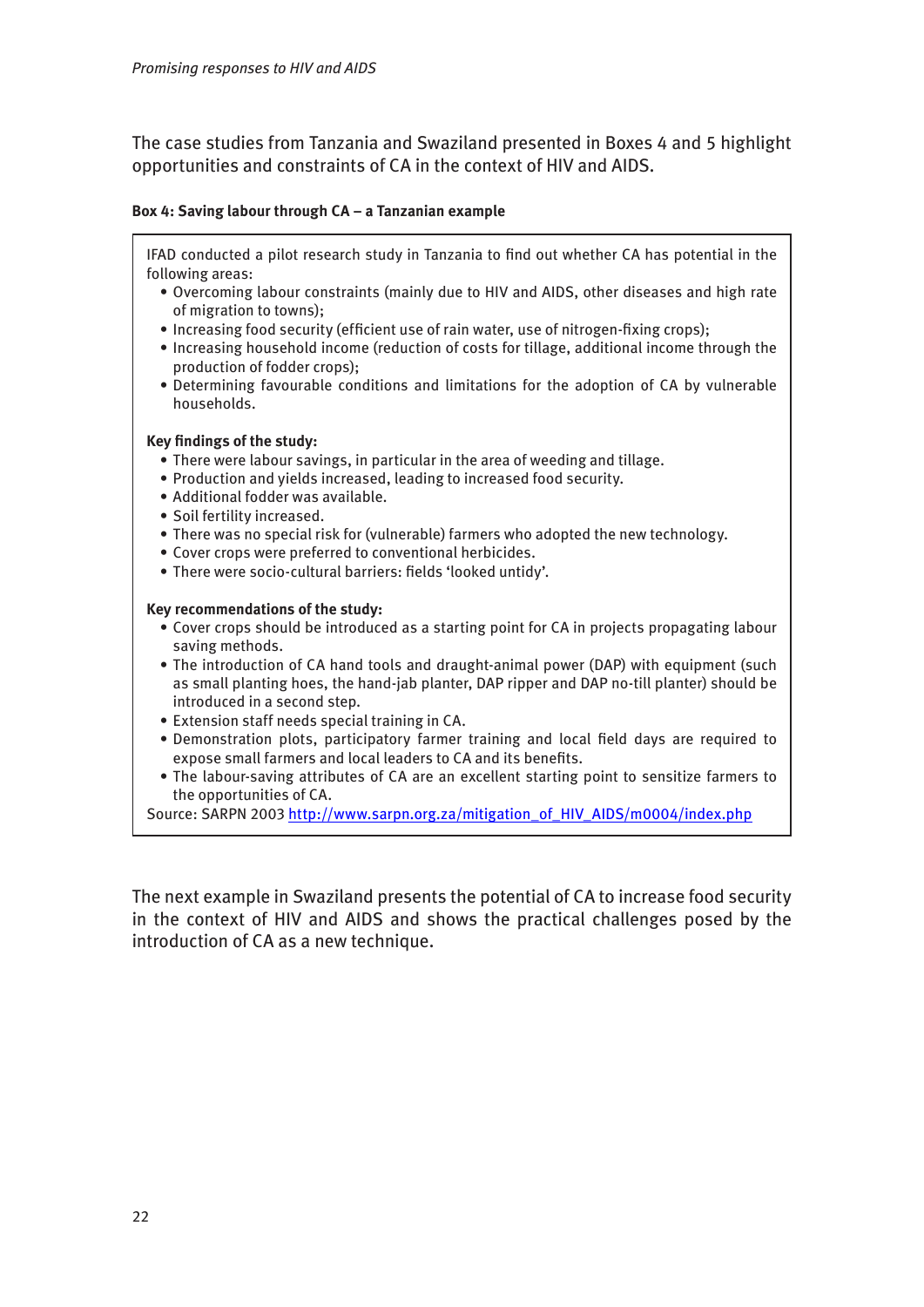#### <span id="page-22-0"></span>**Box 5: CA, food security and HIV and AIDS – a Swaziland example**

#### **The introduction of CA – a Swaziland example**

Food security and rural incomes are highly threatened by HIV and AIDS. In response to this problem, the project 'Awareness Creation of Conservation Agriculture' was started in Swaziland in August 2003 at a pilot scheme by an Italian NGO 'COSPE' in collaboration with the FAO and the Ministry of Agriculture and Cooperatives.

The project combines CA practices with the revival of indigenous knowledge, integrated pest management (IPM) methods and the promotion of local crops.

#### **This approach has several advantages:**

- It is well adapted to the integrated economic systems of rural communities in Swaziland.
- It is reducing the monetary input for farming, making farming more efficient and productive e.g. zero cash costs for seed (produced by farmers) and ploughing, little cost for fertilizer during transition.
- It optimizes and conserves natural resources: soil and water.
- Crop rotation and associations increase variety and result in better quality of food.

#### **Challenges faced with CA methods:**

- Biomass production: Legumes dry up in winter with no field residues left for soil coverage.
- Crop association: The best associations are yet to be found (some legume-cereal combinations compete for light!).
- Seed availability: Some seed varieties are not available, or quantities are too small (mainly mucuna, pigeon peas, cassava, peanuts).
- Seed storage: Community seed storage facilities are inadequate for safe seed storage.
- Weed control: High weed infestation can hardly be controlled by hand; additional labour is required.
- Pest control: Pest control is inadequate in particular, grasshopper infestation.
- Availability of equipment: More CA equipment, such as matracas, jab planters and DAP planters will be needed for expansion.
- Exchange of experience: Poor coordination of the project with research centres.

**Future strategies** (before the project can be implemented on a larger scale):

- More collaboration with relevant networks and research centres.
- Field trials in all areas of concern, e.g. testing appropriate crop associations and cover crops, developing appropriate seed multiplication and storage schemes, efficient systems of pest and weed control (cover crops vs. pesticides), easy purchase of equipment etc. Source: Mechini, 2005

*Remarks:* This case study demonstrates practical challenges posed by CA and the complexity of introducing a new way of farming in a vulnerable system where skills and infrastructure are insufficient in many ways.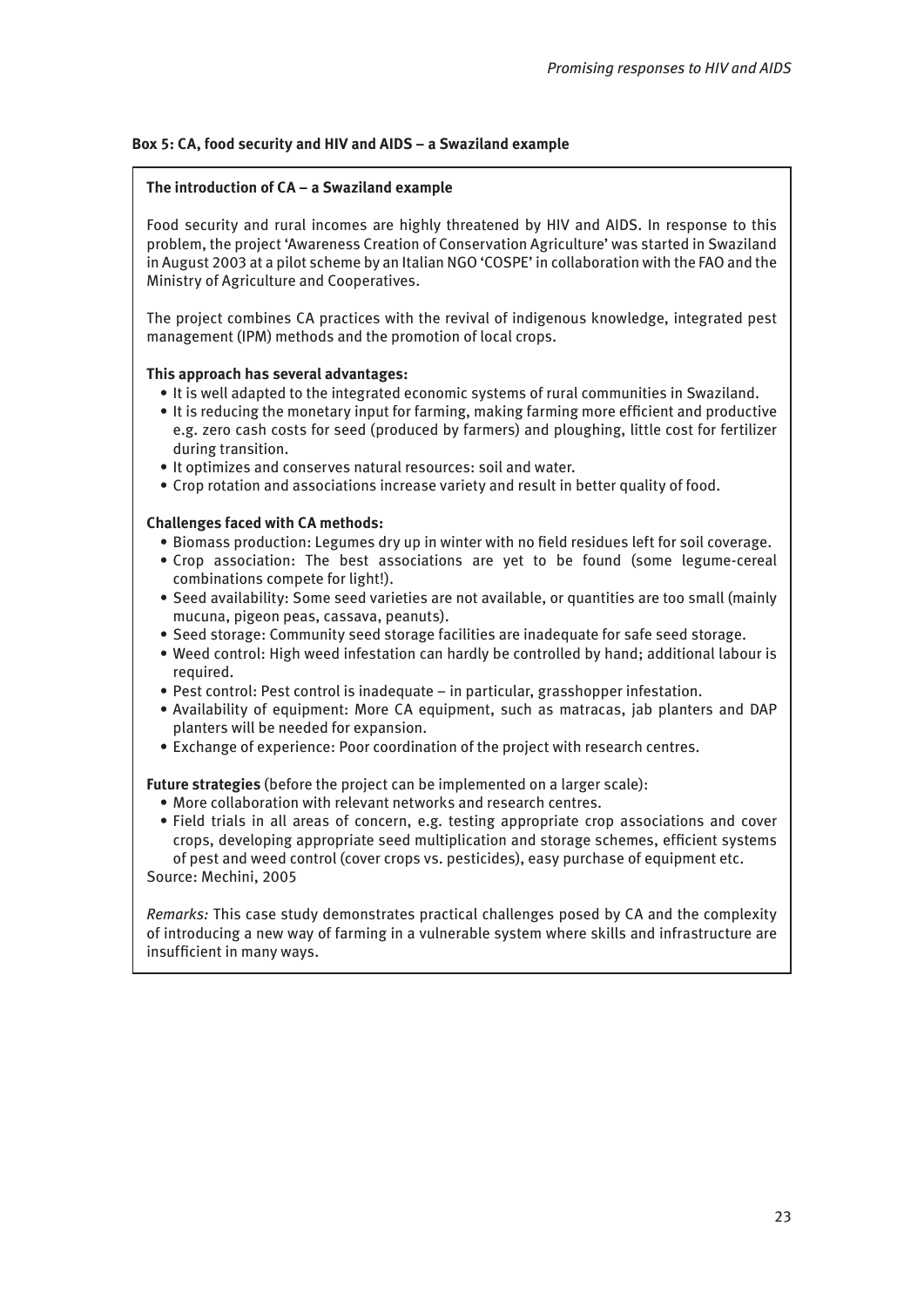<span id="page-23-0"></span>Besides the benefits of CA mentioned earlier, the examples above and the available literature present several constraints to the introduction and adoption of CA for affected households. The constraints have to be taken into critical consideration when a project plans to introduce CA in such a context:

- In the transition period from conventional agriculture to CA, weed incidence usually increases, because of the seed stored in the soil.
- Thus labour requirements for weeding may possibly increase in the first two to three years.
- This transition period could be shortened through the use of herbicides, but in most cases this is not an option for impoverished families because of costs, limited access to markets and lack of knowledge (potential health hazards).
- Another constraint is social pressure; unweeded fields are considered to be 'untidy'.
- It is difficult to practice CA if rains are unreliable, because biomass production is low and soils have a tendency to compact.
- The introduction of CA technology needs external support, advice and starting equipment, e.g. the provision of special CA implements, such as jab planters or draught-animal power, non-till planters and cover-crop seeds.

Sources: Baudron et al., 2007; Steiner et al., 2004

In the long run, CA offers several benefits for households affected by HIV and AIDS. The transition from conventional farming to CA has to be guided well; inputs (seed, equipment), as well as technical know-how, have to be provided from outside. The introduction of CA can be very complex, because many issues have to be considered: technical know-how, infrastructure, the availability of inputs (equipment, seed, etc.), and social factors. This might be even more difficult in the context of HIV and AIDS, where households have a lower capacity for experimentation.

# **3.2.2.3 Integrated pest management**

The use of pesticides poses a risk to human health and the environment. Moreover, for many subsistence farmers, chemicals are not affordable. This is also the case for many households affected by HIV and AIDS. Integrated pest management (IPM), a combination of management strategies to control pests and diseases in crops, can be a promising strategy for increasing yields in a cost- and often also time-effective manner. Nevertheless, IPM requires the close monitoring of fields and profound knowledge. Without consideration for their specific situation, attending IPM training and putting all management strategies in place could cause time problems in households affected by HIV and AIDS. Normally, IPM is part of a sustainable farmmanagement system. The example below, taken from Zimbabwe, demonstrates some of the benefits of IPM for affected households in a wider sustainable/organic agricultural system. (FAO/UNAIDS, 1999)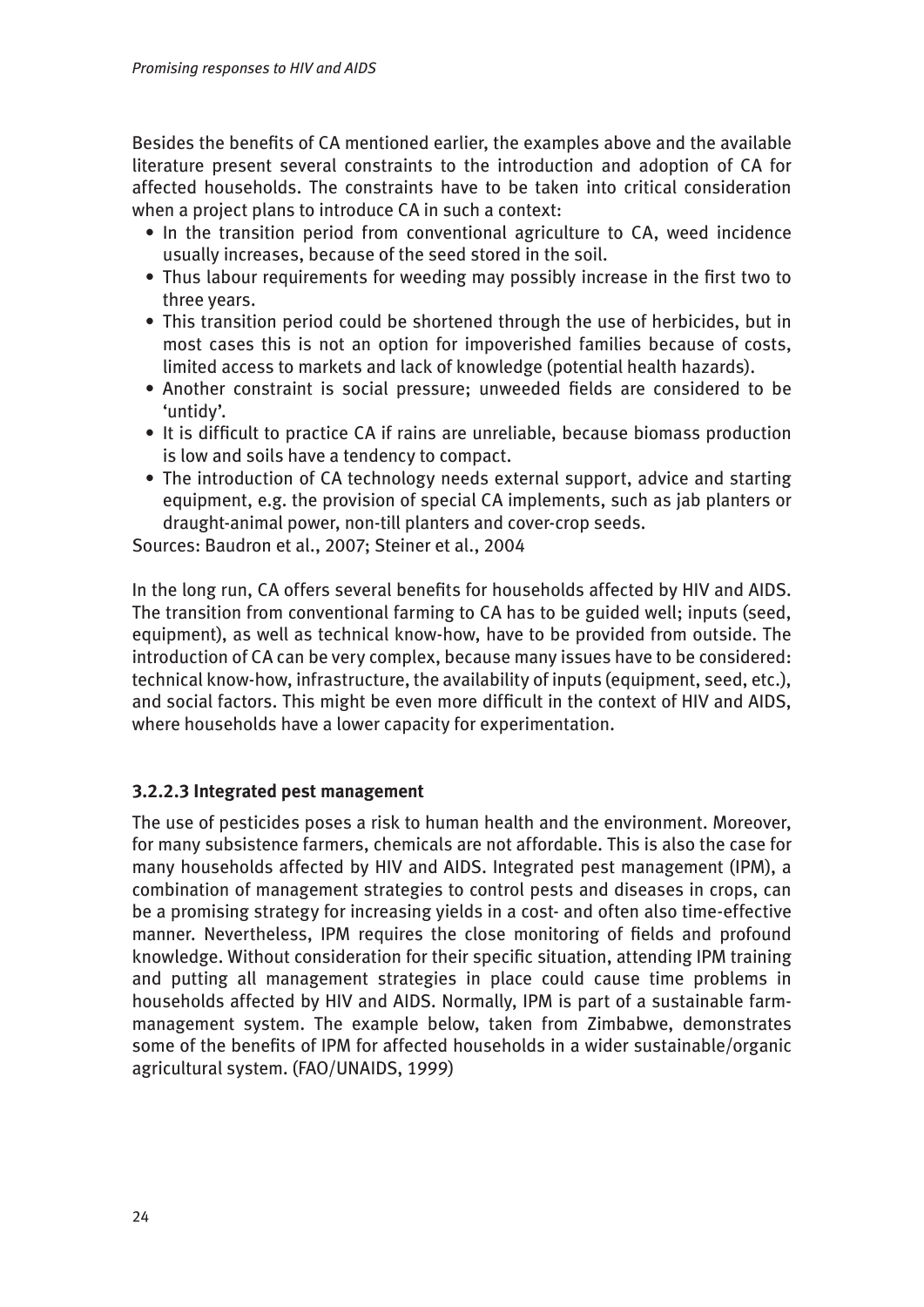<span id="page-24-0"></span>The example in Box 6 presents the benefits of applying integrated pest management strategies in organic cotton production systems.

#### **Box 6: Organic cotton and IPM – a Zimbabwean example**

The first organic cotton project in the Zambezi Valley was set up in 1995 to support 40 women (including widows) who could not afford to buy pesticides. Key constraints of widows/affected households were generally labour and cash shortages and a lack of financial and management skills. The project was scaled up by the NGO AFFOREST and, in 1997-98, the FAO-supported Farmer Field Schools (FFS) were introduced. According to the AFFOREST coordinator:

**"Many AIDS widows have joined because organic cotton has no (external) input costs and a lower labour requirement than conventional cotton farming."**

**Key activities** of AFFOREST-supported FFSs:

- Facilitation of the exchange of traditional farming methods and building confidence in widows and other marginalized groups;
- Serving as a learning forum: e.g. management decisions concerning the planting date, spacing, intercropping, picking, grading and marketing;
- Promotion of labour-saving and low-input technologies related to organic farming, including methods of IPM;
- Promotion of crop diversification, e.g. the cultivation of groundnuts;
- HIV and AIDS awareness sessions for men and women and the wider community are integrated into the programme in strategic partnership with a local NGO.

#### **Effects:**

- The food security of widows and other vulnerable households improved through the promotion of low-input and low-risk agriculture.
- Benefits of organic cotton: low input costs, labour savings and premium prices, due to organic certification.
- Through IPM, the farmer only spends 1-2 hours per week on pest scouting compared to 15 hours per week for spraying.

Source: FAO/UNAIDS, 1999

IPM strategies can save labour, as shown in the Zimbabwean example. They do not require expensive input, and are therefore suitable for affected households. Nevertheless, IPM farmers have to be trained adequately, keeping in mind their availability, and closely monitored.

# **3.2.3 Agro-biodiversity strategies**

In combination, agro-biodiversity and local knowledge are invaluable resources for strengthening and stabilising rural communities and ensuring their survival (Lengkeed, 2004; Gari et al., 2002). Agro-biodiversity comprises various biological resources for food production, such as crop varieties, animal species and plants that are useful for medicinal purposes, for instance. Utilising agro-biodiversity can directly benefit affected households in terms of nutrition and food security, health, labour management and economic security (Gari, 2003; Lengkeed, 2004).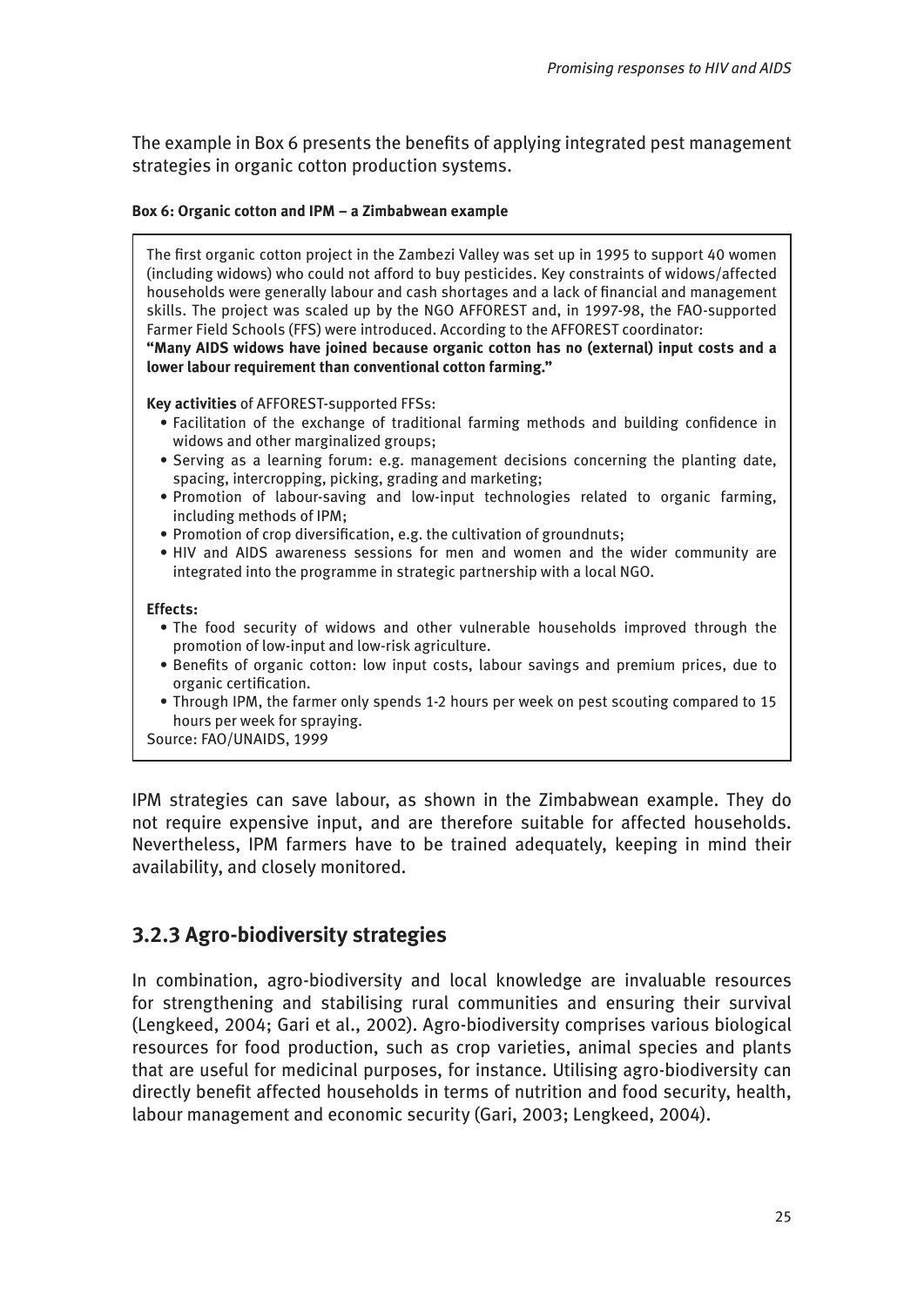<span id="page-25-0"></span>All measures aimed at optimizing the use of agro-biodiversity must consider labour-, cost- and time-efficiency. See Figure 3 for an overview of strategies pertaining to agrobiodiversity. The following subchapters describe several options in more detail.



**Figure 3: Strategic use of agro-biodiversity to combat the effects of HIV and AIDS**

Source: Gari, 2003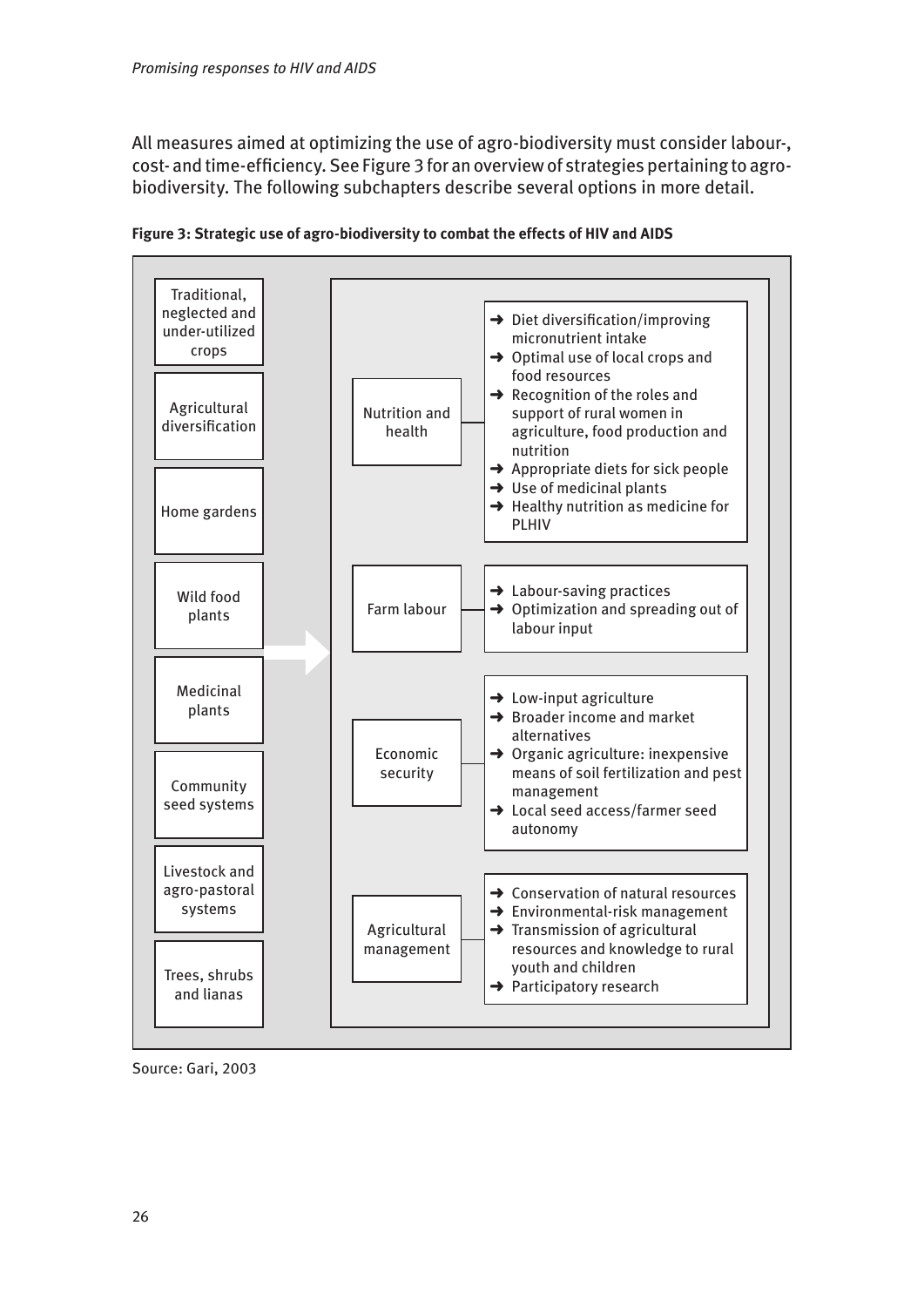# <span id="page-26-0"></span>**3.2.3.1 Traditional crops**

Traditional, neglected and under-utilized crops are a cheap way to improve food and nutrition security among affected households. Additionally, the cultivation of traditional crops often means a diversification of household incomes.

Traditional crops offer a number of benefits, such as

- Better nutrition;
- Less labour due to lower pest infestation, the crops' ability to suppress weeds or because the crops are ready for harvest earlier;
- Flexible labour input, e.g. some traditional crops do not have a strict time for harvesting;
- High adaptability to local agro-ecological conditions (low water and fertilizer requirements, etc.);

• Many traditional crops can be used for intercropping with other crops. (Gari, 2004)

Table 3 provides an overview of some traditional crops which are important in the response to HIV and AIDS because of their nutritional components, the fact that they save labour, and other attributes.

| Crop name                                                                                                          | <b>Benefits</b>                                                                                                                                                   | <b>Main regions</b>              |  |  |
|--------------------------------------------------------------------------------------------------------------------|-------------------------------------------------------------------------------------------------------------------------------------------------------------------|----------------------------------|--|--|
| <b>Tuber crops</b>                                                                                                 |                                                                                                                                                                   |                                  |  |  |
| The aroid crops: cocoyam<br>(Xanthosoma spp.),<br>taro (Colocasia esculenta),<br>tannia (Xanthosoma sagittifolium) | • Excellent agro-ecological<br>adaptation; suitable for poor soils<br>and water constraints                                                                       | Asia                             |  |  |
| <b>Cereals</b>                                                                                                     |                                                                                                                                                                   |                                  |  |  |
| Fonio (Digitaria spp.)                                                                                             | • Recommended for sick people due<br>to its digestibility and high<br>nutritional qualities                                                                       | Africa                           |  |  |
| Indigenous African rice<br>(Oryza glaberrima)                                                                      | • Suppresses weeds                                                                                                                                                | <b>West Africa</b>               |  |  |
| Buckwheat (Fagopyrum spp.)                                                                                         | . Well adapted to mountain areas and<br>poor soils<br>• Can improve degraded land and<br>burned soils<br>• Short growing season<br>• Protein of excellent quality | China,<br>Himalayan<br>foothills |  |  |
| Pearl millet (Pennisetum glaucum)                                                                                  | • Excellent storage potential                                                                                                                                     | Africa                           |  |  |

**Table 3: An overview of promising traditional crops in the response to HIV and AIDS**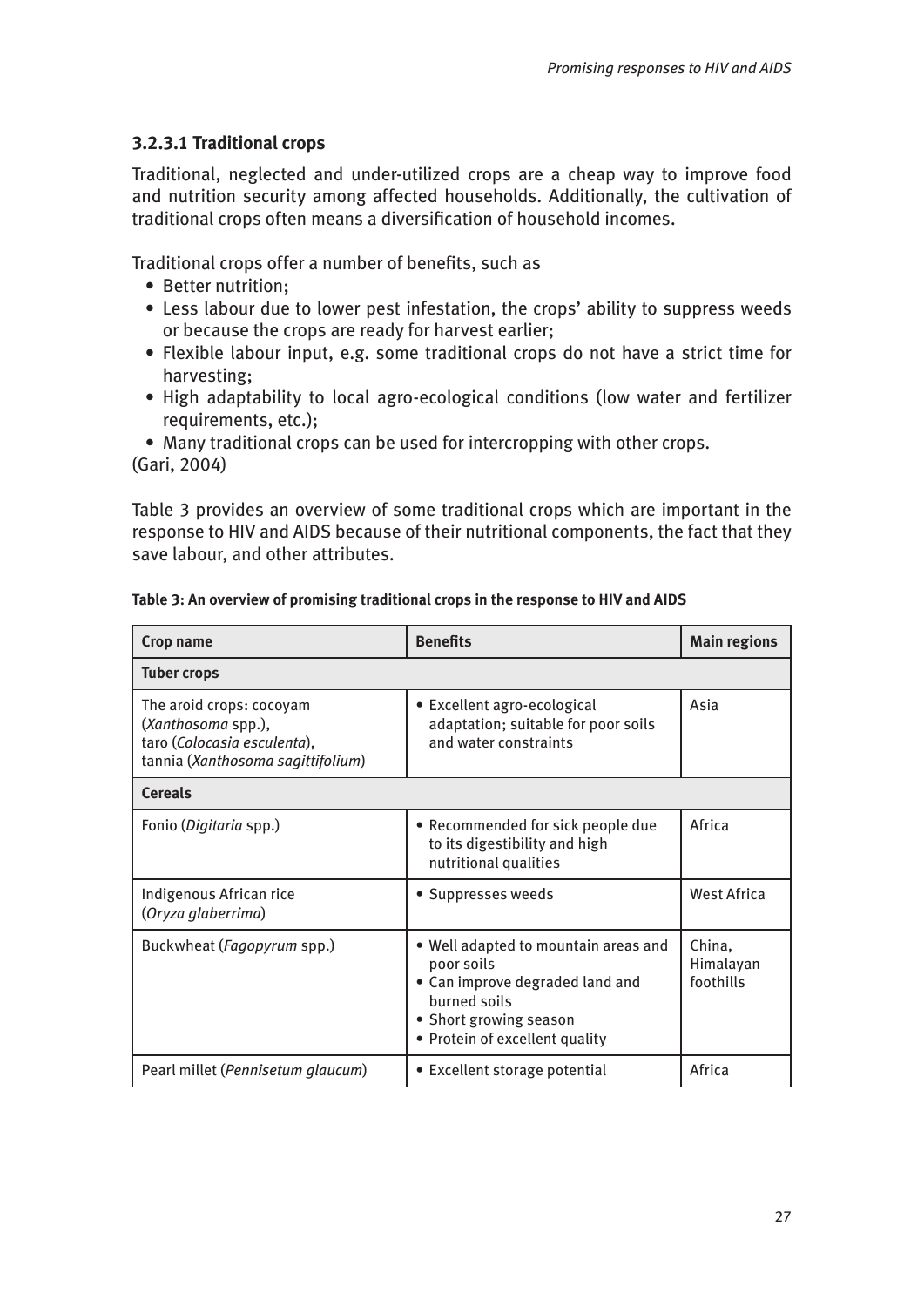| <b>Crop name</b>                                                                                        | <b>Benefits</b>                                                                                                                  | <b>Main regions</b>                     |  |  |  |
|---------------------------------------------------------------------------------------------------------|----------------------------------------------------------------------------------------------------------------------------------|-----------------------------------------|--|--|--|
| <b>Leguminous crops</b>                                                                                 |                                                                                                                                  |                                         |  |  |  |
| Groundnut varieties 'Enoit' and<br>'Erudurudu'                                                          | • Vertical root structure that allows<br>easy harvesting (physical benefits)<br>. Highly nutritious in terms of protein<br>& fat | Central<br>Uganda                       |  |  |  |
| Cowpea (vigna unguiculata)                                                                              | · Rich in protein, calcium, vitamin B3                                                                                           | Africa, Asia                            |  |  |  |
| Bambara (Voanzeia subterranean)                                                                         | · Rich in protein, iron, vitamin B1                                                                                              | <b>West Africa</b>                      |  |  |  |
| Pigeon pea (Cajanus cajan)                                                                              | · Rich in protein, vitamin B1                                                                                                    | Africa                                  |  |  |  |
| <b>Leafy vegetables</b>                                                                                 |                                                                                                                                  |                                         |  |  |  |
| Leaves of the sweet potato<br>'tinangkong'                                                              | . Dark green leaves and shoots, an<br>excellent source of vitamin A                                                              | <b>Negros</b><br>Island,<br>Philippines |  |  |  |
| Okra (Hibiscus esculenta)                                                                               | • Rich in B vitamins                                                                                                             | Middle East,<br>Asia, Africa            |  |  |  |
| <b>Fruits</b>                                                                                           |                                                                                                                                  |                                         |  |  |  |
| Citrus fruits (Citrius spp.)                                                                            | • Excellent source of micro-nutrients<br>and vitamins                                                                            | Southern<br>Europe,<br>Africa, Asia     |  |  |  |
| Litchi (Litchi chinensis),<br>mango (Mangifera indica), etc.                                            | • Excellent source of micro-nutrients<br>and vitamins                                                                            | Africa, Asia                            |  |  |  |
| Tree tomato<br>(Cymphomandra betacea)                                                                   | • Rich in vitamin C<br>• Matures fast (fruit 1 year after<br>planting)                                                           | Africa                                  |  |  |  |
| Pawpaw (Carica papaya)                                                                                  | • Rich in vitamin A<br>• Matures fast (fruit 1 year after<br>planting)                                                           | Latin<br>America,<br>Africa, Asia       |  |  |  |
| <b>Vegetables</b>                                                                                       |                                                                                                                                  |                                         |  |  |  |
| 'African vegetables', e.g.<br>curcurbitaceous crops (Curcurbita<br>spp.), such as local melon varieties | • Excellent source of micro-nutrients                                                                                            | Africa                                  |  |  |  |

Sources: Gari 2003; Gari 2004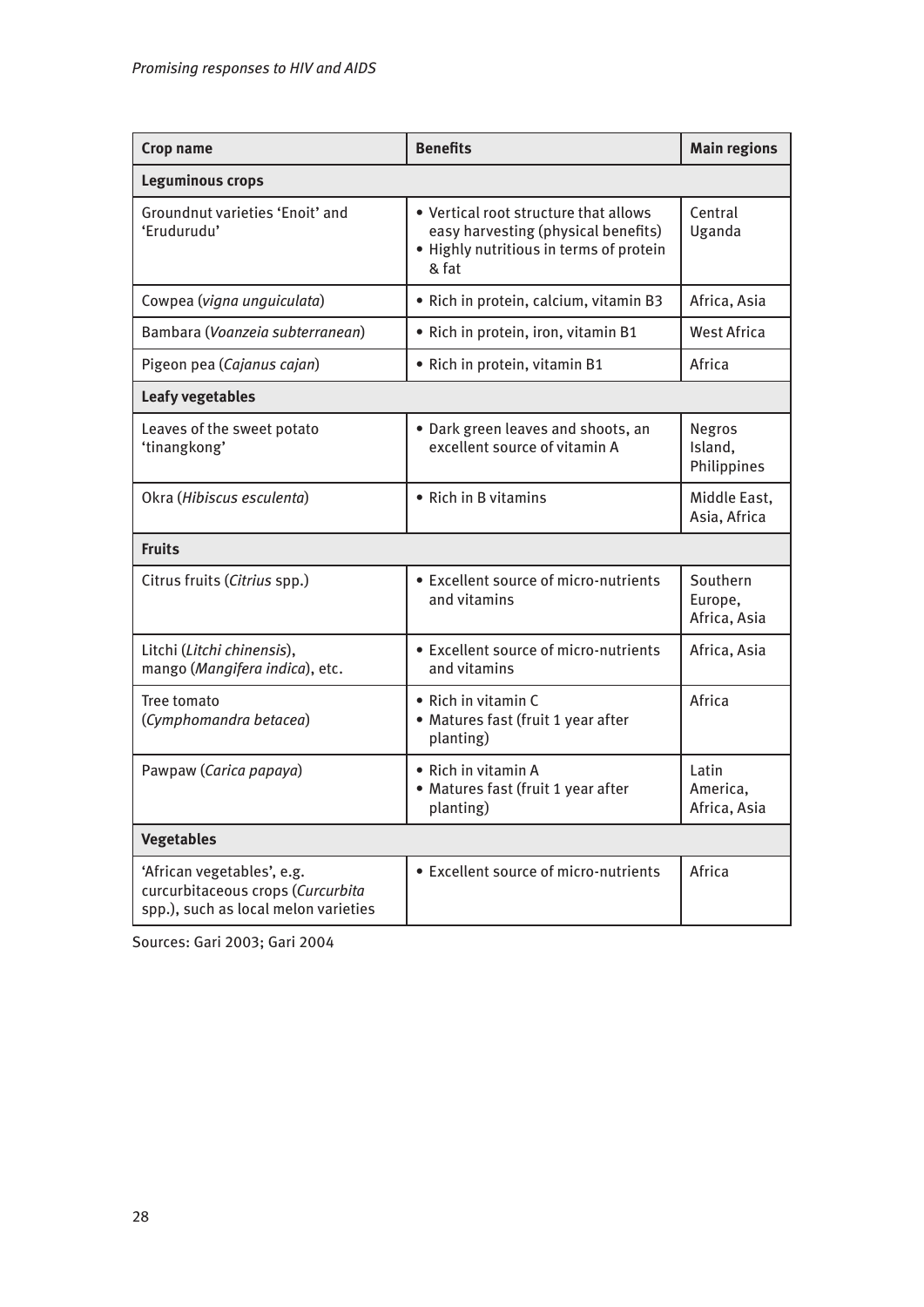<span id="page-28-0"></span>The exploration of traditional crops in the response to HIV and AIDS is a viable strategy. This holds particularly for crops which are highly nutritious, save labour and require low input in terms of fertilizers, weeding, and pest management. The main disadvantages of traditional crops are that some have limited market value, due to prejudice (e.g. fruit is eaten by children only) and limited awareness of their nutritional advantages.

Considering the situation of affected households (experiencing the loss of indigenous knowledge, changing household structures, little room for risk-taking etc.), a lot of sensitivity is needed to re-introduce traditional crops. (Gari, 2003)

### **3.2.3.2 Home gardens**

Homestead gardens are small pieces of land close to the house in which a rich diversity of plant species are grown: e.g. leafy greens, vegetables, fruit trees, leguminous crops, root and tuber crops, herbs, spices and medicinal plants. Possibly, small ruminants are kept in the homestead, such as chicken, rabbits, sheep and goats, which provide manure. This high diversity of food products offers multiple benefits, in particular in terms of risk management, balanced nutrition, labour management and alternative income, especially for households headed by women or children. Home gardens, therefore, have an important function for the household's safety net (FAO, 2006).

Home gardens can be very beneficial for households affected by HIV and AIDS:

- Many home gardens are close to the homestead. Therefore, it is possible to carry out domestic and other work while maintaining the home garden. This can be essential, if somebody has a sick person to look after.
- Home gardens provide foods that contain micronutrients to supplement staple foods. In addition, medicinal plants can be cultivated. Both are very important for the immune system.
- They can be sold and directly contribute to the income of an impoverished household.
- They can contribute to the disposable income indirectly: families who produce food in the home garden spend less money on food at the market.

If homestead gardens are to be successful, the beneficiaries need to be trained in appropriate cultivation practices for different crops, crop rotation, intercropping methods, garden maintenance, simple irrigation, manure application techniques, plant protection and integrated pest management. Furthermore, training in business planning is of advantage if benefits are to be maximised. If gardening can be realised on a larger scale, the beneficiaries may be linked to micro-finance institutions. Training should also be provided in the use of locally available foods, appropriate cooking and preserving, nutrition in general and nutrition as pertaining to HIV and AIDS. (FAO, 2006)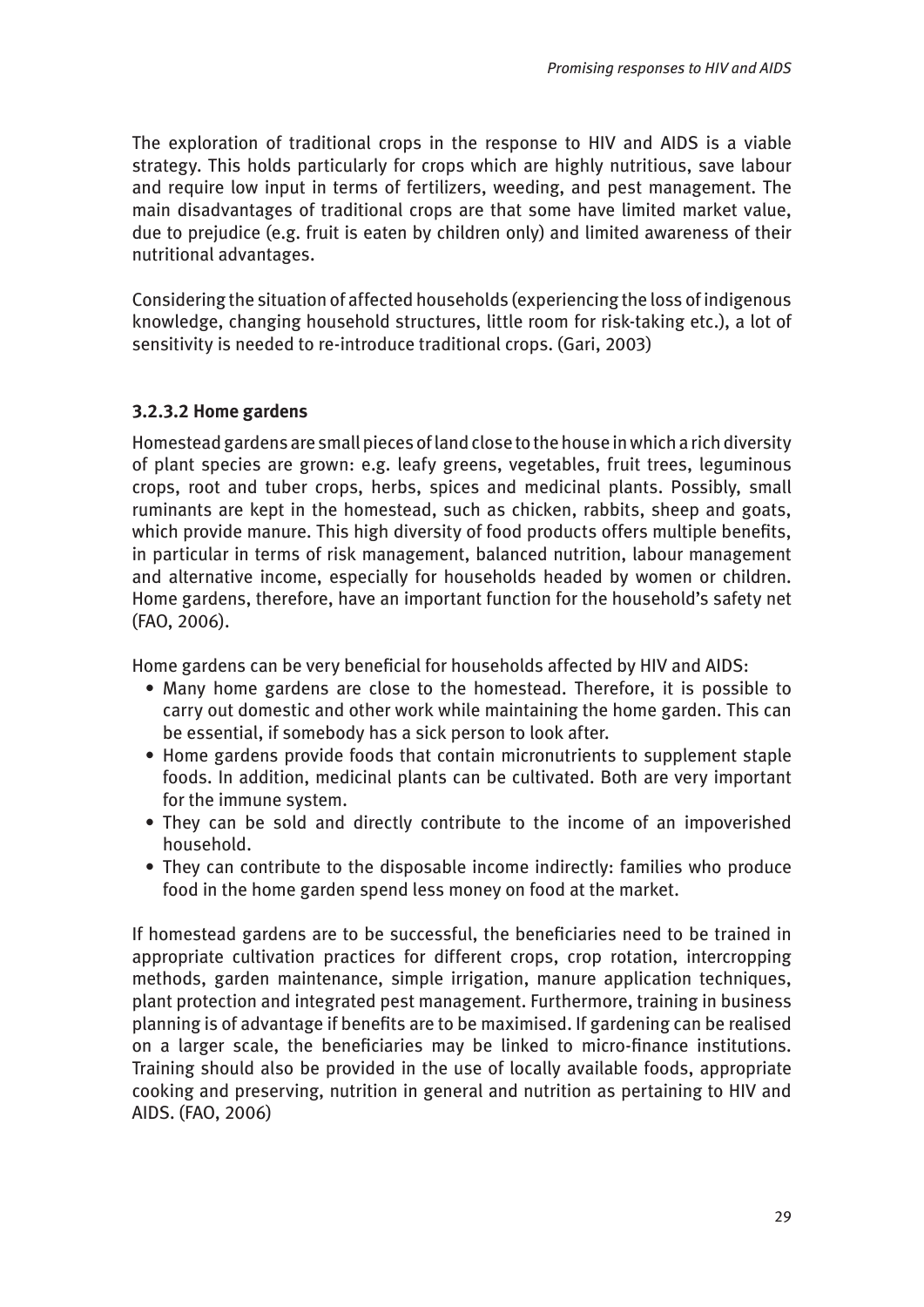<span id="page-29-0"></span>The example in Box 7 presents a holistic home garden project for affected households including orphans.

#### **Box 7: Homestead gardening for affected households – a Lesotho example**

#### **The Livelihoods Recovery Through Agriculture Program (LRAP)** established by CARE

LRAP was built upon the experience of a former agricultural project in Lesotho. The HIV and AIDS situation was taken into account right from the conception of the programme.

LRAP was started to target vulnerable households and those potentially affected by HIV and AIDS, mainly working with households headed by women or children and households with a chronically sick family member. Homestead gardening was chosen as the key means of intervention, because it seemed of great necessity and very suitable for these target groups:

- Many people in Lesotho own land close to their homes, but own and therefore cultivate no fields.
- Homestead gardens require less time and effort and therefore allow the combination of gardening with household tasks.
- Homestead gardens offer a wide variety of food crops: vegetables, staples, and medicinal plants, which can improve nutrition and nutrition security for PLHIV.
- Homestead gardens can also provide an additional source of income.

#### **Strategies:**

- A series of 11 learning modules on homestead gardening with colourful manuals in English and local languages were shared with the participating households.
- Roofwater harvesting tanks, small dams, and drip irrigation were promoted for the water supply and were part of the technical guidelines.
- Nutrition guidelines have been developed and are also being promoted by the Ministry of Agriculture.

#### **Effects:**

- 1,368 households were reached: 48% of the participating households were supplied by their gardens year-round; 25% can produce food most of the year; 53% established or increased their production.
- 65% of the participants grew at least five different vegetables, but only 33% grew food combining all four categories (vitamins, minerals, carbohydrates and proteins).
- Wider impact on the population resulted from close collaboration with the government extension scheme and local government departments.

Source: CARE, 2005

*Remark:* In this example, land constraint made homestead gardening a very viable option. In situations where land is available, homestead gardening can be promoted but should preferably not 'replace' other agricultural activities, because the intensive use of the land close to the house as a home garden may reduce soil fertility over time. The use of different pieces of land should be promoted if possible.

Home gardens can play a significant role in assuring food security and possibly economic security for affected households. It is mainly the women who are traditionally involved in gardening and men need to be sensitised to the benefits. Home gardens save labour and are, therefore, particularly important for affected households (single parents, orphans, the elderly). (Gari, 2003)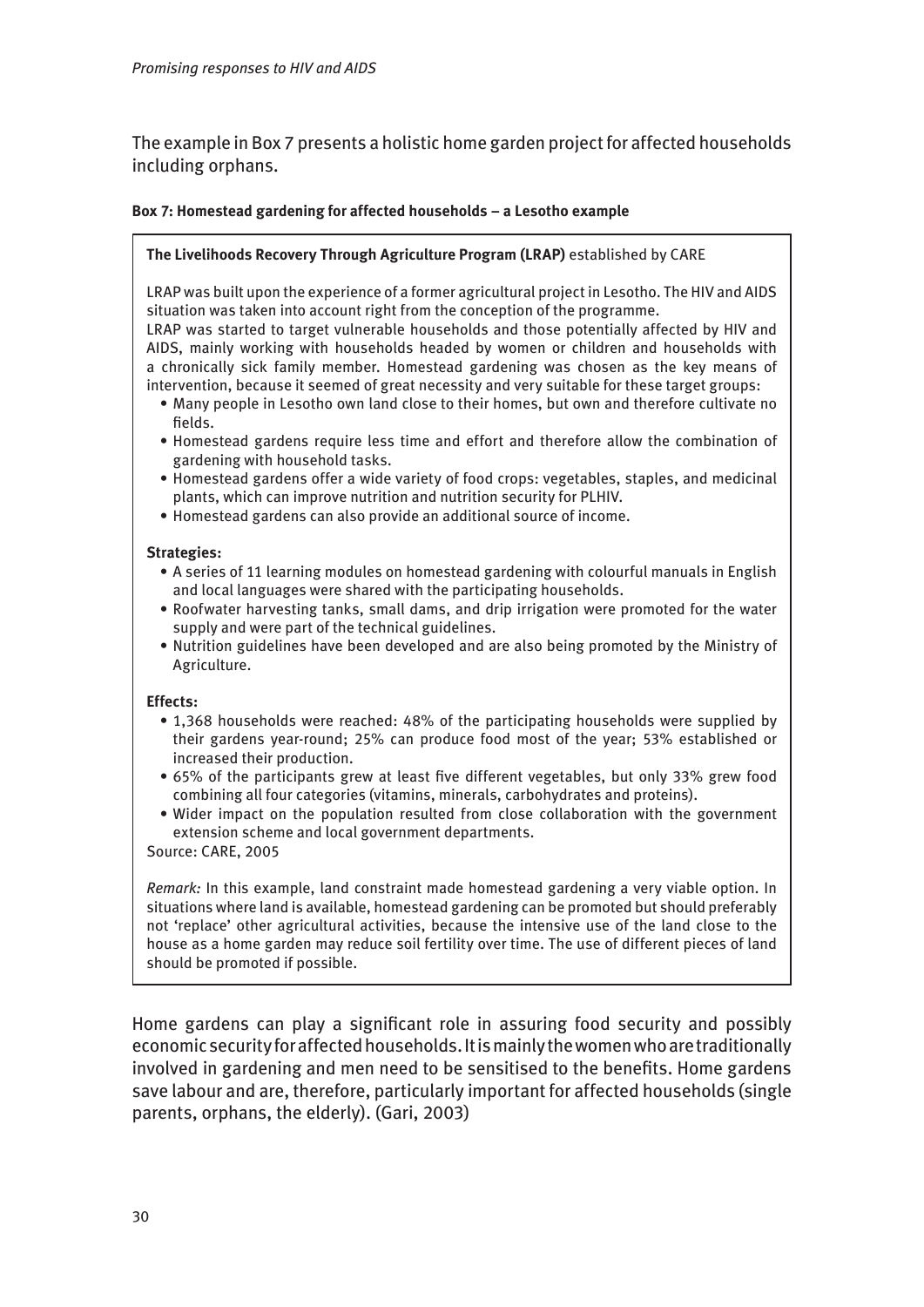### <span id="page-30-0"></span>**3.2.3.3 Community seed systems**

Community seed systems promote seed security by ensuring that people have adequate access to a diversity of seeds at the right time of year. Community-based seed systems often preserve local seeds, which are better adapted to local conditions and therefore important for food security. Initially the construction of the storage facility requires funds, but in the long run money can be saved because there is no need to buy seeds. Access to good quality local seeds is also very important for vulnerable households. Box 8 shows a variety of possible measures at the community level to preserve seed.

#### **Box 8: Community-based seed preservation mechanisms**

Examples of community-based seed preservation systems, their management and exchange Various potential seed-conservation techniques: • Community seed banks

- On-farm seed multiplication plots
- Participatory plant breeding
- Improvement of indigenous seed-preservation practices
- Farmer seed-training programmes

Various potential seed-conservation management options:

- Community seed-solidarity funds
- Community seed-diversity register
- Farmer seed networks
- Rural seed fairs and seed exchange
- Community committees of local seed experts/interested farmers
- Farmer Field Days
- Source: Gari, 2003 (slightly modified)

Seed conservation strategies at the community level are very important for affected communities to assure that seed is available and local varieties are preserved.

### **3.2.3.4 Wild food plants**

Wild food plants are supplementary food sources. They are relevant for food and nutrition security in arid and semi-arid ecosystems. In these climates, the collection of wild food plants is common as an inexpensive source of food, and to cope with poor yields. It also saves money for foods which would otherwise have to be bought at the market. In some areas, wild foods also have market value.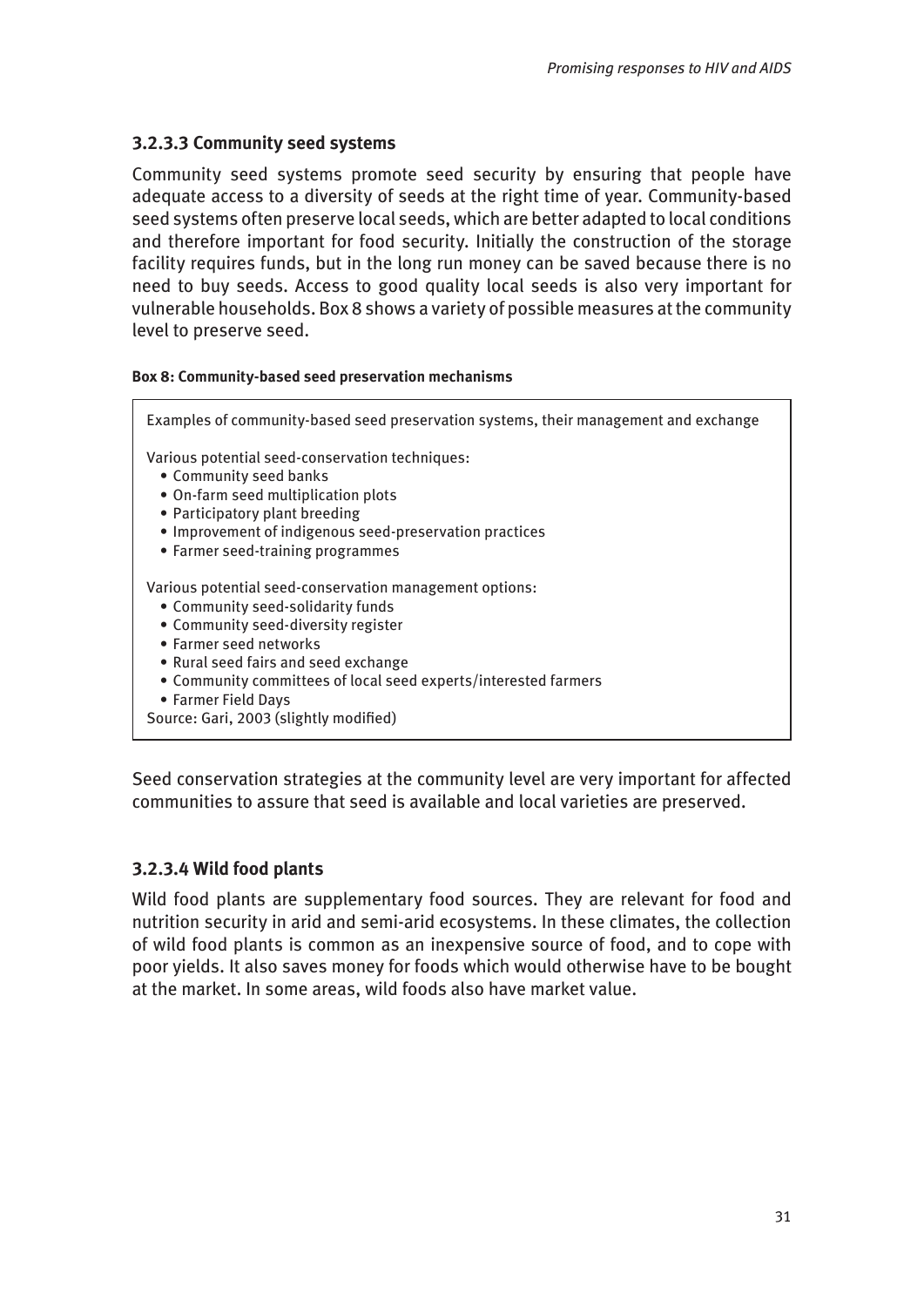<span id="page-31-0"></span>For households affected by HIV and AIDS, collecting wild foods can increase food variety and provide balanced nutrition. Not only children, but also the elderly and even people with limited physical strength, can still contribute to household nutrition by collecting wild food plants, which is normally less exhausting than farm work. (Gari, 2003; Gari, 2004)

The example presented in Box 9 further emphasises the importance of wild food plants for vulnerable households.

#### **Box 9: Wild food plants – a Zimbabwean example**

The University of Zimbabwe has initiated a project to promote wild food plants which can substantially contribute to food and livelihood security. Wild food plants still play an important role in Zimbabwe (and many other African countries). Because of HIV and AIDS, migration to towns, changes in land-use systems and natural disasters, a rapid loss of indigenous knowledge within the communities and generations has been observed. Additionally, wild food plants have often been neglected because of prejudices: 'Wild foods are for poor men'.

#### **Project objectives:**

- Documentation of the use of wild species in a botanical database, including roots and tubers, leafy vegetables, fruits, edible mushrooms, edible grasses and seeds
- Research and documentation of their nutritional value and potential

#### **Effects:**

Communities in Zimbabwe make use of many wild foods, including leafy vegetables for porridge, wild fruit and berries, wild vegetables (e.g. a variety of okra types), and a wide range of tubers. These plants form an integral part of the daily diet for many rural people. They supplement vitamins, minerals and other nutrients to complement the staple crops eaten by many of the vulnerable households, including those headed by children or the elderly. Source: Tsiho, 2007

<www.gibbsmagazine.com/Wild%20Food%20Plants%20of%20Africa.htm>

Even though the proportion of wild foods to overall food consumption is rather low and they do not cover all categories of food, wild food plants could be promoted to improve household food security, nutrition and income, in particular among vulnerable households. This could be done through the inclusion of instruction on the value of wild food plants into agricultural extension, and nutrition and healthcare education. Further, community management systems for the conservation and sustainable use of wild food plants could be established. Knowledge about wild food plants (locations, seasonality, preservation, processing, edible/non-edible plants, etc.) is mainly transmitted from mother to child. Considering the changing family structures in affected households, this knowledge may no longer be adequately transferred. (Gari, 2003; Gari, 2004)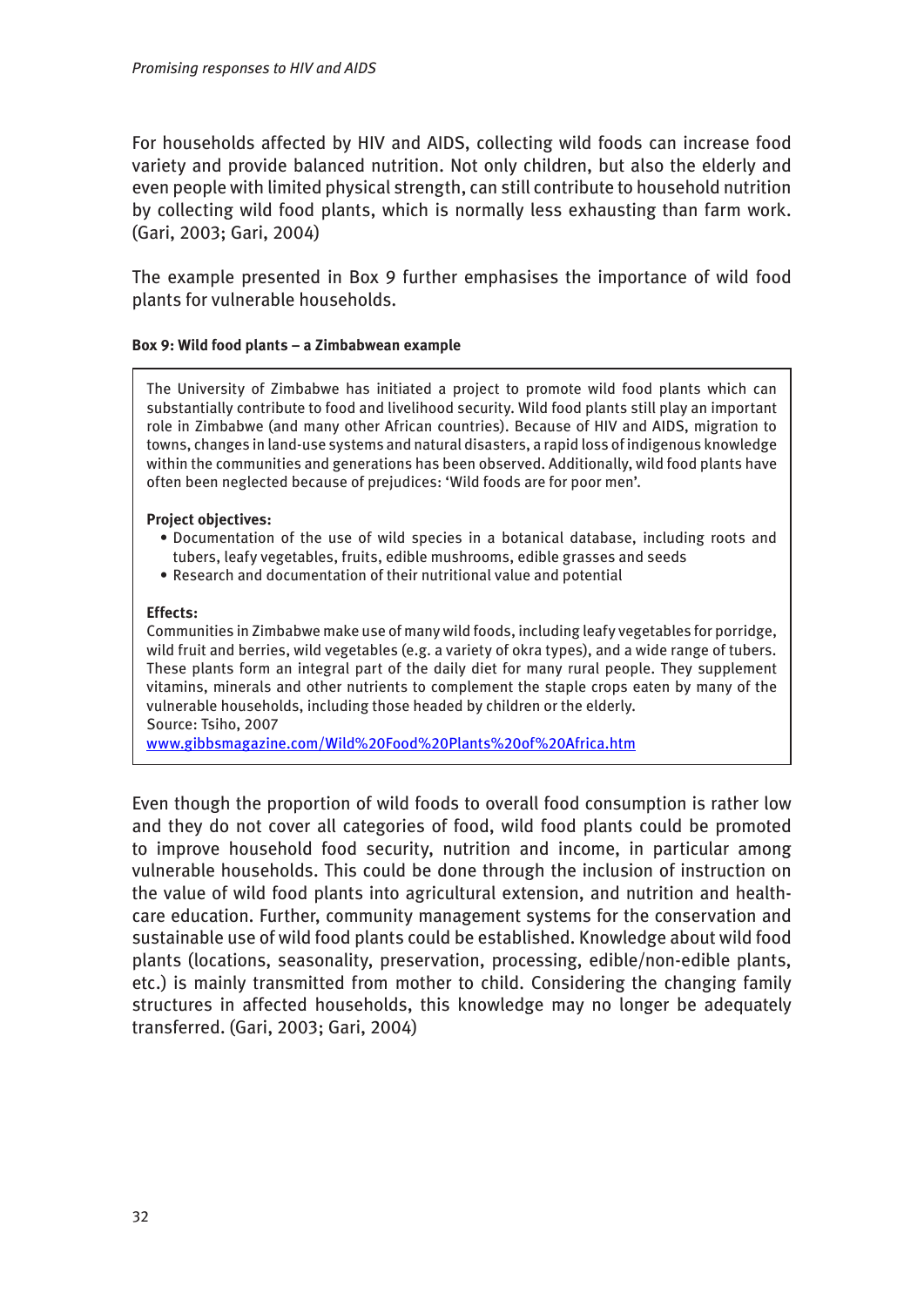### <span id="page-32-0"></span>**3.2.3.5 Medicinal plants**

Medicinal plants play an important role in health care. For impoverished households, medicinal plants are often the affordable and locally available treatment option and are linked to the local culture. Therefore, medicinal plants are relevant in the response to HIV and AIDS in:

- Supporting the immune system and therefore reducing the risk of developing opportunistic infections,
- Improving appetite,
- Treating certain infections and diseases.

Agricultural projects should pay more attention to the promotion of medicinal plants and the accumulation of knowledge about them, also in the context of HIV and AIDS. Networking with traditional healers and researchers is important in this regard. The promotion of medicinal plants should be limited to those with scientifically proven positive effects. It is recommended to seek the advice of qualified health personnel because the effects of medicinal plants can differ depending on dosage, on different parts of the plant used (e.g. leaves, bark or roots), or intake together with other medicines. Some medicinal plants cause negative effects if combined with antiretroviral treatment!

# **3.2.4 Farm mechanization**

The terminology 'mechanization' describes the tools, implements and machinery used to improve the productivity of a farm. Mechanization can be categorized as human, animal and mechanical technologies. Depending on the power source, technological levels have been broadly classified as hand-tool technology, draughtanimal technology and mechanical-power technology. (Sims & Kienzle, 2006)

#### **Box 10: Benefits of farm mechanization**

- It increases productivity per unit area because of timely farming activities.
- It increases the area under cultivation (if enough land is available).
- It assists in carrying out certain tasks that are difficult to perform without mechanical tools.
- It improves the quality of work and products.
- It makes farming activities easier and therefore more attractive (it demands less physical strength).

Source: Sims & Kienzle, 2006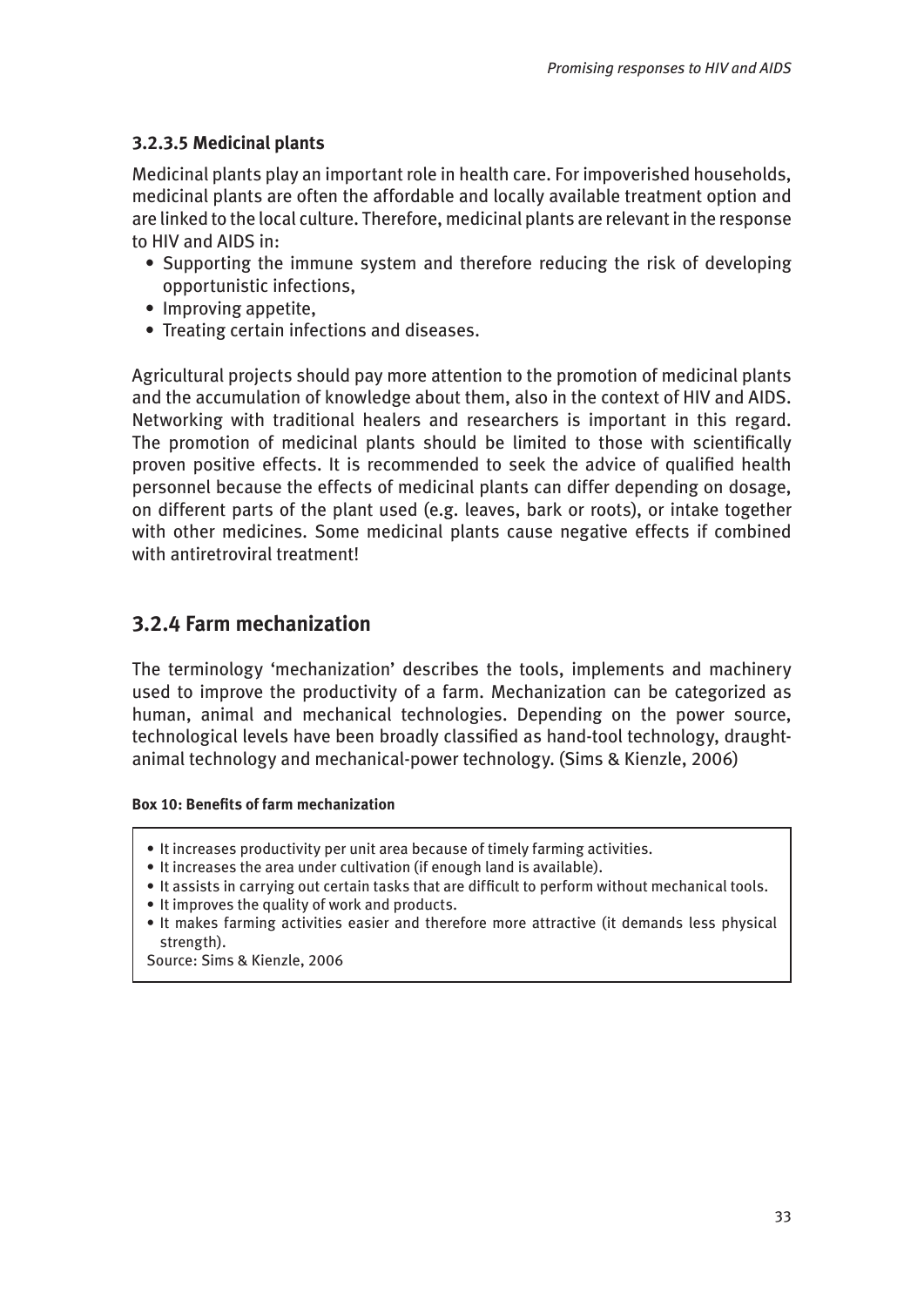<span id="page-33-0"></span>Until now, most of the benefits of mechanization in sub-Saharan Africa have been in the field of primary tillage, such as ploughing and the transportation of farm produce and other goods. Only in a few cases, have secondary operations, such as planting, weeding or harvesting benefited. Therefore, if the area under cultivation increases due to mechanization, the increased labour requirements for secondary operations must be considered in evaluating the overall benefit. (Bishop-Sambrook, 2005)

| <b>Hand tools</b>                                                                                                                                                                                                                    | <b>Draught-animal power (DAP)</b>                                                                                                                                                                                                                                                                                                             | <b>Tractors</b>                                                                                                                                                                                                                                       |
|--------------------------------------------------------------------------------------------------------------------------------------------------------------------------------------------------------------------------------------|-----------------------------------------------------------------------------------------------------------------------------------------------------------------------------------------------------------------------------------------------------------------------------------------------------------------------------------------------|-------------------------------------------------------------------------------------------------------------------------------------------------------------------------------------------------------------------------------------------------------|
| Availability of:<br>· Household labour<br>• Cash to hire off-farm<br>labour<br>• Suitable and affordable<br>tools (produced locally if<br>possible)<br>· Socio-cultural traditions,<br>e.g. the preference for<br>short-handled hoes | Availability of:<br>• Suitable animals<br>• Animal-husbandry skills<br>• Feed/pasture<br>• Veterinary services<br>• Implements and spare<br>parts<br>• Artisans/blacksmiths<br>• Extension services for<br>training in DAP<br>• Financial services<br>• Socio-cultural traditions<br>that may favour DAP, e.g.<br>tradition of cattle-keeping | Availability of:<br>• Appropriate tractors,<br>machines and implements<br>• Repair and maintenance<br>services<br>• Trained operators<br>• Supplies of fuel,<br>lubricants etc.<br>• Implements for weeding<br>and harvesting<br>• Financial services |
|                                                                                                                                                                                                                                      | Other factors:<br>• Animal diseases<br>• Limited DAP tradition<br>• Security (likelihood of<br>theft)<br>· Geographical area not<br>suitable for DAP (e.g.<br>rainforest area, heavy<br>soils, stony soils, etc.)<br>• Need of physical strength                                                                                              | Other factors:<br>• Suitable plot sizes<br>• Reasonable access to<br>fields<br>• Shape of fields<br>• Reasonable distances<br>between fields<br>• High costs                                                                                          |

Sims & Kienzle, 2006 (slightly modified)

Box 11 explains the introduction of labour-saving methods in various fields of mechanization: hand tools, processing equipment, draught-animal power etc.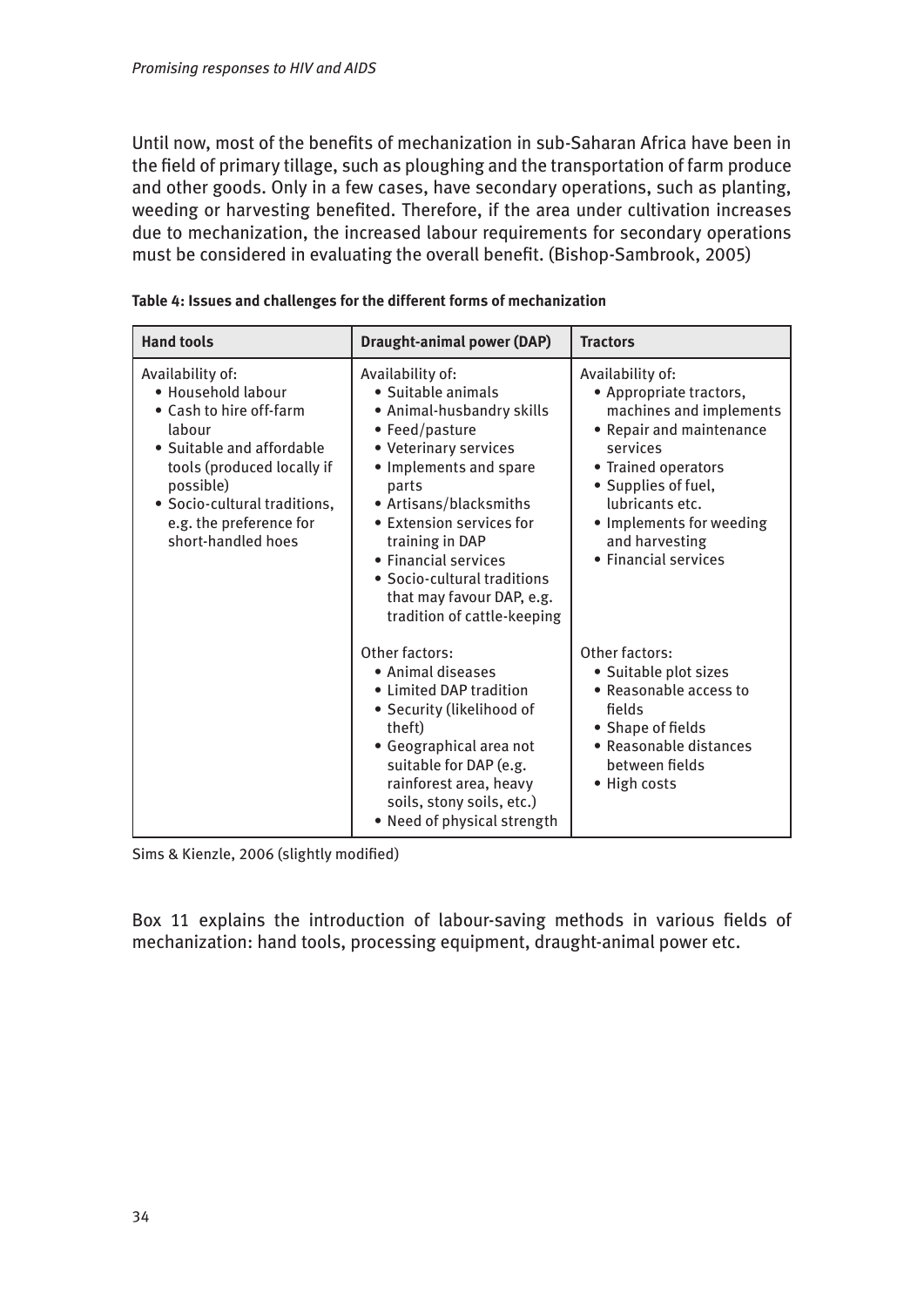#### <span id="page-34-0"></span>**Box 11: The introduction of labour-saving technology – a Malawi example**

The Salima Agricultural Technology Project (SATECH), initiated by UNIDO, started in collaboration with the Ministry of Agriculture in 2005. The main aim of the project is to prolong the productive life of PLHIV and people with other sicknesses through the promotion of labour-saving technologies in the area of agricultural productivity (e.g. draught–animal implements, small-scale trades, agricultural hand tools, postharvest and food-processing equipment).

Potentially suitable and culturally acceptable labour-saving technologies (LST) were identified in participatory workshop sessions with interest groups from the 17 target communities.

#### **Some activities:**

- Reducing the workload for women: the establishment of village boreholes to reduce time for fetching water and ensure clean and safe drinking water;
- Introduction of locally manufactured oxen carts and other labour-saving tools; training of local artisans in making and repairing tools;
- Support for orphans: training in technical and managerial skills in the area of carpentry, motor vehicles, tailoring and welding; agricultural and horticultural training and starter kits for small businesses;
- Improving the effectiveness of community/grassroots organizations.

#### **Effects:**

• Households headed by women and children, and households with OVC and other vulnerable community members were able to diversify and increase their agricultural and non-agricultural income.

UNIDO: <www.unido.org>

[www.unido.org/fileadmin/import/82870\\_malawi\\_FactsheetGC.pdf](www.unido.org/fileadmin/import/82870_malawi_FactsheetGC.pdf)

*Remark:* Unfortunately, the example does not provide detailed information on various LST. Further, it does not provide information on how boreholes are managed to assure that everybody has equal access, and if the boreholes are managed and maintained well.

The following subchapters describe mechanization in the context of HIV and AIDS. Besides the mechanization of farm work, household mechanization is discussed.

### **3.2.4.1 Hand tools**

Hand tools are the farm implements most widely used by small-scale farmers throughout sub-Saharan Africa and many other developing countries. They are used for land-clearing, primary soil tillage and ongoing farm operations, such as weeding. But only a limited plot of land per person can be cultivated with hand tools because work with hand tools can be very strenuous and relatively slow (Sims & Kienzle, 2006). Further, many households do not possess enough essential hand tools for all the family members.

In countries with a high HIV-prevalence, it is important to identify tools which are appropriate for women, children and the elderly, due to the high number of households headed by only one parent, an elderly person or a child because of the high adult mortality.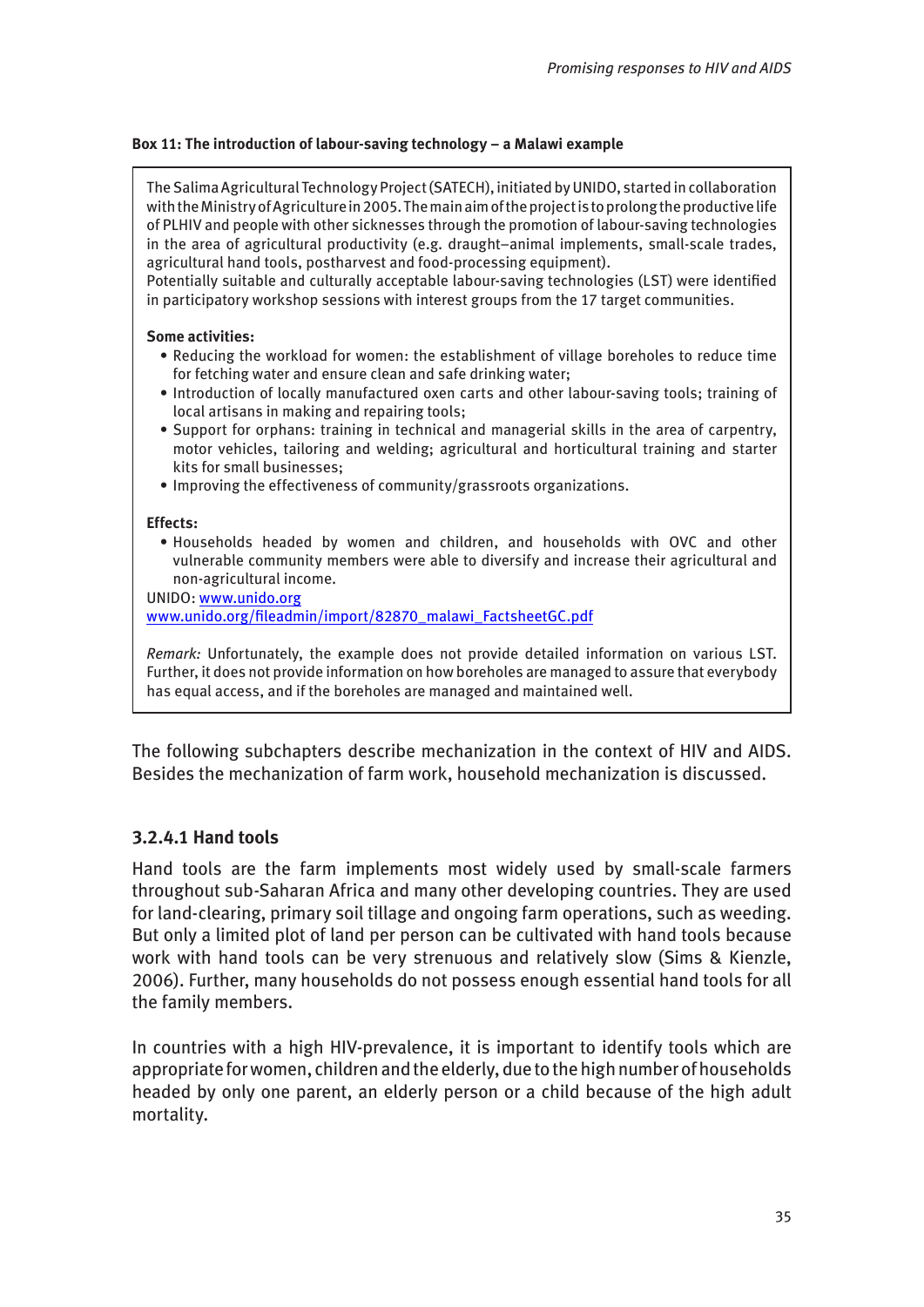#### <span id="page-35-0"></span>**Box 12: Essential ergonomic aspects of hand tools**

#### **Ergonomic aspects involve:**

- Type of work and work intensity
- Physical work capacity
- Work intensity and workload
- Gender-specific tasks in agricultural work (e.g. women weeding men cultivating) and, accordingly, appropriate tools
- Avoidance or reduction of exhausting work methods

Source: Sims & Kienzle, 2006

### Table 5 provides an overview of potential tools for affected households.

| <b>Tool</b>                                                                                                                                                                     | <b>Uses</b>                                                                                        | <b>Benefits</b>                                                                                                                                                                                                                                                              | <b>Constraints</b>                                                                                                                                                           |
|---------------------------------------------------------------------------------------------------------------------------------------------------------------------------------|----------------------------------------------------------------------------------------------------|------------------------------------------------------------------------------------------------------------------------------------------------------------------------------------------------------------------------------------------------------------------------------|------------------------------------------------------------------------------------------------------------------------------------------------------------------------------|
| • Long-handled light<br>hoes, push/pull<br>hoes, tined hoes,<br>wheeled hoes                                                                                                    | • Specially designed<br>hoes, best used<br>in row cropping for<br>primary and<br>secondary tillage | · Time savings, e.g.<br>compared to short-<br>handled hoes<br>• Tools easy to<br>fabricate, repair and<br>maintain<br>• Low investment costs<br>. No additional skills<br>needed to use the<br>tools for primary and<br>secondary tillage etc.                               | • Cultural and gender<br>attitudes towards<br>hoes (Traditionally,<br>heavy, short-handled<br>hoes are used in most<br>African countries.)                                   |
| • Hand-jab planter<br>(hand tool for<br>planting into soil<br>cover with very<br>simple hand-pulled<br>or pushed seed<br>drills)<br>• Mainly for<br>conservation<br>agriculture | • For cultivation<br>(digging holes,<br>planting, closing the<br>holes)                            | · Reduces labour/<br>energy demand,<br>e.g. compared to<br>hand tools<br>• Requires only one<br>person for planting<br>with three processes<br>at once (digging<br>holes, planting,<br>closing the holes)<br>• Can be produced<br>locally<br>• Ability to penetrate<br>trash | · Widely used in<br>Brazil/Paraguay, not<br>common in Africa<br>• Takes some time to<br>get used to the tool                                                                 |
| · Single-axle tractor                                                                                                                                                           | • Primary and<br>secondary tillage                                                                 | . Improved quality and<br>timeliness<br>• Can be used on<br>small-plot holdings<br>(small size)<br>• Can be used for<br>rental services                                                                                                                                      | • Sophisticated<br>(usually imported)<br>• High cost compared<br>to draught-animal<br>power or hand tools<br>· Might therefore not<br>be feasible for<br>affected households |

#### **Table 5: Light agricultural tools**

Sources: FAO (Labour Saving Methods), FAO-SARPN [www.sarpn.org.za/mitigation\\_of\\_HIV\\_AIDS/m0008/index.php](www.sarpn.org.za/mitigation_of_HIV_AIDS/m0008/index.php)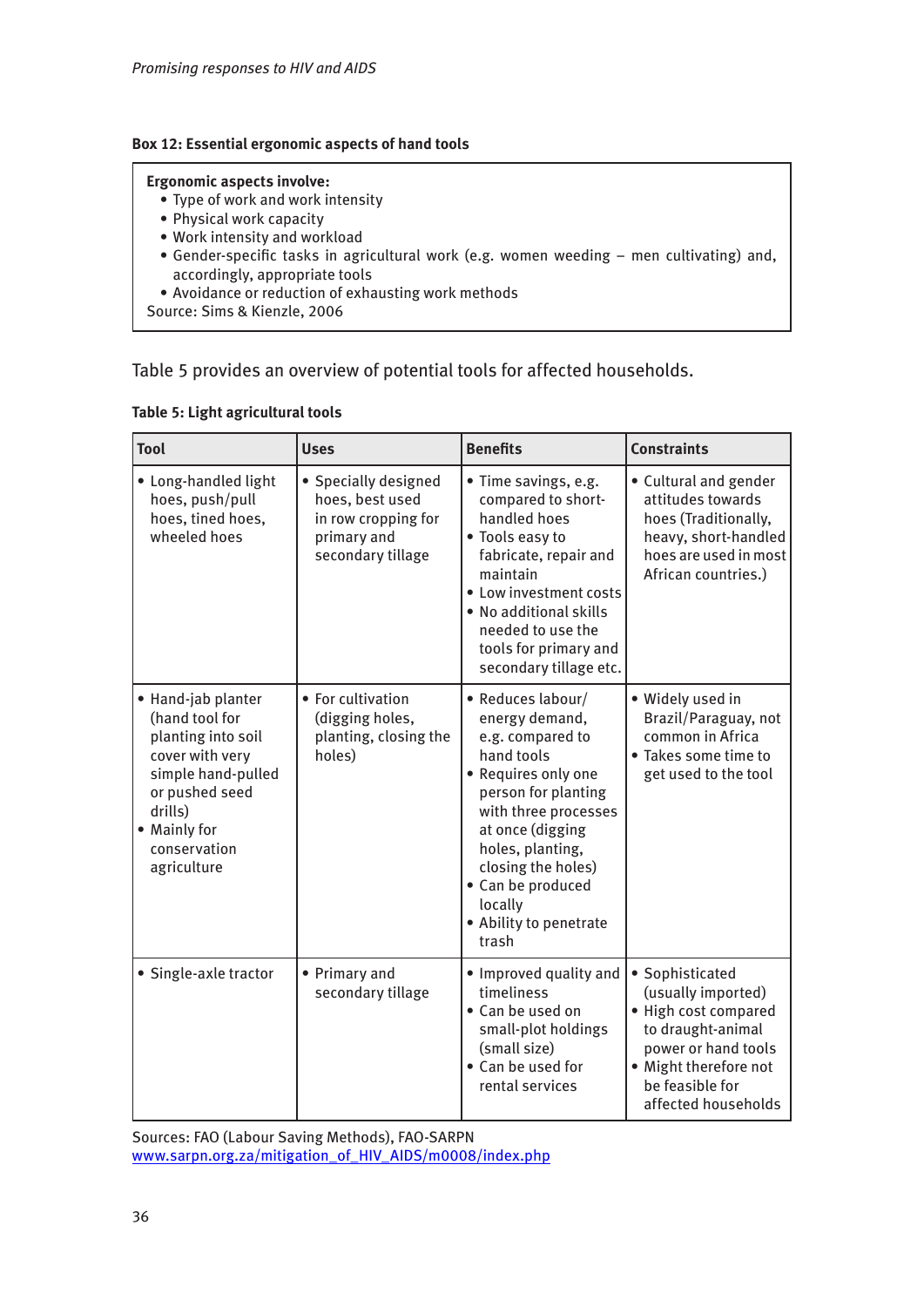In regard to HIV and AIDS, measures using lighter hand tools, in particular lighter hoes, are promising because they are cost-effective and present low risks for affected households. Unfortunately, not enough case studies were found on the adoption rates of various tools when promoted.

## **3.2.4.2 Irrigation systems**

Small-scale irrigation projects can significantly extend the growing period of some crops and thereby improve the productivity of affected households. Crops can be grown off-season as a promising income-generating activity. Year round cultivation can potentially increase overall productivity by 200-300% (International Development Enterprises).

Some irrigation systems may be appropriate and affordable for affected households, as they are relatively easy to handle and maintain. Promising irrigation systems are treadle pumps and drip irrigation (FAO – Small-Scale Irrigation; Bishop-Sambrook, 2005), as well as rainwater harvesting or the use of greywater (ECA, 2006). However, costs will arise for the purchase and maintenance of the irrigation system. In regard to sustainability, access to spare parts for repairs and skilled (local) people to carry them out are essential.

Treadle Pumps are foot-operated water-lifting devices that can irrigate small plots of land (0.1 to 0.4 hectares) in regions with higher water tables (not lower than 8 metres). It is a very suitable technology for smallholders, because of the simple design, easy management and low investment costs.

- Treadle pumps can easily be run by women and children.
- They can be used in remote areas because they do not depend on fuel/electricity.
- They have low capital and maintenance costs, good portability and high discharge.
- The major disadvantage is the low suction, which makes treadle pumps unsuitable for deep wells. (FAO Small-Scale Irrigation/International Development Enterprises)

The example in Box 13 shows the high potential of treadle-pump irrigation for improving food security in Southern Africa.

## **Box 13: Treadle-pump technology – a Southern African example**

### **Background – Treadle-Pump Irrigation in Southern Africa**

The treadle pump is one of the fastest-expanding small-scale irrigation technologies in Southern Africa, most common in Malawi. Since 1990 more than 120,000 treadle pumps have been distributed (for a total of 48,000 hectares). It is also very common in Zimbabwe and Mozambique. Treadle-pump irrigation is not only increasingly important for vegetable production, but also as a risk-management strategy for cereal production and income generation through the sale of farm produce throughout the year, for instance.

Source: FAO – Small-Scale Irrigation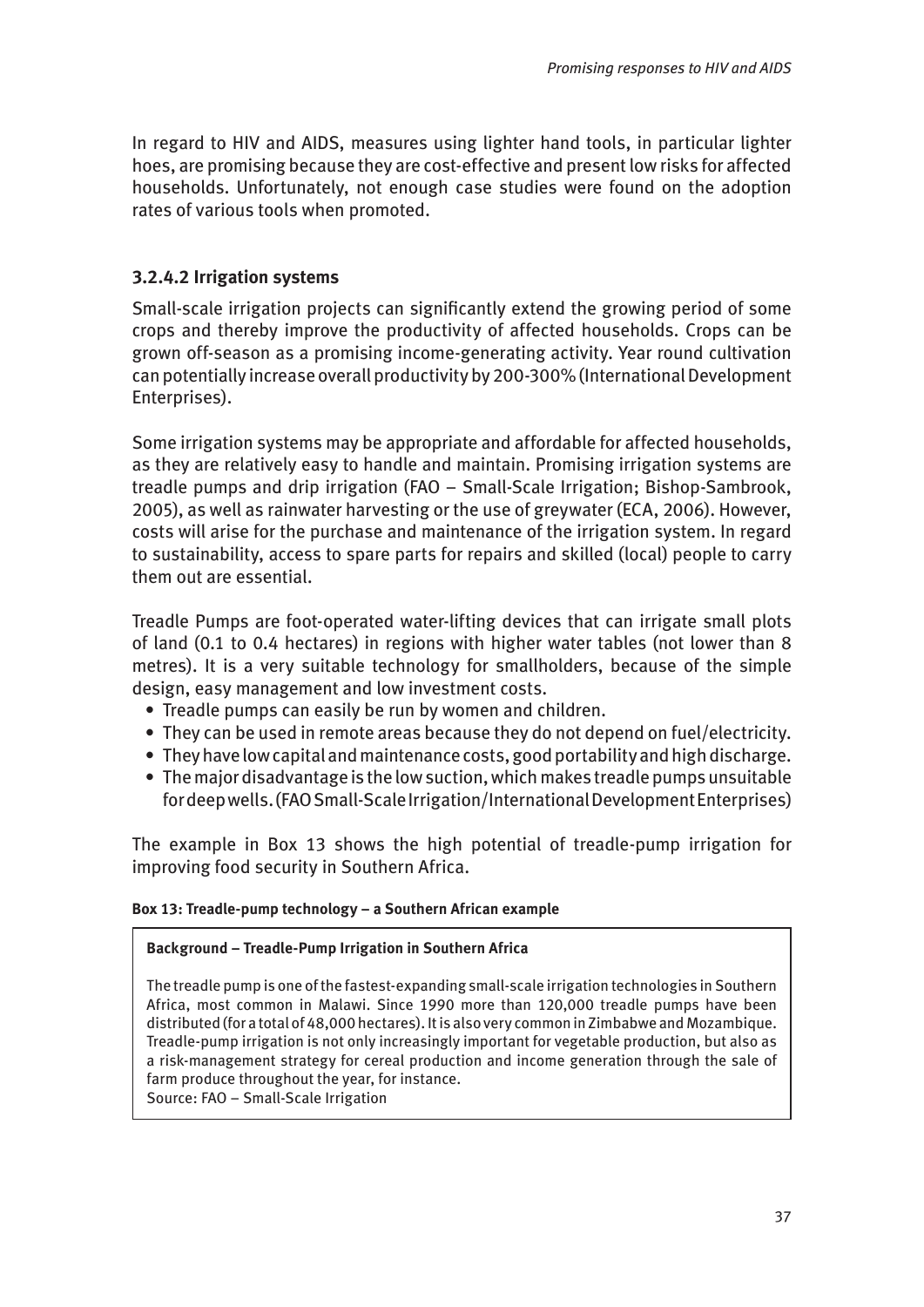Drip irrigation involves dripping water onto the soil at very low rates (2-20 litres/hour) through plastic pipes fitted with dripper outlets. Water applied close to the plants is channelled to the roots. This is most suitable for crops grown in rows, e.g. vegetable production.

Some remarks:

- The use of drip kits saves labour and water and it allows diversification and an intensification of crops.
- Drip irrigation for vegetable production among vulnerable households (often affected by HIV and AIDS) in Southern Africa is rapidly expanding.
- Drums and their transport come at a cost.

The potential of drip irrigation to increase income and food security in Southern Africa and the challenges faced are further highlighted in Box 14.

### **Box 14: Drip irrigation – a Lesotho example**

### **Background – Drip irrigation in southern Africa**

FAO was the pioneer for drip irrigation in 2000. Since then, many other organisations, e.g. USAID-LEAD and IDE in Zimbabwe, World Vision and CARE in Mozambique and Lesotho have distributed more than 50,000 kits in Zimbabwe alone.

### **Case study:**

FAO has been assisting communities in the lowlands of Lesotho with the establishment of smallscale irrigation. FAO targets families that are vulnerable and/or affected by HIV and AIDS and whose food security is precarious.

Main activities and objective of the project are:

- To produce and distribute drip kits;
- To promote crop diversification to improve nutritional security;
- Increase of household income through the sale of vegetables.

Beneficiaries receive a tank, a drip-irrigation kit and adequate training to use and maintain them. Further, training in crop diversification is provided.

### **Voices from beneficiaries and project staff:**

'The drip irrigation is working very well, because it saves water. I even work on bigger fields now. I have control over the water. Vegetables grow well'.

'Our standard of living has improved through the sale of vegetables. I can afford to buy medicine for my sick husband'.

Beneficiaries are very enthusiastic. Yields have generally increased, while time and water have been saved. Besides, an increase in income and food security has been reported.

### **Challenges:**

Among the many problems are rodent attacks and theft.

Sources: FAO – Small-Scale Irrigation; Plan International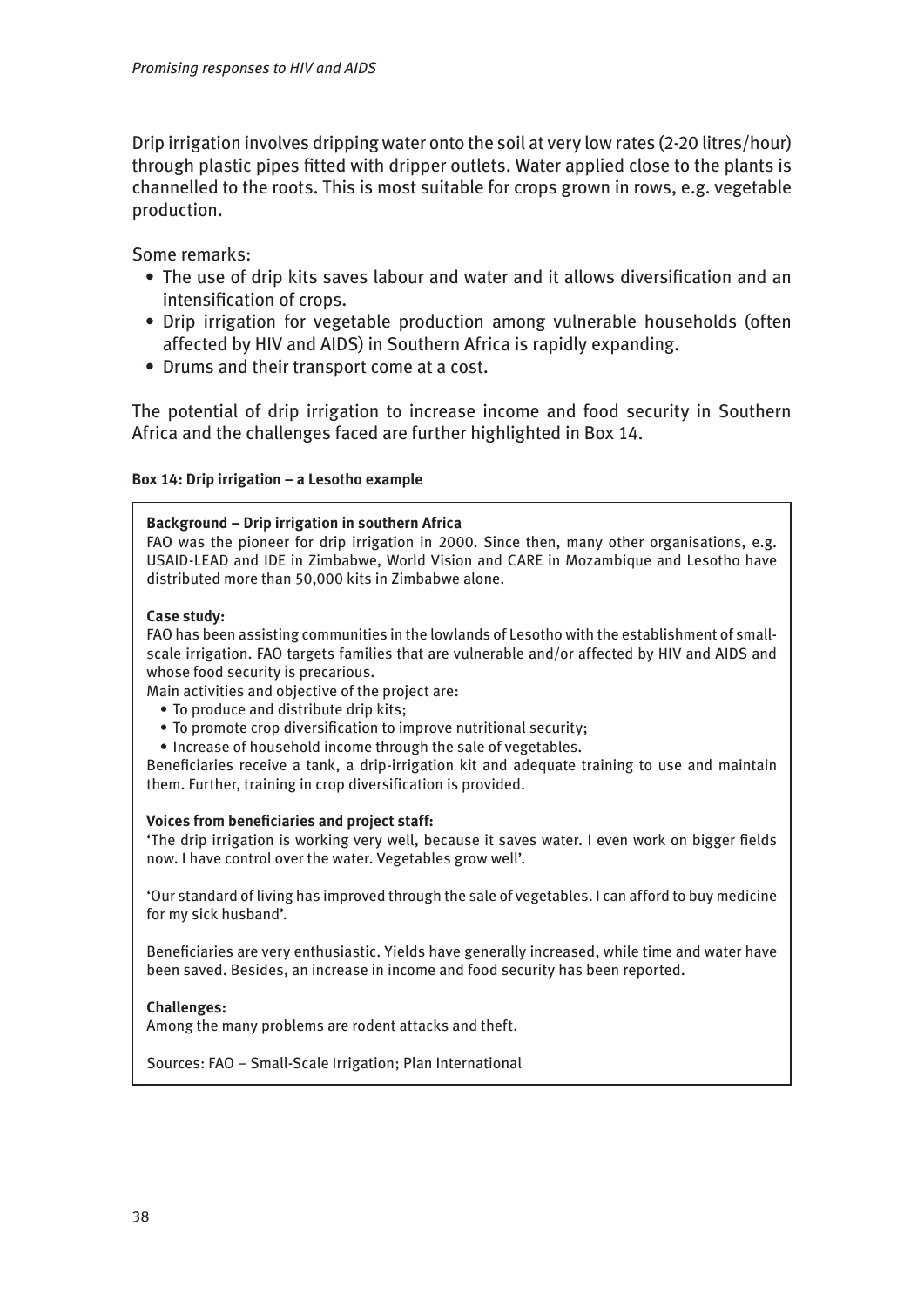Small-scale irrigation has the potential to increase production considerably. The examples of drip irrigation in Southern Africa and treadle-pump technology show that these offer promising responses to HIV and AIDS. The introduction of these technologies needs to be combined with savings and credit schemes and with training to assure adequate maintenance of the equipment and, thereby, long-term sustainability.

### **3.2.4.3 Draught-animal power**

Draught-animal power (DAP) is considered an affordable source of power for smallscale farmers. It is suitable for cultivating and maintaining small areas of land. Households owning draught animals can cultivate an area of 4 ha per year compared to 1 ha for households without DAP. The workload of a pair of oxen is around 10 to 20 times higher than that of a single human in traditional full-tillage systems. In addition to that, DAP can be used to transport products and for income-generating purposes by renting out DAP services. (Sims & Kienzle, 2006)

### **Box 15: Potential uses of draught-animal power**

- Crop production: ploughing, planting, weeding, crop harvesting, field irrigation, crop processing, manure
- Food production and processing: milk, meat, offspring production, milling
- Food distribution and rural trade
- Transportation: yields, water and fuel wood
- Water: transport of water, water-lifting, logging
- Construction: water ponds, roads, road maintenance
- Fertilizer: manure

Source: FAO

<www.fao.org/ag/ags/agse/chapterps1/chapterps1-e.htm>

Animals such as oxen (most common), bulls, cows, buffaloes, horses, mules, donkeys and camels can be used for DAP. The number of hours draught animals can work per day depends mainly on the animal species, climate, time of day, and the health and nutritional status of the animal. It varies from around 3 to 6 hours per day.

In many countries draught animals are mainly used for primary tillage (e.g. ploughing) and not enough advantage is taken of their high work-capacity for secondary tillage. DAP is also used for income-generating purposes, but hired DAP services are often paid in kind, e.g. by reciprocal labour or other local services.

For low-depth tilling, planting and weeding, the use of a single animal with suitably designed harnesses is sufficient. (Bishop-Sambrook, 2005)

Table 6 provides an overview of various implements used for DAP and their benefits and disadvantages.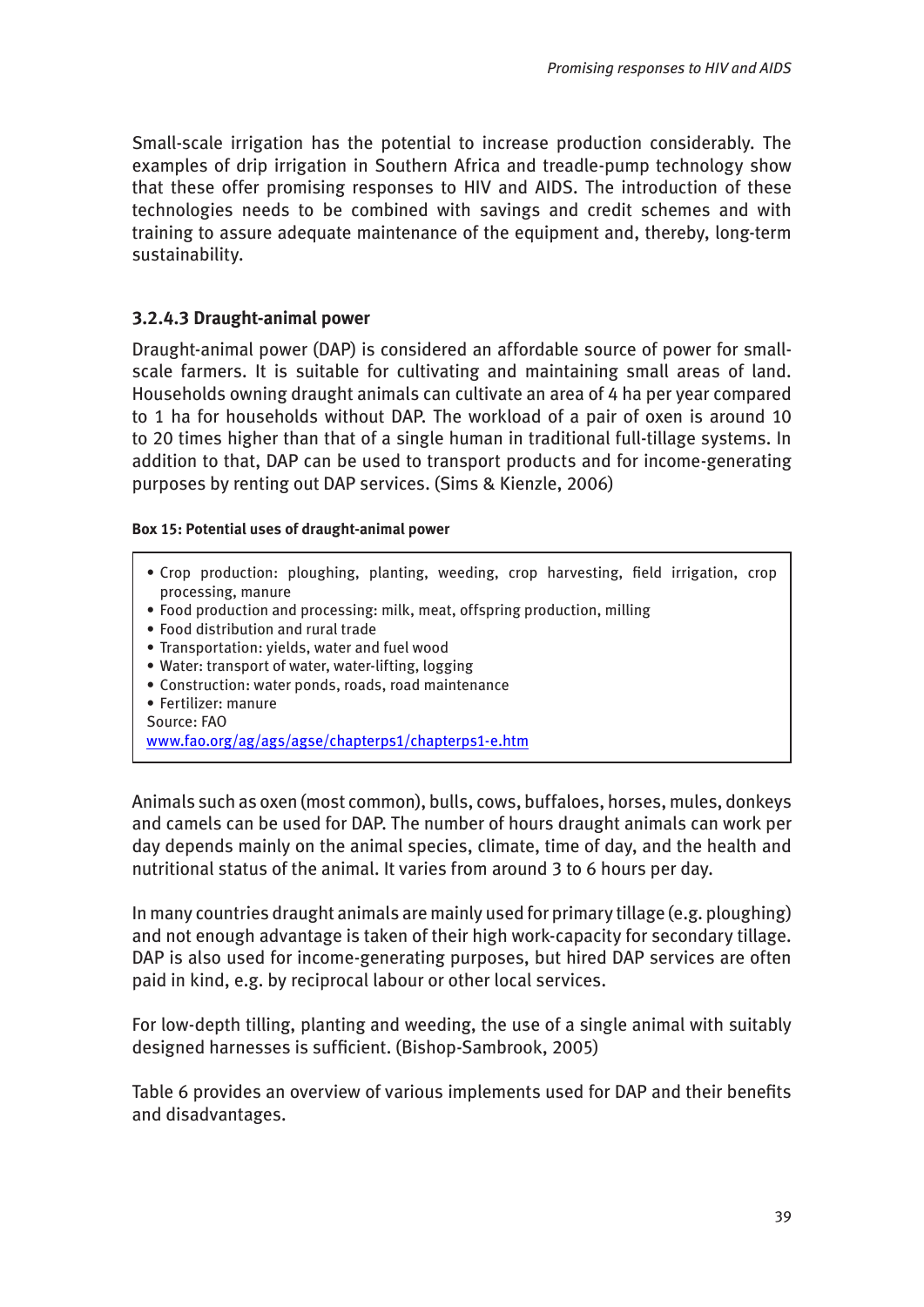| <b>Implement</b>                                        | <b>Use</b>                                        | <b>Advantages/Disadvantages</b>                                                                                                                               |
|---------------------------------------------------------|---------------------------------------------------|---------------------------------------------------------------------------------------------------------------------------------------------------------------|
| Mouldboard plough<br>(most common tool)                 | • Ploughing<br>• Weed control                     | • Leaves the soil surface<br>unprotected; great risk of<br>erosion                                                                                            |
| Narrow-tined chisel plough/<br>ripper (not very common) | . To cut open the soil in a<br>narrow furrow      | • Soil remains protected with<br>surface organic matter<br>• Very interesting: energy<br>and time savings, less soil<br>erosion                               |
| Ridgers (commonly used in<br>sub-Saharan Africa)        | • To shape soil into ridges<br>. To control weeds | • Prepare ridges: reduction<br>of soil erosion, better water<br>retention, weed control<br>• The manual preparation<br>of ridges is more labour<br>intensive. |
| Ox-cart                                                 | • Transportation                                  | • It can be used for the<br>transportation of a wide<br>range of products.                                                                                    |

### **Table 6: An overview of implements used for draught-animal power**

Sources: Sims & Kienzle, 2006; Bishop-Sambrook, 2005

### **Some recommendations for the promotion of DAP in the context of HIV and AIDS:**

- Do not introduce DAP in systems where people are not used to keeping cattle at all; the failure rate is high for impoverished households.
- Increase the productivity of draught animals: use one animal instead of one or two pairs.
- Promote skills and practices related to animal nutrition and health.
- Introduce new equipment:
	- The magoye ripper to loosen the soil without turning it: reduces soil erosion and increases moisture retention;
	- The magoye ripper with a planter attachment: soil is loosened and directly planted;
	- The no-tillage direct planter: seeds are directly planted in unprepared land; saves the time for clearing the field and requires one ox only;
	- Knife rollers: cover crops and broad-leaf weeds are chopped by a roller prior to planting; suitable for no-tillage systems.
- Promote reciprocal exchange: establish pools of labour, draught animals and implements within communities. (FAO HIV/AIDS Programme)

The case study from Namibia presented in Box 16 reports on the experience gained in the introduction of improved animal traction tools – mainly ploughs or cultivators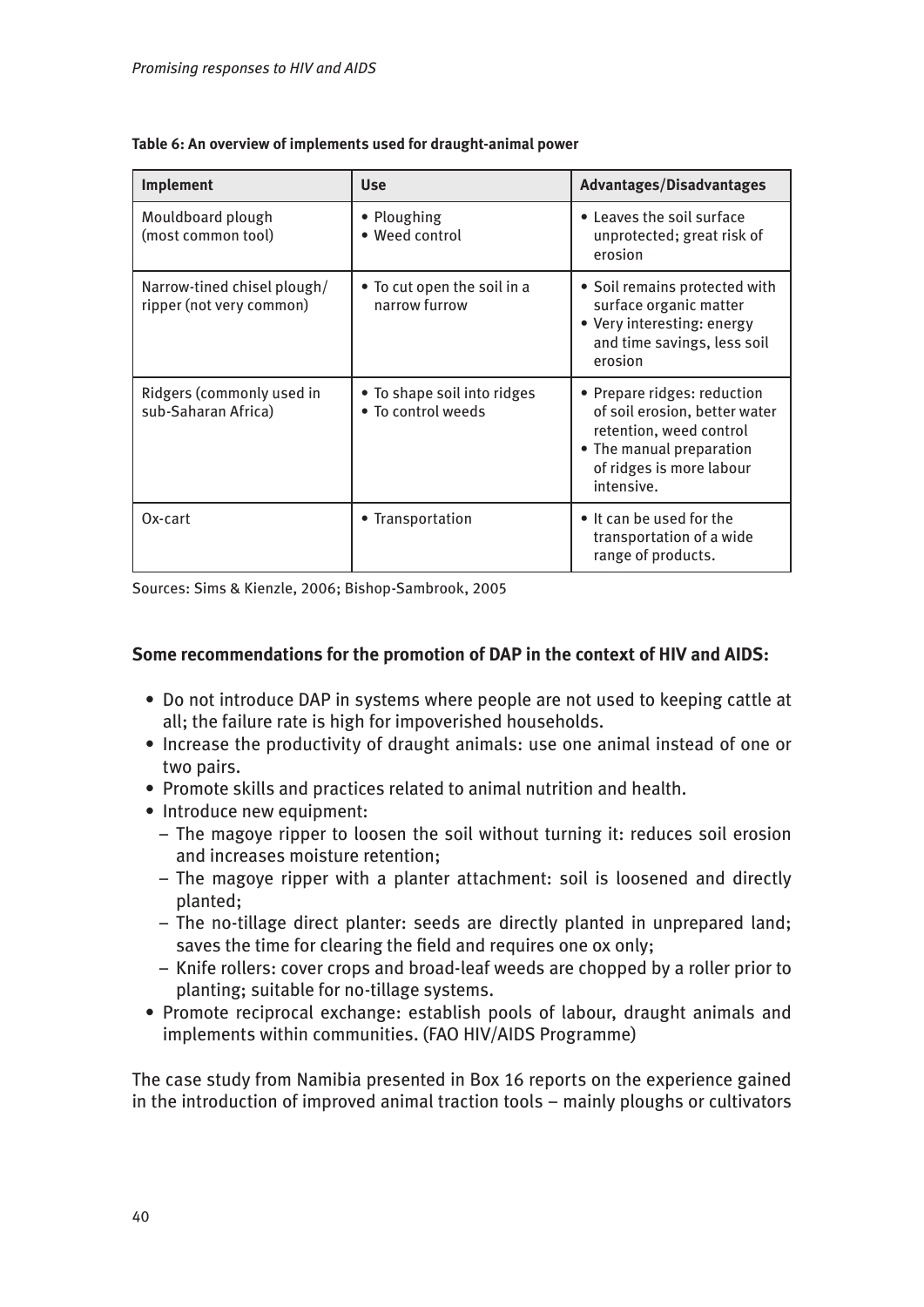– to vulnerable households in a wider project scope. The target population in the area is used to rearing cattle and to DAP technology, which is an important precondition for the successful introduction of DAP in affected households.

### **Box 16: DAP in the context of HIV and AIDS – a Namibian example**

The 'Productivity Upliftment Micro-Projects Project (PUMP)' was run from 2003-2005 in 9 provinces in Northern Namibia. All provinces face high HIV-prevalence, resulting in severe labour constraints for affected households. Animal raising and DAP are a common feature in the area.

### **Objective:**

Improved DAP practices and, thereby, food security among impoverished households.

### **Strategy:**

- Provision of vouchers for veterinary services, a set of tools, small livestock and for animal health kits;
- A voucher system leaving a certain amount of choice to the households;
- Input linked to training, with a 10% cash contribution by beneficiaries;
- Collection of material input by local artisans, who were trained by the project.

### **Effects:**

- DAP implements:
	- Some beneficiaries opted for ploughs, which resulted in timely planting (no hand cultivation required), and better yields because fields were prepared when the rainy season started.
	- Other beneficiaries opted for cultivators which could be used for weeding. Regular and more effective weeding finally resulted in better and more secure yields.
	- The most positive effect of the cultivators was their labour-saving attributes, a big impact in an area with many affected households.
	- The Increase in yields was 35% for households which opted for cultivators compared to 25% for households using ploughs.
	- The increase in the area under cultivation was 30% for households which opted for cultivators compared to 20% for households using ploughs.

### **Recommendations:**

- More cultivators should be given to resource-poor households.
- A next step could be the introduction of planters for labour-saving purposes.
- The voucher system, allowing free choices and providing training for local artisans, was very successful and could be an approach for other projects as well.

Source: Centre for Tropical Veterinary Medicine, 2006

*Remark:* It was not clear in the study if (some) of the households which opted for cultivators already had ploughs or not.

In many countries, DAP is and will continue to be an important power source for farm operations, mainly for primary tillage (Ellies-Jones et al., 2004). Also for households affected by HIV and AIDS, access to DAP saves considerable time and energy (Bishop-Sambrook, 2003; Centre for Tropical Veterinary Medicine, 2006). Nevertheless, a study from Zimbabwe has revealed that poorer households (including households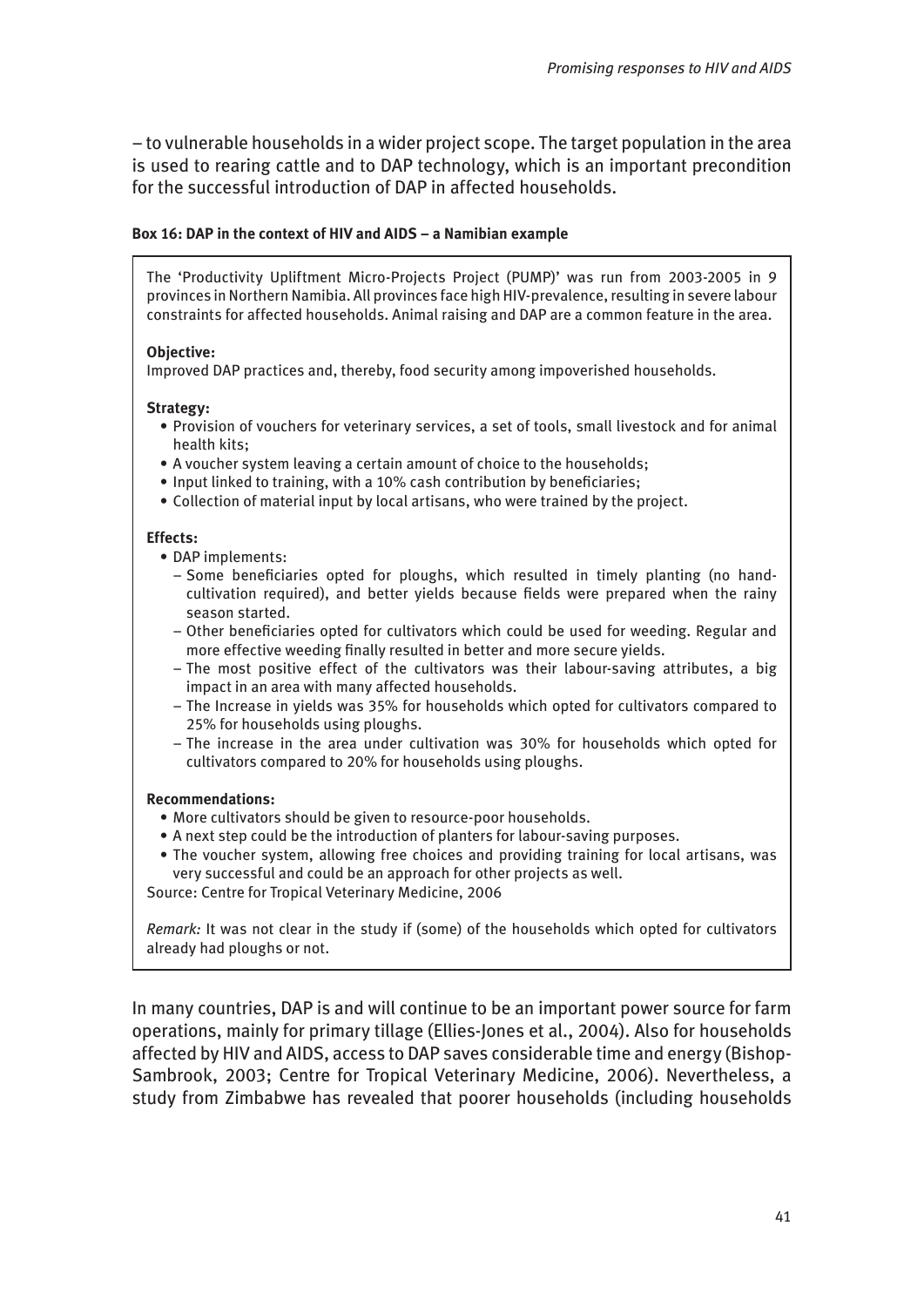headed by women or grandparents) hardly ever possess draught animals and depend on hiring services or reciprocal arrangements, which often delays tillage and makes the use of DAP less effective (Ellis-Jones, 1999). DAP demands labour, which might be a constraint for its use by people with HIV, the elderly, youth or children.

Therefore, the promotion of DAP for households affected by HIV and AIDS may mainly be a viable option if many households in the area already own draught animals and possess basic DAP and animal-husbandry skills. The availability of enough land or cash for fodder must also be considered. The example from Namibia presented in Box 16 shows that, in particular, the introduction of secondary tillage equipment can considerably improve farm yields.

## **3.2.4.4 Use of tractors**

For smallholder farmers, it is not economically feasible to own and maintain a tractor. They depend on government schemes or private operators. In most cases, government-owned tractor hire schemes are not functional and do not alleviate poverty or increase farm production. The concept of privately owned and operated tractors for rental offers some advantages and has to be explored further. (Sims & Kienzle, 2006)

For affected households, the promotion of alternatives to tractors is definitely more sustainable. The situation differs for associations or cooperatives (e.g. of PLHIV or where some members are infected or affected) as they can more easily meet the requirements than a single household.

## **3.2.5 Energy- and time-saving methods, water, hygiene and sanitation on a household level**

A wide range of household activities such as fetching water and firewood, or cooking and doing the laundry, consume a lot of time and energy. In particular, women and children are involved in these tasks. Households taking care of a chronically sick family member, or those that have lost a family member, are most likely to experience an increase in workload and changing working patterns. Energy- and labour-saving methods for the household can offer significant relief. Therefore, the introduction of technologies/new approaches to reduce time and energy needs for daily household activities are crucial for affected households. Table 7 provides an overview of possible areas for improvement: cooking, water supply, hygiene and sanitation.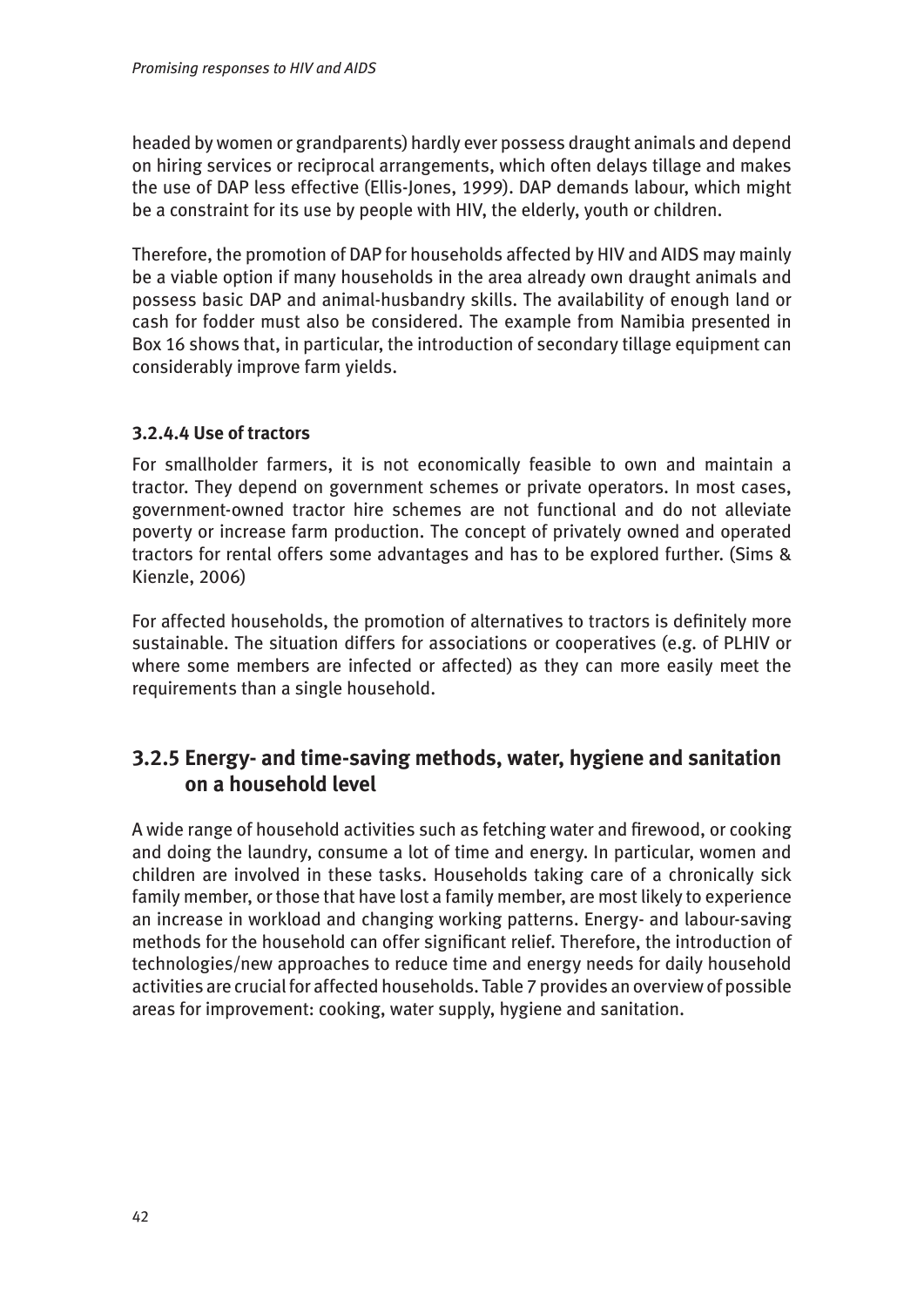| Cooking                                                                                                                                                                                                                                                                      | <b>Water supply</b>                                                                                                                         | <b>Hygiene and sanitation</b>                                                                                                                                                                                                                                   |
|------------------------------------------------------------------------------------------------------------------------------------------------------------------------------------------------------------------------------------------------------------------------------|---------------------------------------------------------------------------------------------------------------------------------------------|-----------------------------------------------------------------------------------------------------------------------------------------------------------------------------------------------------------------------------------------------------------------|
| • Time and energy-saving<br>cooking equipment<br>• Placing woodlots/agro-<br>forestry/trees and shrubs<br>close to the house to save<br>time when fetching fire-<br>wood<br>• Introducing grinding<br>machines for faster<br>processing (at household or<br>community level) | • Domestic roofwater<br>harvesting<br>• Run-off-water collection<br>(cistern)<br>• Community boreholes<br>$\bullet$ Wells<br>$\bullet$ etc. | • Water purification methods<br>like water filters, UV-<br>disinfection etc.<br>• Hygienic preservation of<br>food and water<br>• Stable for animals separate<br>from kitchen/bedroom<br>• Clean and well-kept latrines<br>near the homestead<br>• Clean shower |

**Table 7: An overview of energy- and time-saving methods, hygiene and sanitation on a household level**

Source: FAO, 2002 <ftp://ftp.fao.org/docrep/fao/007/ae502e/ae502e04.pdf> [www.fao.org/hivaids/publications/farming\\_en.htm](www.fao.org/hivaids/publications/farming_en.htm)

Innovations in the field of cooking can save valuable time. Further, gentle cooking methods improve the nutritional value of food; in particular, they preserve vitamins. Improved access to safe drinking water and clean sanitation reduces exposure to communicable infections and is extremely important for the health of people living with HIV. Latrines near the homestead make it easier to relieve oneself in times of sickness and for caregivers of bed-ridden family members.

Unfortunately, there is a lack of literature evaluating innovations in energy-saving methods, hygiene, water and sanitation in the context of HIV and AIDS. Some possibilities are presented in the following subchapters.

## **3.2.5.1 Labour-saving cooking equipment**

Cooking is very time-consuming for many women in developing countries. Further, cooking often involves fetching fuel, which also takes a lot of time and energy. For households burdened with labour constraints, the introduction of fuel- and laboursaving cooking equipment can be very beneficial. The time saved can be used for income-generating activities and caring for a sick household member.

Table 8 provides an overview of available devices and Table 9 demonstrates the benefits of insulated baskets.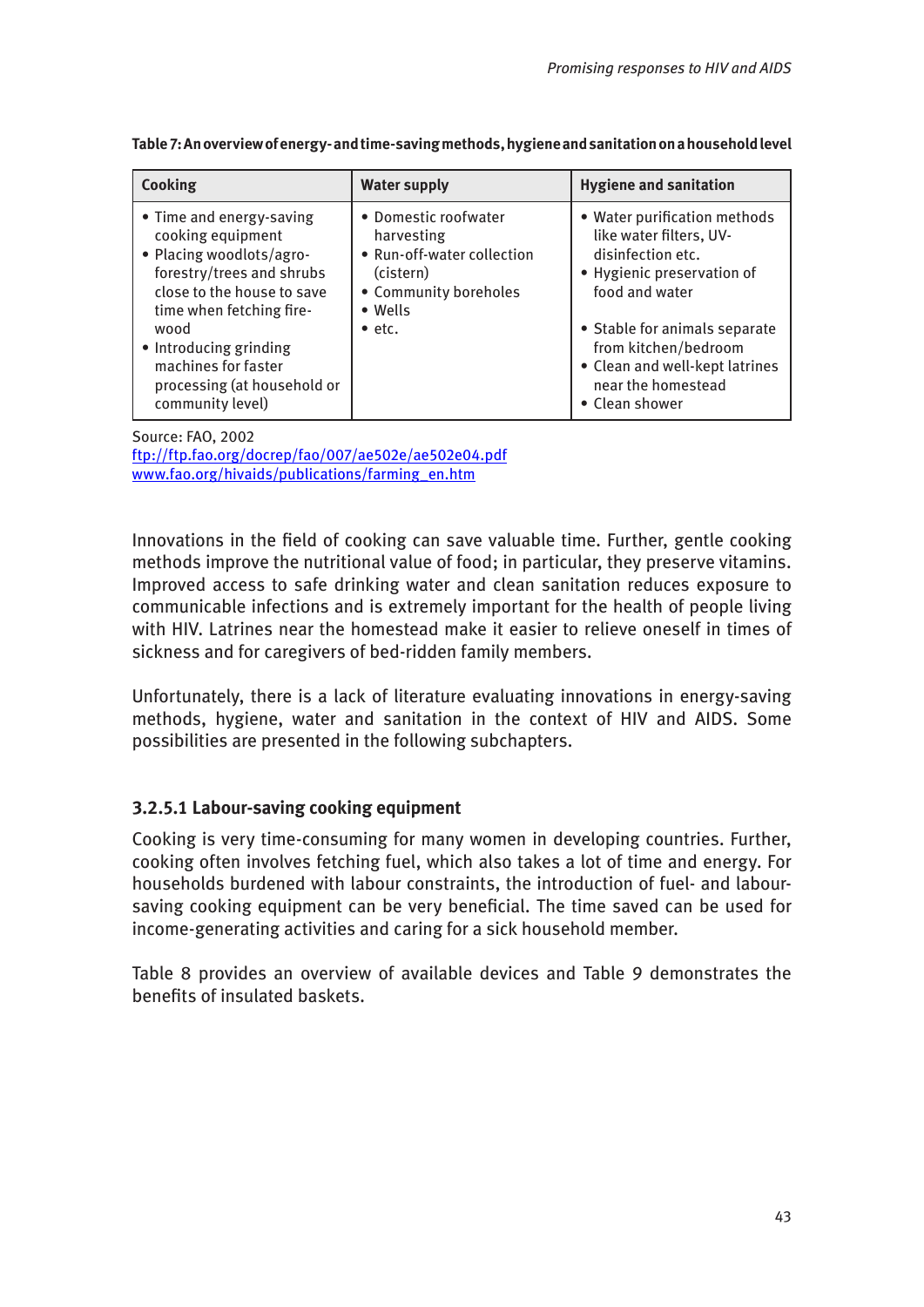|  | Table 8: Energy-saving cooking equipment |  |  |
|--|------------------------------------------|--|--|
|--|------------------------------------------|--|--|

| Equipment                                                                                                                       | <b>Advantage</b>                                                                                                                                                                    | <b>Disadvantages</b>                                                      | <b>Challenges to</b><br>adoption                                                                                                                                                    |
|---------------------------------------------------------------------------------------------------------------------------------|-------------------------------------------------------------------------------------------------------------------------------------------------------------------------------------|---------------------------------------------------------------------------|-------------------------------------------------------------------------------------------------------------------------------------------------------------------------------------|
| Wood-burning, fuel-<br>efficient stove with<br>high combustion<br>efficiency (e.g. with<br>clay liners)                         | • Saves labour by<br>making more<br>efficient use of<br>firewood; less time<br>spent on collection<br>· Uses less wood;<br>environmentally<br>friendly<br>· Manufactured<br>locally | • Incorrect use can<br>damage the stoves.                                 | • Although the<br>construction cost is<br>low for a fuel-<br>efficient stove, it is<br>more expensive<br>than an open fire.<br>• Requires changes<br>in attitudes and<br>traditions |
| Insulated basket or<br>$box1$ :<br>• Basket or box<br>insulated with<br>old cloths, news-<br>papers, hay or<br>polystyrene etc. | · Saves labour;<br>less time spent on<br>firewood collection<br>• Low-cost<br>• Can be manu-<br>factured locally<br>• Easy to handle<br>• Other tasks can be<br>performed.          | • Increases overall<br>time for food<br>preparation<br>(slightly)         | • Requires changes<br>in attitudes and<br>traditions                                                                                                                                |
| Two-pot stoves                                                                                                                  | · Reduce wood<br>consumption<br>compared to single-<br>pot stoves<br>• Manufactured<br>locally                                                                                      |                                                                           | $\bullet$ Costs<br>• Availability                                                                                                                                                   |
| Stoves with a<br>chimney                                                                                                        | • Minimal smoke<br>emission; less lung<br>disease<br>• High combustion<br>efficiency<br>• Specific skills<br>needed for<br>manufacture                                              | • The chimney must<br>draw up smoke; if<br>not, a lot of heat is<br>lost. | • Construction costs<br>• Requires changes<br>in attitudes and<br>traditions                                                                                                        |

Source: FAO, 2002 <www.sendacow.org.uk/energy-saving-stoves>

<sup>1</sup> Already partially cooked food can be placed in insulated baskets/boxes; the heat retained on the stove can be used for the further cooking process.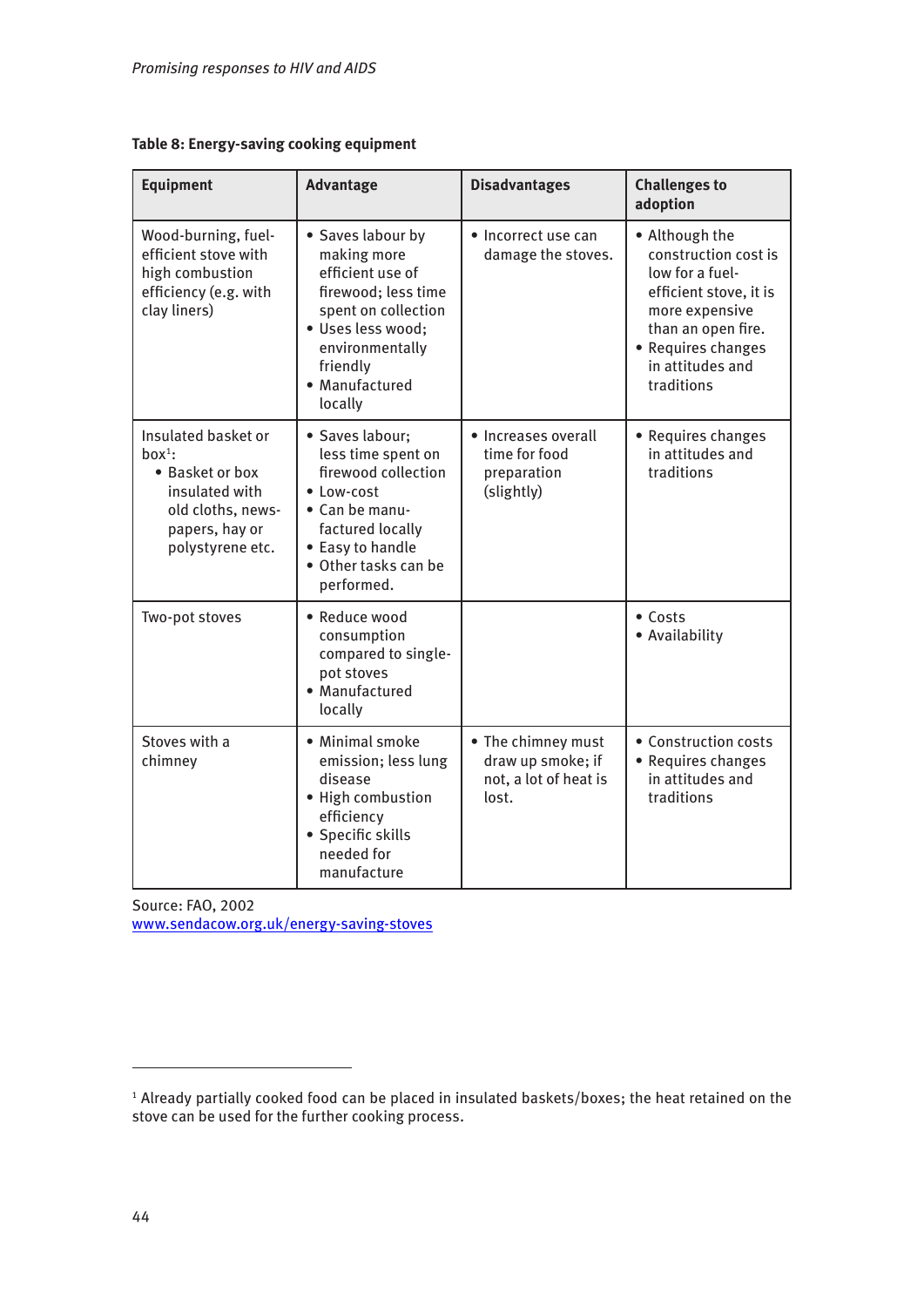| Food              | <b>Usual</b><br>cooking time | <b>Cooking time using</b><br>insulated baskets |                                           | <b>Cooking time</b><br>on the fire | <b>Overall</b><br>cooking<br>time: on the |  |
|-------------------|------------------------------|------------------------------------------------|-------------------------------------------|------------------------------------|-------------------------------------------|--|
|                   | on the fire                  | <b>Cooking on</b><br>the fire                  | Time in the<br>insulated<br><b>basket</b> | saved for<br>other duties*         | fire plus in<br>insulated<br>baskets**    |  |
| Maize/beans       | 2 hours                      | $35$ min                                       | 3 hours                                   | 1.5 hours                          | $+1.5$ hours                              |  |
| Green grams       | 1 hour                       | $30$ min                                       | 1.5 hours                                 | $30 \text{ min}$                   | + 1 hour                                  |  |
| Sweet<br>potatoes | 30-40 min                    | $10 \text{ min}$                               | $30 \text{ min}$                          | 20-30 min                          | About $+10$<br>min                        |  |
| Cassava           | $20$ min                     | $10$ min                                       | $30 \text{ min}$                          | $10 \text{ min}$                   | $+20$ min                                 |  |
| <b>Rice</b>       | $25$ min                     | 5 min                                          | $30 \text{ min}$                          | $20$ min                           | $+10$ min                                 |  |
| Chicken stew      | Frying plus 1<br>hour        | Frying plus 5<br>min                           | 1 hour                                    | $45$ min                           | $+5$ min                                  |  |

### **Table 9: Time saved through insulated baskets**

\* The cooking time on the fire when insulated baskets are used (third column) minus the usual cooking time (second column)

\*\* Cooking time on the fire plus using an insulated basket (third plus fourth columns) minus the usual cooking time (second column)

Source: Home Economics Service, Busia: In Bishop-Sambrook, 2003

The introduction of insulated baskets definitely has advantages for affected households: an insulated basket can easily be made in the household, and at minor cost. It saves cooking time and costs: while women might have to be close to the kitchen while cooking food on a stove, they can carry out other tasks while cooking with the insulated basket. Where fuel has to be bought, an insulated basket saves both costs and time. Further, the production of insulated baskets could also become an income-generating activity for affected households or support groups.

Generally, projects aiming to introduce energy- and labour-saving cooking equipment for impoverished households have to find culturally acceptable equipment which is low in cost and easy to handle, manufacture and maintain. Apart from the abovementioned aspects, energy-saving cooking equipment has less negative effect on the environment.

## **3.2.5.2 Preservation and processing**

Poor handling and storage result in substantial losses in agricultural products. Food which is contaminated because of poor storage facilities can be a health danger. In particular, crops affected by fungus/fungi such as aflatoxins and other mycotoxins present a problem for PLHIV, because their immune system is generally weak. (Stein, 2008)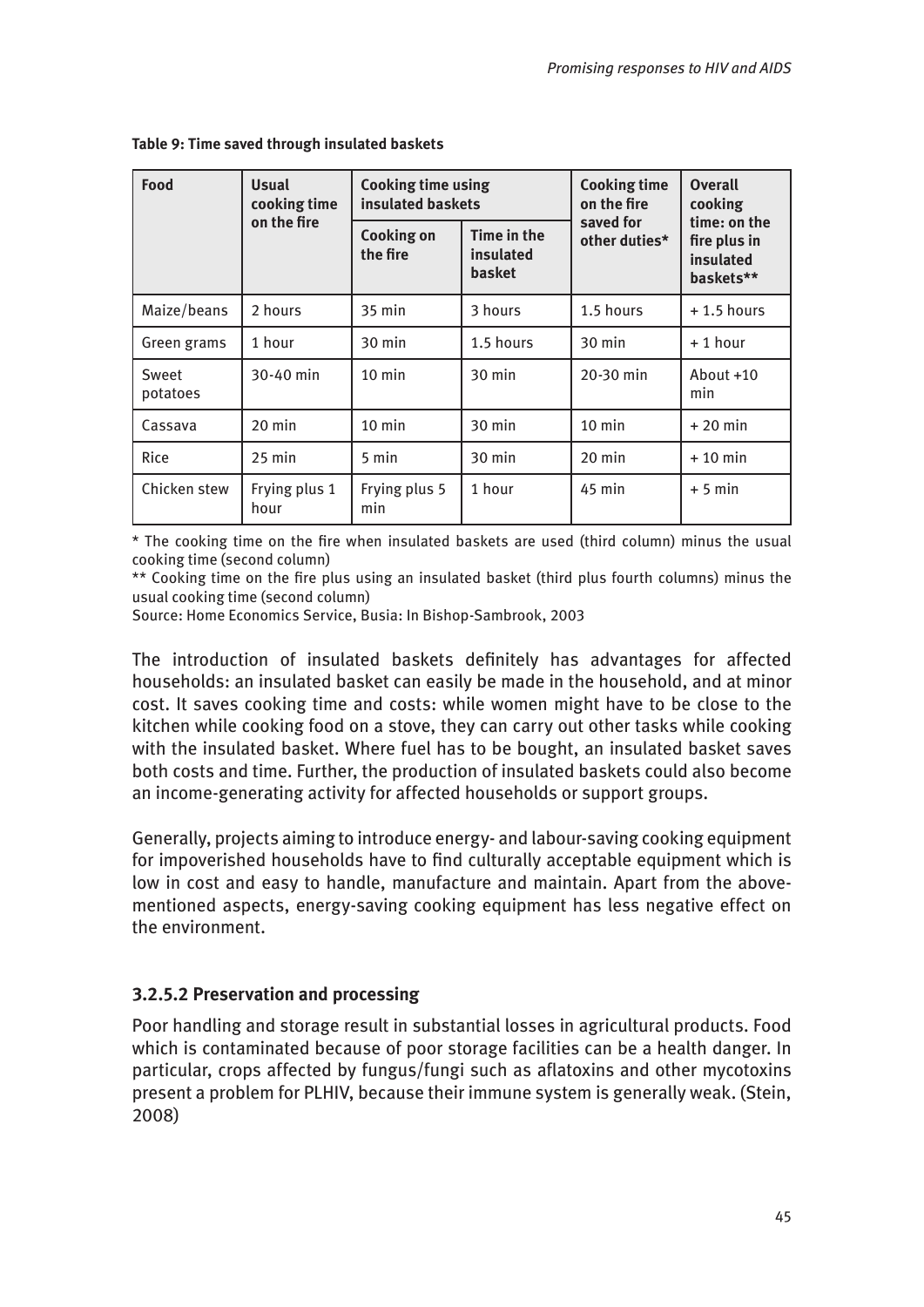A wide range of processes and equipment are available to facilitate the processing of food. These technologies help save time and energy in food processing and reduce post-harvest losses, thereby increasing the overall value of the crop. (FAO: Labour Saving Technology). Nevertheless, there are few examples that really work for households affected by HIV and AIDS, because of their financial constraints and the risks involved in trying out new ideas.

Table 10 provides an overview of various types of labour-saving equipment and their potential benefits for affected households.

| <b>Technology</b>                                                                                                                                                                                                                       | <b>Benefits</b>                                                                                                                                                                                                                                                                 | <b>Constraints</b>                                                                                                                                                                                                                                                                                                                                                          |
|-----------------------------------------------------------------------------------------------------------------------------------------------------------------------------------------------------------------------------------------|---------------------------------------------------------------------------------------------------------------------------------------------------------------------------------------------------------------------------------------------------------------------------------|-----------------------------------------------------------------------------------------------------------------------------------------------------------------------------------------------------------------------------------------------------------------------------------------------------------------------------------------------------------------------------|
| Manually operated strippers<br>and shellers, e.g.<br>• Groundnut strippers:<br>separate the pods from<br>the plant<br>• Groundnut shellers:<br>a rasp bar scrapes the<br>groundnuts<br>· Maize shellers: remove<br>kernels from the cob | · Yield a much cleaner product<br>than traditional threshing (no<br>mixture of grains and pulses)<br>· Save labour; a much higher<br>work volume compared to<br>manual practices<br>· Can be used as an income-<br>generating activity by<br>providing the service to<br>others | • Complex equipment<br>. High cost of purchasing and<br>running the machinery<br>· Skills are required for safe<br>operation and handling<br>. Not very suitable for<br>individual households;<br>better on a group level<br>· Infrastructure required, e.g.<br>electricity (if run by engine)<br>· Business might fail because<br>of low purchasing power in<br>many areas |
| Manual cleaners for grains and<br>pulses, e.g.<br>· Simple wooden and steel-<br>enclosed fan mills using<br>sieves and screens<br>• 150-300kg per hour                                                                                  | · Save labour; reduce bottle-<br>necks during peak periods<br>· Clean, undamaged, pest- and<br>disease-free produce fetches<br>higher prices.<br>• Equipment easy to<br>manufacture, maintain and<br>repair; very durable<br>• Simple to operate                                | • Modest increase in work rate<br>might not justify the cost of<br>the equipment<br>• Some cleaning equipment<br>only needed for a short<br>period of time per year;<br>investment not justified                                                                                                                                                                            |
| Motorized cleaners for grains<br>and pulses, e.g.<br>• From simple to complex<br>(some also grade the seed)<br>• Many are mobile<br>• 1-4 tonnes per hour                                                                               | · Save labour, reduce<br>bottlenecks during peak<br>periods (more than manual<br>operating devices)<br>· Clean, undamaged, pest- and<br>disease-free produce fetches<br>higher prices.<br>· Business option                                                                     | • Some cleaning equipment<br>only needed for a short<br>period of time per year;<br>investment not justified<br>• High cost of private owner-<br>ship; high financial risk<br>· Requires skills for correct<br>handling<br>• Infrastructure support<br>required (electricity,<br>generator)<br>· Business might fail because<br>of low purchasing power in<br>many areas    |

**Table 10: An overview of labour-saving processing technologies**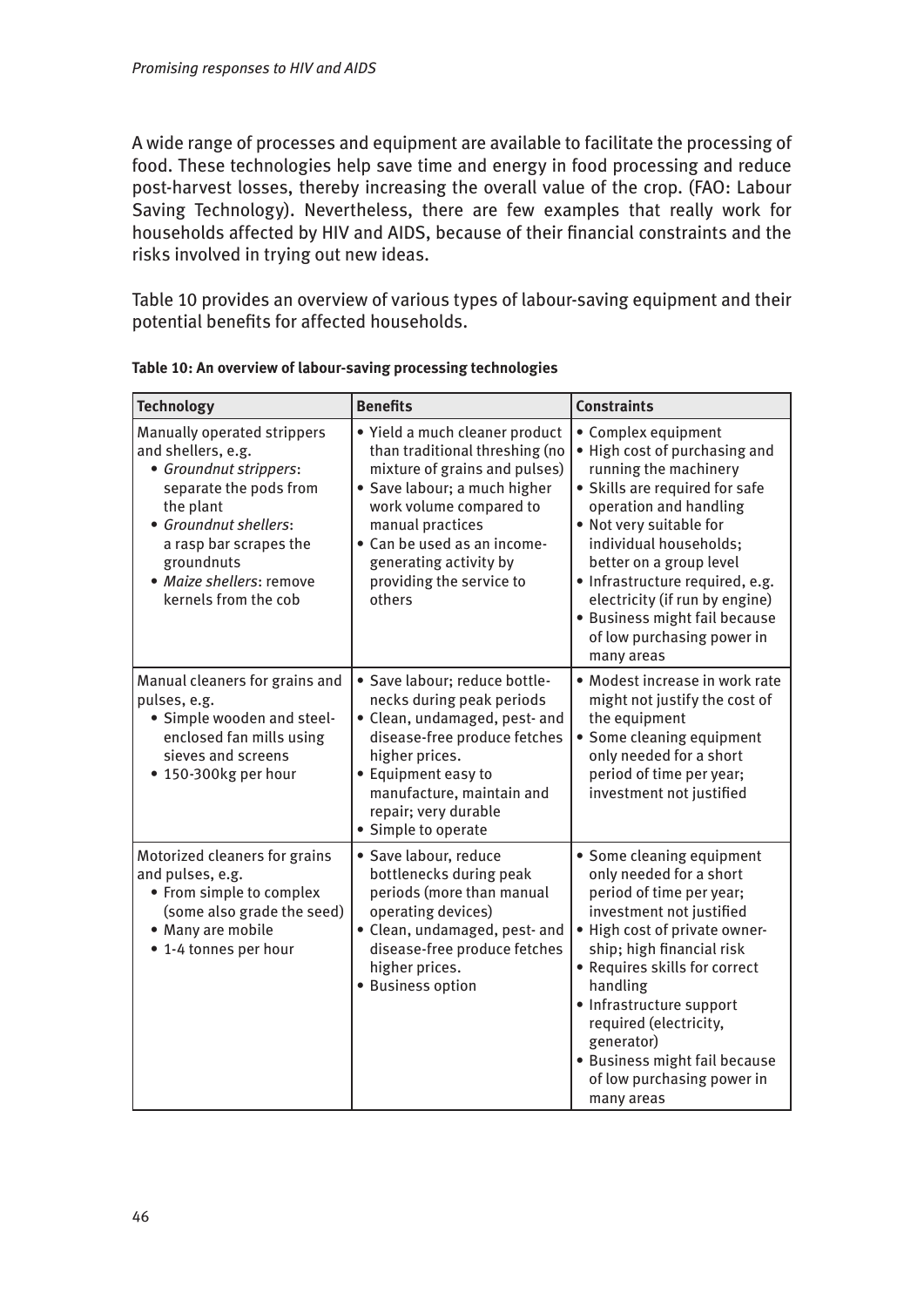| <b>Technology</b>                                                                                                                                                                                                                                                                                                                                                                                                                                                                                                                                                                                                                                   | <b>Benefits</b>                                                                                                                                                                                                                                                                                                                                                                                                                                                           | <b>Constraints</b>                                                                                                                                                                                                                                                                                                                                                                                                                                                                                                          |
|-----------------------------------------------------------------------------------------------------------------------------------------------------------------------------------------------------------------------------------------------------------------------------------------------------------------------------------------------------------------------------------------------------------------------------------------------------------------------------------------------------------------------------------------------------------------------------------------------------------------------------------------------------|---------------------------------------------------------------------------------------------------------------------------------------------------------------------------------------------------------------------------------------------------------------------------------------------------------------------------------------------------------------------------------------------------------------------------------------------------------------------------|-----------------------------------------------------------------------------------------------------------------------------------------------------------------------------------------------------------------------------------------------------------------------------------------------------------------------------------------------------------------------------------------------------------------------------------------------------------------------------------------------------------------------------|
| Crop processing, e.g.<br>• Cassava root cutters<br>and graders reduce labour<br>considerably<br>• Screw or hydraulic presses<br>can be used for several<br>types of oil seeds, e.g.<br>palm kernels, shea nuts,<br>groundnuts, soya beans,<br>sunflowers and for cassava<br>dough.<br>• Bielenberg ram press<br>mainly used for<br>groundnuts, soya and<br>sunflowers<br>• Centrifugal crackers for<br>palm oil: break the shells<br>of palm-oil kernels<br>· Rice hullers: 14kg/hour<br>• Rice polishers: remove the<br>bran after hulling<br>• Coffee pulpers: 2.2t/per<br>hour with a 2kW motor<br>• Coffee hullers: 180kg/h<br>with a 4kW motor | • Higher output per hour<br>compared to traditional<br>methods<br>· Improved processing<br>methods increase the<br>nutritional value of the crops.<br>· Business opportunities:<br>sale of processed crops,<br>e.g. palm oil, and/or hiring<br>of machinery<br>• Most of this machinery is<br>very durable (e.g. presses);<br>easy to manufacture,<br>maintain and repair<br>• Financial input and risks can<br>be minimised through group-<br>based business operations. | · High capital investment,<br>in particular for motorized<br>equipment (diesel or petrol<br>engines)<br>• Product has to be clean and<br>free of mould, fungal<br>infections and pests<br>. High running costs: fuel and<br>general maintenance<br>· Relatively high financial risk<br>if business fails, e.g. in an<br>area with low demand;<br>therefore, rather an option<br>for a group than an individual<br>household.<br>· Good infrastructure required<br>for supply, maintenance and<br>servicing of the equipment |
| Draught-animal equipment,<br>e.g.<br>• For crop-processing<br>machinery, such as drive<br>presses and crushers or<br>grain mills                                                                                                                                                                                                                                                                                                                                                                                                                                                                                                                    | • The slow rotational<br>movement of animals<br>around an axis is used<br>to provide the much higher<br>rotational speed required<br>to operate machinery.<br>• If draught animals are<br>available, this is a labour-<br>saving method compared to<br>hand operations and cheaper<br>than a motorised option.<br>• Business option                                                                                                                                       | • Availability of draught<br>animals<br>• Extra equipment has to be<br>purchased.                                                                                                                                                                                                                                                                                                                                                                                                                                           |
| Motorized grain mills, e.g.<br>• Plate mills: 270kg/hour<br>with a 5kW motor<br>• Roller mills: 400kg/hour<br>with a 4kW motor<br>• Hammer mills: 240kg/hour<br>with a 5kW motor                                                                                                                                                                                                                                                                                                                                                                                                                                                                    | • Higher output compared to<br>traditional methods<br>• Improved quality and<br>nutritional value of the crop<br>· Business opportunities<br>· Machinery is durable; easy<br>to manufacture, maintain<br>and repair                                                                                                                                                                                                                                                       | • Product has to be free of<br>mould, fungal infection and<br>pests<br>· High initial costs; high<br>operation and maintenance<br>costs<br>• Relatively high financial<br>risks; in particular, if service<br>is not in demand in the area<br>· Good infrastructure required.                                                                                                                                                                                                                                               |

Source: FAO, Labour-Saving Post-harvest Operations [www.fao.org/sd/teca/tools/lst/module3\\_en.html](www.fao.org/sd/teca/tools/lst/module3_en.html)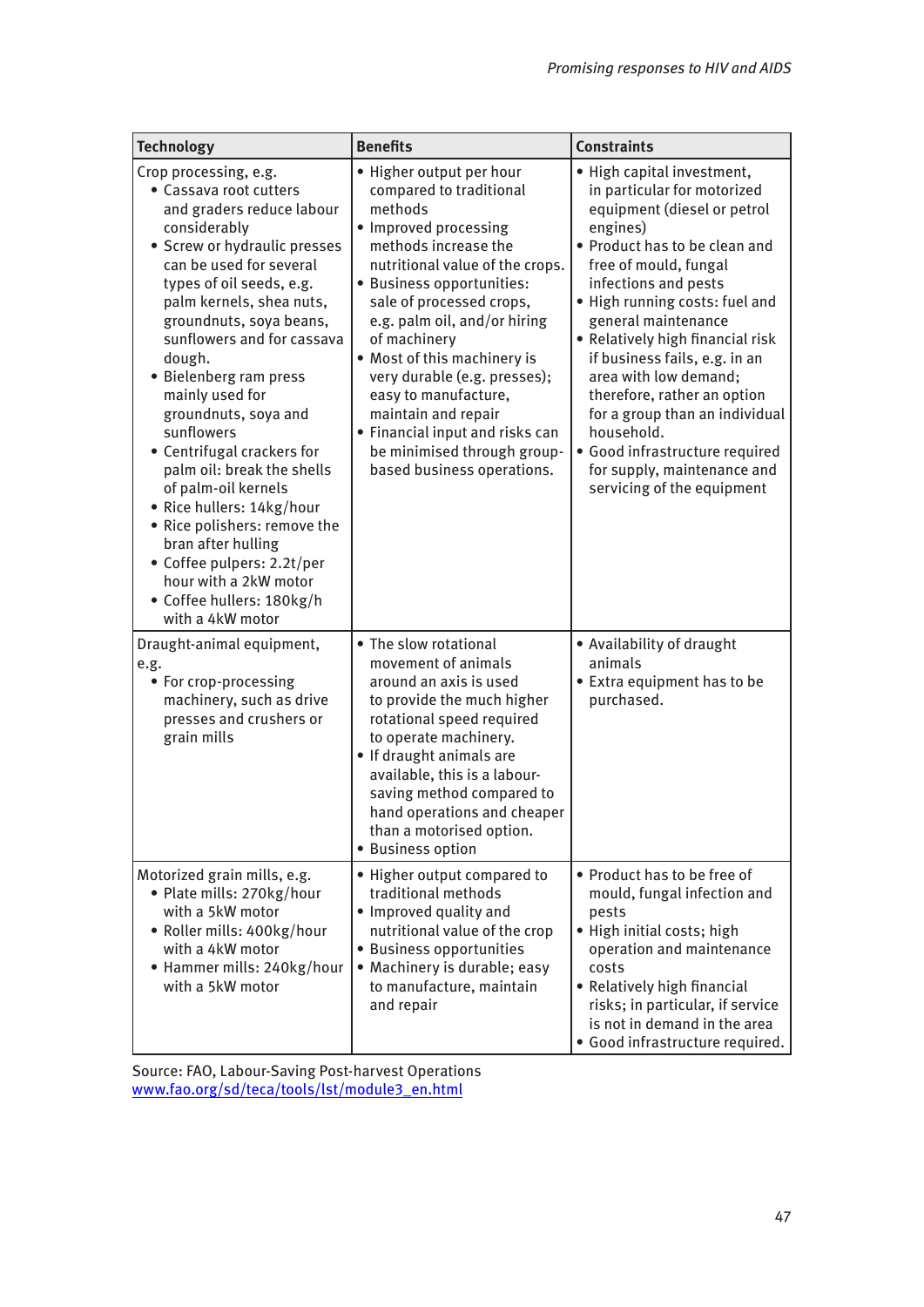Table 11 provides examples of various types of improved storage facilities, starting with stores which can be made of local materials to more sophisticated stores made of metal.

| <b>Technology</b>                                                                                                                                                                                                                                                                                                                                                                                                                             | <b>Benefits</b>                                                                                                                                                                                                                                                                                                                                                                                                                                                                                                                                                                                           | <b>Constraints</b>                                                                                                                                                                                        |
|-----------------------------------------------------------------------------------------------------------------------------------------------------------------------------------------------------------------------------------------------------------------------------------------------------------------------------------------------------------------------------------------------------------------------------------------------|-----------------------------------------------------------------------------------------------------------------------------------------------------------------------------------------------------------------------------------------------------------------------------------------------------------------------------------------------------------------------------------------------------------------------------------------------------------------------------------------------------------------------------------------------------------------------------------------------------------|-----------------------------------------------------------------------------------------------------------------------------------------------------------------------------------------------------------|
| Improved storage facilities<br>e.g. storage-jars,<br>· made of local materials,<br>but improved designs<br>• made of metal (e.g. drums<br>or corrugated iron bins)<br>• made of burnt bricks<br>plastered with cement<br>· made of ferro-cement<br>• made of high-density<br>polythene and wood<br>$\rightarrow$ All improved stores should<br>be rodent proof; e.g. with<br>collars on the stands to<br>prevent rodents from climbing<br>up. | • Reduction of losses and<br>improved quality of stored<br>food (increased overall<br>yield)<br>• Adequate storage facilities<br>are an important aspect<br>for food security (food free<br>of fungal, pest and rodent<br>attack), in particular for<br><b>PLHIV</b><br>• Marketing strategy:<br>increased prices for stored<br>products sold in times of<br>food scarcity<br>• Income-generating activity<br>for groups<br>• Local materials can be<br>used; only modest training<br>in design and construction<br>required<br>• Low cost for improved<br>traditional designs made of<br>local materials | • High initial costs if<br>improved stores require<br>new materials, but<br>beneficial investment<br>in the long run because<br>of reduced losses, better<br>quality of stored products<br>and durability |

**Table 11: An overview of improved storage facilities**

Source: FAO, Labour-Saving Post-harvest Operations [http://www.fao.org/sd/teca/tools/lst/module3\\_en.html](http://www.fao.org/sd/teca/tools/lst/module3_en.html)

Most vulnerable households are not able to afford and maintain processing equipment. The only option is to buy the equipment as a group, probably with microfinancing. Crop-processing machinery is particularly promising because the processed crop can later be sold at the market at a favourable price.

High-quality food free of mould, fungal and parasite infestation is crucial not only for PLHIV, but also for the population in general. Measures to improve storage should be speeded up, especially for the improvement of local storage techniques, which require low investment and few skills and are easily manufactured locally. For communities or self-help groups, jointly constructed and managed storage facilities may be of advantage. Unfortunately, very little literature was found on labour-saving processing equipment and storage in the context of HIV and AIDS.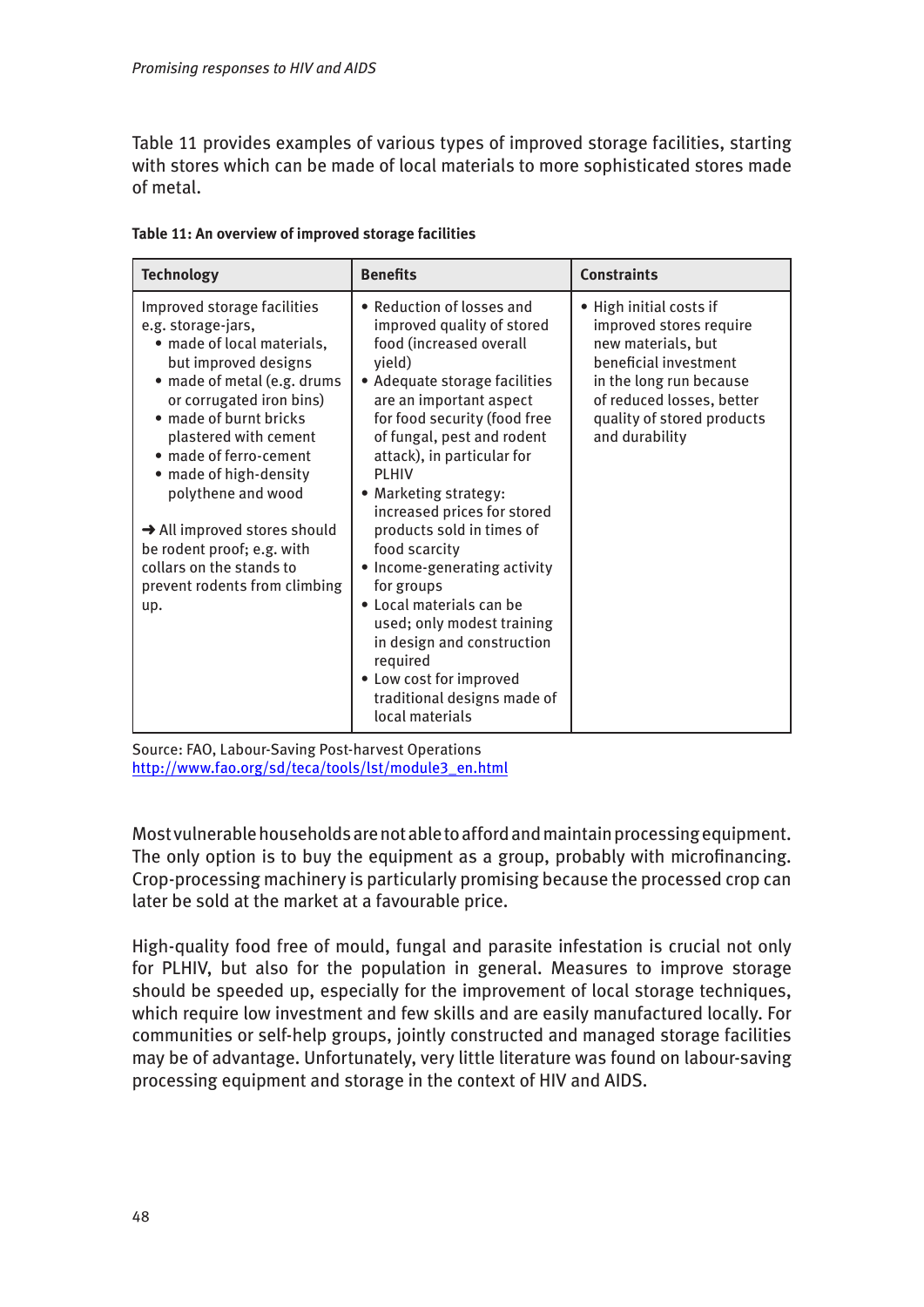## **3.2.5.3 Safe drinking water and sanitation**

According to UNICEF (2000) 'Access to safe drinking water and a sanitary means of human excreta disposal is a universally acknowledged requirement, and indeed, a basic human right which is key to human development and poverty alleviation'. In response to HIV and AIDS, access to safe drinking water and sanitation is very important. For example, through the consumption of safe drinking water, water-borne diseases can be avoided. Safe drinking water is part of good nutrition. Hygienic sanitation facilities near the homestead are crucial for PLHIV and family members who take care of a sick person. In general, good hygienic conditions reduce the exposure to germs and provide essential support for the immune system, which is crucial for PLHIV (Stein, 2008; NAC, 2003).

The following section further explains, why access to water, sanitation and hygiene is particularly important in the context of HIV and AIDS.

**Staying healthy:** Access to safe drinking water and good sanitation are important factors for PLHIV. They support the immune system and reduce exposure to germs.

- PLHIV and their families should be made aware of the advantages of hygiene and the safe handling of water.
- Access to adequate quantities of safe water is important for the body, general hygiene, and the preparation of safe food.
- Access to latrines is part of good hygiene.

**Home-based care:** Access to safe water in adequate quantities is very important for quality home-based care services. Safe water is needed for drinking, taking medication, patient care, personal hygiene and a clean home environment, for example.

- Access to water and sanitation increases a (sick) person's dignity.
- A sufficient water supply is important for personal hygiene, e.g. washing, cleaning, taking a shower, washing the dishes and cleaning latrines.
- For hygienic reasons and personal well-being, latrines should be close to the house.
- Education on safe water and sanitation should be included in all home-based care training.

**Feeding infants:** HIV-positive mothers might transmit the HI-virus to the child by breastfeeding. If an infant is given the bottle, however, safe drinking water is crucial. There are advantages and disadvantages to bottle-feeding. Specialised local health personnel can make recommendations.

- HIV-positive mothers need to be told the advantages and disadvantages of breastfeeding versus bottle-feeding. The counselling should take the mother's specific situation into account.
- Mothers who decide to bottle-feed need training in hygienic cleaning, storage and use of the bottles. They also need information about costs.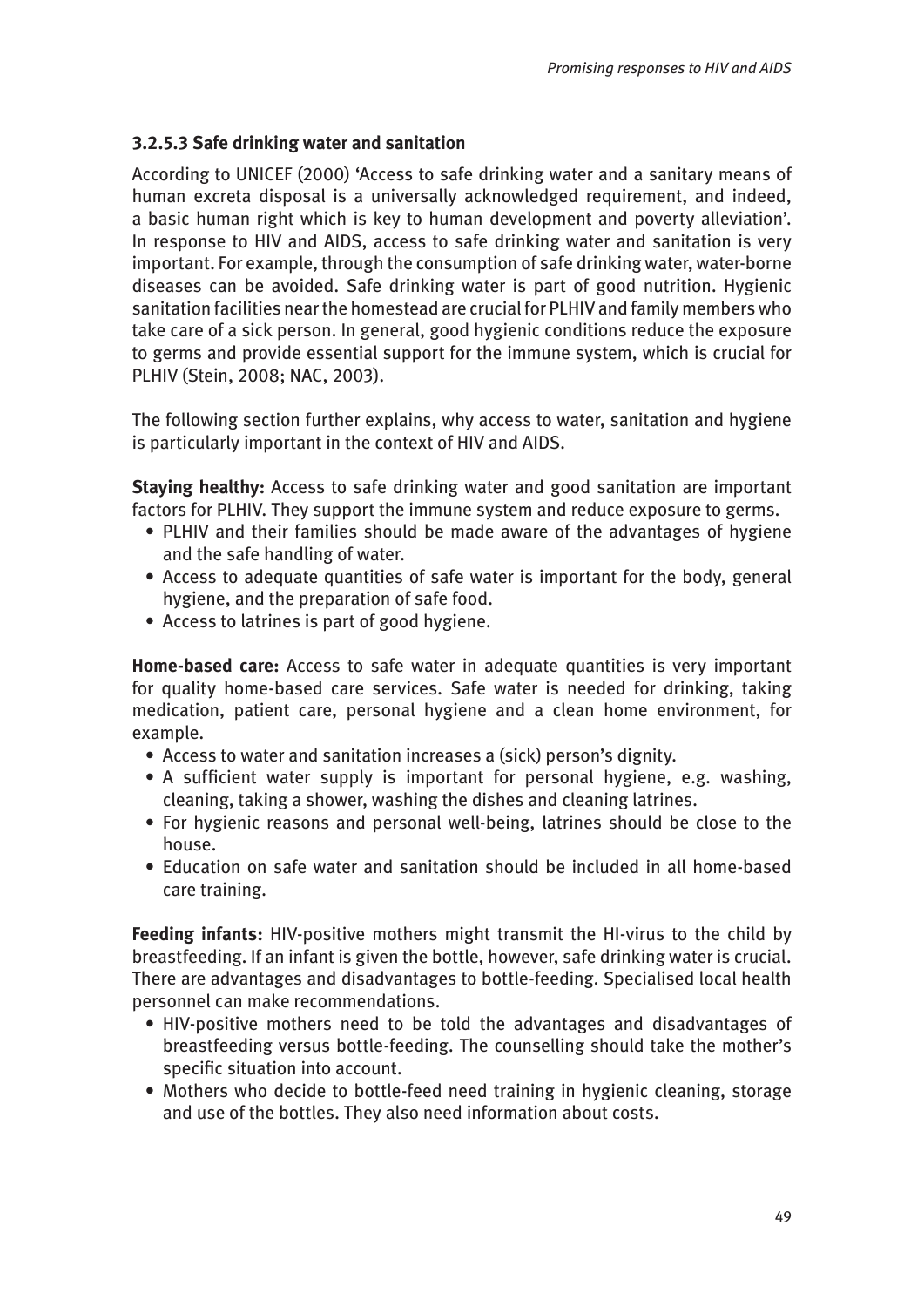• General knowledge about safe water, adequate sanitation and infant hygiene is also essential.

**Water for food production:** Access to sufficient and safe drinking water is important for healthy nutrition and can enhance food security (access to adequate and sufficient food).

- Access to safe water is important for the preparation of safe food.
- Safe drinking water reduces disease and, consequently, the costs for medication and illness in general; the money can be spent for other needs.
- Access to sufficient and safe water close to the homestead saves energy and time, in particular for women and children, who are usually responsible for fetching water. The number of school dropouts can be reduced if less time is spent on fetching water (and other duties), for example.
- Surplus water could be used for homestead gardening, small livestock and income-generation activities. That would enhance household food security considerably.

## **The water sector — the transfer of knowledge and income generation:**

The loss of employees due to HIV and AIDS affects the water sector. Further, the transfer of knowledge and skills from parents to children is negatively affected wherever HIV and AIDS leave such a high number of orphans and vulnerable children.

- Education on water and sanitation should be on the school curriculum.
- The development of community action groups on water and sanitation, e.g. health clubs should be promoted.
- The water and sanitation sector offers employment opportunities. There is potential in training older OVC in latrine building, plumbing and other related professions. Selling water can be a source of income.

Sources: Wegelin, 2007; Kamminga et al., 2005; Kamminga et al., 2003; NAC, 2003; USAID/HIP, 2007

Safe drinking water is important for PLHIV and for the population in general. Several affordable water-purification options available for households could be promoted by projects.

In Table 12, some affordable water-treatment options are presented.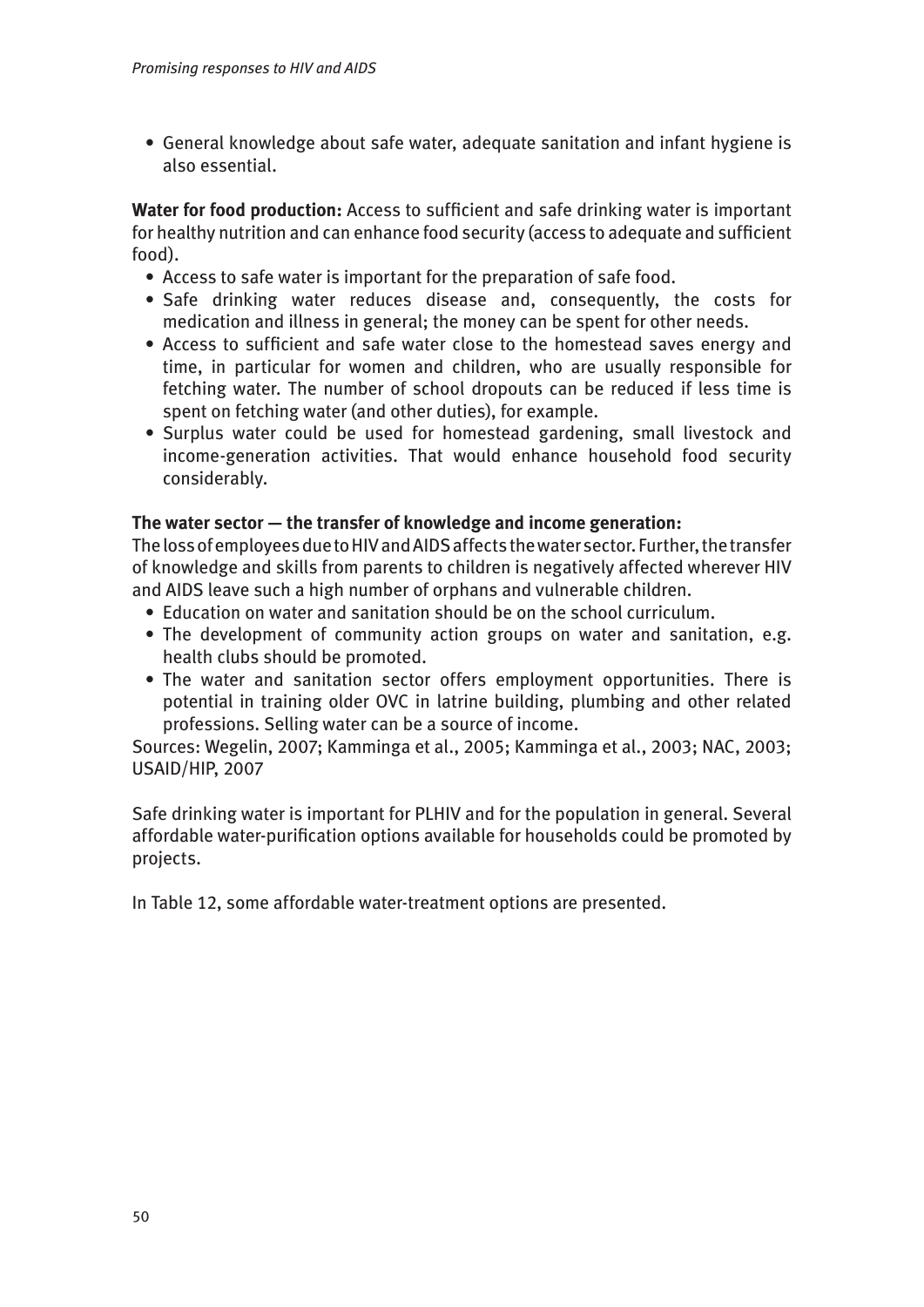**Table 12: Safe drinking water**

| <b>Water treatment techniques</b>                                                                                                                              | <b>Examples of treatment techniques</b>                                                                                                                                                                                                                                                                                                                                        |
|----------------------------------------------------------------------------------------------------------------------------------------------------------------|--------------------------------------------------------------------------------------------------------------------------------------------------------------------------------------------------------------------------------------------------------------------------------------------------------------------------------------------------------------------------------|
| • Boiling<br>• Chemical disinfection,<br>e.g. hypochlorite solutions<br>• UV disinfection/SODIS<br>• Filtration                                                | <b>Simple sand water filters</b><br>• Large containers filled with graded sands<br>and charcoal, with an outlet at the base<br>• Benefits: improve water purity and reduce<br>water-borne diseases                                                                                                                                                                             |
| <b>GENERAL:</b><br>Knowledge about proper storage and handling<br>of water and the application of that knowledge<br>is important for any 'safe water' strategy | Kisii filter bucket<br>• Developed in Western Kenya in 2003, as<br>a response to the low quality of water for<br>domestic use<br>• Low-cost, transparent PVC containers with<br>a ceramic filter make up a water-filter system<br>• The upper bucket has a 'standard' ceramic<br>filter<br>• The lower PVC bucket is well-closed for<br>storage but has an outlet <sup>2</sup> |

Sources: FAO (Labour Saving Methods); Fairwater; USAID/HIP, 2007

Establishing water sources closer to the house to reduce the time and energy spent on fetching water is another important measure pertaining to water and sanitation for affected households. Besides the construction of centrally located water facilities like wells or boreholes, roofwater harvesting is a promising local technology. Depending on the quality of the roof and the storage device, rainwater can be used directly for domestic needs; it has to be purified for drinking purposes.

Important factors to consider when selecting rainwater-harvesting systems for domestic use:

- The size and the needs of the household
- The type and size of the catchment area
- Local rainfall data and weather patterns
- The length of the drought period
- Alternative water sources
- Technical and practical measures to prevent contamination of the water collected
- The maintenance of the facility
- The cost of the rainwater harvesting system
- Measures for the purification of potable water

<sup>&</sup>lt;sup>2</sup> For more information: <u>[info@fairwater.org](mailto: info@fairwater.org); <http://www.handpump.org/kisii/#top></u>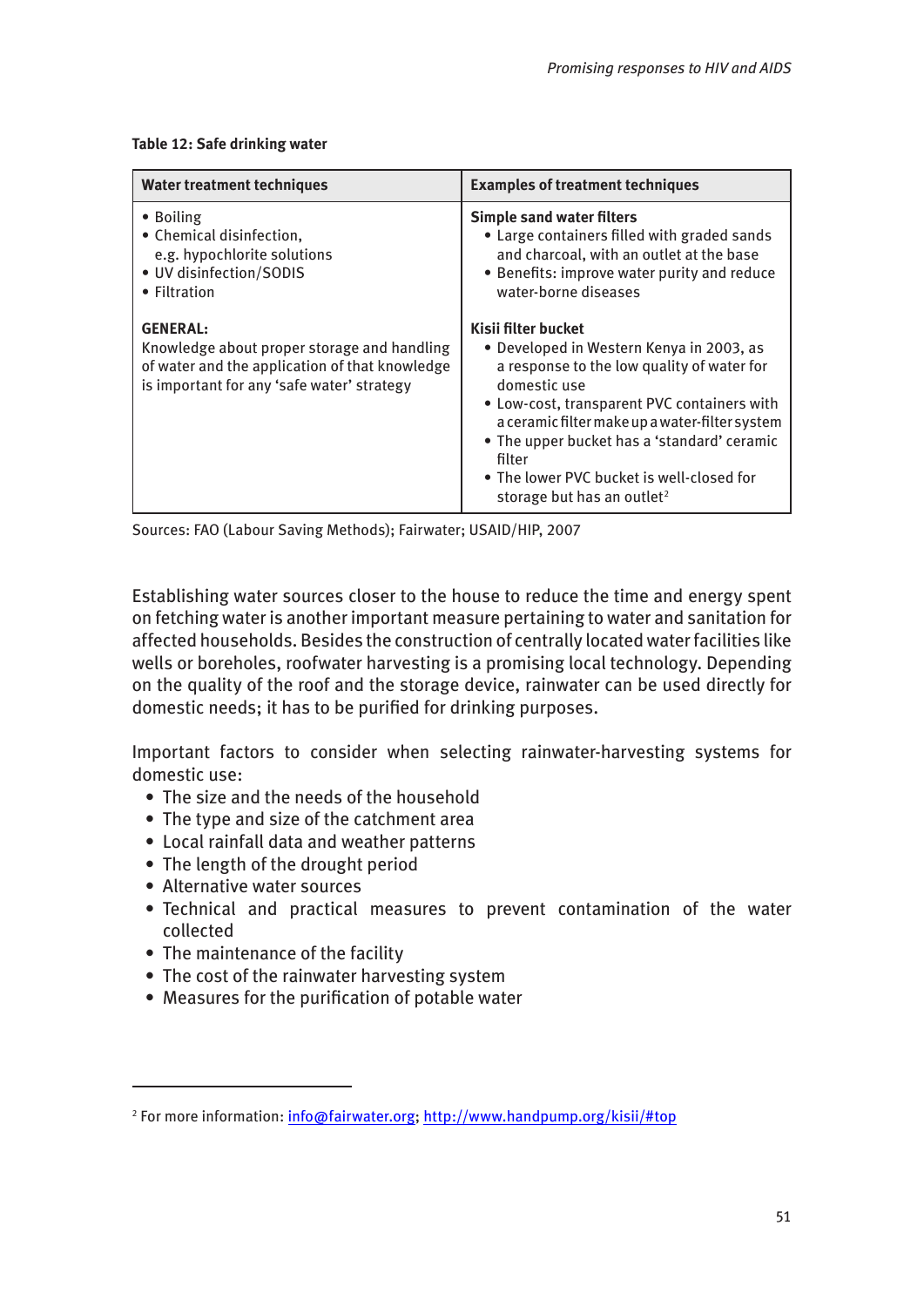## **Important preconditions for the installation of roofwater-harvesting systems:**

## **Collection area, e.g. a suitable roof:**

- The roof should preferably be rectangular, consisting of corrugated iron, or tiled.
- Closely packed thatching (roof made of durable grasses) is also possible.
- The bigger the roof area, the more water can be collected.

### **Conveyance system of gutters and pipes:**

- The gutters could possibly be made out of split bamboo or other local materials to save costs.
- If the tank is connected to several down-pipes, the amount of water collected can be increased.
- A separation unit should be installed before the inlet for the first, dirt-containing rainwater.

## **Storage facility:**

The storage tank should preferably be constructed of an inert material such as reinforced concrete, ferro-cement (reinforced steel and concrete), fibreglass, polyethylene or stainless steel. The storage tank could also be made of stone, wood, metal, clay, calabash, plastic etc.

- The choice of material depends on local availability and affordability.
- A cover is needed to prevent mosquitoes from entering and breeding in the water, to avoid pollution and to prevent sunlight from stimulating the growth of algae.
- Security measures to prevent entry into the tank without permission are necessary.

Sources: FAO<sup>3</sup>, Khoury-Nolde<sup>4</sup>

Table 13 presents some of the benefits and constraints of roofwater harvesting. If households can afford to collect roofwater and if it is possible to install the tank at their homes, it is definitely a very viable option.

| Table 13: Benefits and constraints of roofwater harvesting |  |
|------------------------------------------------------------|--|
|------------------------------------------------------------|--|

| <b>Benefits</b>                                                                                                                                                                                                                                                                              | <b>Constraints</b>                                                                                                                                                                                                                                                                                                                         |
|----------------------------------------------------------------------------------------------------------------------------------------------------------------------------------------------------------------------------------------------------------------------------------------------|--------------------------------------------------------------------------------------------------------------------------------------------------------------------------------------------------------------------------------------------------------------------------------------------------------------------------------------------|
| • It saves labour, as a water source at the<br>homestead.<br>• Clean water improves family health<br>(very important for PLHIV).<br>• Irrigation of a homestead garden might be<br>possible.<br>• Local materials can be used to save costs.<br>. Water storage for dry seasons is possible. | • Adequate roof, gutters and storage tanks are<br>important preconditions. This might not be<br>an option for very poor households.<br>. Low-cost designs are available, but they<br>have limited storage capacity.<br>• Training is needed.<br>• Cleaning is required.<br>• Efficiency depends on the climate: long dry<br>seasons exist. |

<sup>3</sup> [www.fao.org/sd/teca/tools/lst/LSTP29\\_en.html](www.fao.org/sd/teca/tools/lst/LSTP29_en.html)

<sup>4</sup> [www.rainwaterconference.org/uploads/media/Rainwater\\_Harvesting\\_-\\_an\\_overview\\_.pdf](www.rainwaterconference.org/uploads/media/Rainwater_Harvesting_-_an_overview_.pdf)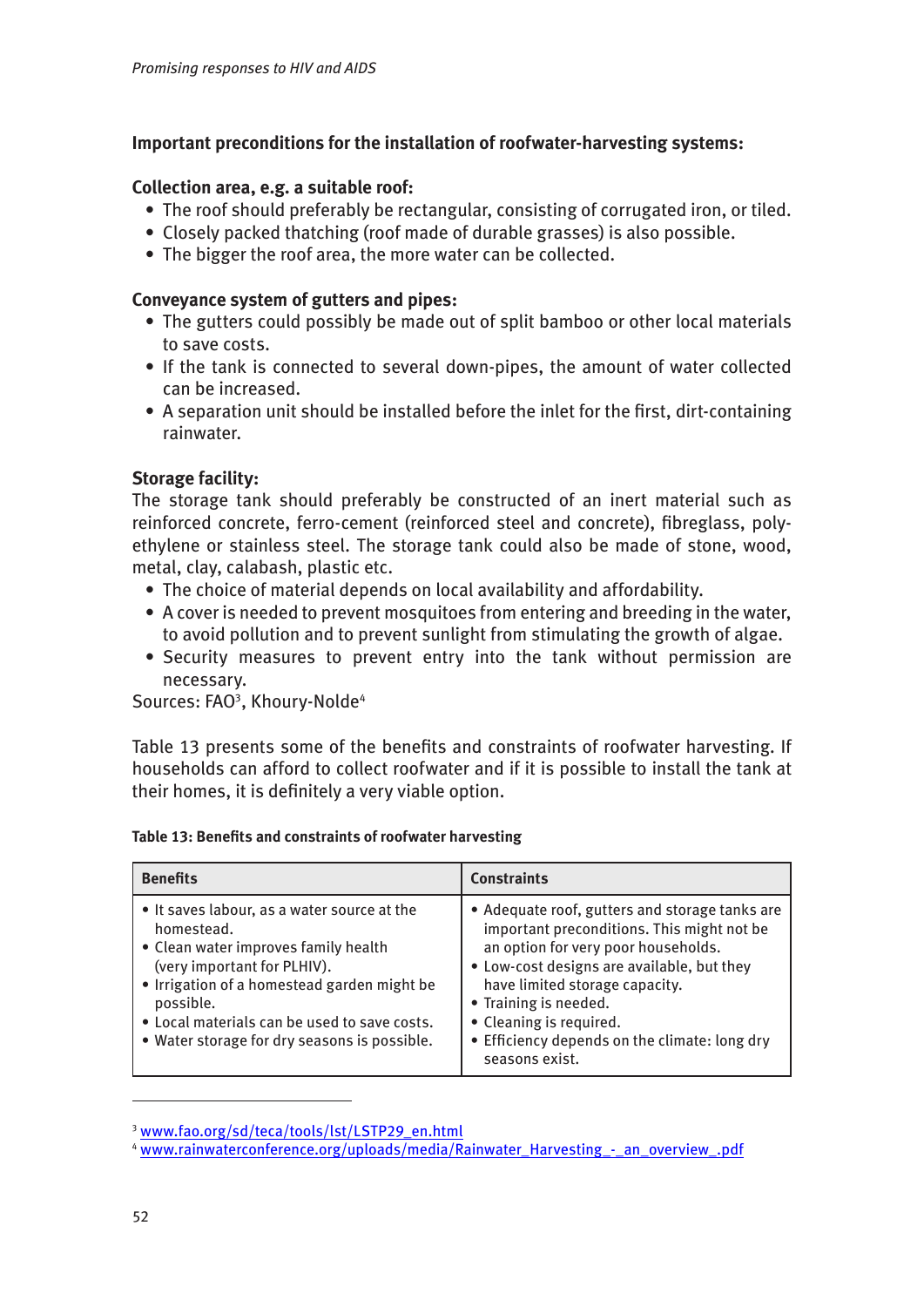Table 14 provides an overview of various water-storage systems linked to roofwater harvesting and their benefits and constraints for affected households.

|  |  | Table 14: Different water-storage systems |  |  |  |
|--|--|-------------------------------------------|--|--|--|
|--|--|-------------------------------------------|--|--|--|

| <b>Storage systems</b>                   | <b>Key features</b>                                                                                                                                                                                                                              | <b>Benefits/Constraints</b>                                                                                                          |
|------------------------------------------|--------------------------------------------------------------------------------------------------------------------------------------------------------------------------------------------------------------------------------------------------|--------------------------------------------------------------------------------------------------------------------------------------|
| Underground storage system               | • Support for side walls<br>• Lifting technique required<br>(pump, bucket, etc.)                                                                                                                                                                 | • Cheap to construct<br>• Requires pump to lift the<br>water<br>· Difficult to clean                                                 |
| Partially-below-ground<br>storage system | • Circular hole dug into<br>the ground and lined with<br>polyethylene or concrete<br>plastering<br>• Covered with a roof                                                                                                                         |                                                                                                                                      |
| Above-ground storage system              | • Constructed from<br>galvanized sheets, ferro-<br>cement or bricks                                                                                                                                                                              | . No pump required<br>• Easy to clean<br>• Easy to maintain                                                                          |
| <b>Runoff collection</b>                 | • From an impermeable<br>surface, such as granite<br>• Stored in a tank and<br>possibly piped downhill to<br>the community<br>• From any suitable area<br>directly into a pond<br>• Water quality depends on<br>the surface: difficult if earthy | • Run-off water can be<br>used for the household<br>and irrigation.<br>• Possible income-generating<br>activities through irrigation |

Source: FAO – Labour Saving Household Technologies

Several projects work in the area of water, hygiene and sanitation, with target groups affected by HIV and AIDS. Boxes 17 and 18 present examples of water and hygiene measures adopted in Kenya and Uganda. Whereas the Kenyan project is located in an urban slum area, providing public sanitation facilities and relevant hygiene education, the Ugandan project works in a rural area, promoting roofwater harvesting targeted at impoverished households.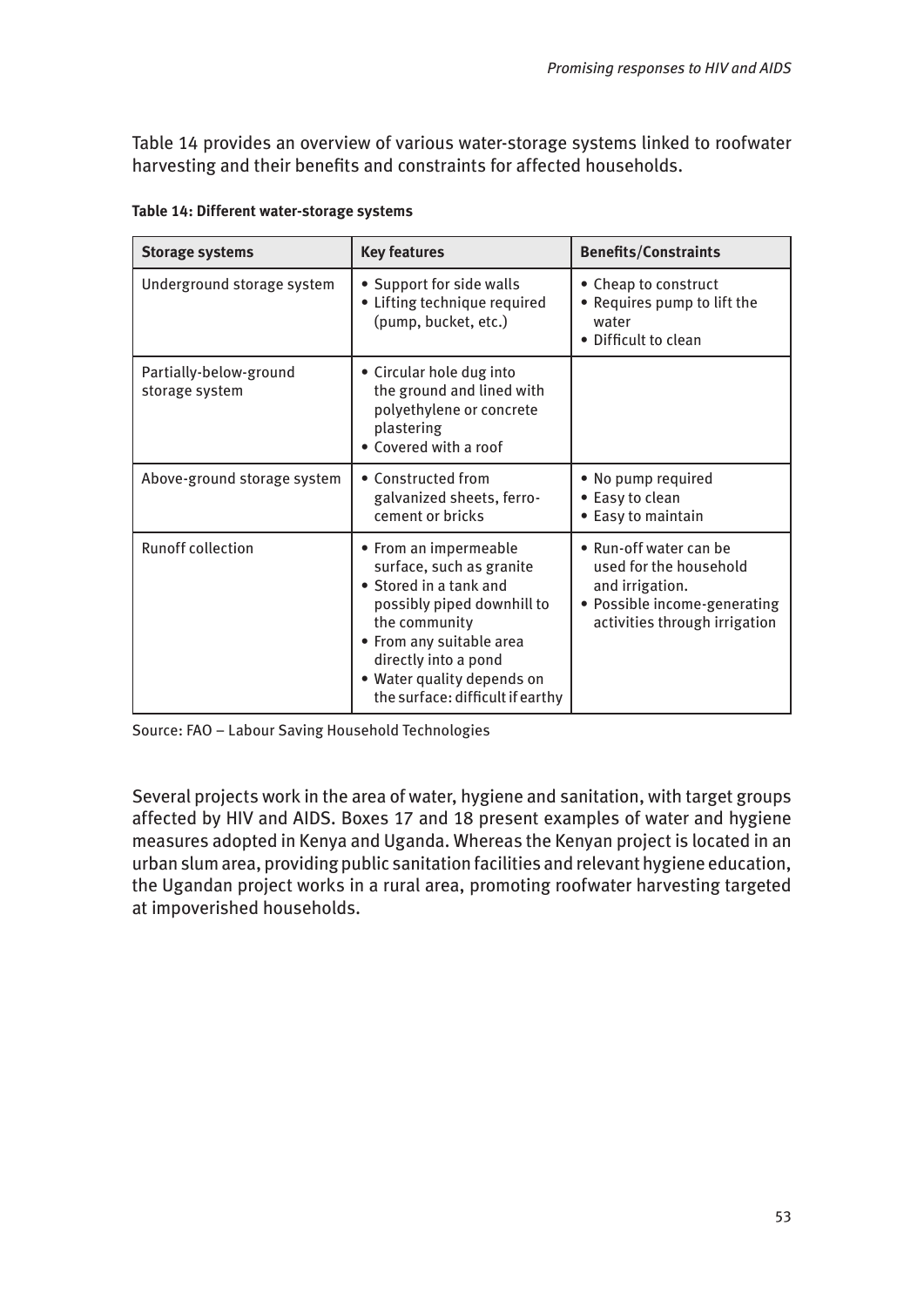### **Box 17: Clean water and sanitation – a Kenyan example**

### **Access to water and sanitation in the Kibera slum**

Kibera, located northwest of Nairobi, is the largest slum in Africa. The slum is marked by poor sanitation conditions, which makes its inhabitants vulnerable to diseases. Again, the prevalence of HIV and tuberculosis is also high. AMREF started to improve health standards in two regions of Kibera in 1998.

### **Objectives:**

- Improved access to health services, clean water and sanitation for 97,000 inhabitants;
- Reduction of the spread of HIV and improved availablility of ART.

### **Main activities:**

- 57 local labourers were hired to build 286 latrines and 45 water points and to discourage the dumping of human waste and excrements in plastic bags.
- Awareness sessions on health, sanitation and hygiene were held at five local schools.
- Community health workers and youth groups were employed to do regular clean-ups in residential areas.

### **Some of the effects** (in the area of water and sanitation):

- Reduction in diarrhoea incidence from 24% in 2004 to 13% in 2006;
- Improved health services: Renovation of the local clinic, extensive training for local health workers;
- More clients for voluntary counselling and testing for HIV and tuberculosis.

[Source: AMREF: http://uk.amref.org/where-we-work/our-work-in-kenya/kibera-hiv-and-water](http://uk.amref.org/where-we-work/our-work-in-kenya/kibera-hiv-and-water-and-sanitation-kenya/)and-sanitation-kenya/

### **Box 18: Roofwater harvesting – a Ugandan example**

COMASA is a community-based organization (CBO) in Wakiso District, Uganda, founded in 2006. COMASA collaborates with the government. Their focus is on water, hygiene and sanitation, HIV and AIDS, and agriculture. The main target groups are the rural poor, in particular, the elderly, women and children. A key problem of the people in the area is limited access to safe drinking water. Women and children spend a lot of time fetching water even though the rainfall is 1200mm per annum on average. Since most of the households have corrugated iron roofs, the potential for rainwater collection was identified as a means of improving access to clean water and thereby improving the overall living standard.

#### **Main activities:**

- Awareness creation in target communities about the advantages of safe water, sanitation and good hygiene practices;
- Mobilization of community funds (mainly in kind) for the construction of water tanks and pit latrines.

#### **Benefits:**

- Communities are highly involved in the planning and construction of water-related improvements.
- Many households want to participate.

#### **Challenge:**

• Many households that want to participate are not able to contribute to the construction, in particular elderly women and households affected by HIV and AIDS. This is a major challenge. Source: Kaagwa, 2009.<www.nabuur.com/user/asuman-kaggwa/profile>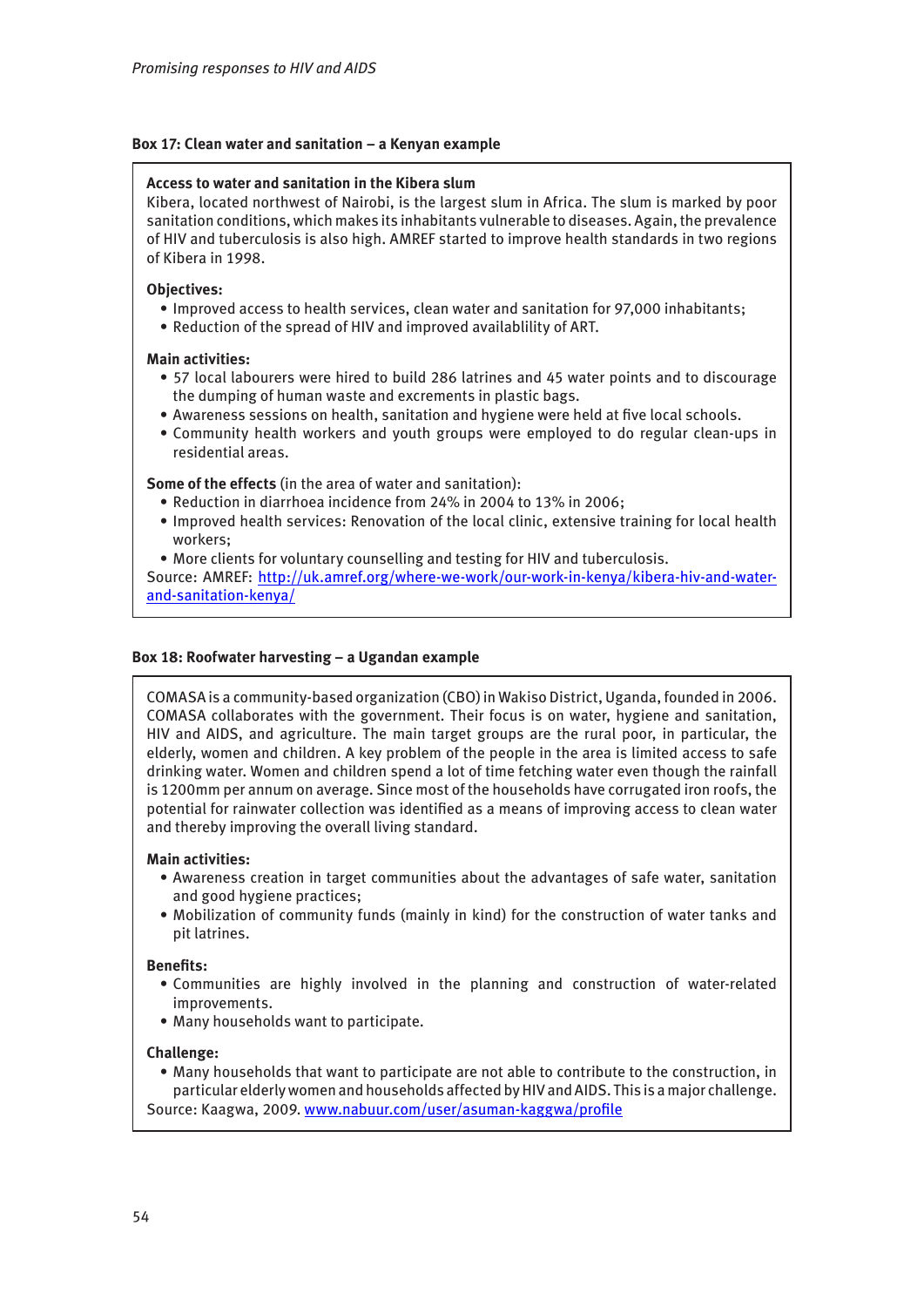Roofwater harvesting with aboveground storage systems seems to be a promising option for affected households with the common type of house constructed in the area. The example in Box 18 shows that financial constraints might not allow affected households to install a roofwater harvesting system despite the advantages. Programmes promoting roofwater use could be linked to microfinancing options, or payment by instalments could be allowed over a longer period of time.

## **3.2.6 Preservation and transmission of knowledge**

HIV and AIDS affect knowledge systems: the transfer of knowledge within households and also on a community level. Indigenous knowledge built up over time in a local community could be lost due to HIV and AIDS. Certain life skills might not be transferred from parents to their children. The agricultural sector plays a key role in assuring the preservation and transfer of knowledge in the field of agro-biodiversity, sustainable, locally adapted farming systems, etc. on the community, household and individual levels. (Gari, 2003)

Some potential strategies are the establishment of local support groups, school garden projects, Farmer Field Schools<sup>5</sup>, Junior Farmer Field and Life Schools<sup>6</sup>, community knowledge centres<sup>7</sup> and seed fairs (Bishop-Sambrook, 2004). The potentials and limits of school garden projects and (Junior) Farmer Field Schools are outlined in the following subchapters. Further, the role of agricultural extension in the transfer of knowledge is presented.

## **3.2.6.1 School garden projects**

School gardens play a three-fold role in the response to HIV and AIDS.

- To improve the nutritional situation of orphans and vulnerable children (OVC): school gardens can supplement school feeding programmes.
- To provide food to the community: school gardens can provide food and enhance garden-based learning for the wider community.
- To educate children about food production, natural-resource management, and good nutrition (the transfer of practical life skills): children can apply innovative gardening practices at their own homestead. (FAO, 2007)

<sup>5</sup> Groups of 25-30 farmers gain skills and knowledge in a wide range of topics as chosen by the group. <sup>6</sup> Groups of 25 OVC (boys and girls from 12-18) are empowered during a one-year training course in the fields of agriculture and life skills.

<sup>7</sup> A strategy to record and share local knowledge, e.g. related to agro-biodiversity within and between communities. Some community gardens are established to collect, grow, store and supply planting materials, for instance.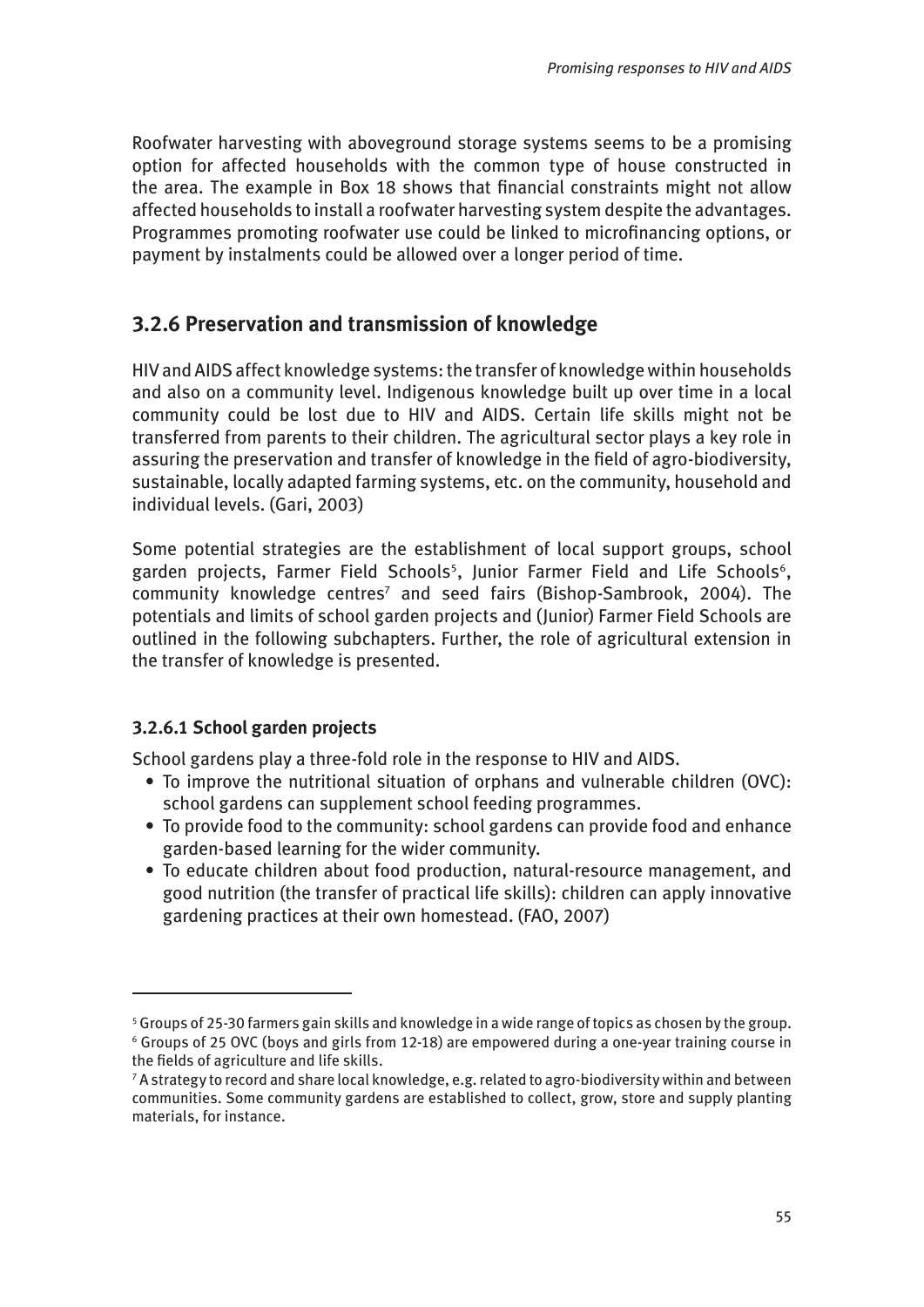Some recommendations for school gardens are presented in Table 15:

| <b>Purpose</b>           | The main purpose should be educational.                                                                                                                                                                                                                                                                                     |  |
|--------------------------|-----------------------------------------------------------------------------------------------------------------------------------------------------------------------------------------------------------------------------------------------------------------------------------------------------------------------------|--|
| <b>Target Group</b>      | All children (not only OVC) should be the primary beneficiaries.                                                                                                                                                                                                                                                            |  |
| <b>Motivation</b>        | Interested teachers should be selected; they may also benefit from the<br>produce. Competition and fun games between schools may enhance<br>motivation and exchange.                                                                                                                                                        |  |
| Curriculum               | Garden-based learning that is preferably linked to good nutrition<br>practices, gardening skills, income-generating skills, practical life<br>skills and business-management skills.<br>Pupils will be able to manage a garden from planning, cultivation and<br>harvesting to processing, preserving and presenting foods. |  |
| <b>Technologies</b>      | Locally adapted crops and local resources could be promoted<br>(with labour-saving methods if possible).                                                                                                                                                                                                                    |  |
| <b>Collaboration</b>     | Various ministries (health, agriculture, education etc.) could be<br>involved in the policy development.                                                                                                                                                                                                                    |  |
| <b>Community-based</b>   | <b>Planning</b> may be done in a participatory manner, involving the<br>community.                                                                                                                                                                                                                                          |  |
| <b>Management</b>        | Children have to be involved in garden management.                                                                                                                                                                                                                                                                          |  |
| <b>Capacity building</b> | Networking and capacity building are needed among teachers,<br>extension staff, communities and wider networks.                                                                                                                                                                                                             |  |

|  | Table 15: Guidelines for school garden projects |  |  |  |
|--|-------------------------------------------------|--|--|--|
|--|-------------------------------------------------|--|--|--|

Source: FAO, 2007

In many countries, no clear national policies and operational guidelines exist on how to run a school garden project. Schools typically face the following problems: lack of input, water, cultivation and maintenance during school holidays; school gardening being considered an extra burden for teachers, not part of the 'normal' curriculum; a concept more focused on production than on garden-based learning. Many school garden projects need assistance from NGOs (FAO, 2007).

Therefore, more emphasis has to be placed on the proper implementation of school garden programmes with the objective of promoting garden-based learning for children and communities and improving food security. Well-implemented school garden programmes can play an important role in the transfer of knowledge about agricultural practices to orphans and vulnerable children and knowledge preservation within local communities, also with regard to local crops and indigenous planting methods. Boxes 19 and 20 present two examples of school garden programmes in the context of HIV and AIDS.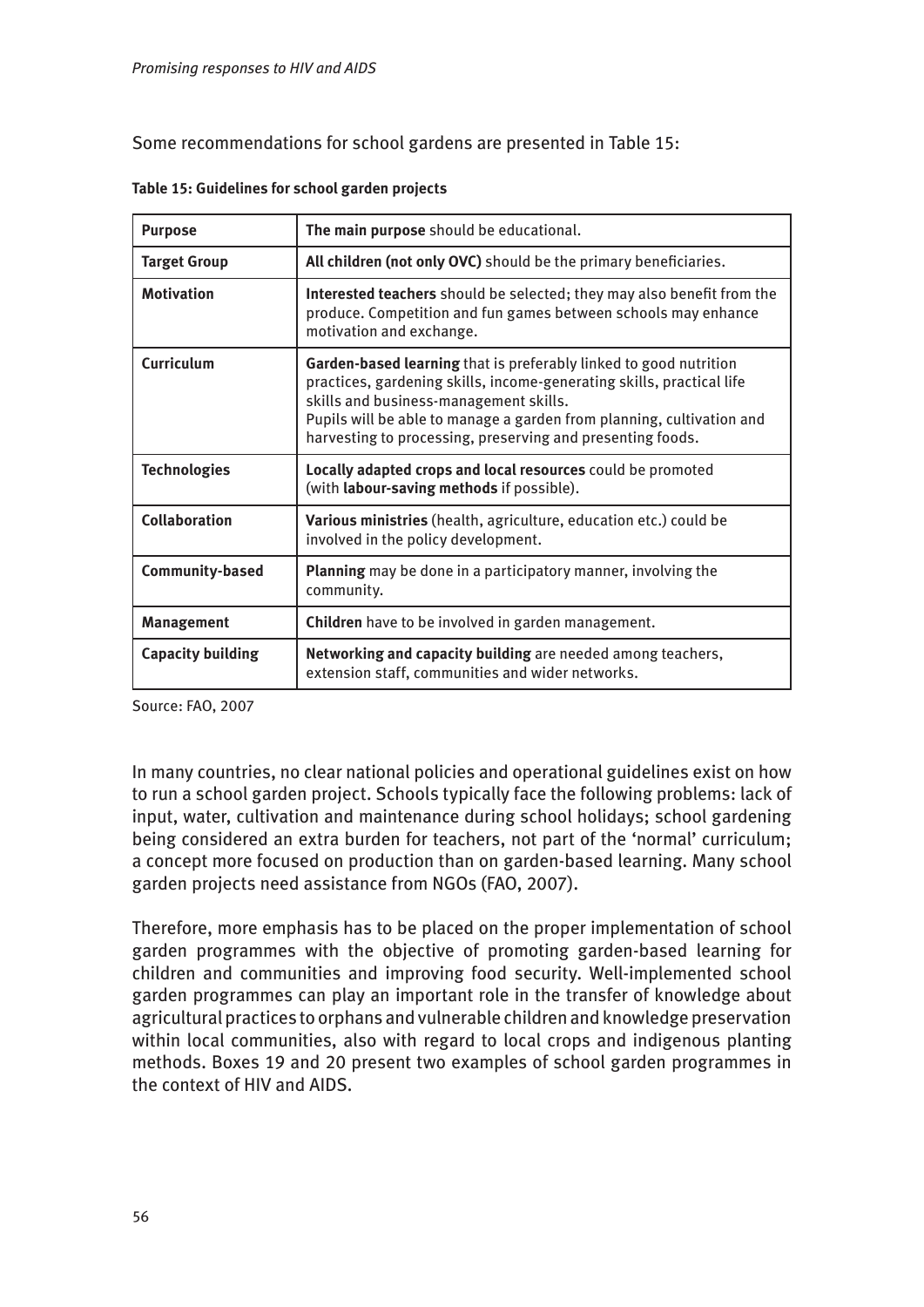### **Box 19: A school garden programme – a South African example**

The **Food Gardens Foundation in South Africa** aims to overcome hunger, malnutrition and the effects of diseases.

- The foundation offers technical assistance and support to schools for establishing school gardens.
- The foundation tries to work with several schools in a given area.
- The management of the garden is left to the schools and involves the children.
- The foundation promotes competition through participatory and creative teaching methods like stage plays, songs, games, food festivals, and the distribution of certificates.

The garden curriculum combines a variety of academic disciplines. The success of the programme lies in the involvement of all key stakeholders: children, parents, educators and government departments.

Source: FAO, 2006

#### **Box 20: A school garden and greening project – a South African example**

**Food and Trees for Africa, a foundation in South Africa,** has been running school gardens and school greening programmes since 1994.

- The programme holds awareness campaigns and produces information materials.
- The programme has established 1,500 permaculture school gardens, with an emphasis on recycling, the integration of natural resources, and using soil and water more efficiently.
- The foundation supports 20 to 40 schools annually in the establishment of school gardens.

With the school gardens, the project supports income-generation for the schools, improves food security and runs community outreach projects.

The programme works in close collaboration with the Ministry of Education and harbours the vision that every school should have a school garden.

Source: FAO, 2007

School garden programmes have great potential to create interest and provide practical experience for students in regard to gardening activities. In the context of HIV and AIDS, they are of particular importance for the transfer of agricultural knowledge to orphans and vulnerable children. However, school garden programmes need a curriculum and proper implementation. It is not enough just to assign a motivated teacher. The teachers involved require special training and supervision, especially at the beginning.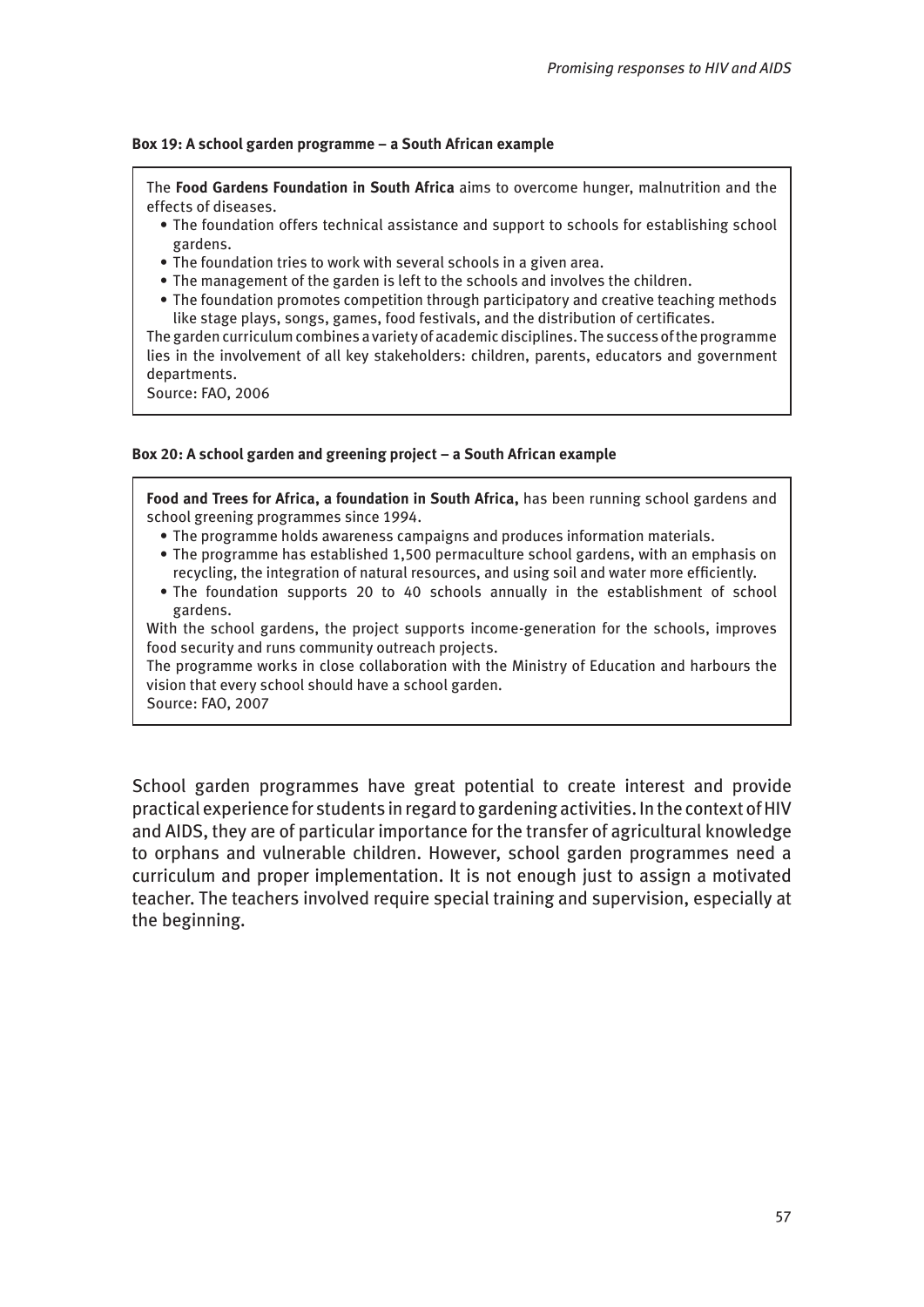## **3.2.6.2 Farmer Field and Life School**

The Farmer Life School (FLS) and the Junior Farmer Field and Life School (JFFLS), developed by the FAO/IPM in South-East Asia has proven to be a successful approach for the transfer of knowledge about agricultural practices as well as for building life skills in adults and children.

Before FLS, participants attend the Farmer Field School (FFS). Farmers learn about various ecological interactions and experiment with natural pest control. This experience is used as an eye-opener. Farmers learn that their own actions can successfully influence the growth period and therefore the quality and quantity of the harvest.

The FLS builds upon the ability of farmers to assess their own actions, opportunities and risks. The ultimate goal is to enable participants to make effective decisions in their own lives, the lives of their families and within the community. The flexibility and the grassroots-orientated structure of Farmer Field Schools allow for broad community-mobilization initiatives.

Some key principles for the FLS approach:

- Local resource people, preferably having attended the FLS themselves, are used as facilitators.
- Participants consist of an equal number of men and women.
- Participants can follow up on issues raised in an FLS by organizing certain activities. Through the establishment of social networks, for example, the empowered individual can facilitate organized community action. (Guerny, 2002; Guerny et al., 2002; HSU, 2004)

Several examples show that the FFS, FLS and JFFLS are successful in HIV prevention, the transfer of knowledge about sustainable agricultural practices, and in responding to the effects of HIV and AIDS. Most participants of FLS and JFFLS acquire basic information on HIV and AIDS and general life skills. In this way, the concept contributes to HIV prevention. Because of the practical, self-responsible training in sustainable agricultural practices, whereby participants also gain other life skills, participants can better cope with the effects of HIV and AIDS. Box 21 presents an example of a JFFLS from Mozambique, where the 'discovery and problem-solving' learning concept of the JFFLS has sustainably increased the knowledge of OVC in the fields of agriculture, HIV prevention and human rights.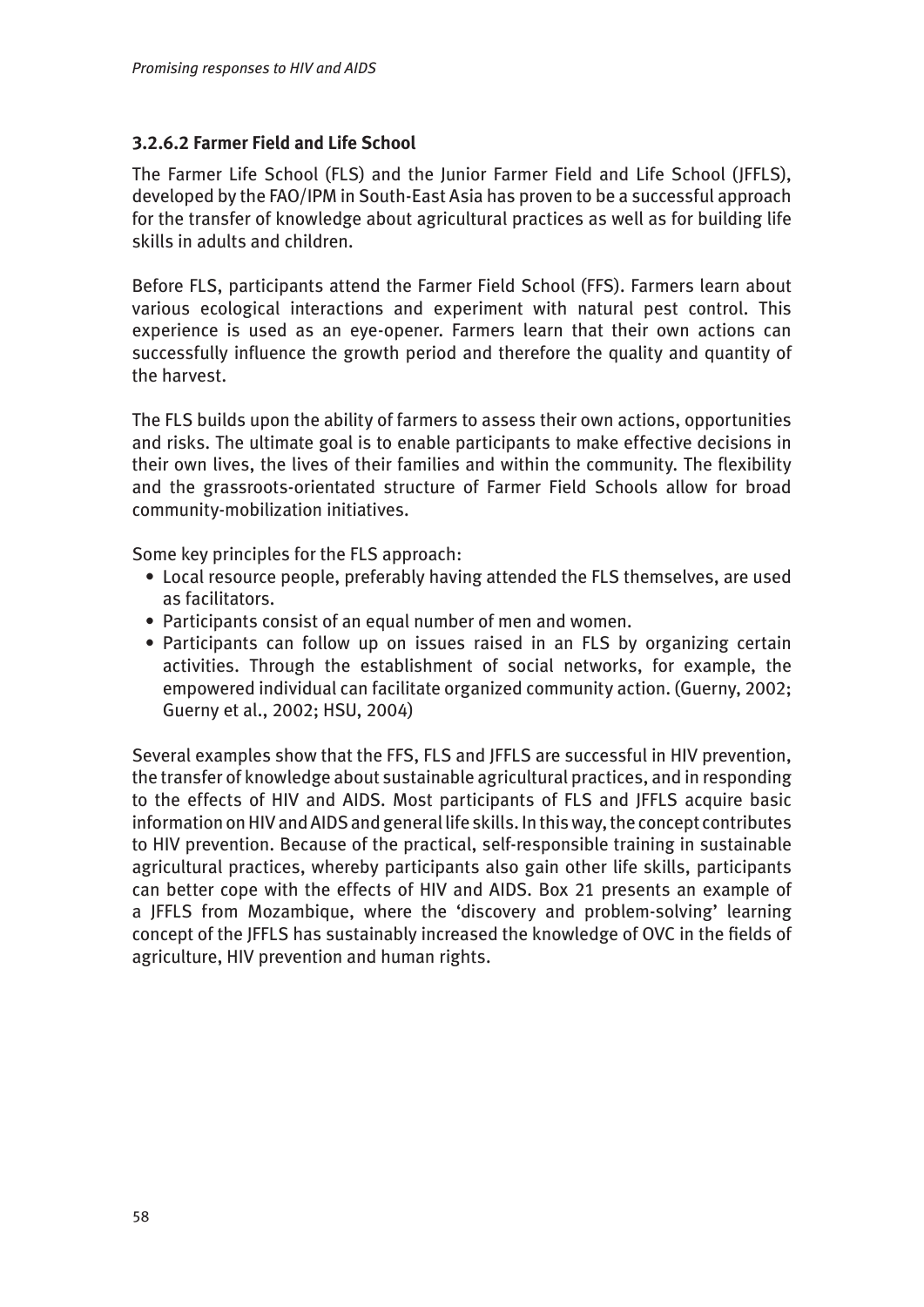### **Box 21: Junior Farmer Field and Life School – a Mozambique example**

Manica Province is characterized by high HIV prevalence and a huge number of OVC. That is why it was chosen as a pilot province for the JFFLS program by the government of Mozambique, FAO and WFP in 2003, adjusting the methodology once developed in Asia to the situation in Mozambique.

Children were selected on the following basis: maternal or paternal orphans, with an equal number of boys and girls between the ages of 12 and 18.

**Main activities** accompanied by an interdisciplinary team of facilitators:

- Living classroom concept: Children learn through practice about field preparation, sowing and transplanting, weeding, irrigation, pest control, utilization and conservation of available resources, utilization and processing of food crops, storage techniques, marketing/entrepreneurship skills for various crops (staples, legumes, etc.).
- In addition to agricultural training, life skills are provided: self-awareness, assertiveness, HIV prevention, gender equality, human rights, and children's rights.
- Creative methods are applied: art, theatre, dances, masks, all adapted to the local culture.
- Strategic partnership: WFP provides nutritious daily meals as a great incentive for attending the JFFLS.

### **Lessons learnt:**

- The main strength was the empowerment of youth: discovery learning and problem solving are good educational tools for the transfer of knowledge and skills, and for uplifting self esteem among OVC.
- The main problems were that the training and curriculum were weak; combining theoretical with participatory and practical teaching methods is still new in Mozambique. Source: Djeddah et al., 2005

In order to assure the transfer of knowledge to OVC and to preserve traditional knowledge, knowledge preservation has to be a key concern in developing practitioners for the response to HIV and AIDS.

### **3.2.6.3 The role of agricultural extension**

Agricultural extension plays a key role in the preservation and transfer of agricultural knowledge in the context of HIV and AIDS. Extension messages have to be adapted to the changing needs and structure of farm households and communities affected by HIV and AIDS. New strategies have to integrate HIV and AIDS awareness, land rights and education on nutrition (in partnerships with specialised organizations) as well as production issues and farm improvement techniques (Waal et al., 2003)

Unfortunately, in countries with high HIV prevalence, HIV and AIDS also affect the extension sector itself. Increased staff absenteeism and the loss of experienced staff due to loss of physical strength, sick leave and death inevitably disrupt existing extension services. This cripples the adaptation of extension messages to the changing needs of farmers (HIV/AIDS Guidelines for agricultural and rural development).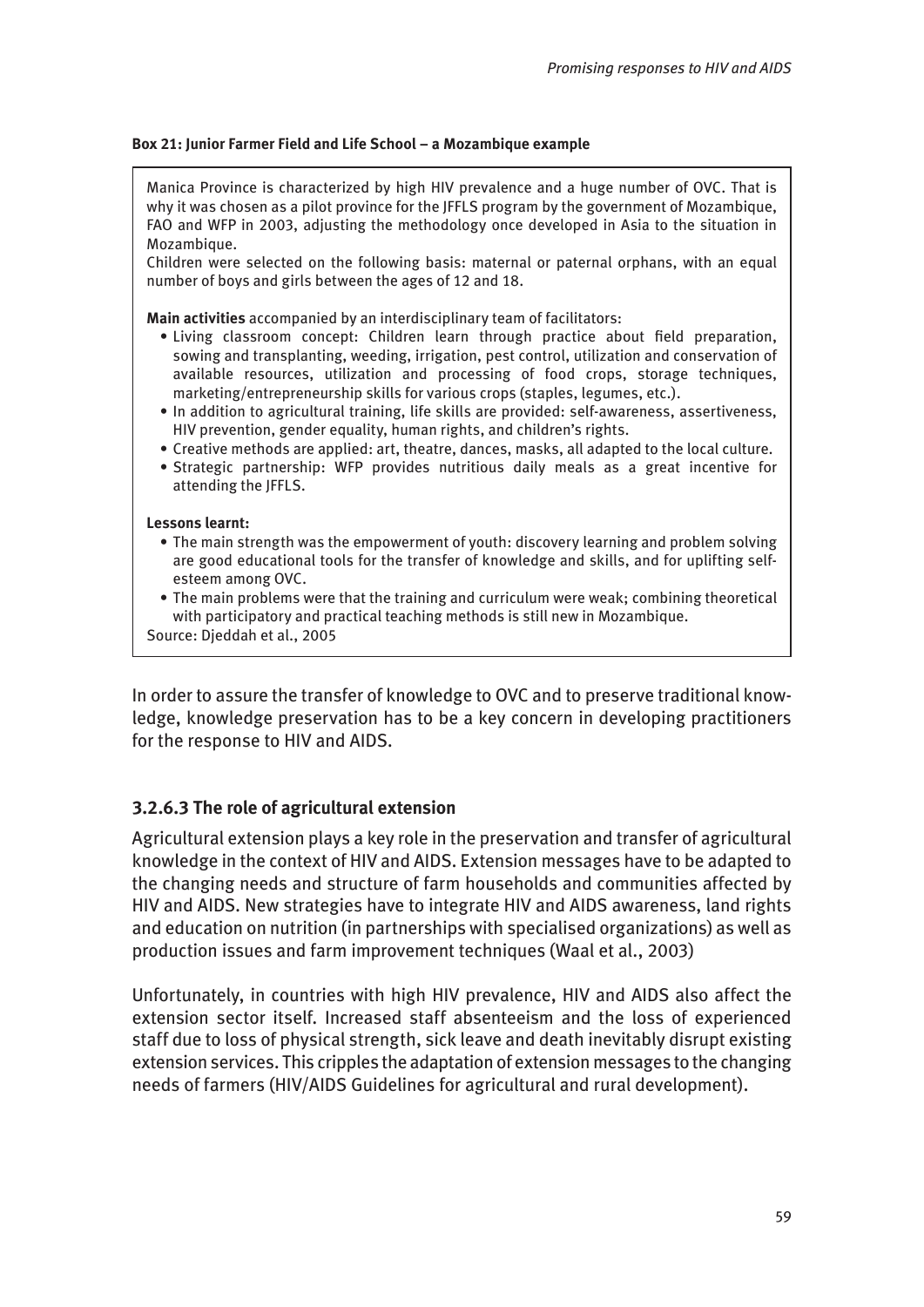## **Some key strategies for extension services in a context affected by HIV and AIDS:**

- If possible, training should be gender neutral, so that both men and women can be trained in all skills.
- Couples should be encouraged to transfer agricultural knowledge between each other and to their children early in family life, so that they all possess important knowledge and are able to apply it when the need arises.
- Community members should be encouraged to share knowledge among each other, so that more than one person has specific knowledge on certain important topics.
- Community seed banks should be established in order to secure a supply of seeds for the next planting season and preserve local varieties.
- Sustainable, labour-saving agricultural production technologies suitable for households headed by children, women, or the elderly should be promoted.
- New areas of intervention: HIV and AIDS awareness, nutrition education, land rights for women and children, water and sanitation issues, mainly in strategic partnerships with specialised organizations/government departments.

Source: Hlanze, 2006; Bishop-Sambrook, 2004; NAADS, 2004

Figure 4 presents possible areas to be considered in agricultural extension in the context of HIV and AIDS, in collaboration with other sectors if possible.



### **Figure 4: Areas to be considered in the agricultural and rural development sectors**

Source: Bishop-Sambrook, 2004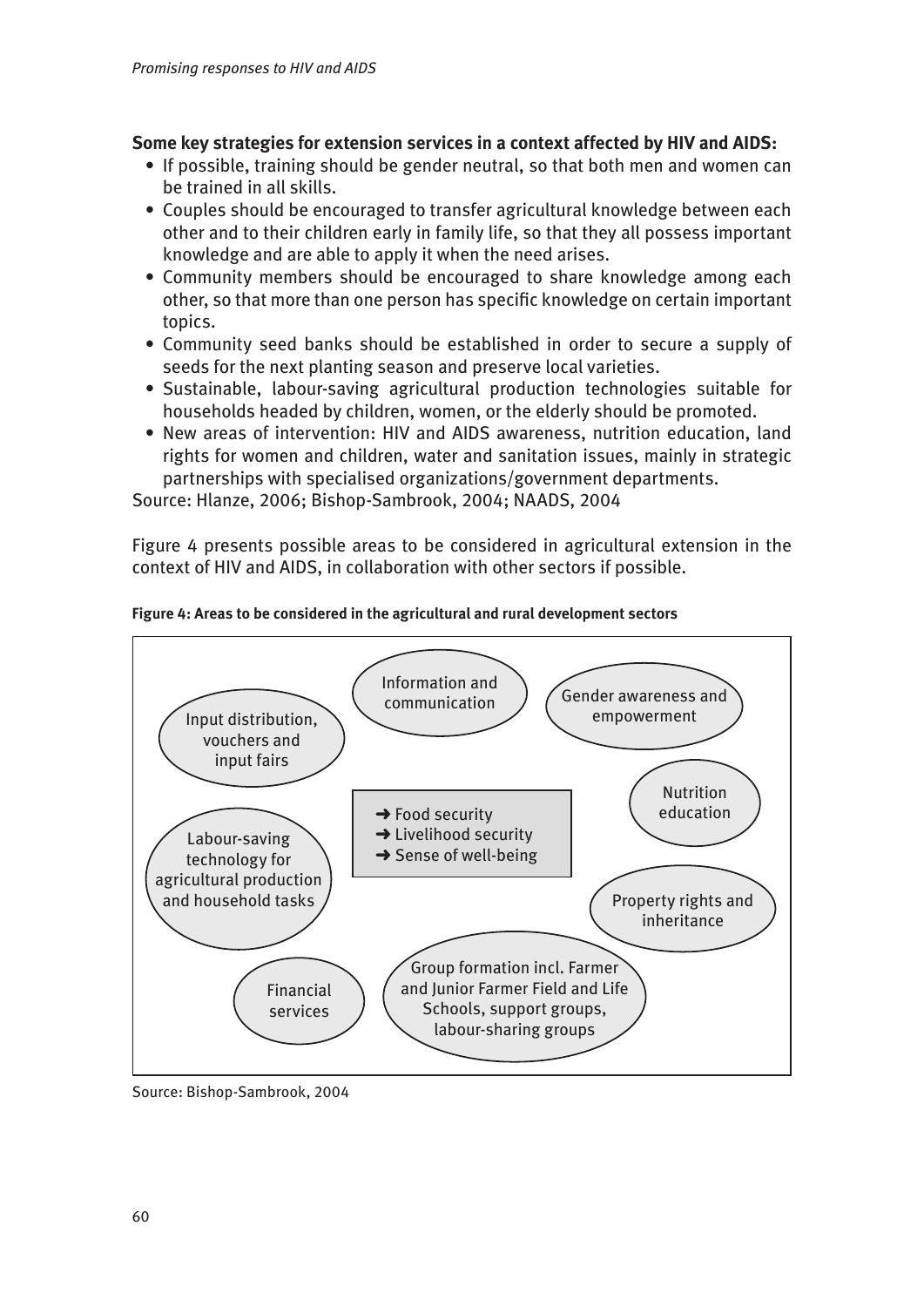# **4 Promising approaches for stimulating self-help potential**

## **4.1 Introduction**

This section provides an overview of community-based responses and grassroots mobilisation which are likely to mitigate the effects of HIV and AIDS on individuals, households and communities. Grassroots mobilisation has always been of key importance to development initiatives in sub-Saharan Africa and in other regions. The disruptive effects of HIV and AIDS on households and communities have resulted in increased levels of poverty, the loss of indigenous knowledge, an increased risk of the social and economic exclusion of affected households and the high number of orphans. Self-help mobilisation has now become even more crucial for overcoming the crisis brought on by HIV and AIDS. (Gari, 2003)

In aiming at improving the economic and social conditions of people living with HIV, including the affected family members and households, it is worthwhile to take a closer look at income-generating activities, microfinancing, savings & credit and the role of local support groups in terms of the challenges these face and the possibility of assisting them.

Mobilising and strengthening the self-help potential within groups and communities helps counteract labour and capital constraints. Labour-sharing arrangements, traditional savings and mutual assistance are good examples. Strengthening group and communal efforts may also reduce stigma and discrimination. (Waal et al., 2003)

Many communities have developed a variety of complex responses for coping with the overwhelming effects of HIV and AIDS. Community responses are usually carried out by different kinds of groups. Two major forms can be identified:

- Community-based indigenous initiatives without external support,
- Community-based initiatives supported by external agencies such as NGOs and FBOs (Mutuangadura et al., 1999).

Figure 5 presents an overview of formal and informal community responses in the area of prevention, treatment, care and support, and the mitigation of HIV and AIDS.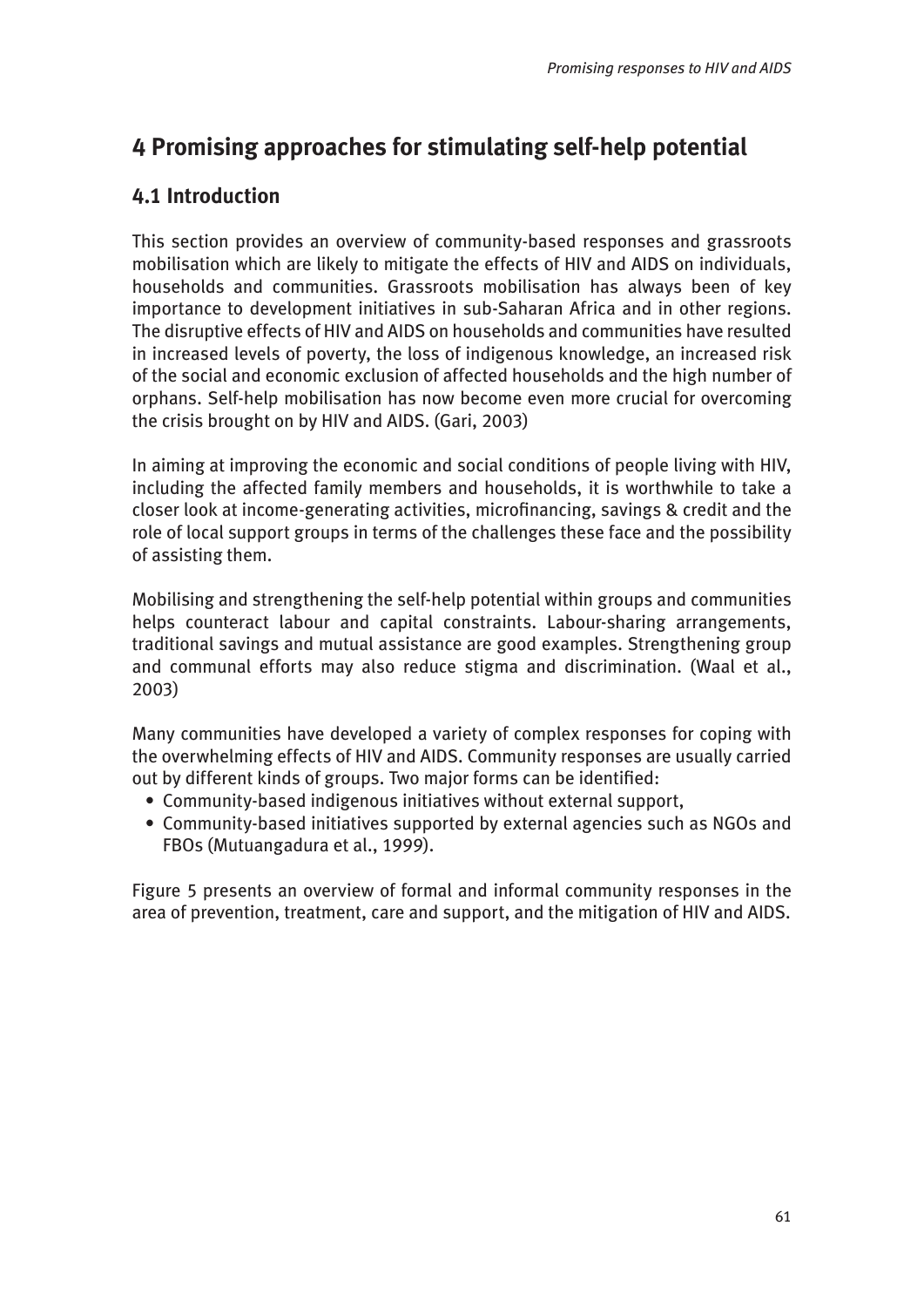



Source: Mutangadura et al., 1999

In every society there are local customs that may have positive or negative influence on the prevention of HIV infection and on the mitigation of the effects of HIV and AIDS. Sensitivity and knowledge of the cultural context will help to develop appropriate strategies. Inheritance rights of orphans and women are one of these aspects and will be examined in this chapter.

Orphans who have already lost one or both parents face psychological stress. The care, protection and education of orphans constitutes a big challenge. They have to find ways to make a living, and often they even have to take care of their sisters and brothers. Suitable responses to the specific condition of orphans and vulnerable children and strategies to build their future with are important.

Community involvement and self-help mobilisation is crucial but has its limits, as described below.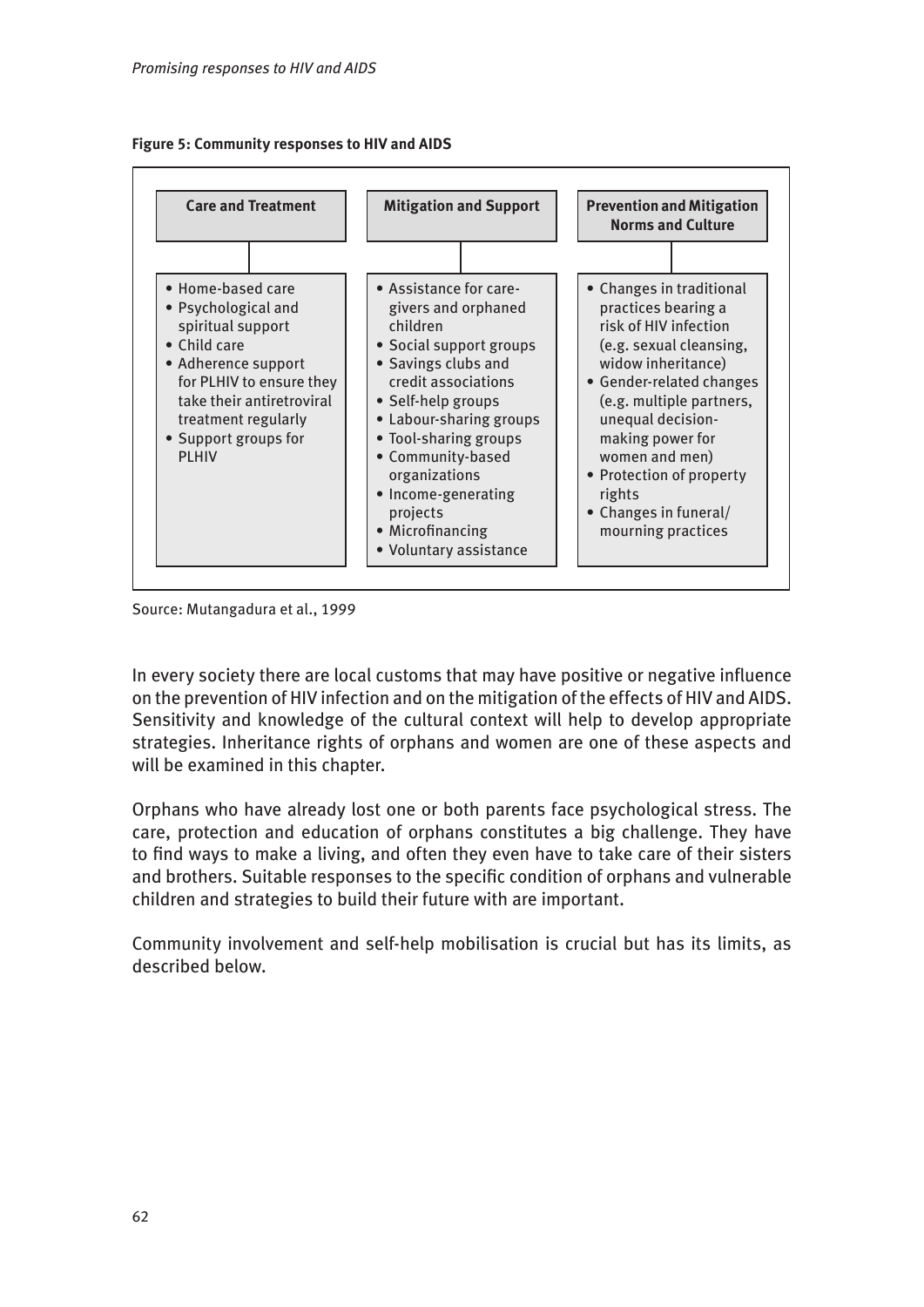## **4.2 A systematic overview of promising approaches**

## **4.2.1 Income-generating activities**

In order to overcome the financial burden caused by HIV and AIDS, it is very important to introduce options that increase the disposable income of affected households and reduce their vulnerability. Suitable income-generating activities (IGAs) for affected households should require low inputs and demand little labour. In addition to that, the IGAs should assure a quick turnover and returns throughout the year. A multipurpose product with high local demand minimises the risk. Depending on the business, it should be located close to the homestead if possible (FAO, 2006; Lengkeek, 2004). The promotion of IGAs should be linked to micro-credit schemes, training in entrepreneurship skills and market access.

A study conducted in five countries (Zambia, Malawi, Zimbabwe, Kenya and Uganda) revealed that the predominant income-generating activities of women affected by HIV and AIDS were:

- **Crops:** gardening, gum-tree nurseries, mushroom production
- **Processing:** making peanut butter or sunflower oil
- **Crafts:** making cooked food, freezer pops, candles and soap
- **Animal production:** raising goats, pigs, and poultry; dairy farming, cattle rearing, fishing, beekeeping
- **Finance:** revolving credit programmes

The most effective IGAs were raising pigs, raising poultry, revolving credit programmes, and making peanut butter. Appropriate training and related skills were considered to be the most important factors for successful business activities. (Mutangadura, 2002; In: Mutangadura 2005)

According to the Economic Commission for Africa (ECA, 2006), raising pigs has been reported to be the most effective IGA for affected households because of low labour demands and attractive market prices. A study focused on Swaziland, Zambia and Mozambique revealed that the production of indigenous chicken has been a very successful IGA for affected households because it requires low starting capital and has a short production cycle.

Generally, IGAs based on revolving schemes seem to be very appropriate in many cases. In the case of livestock, for example, it is a good strategy that beneficiaries who have been provided with goats, guinea fowl or chickens pass on the offspring to other beneficiaries. Through this strategy, many households receive livestock, which gives them a vision for the future. (ECA, 2006)

Boxes 22 to 24 present examples of successful income-generating projects for affected households.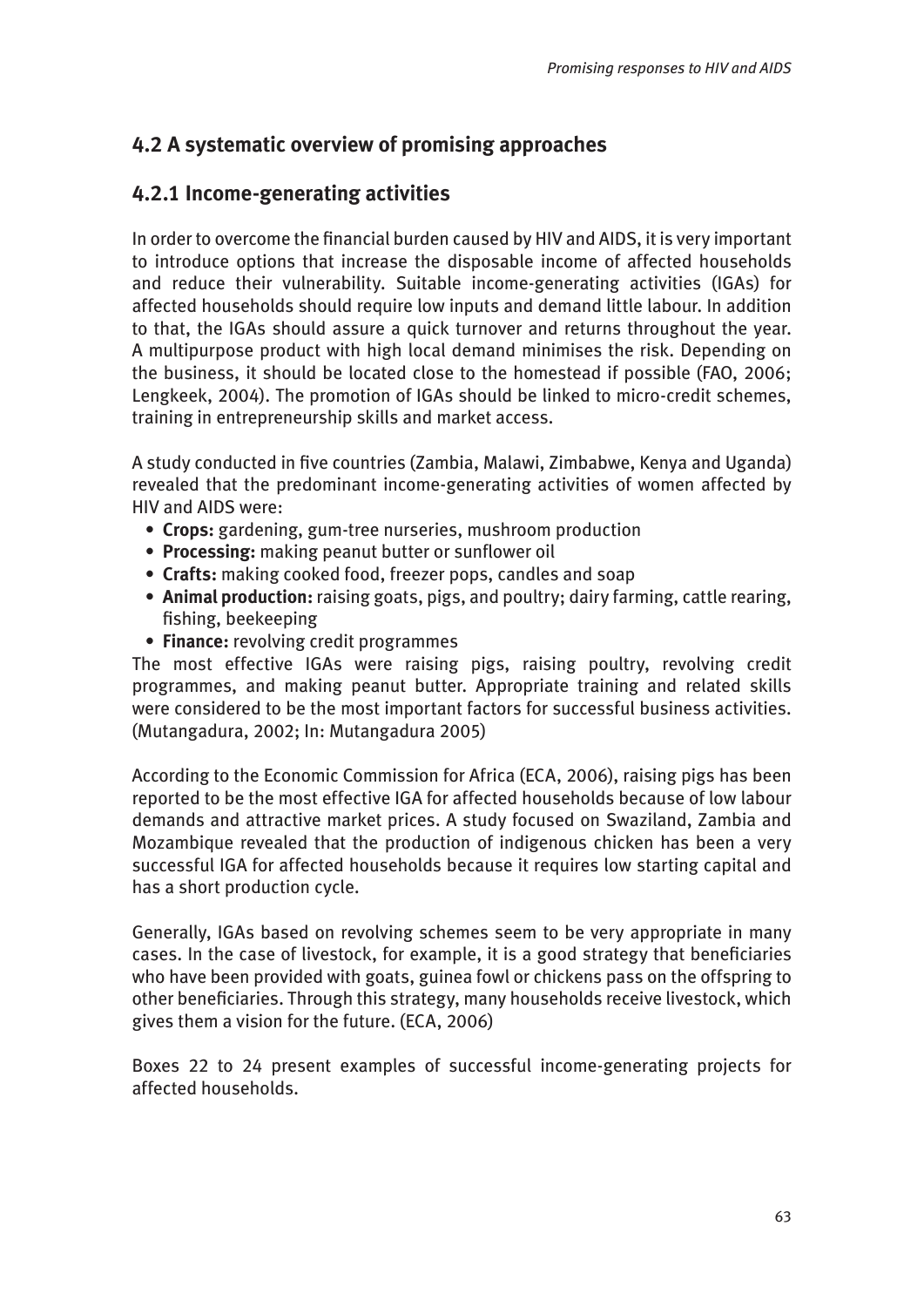### **Box 22: Promising income-generating activities – some examples from Zimbabwe**

**Overview of IGAs** that are labour extensive, provide quick turnover and can be realized close to the homestead

**Mushroom production:** Mushrooms mature quickly, are rich in protein (dried) and, in most cases, there is a good market for them. Therefore, they are a good source of income.

- A minimum of capital is needed for training and the initial acquisition of spawn.
- Fast-growing mushrooms can be cultivated several times a year on a variety of agricultural wastes, such as maize stover, hay, straw, leaves, etc.
- The substrates the mushrooms are cultivated on can later be used as fertilizer.
- → Mushroom cultivation is a better activity for individual households than groups.

**Beekeeping:** requires little labour and is an IGA that can be pursued throughout the year. Honey is also highly nutritious, but there is no quick turnover.

- Hives can be made from locally available materials.
- It does not require a lot of land.
- → Assistance is needed for training, and for acquiring protective tools and clothing.

**Small-livestock production:** is an IGA with low labour and capital demands, a good potential source of income and very suitable in particular for households headed by women.

- Poultry rearing is particularly suitable, because it requires little capital investment and is easy to manage (free-range feeding). Chicken and chicken products usually have a good market potential and a quick turnover.
- Goat rearing is also very suitable, but the turnover takes two years.
- → Assistance from outside is needed: possibly start-up capital, and training in production skills, disease management (e.g. vaccinations) and improved animal husbandry.

**Seed gardens:** growing seed in gardens during the dry season so that seed is available for the growing season.

- Seed gardens require little labour and capital. There is no need for sophisticated irrigation.
- Possibly an important safety net for household food production and nutritional security;
- $\rightarrow$  Assistance needed to increase variety in seed gardens; training in multiplication techniques.

Source: FAO, 2006

*Remark:* These examples are drawn from a participatory-planning workshop in Zimbabwe. In other contexts, depending on existing knowledge and for other reasons, some IGAs presented above may not be suitable for impoverished/affected households.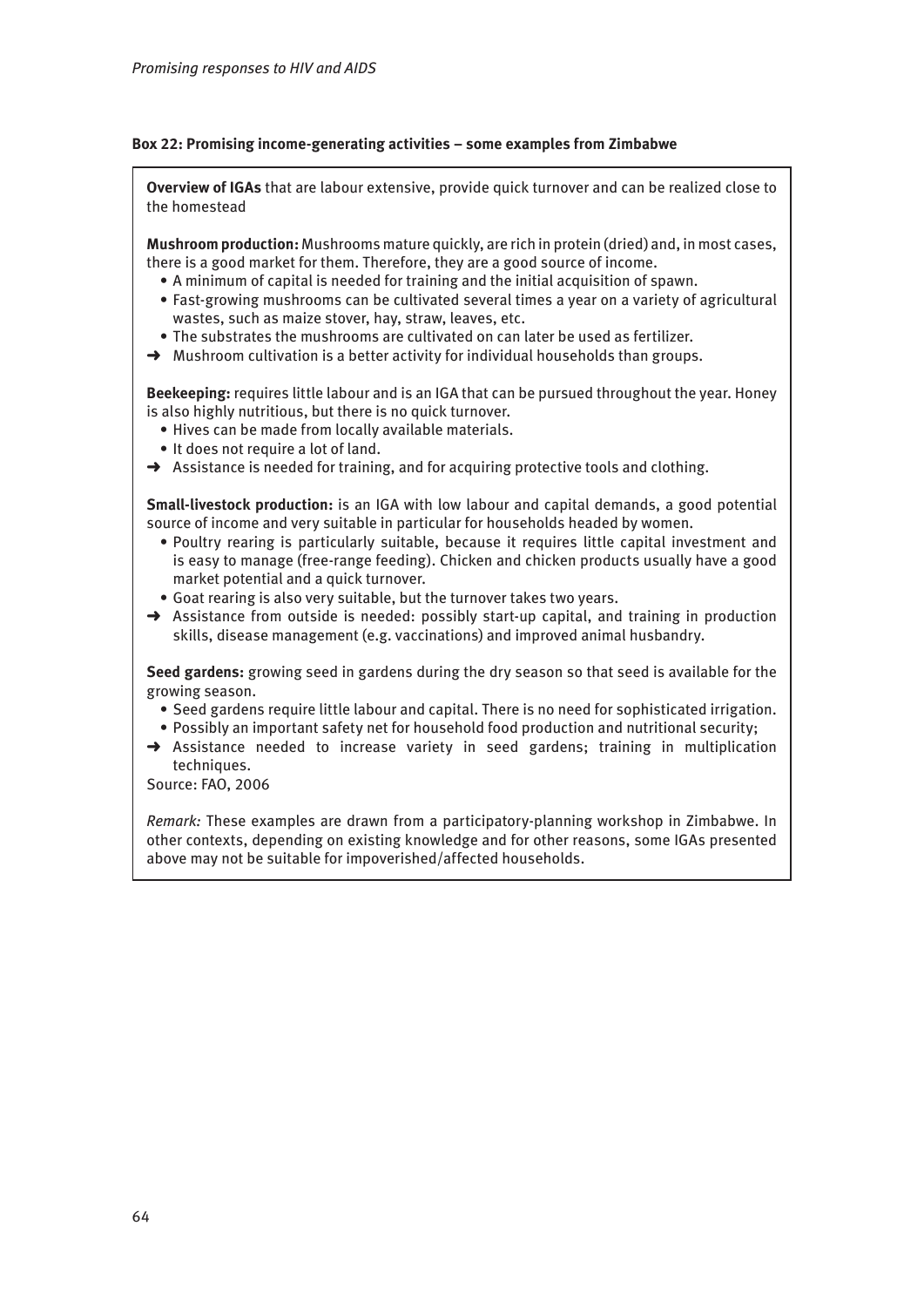### **Box 23: The Urban Livelihoods Programme – a Tanzanian example**

### **ACORD Mwanza Urban Livelihoods Programme, Tanzania**

This programme was set up in 1999 after many participatory consultation sessions with the local authorities. It provides social development and micro-credit support for income-generation purposes through urban community structures. Many of its beneficiaries are affected by HIV and AIDS.

Micro-credit and business-development components:

- Micro-credit packages for groups and community-based organisations (CBOs): to help small-scale businesses trading grains, vegetables and fish; to establish small-scale urban agriculture.
- With regular repayments, groups can obtain a second and third loan.

### **Social components:**

- Creating awareness of HIV and AIDS and gender inequality, social marketing of condoms;
- Facilitating access to VCT and to health services;
- Training local artisans in low-cost environmental-sanitation technology;
- Promoting girl-child education through focus-group discussions.

### **Effects:**

- An increase in HIV and AIDS awareness;
- The empowerment of women: gender relations are improving, more women own resources.

#### **Reasons for success:**

- The programme is based on community structures that are recognized by the community.
- A participatory approach and networking with other organizations.

Source: White, 2002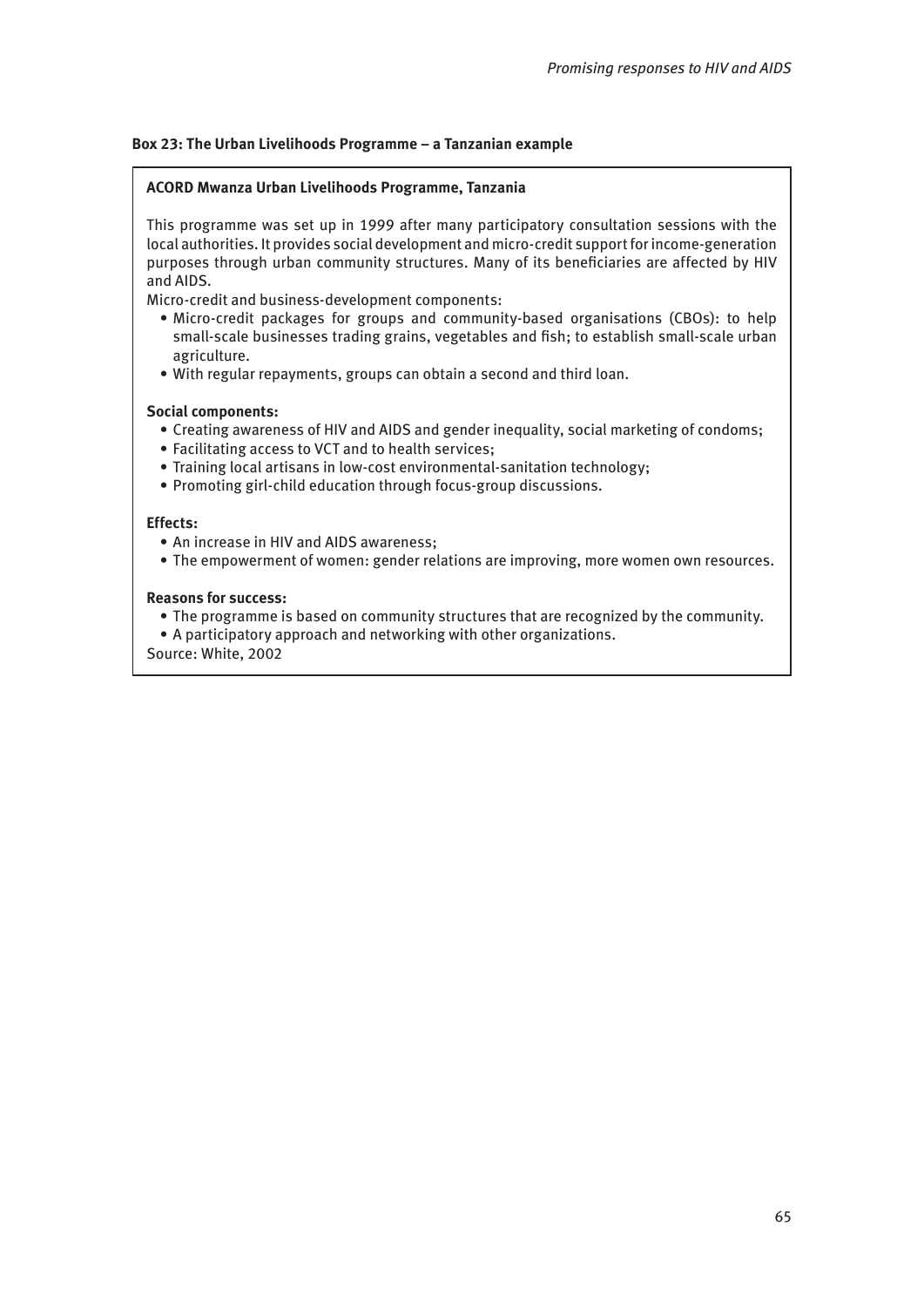### **Box 24: Income-generating activities for PLHIV – a Lesotho example**

### **The Mulati Adventist Hospital HIV and AIDS Project in Lesotho**

Mulati Hospital, located in Mapoteng, is the main health provider in the area. Historically, many workers in the mines in South Africa originate from this area. Due to the migrant situation, many families have broken up. Many men never came back or they returned sick. Many women were forced into survival sex to earn a living. The HIV epidemic has made the situation even worse.

The project was jointly developed with the Ministry of Agriculture in Lesotho to offer training in agriculture, income generation, business and leadership skills to PLHIV and orphans. To avoid stigmatization, the project targets all people with diseases and orphans.

### **Selected activities:**

- Improving knowledge and skills in sustainable farming practices; vegetable production for private consumption and sale
- Developing leadership skills for community-based organizations
- Share-cropping between farm owners and the Ministry of Agriculture: The Ministry provides tractors and inputs to enable the farmers to cultivate the land. Produce is shared between the landowner and the Ministry.
- Candle making was identified as an appropriate income-generating activity for PLHIV. The candles are sold to South Africa on a monthly basis and the revenue is shared among the group members.
- Other activities include home-based care, orphan care and support, support for out patients (e.g. burial assistance, school fees)
- Influencing policy makers: the Ministry, local leaders such as chiefs, religious leaders, teachers, etc.

#### **Effect:**

• Income-generating activities promote participants' ownership and economic independence.

#### **Reasons for success:**

- Through training in business skills and management, the target groups are more successful with their income-generating activities and financial dependence on the project is reduced.
- Ownership through the training of volunteers and partnering up with various organizations.
- Source: White, 2002

Strengthening IGAs on household and support-group levels is very important if households are to overcome the stress arising from HIV and AIDS. Careful decisions on suitable income-generating activities lower their risk potential. Further, IGAs should be linked to internal savings groups or microfinance services if possible.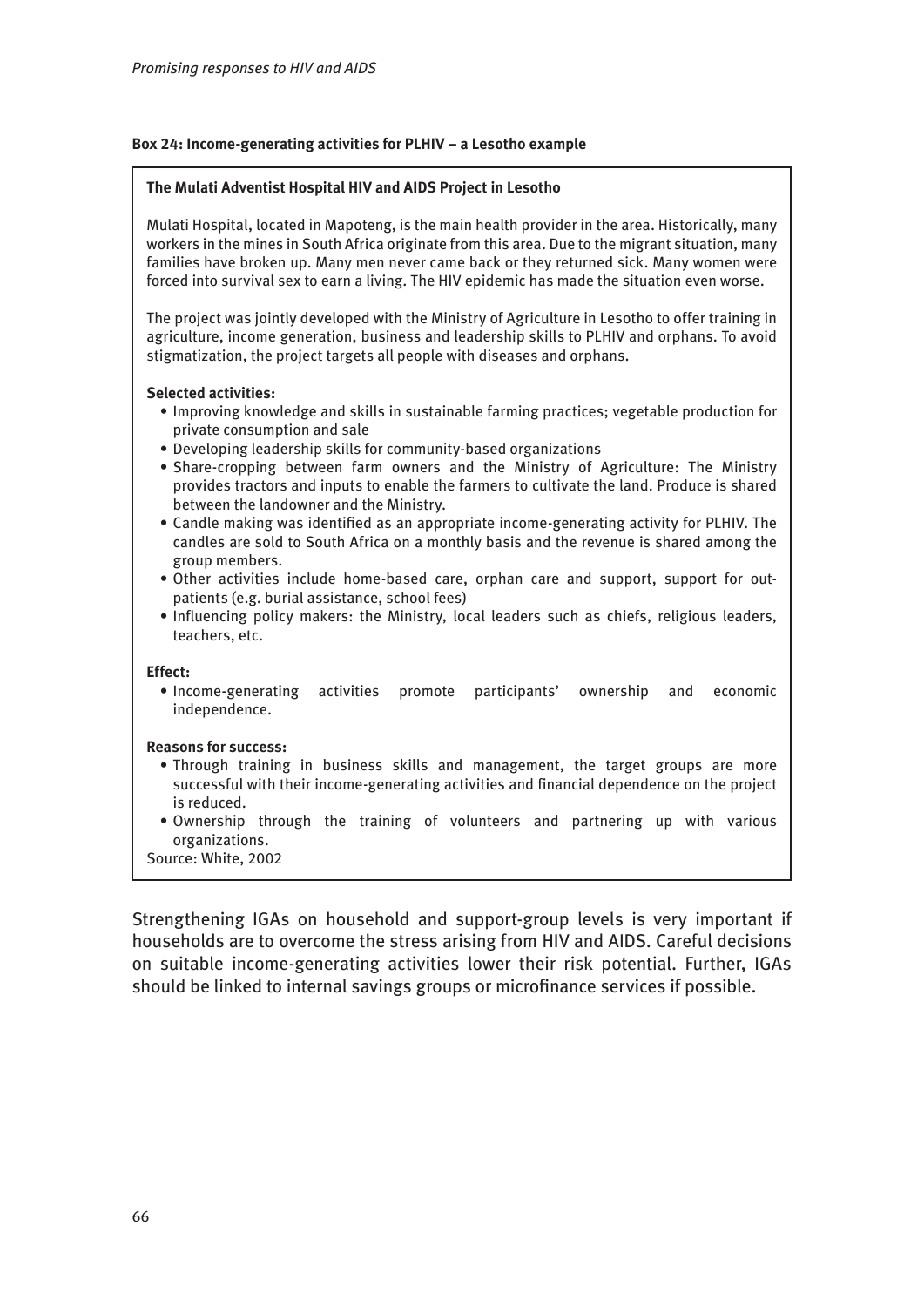## **4.2.2 Microfinance approaches in the context of HIV and AIDS**

HIV and AIDS worsen the vicious cycle of poverty for poor communities, households and individuals. Most of the people living with HIV belong to the productive age group. With the increase in poverty, the vulnerability of poor people to HIV-related diseases and the occurrence of opportunistic infections at an earlier stage increase. Their ability to cope with economic losses decreases. Households with one or more infected family members who suffer from recurring illnesses face a decline in household income because of the loss of the income of the sick adult, the decline in productivity of the caregiver, and the increase in household expenses, particularly due to medical care.

For the providers of microfinance services it is important to know about the feasibility, advantages, challenges and limits of microfinancing in response to HIV and AIDS.

Microfinance aims at assisting individuals, and thus households, to overcome poverty by increasing their incomes. It provides small loans and/or savings services to clients who do not have access to the formal financial sector as they lack financial and property guarantees (Parker et al., 2000; USAID, 2007).

The following objectives can be achieved through microfinance:

- Broadening the economic options of impoverished people
- Diversifying individual and household income in order to reduce vulnerability
- Improving the economic situation of vulnerable groups, e.g. women
- Promoting saving among poor people and households
- Improving the living standard year-round through the regular flow of income
- Mitigating the common recurrence of financial shocks for households (Parker et al., 2000).

## There are two concepts of microfinance. Often there is a precondition that the clients must be economically active:

1. Loans are given to groups of independent individuals. The amount given to the group is further subdivided among the group members following certain rules set by the microfinance institution and/or by the group. The repayment risk is shared equally among the group members. This form of microfinance is based on mutual trust and engagement. The amount of the loan gradually increases if the undertaking is successful. Group credit tends to be more expensive than individual credit. Group-building measures and skills training (business skills, bookkeeping, etc.) to increase the groups' success also require funding. These costs could be included in the loans or the microfinance institutions (MFIs) could collaborate with development organizations which could bear (some of) the costs.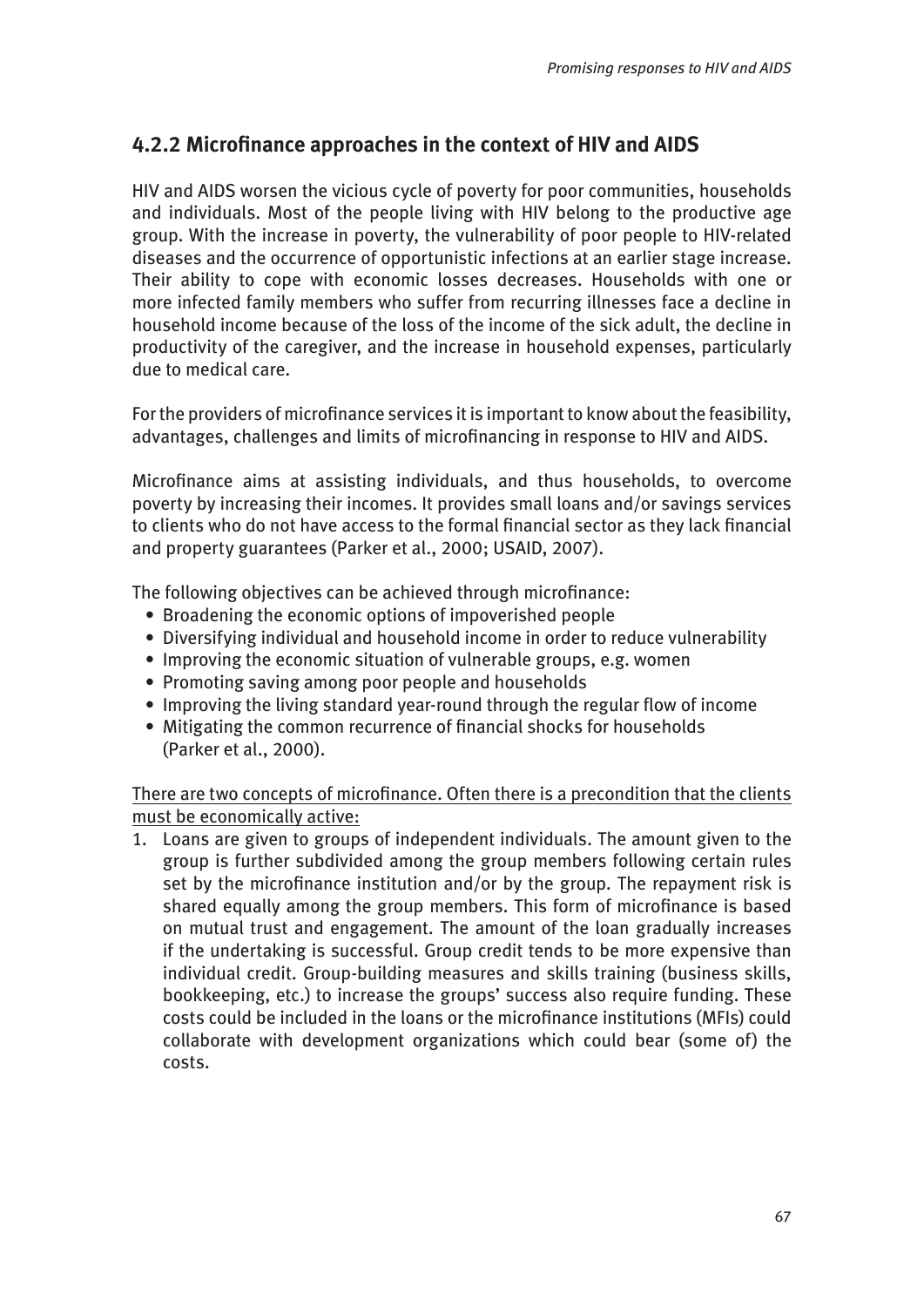2. Loans are given to individuals. This kind of microfinancing usually replaces microfinancing on a group level that has been successful and where there is trust in the individual's engagement and repayment of the loan. It is less common for people who have no financial or property guarantee, as supervision has to be intensive and the microfinance institution must bear a high risk.

Consequences of microfinancing in the context of HIV and AIDS:

- Microfinance schemes on a group level may demand conditions that are not favourable in the specific situation of PLHIV. For example, they may not be able to participate in all group activities because of medical obligations and recurring sickness.
- Individual loans bear a high risk for both sides for the microfinance institution and for people living with HIV. They may not be able to continue their economic activities and therefore may get into debt. Besides household or family members, there is no support group available to assist PLHIV for a period of time. MFIs have to raise their interest rates to cover the increased risk, which again puts this vulnerable group at a disadvantage.
- Depending on their degree of vulnerability, in times of crisis some families may not be able to continue productive activities, saving money and repaying loans. "The more vulnerable a household is, the less likely it will be able to use microfinance effectively" (CGAP, 2003).
- Microfinance has its conditions and MFIs are private businesses that need to "survive" on the market. With regard to their financial services, their ability to respond to the needs of PLHIV and affected households is limited. As organizations with a lively client flow, MFIs are in a position to refer many clients to service organizations that provide advice and support in the field of income-generating activities for vulnerable groups, or health and social security, for instance.

Generally, the situation of the individual/household affected by HIV and AIDS, is a challenge for microfinance institutions.

- A family can use microfinance support to build up its financial capital through economic activities.
- If the household member enabled to carry out economic activities by microfinancing becomes sick from time to time, the other household members may be able to continue the activities.
- In case of the death of a household member, microfinancing can help develop a sustainable financial coping strategy and rebuild the economic base of the household. (Parker et al., 2000; Achola, 2006; ICAD, 2001)

Due to the time needed for caring for a sick household member, it is likely that economic activities will be reduced and the payment of interest on loans is often a big burden for affected families.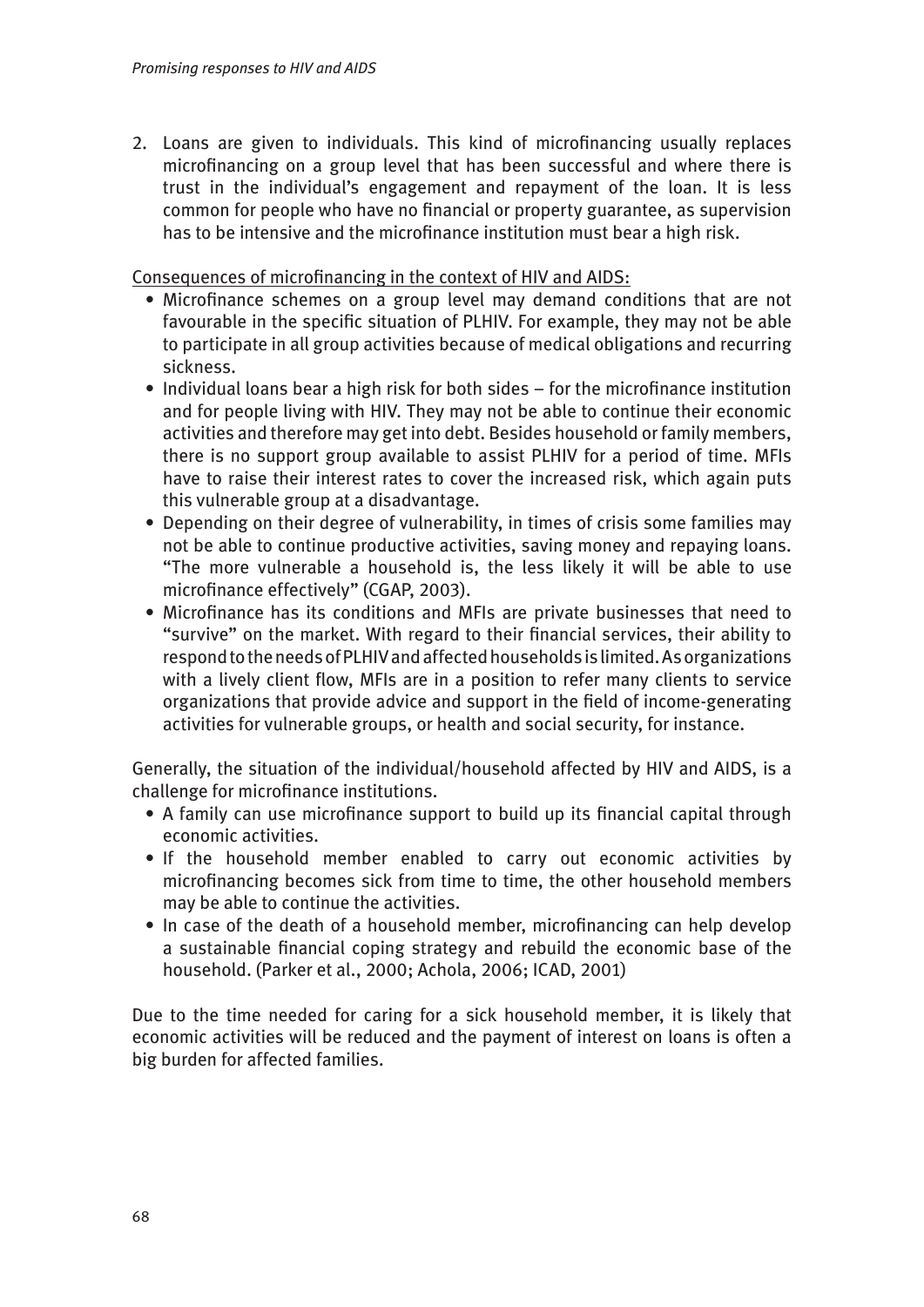Several MFIs active in sub-Saharan Africa have adjusted their products and strategies to address the effects of HIV and AIDS on the MFI itself, on its clients or on both. Among the products offered are credit and health insurance<sup>8</sup>, trust funds, burial societies, crop and livestock insurance, and conventional loans and savings (Waal et al., 2003; Parker et al., 2000; USAID, 2007).

Additionally, existing products have been adjusted to meet the needs of affected households:

- The reduction of compulsory savings requirements to make them fairly accessible to impoverished households
- Greater flexibility on loan sizes
- Shorter/flexible repayment schedules
- Flexible savings accounts (Parker et al., 2000; Barnes et al., 2003).

### Linkage approach

In their relationship with their clients, MFIs can pass on basic messages on HIV and AIDS (provided that they have up-to-date information). They can refer their clients to specialised healthcare providers and insurance services.

Other services that could be offered in collaboration with different organizations include HIV and AIDS awareness programmes, information on inheritance rights for women and children, and legal advice for women on inheritance and children's rights (Parker et al., 2000; Barnes et al., 2003).

See Table 16 for an overview of various types of insurance, innovative service delivery methods and potential strategic partnerships.

<sup>8</sup> Health insurance is a difficult matter in the HIV and AIDS context because the premium is often too costly for poor households. (Parker et al., 2000)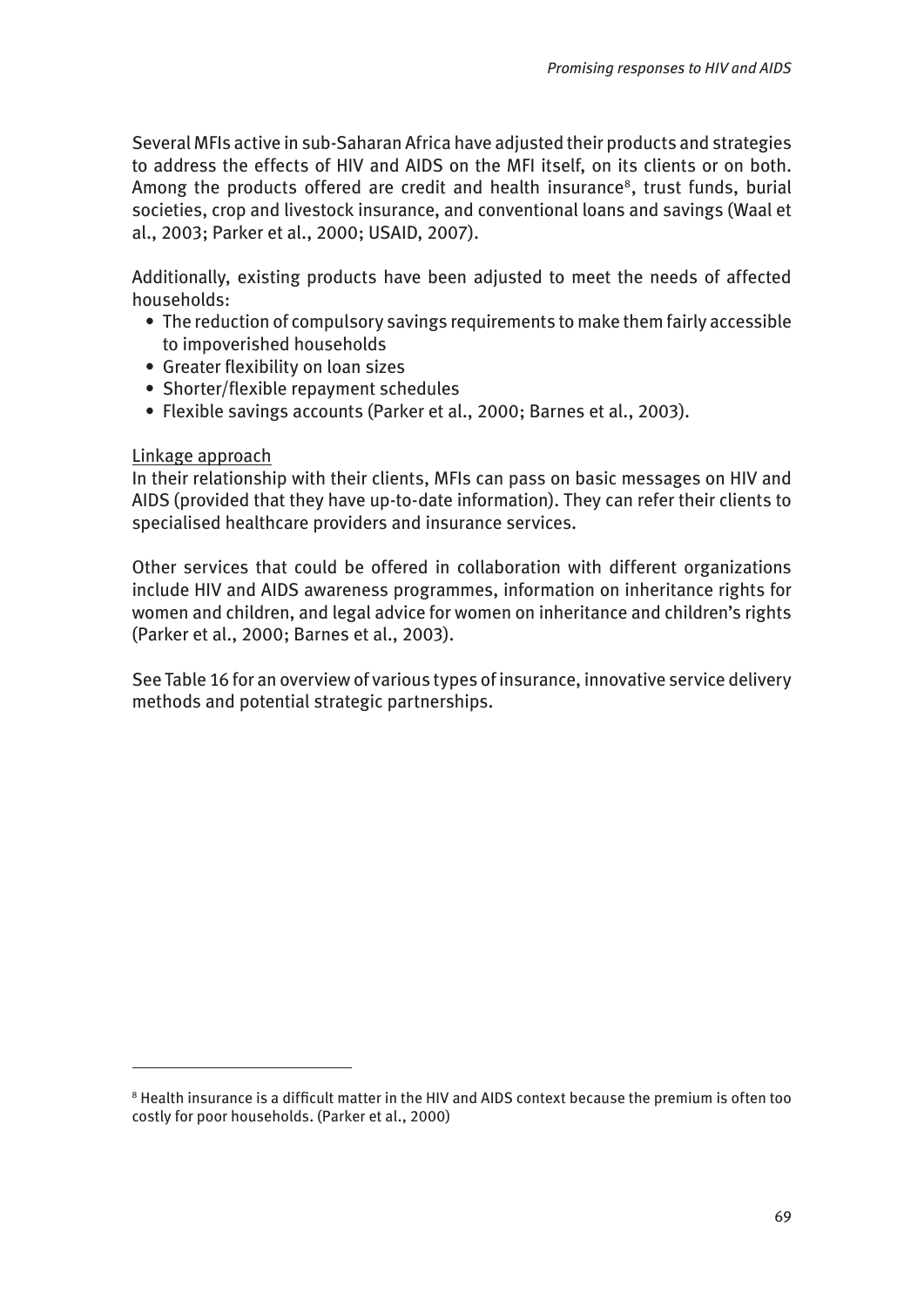| Microfinance in the context of HIV and AIDS - a few approaches |                                                                                                                                                                                                                                                                                                                                                                                                                                                                                                                                                                           |  |
|----------------------------------------------------------------|---------------------------------------------------------------------------------------------------------------------------------------------------------------------------------------------------------------------------------------------------------------------------------------------------------------------------------------------------------------------------------------------------------------------------------------------------------------------------------------------------------------------------------------------------------------------------|--|
|                                                                | <b>Insurance types</b>                                                                                                                                                                                                                                                                                                                                                                                                                                                                                                                                                    |  |
| Insurance types                                                | Health insurance (offered in collaboration with an insurance company if possible)<br>• It reduces the risks for MFIs operating in high-prevalence areas.<br>• Premiums and co-payments must be affordable for poor people (To reduce the<br>premiums, moderate co-payments for services are a good alternative).<br>• Coverage limits have to be set carefully, particularly in regard to HIV and AIDS.<br>. Wherever possible, the health insurance should include the spouse and<br>children.<br>. Where feasible, health insurance should cover HIV infection as well. |  |
|                                                                | <b>Agricultural insurance</b><br>(offered in collaboration with an insurance company if possible)<br>. To protect clients from the risk of crop/livestock failure.                                                                                                                                                                                                                                                                                                                                                                                                        |  |
|                                                                | Credit/death/accident/life insurance<br>(offered in collaboration with an insurance company if possible)<br>. To cover outstanding loans in the case of death (This protects the families<br>of the deceased and other group members as well as the MFIs.)<br>• Examples: FINCA, Uganda & Opportunity International                                                                                                                                                                                                                                                       |  |
|                                                                | Strategies adjusted to the HIV and AIDS context                                                                                                                                                                                                                                                                                                                                                                                                                                                                                                                           |  |
| Strategies adjusted to the HIV and AIDS context                | <b>Solidarity groups</b><br>• Group members are responsible for repaying the debts of a member who is<br>unable to pay.<br>. In case of sickness, solidarity-group members look after the sick person's<br>business.<br>• Group members raise funds to cover the loan for a sick group member.                                                                                                                                                                                                                                                                            |  |
|                                                                | <b>Team loans</b><br>• Loans are given to a team of people who run one business.<br>. If one member is sick or dies, the other group members continue with the<br>business.                                                                                                                                                                                                                                                                                                                                                                                               |  |
|                                                                | <b>Credit to younger clients</b><br>. To support OVC and families headed by older children, MFIs provide loans for<br>younger people and provide them with training in business skills.<br>• Parents are encouraged to train their children in business management and<br>financial matters.                                                                                                                                                                                                                                                                              |  |
|                                                                | ROSCAs <sup>9</sup> /ASCAs: <sup>10</sup> merry-go-round forms/harambees <sup>11</sup> /welfare groups<br>• Clients are encouraged to build up internal savings to finance daily household<br>expenditures, rent and recurrent costs etc.<br>• These forms of microfinancing are very appropriate because clients do not drop<br>out immediately in times of crisis.                                                                                                                                                                                                      |  |

<sup>9</sup> ROSCA – Rotating Savings and Credit Association. Members contribute a fixed amount of money to a pool and the money is rotated among group members in fixed time intervals.

<sup>&</sup>lt;sup>10</sup> ASCA - Accumulating Savings and Credit Association. Members regularly save the same fixed amount while some members borrow from the group. Interest is usually charged on loans. ASCAs require bookkeeping because the members do not all transact in the same way.

 $11$  Harambee – Fund-raising event calling upon the resources of the household's extended family network and closest friends.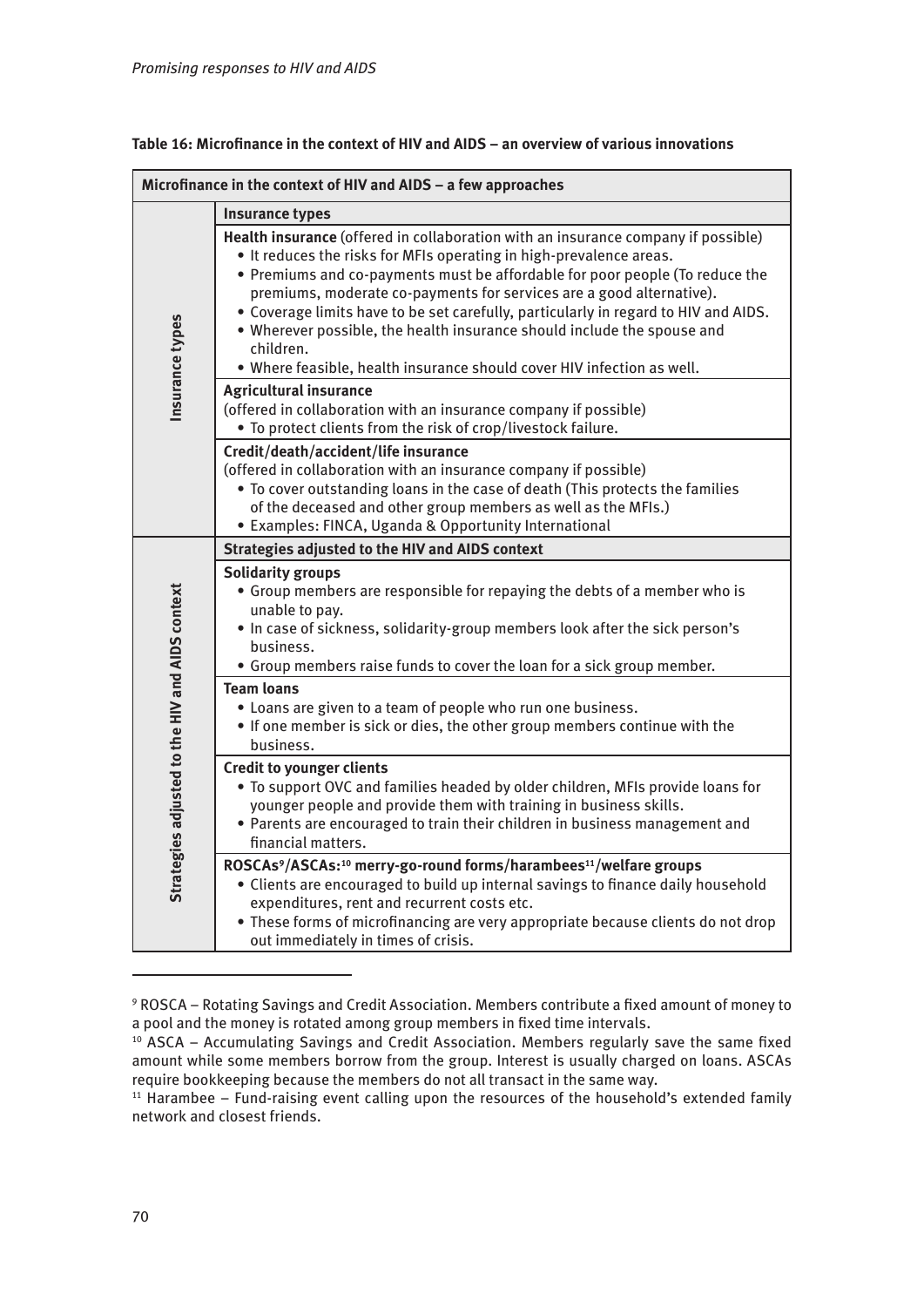|                                                 | Microfinance in the context of HIV and AIDS - a few approaches                                                                                                                                                                                                 |
|-------------------------------------------------|----------------------------------------------------------------------------------------------------------------------------------------------------------------------------------------------------------------------------------------------------------------|
|                                                 | <b>Trust funds</b><br>• Clients (in particular the chronically sick) are able to save money that will be<br>beneficial for their children after their death.                                                                                                   |
| Strategies adjusted to the HIV and AIDS context | <b>School fee funds</b><br>• Members contribute regularly to this fund to be able to pay school fees for their<br>children later.                                                                                                                              |
|                                                 | <b>Emergency funds</b><br>. All members contribute regularly to this fund.<br>. Members can access 'soft loans' in times of crisis.                                                                                                                            |
|                                                 | <b>Burial fund</b><br>• A fund is built up internally by a group to help pay the expenses a group<br>member has for burial arrangements for a deceased family member or for the<br>group member her-/himself.                                                  |
|                                                 | Loan size/term<br>• Fluctuating loan sizes and terms are adjusted to the changing financial situation<br>of affected families throughout the year.<br>• Clients are allowed to take out smaller loans (without penalties).<br>• Longer loan terms are allowed. |
|                                                 | <b>Voluntary savings</b><br>• Frequent saving is allowed and promoted.<br>• Interest is paid on savings.<br>• Clients are allowed regular access to savings in case of emergency.<br>• Members are linked up with banks where they can deposit their savings.  |
|                                                 | <b>Meetings</b><br>• Clients are allowed to miss meetings (as long as they send their payments),<br>but measures are installed for information flow.                                                                                                           |
|                                                 | <b>Interest</b><br>. Interest to be paid back is spread over the loan period.                                                                                                                                                                                  |
|                                                 | <b>Decentralisation</b><br>• Microfinancing is set up close to the target groups (to avoid long distances).                                                                                                                                                    |
|                                                 | <b>Collaboration in the HIV and AIDS context</b>                                                                                                                                                                                                               |
|                                                 | <b>HIV and AIDS support organizations</b><br>. HIV and AIDS awareness is created in target groups.                                                                                                                                                             |
| Collaboration                                   | • VCT is encouraged and support is provided.                                                                                                                                                                                                                   |
|                                                 | . Community action is encouraged to address HIV and AIDS.                                                                                                                                                                                                      |
|                                                 | <b>Home-based care</b><br>• Support and care for PLHIV is facilitated among clients.                                                                                                                                                                           |
|                                                 | Orphans and vulnerable children's projects<br>• OVC among the clients are cared for.                                                                                                                                                                           |
|                                                 | <b>Health care</b><br>• Health care for PLHIV and other sick clients is facilitated.                                                                                                                                                                           |
|                                                 | <b>Business service development organizations</b><br>. The businesses of the clients are improved.                                                                                                                                                             |
|                                                 | <b>Legal aid organizations</b><br>. Widows and OVC are assisted with property issues.<br>• Clients are given legal advice.                                                                                                                                     |

Source: USAID, 2007; ICAD, 2001; Donahue et al., 2001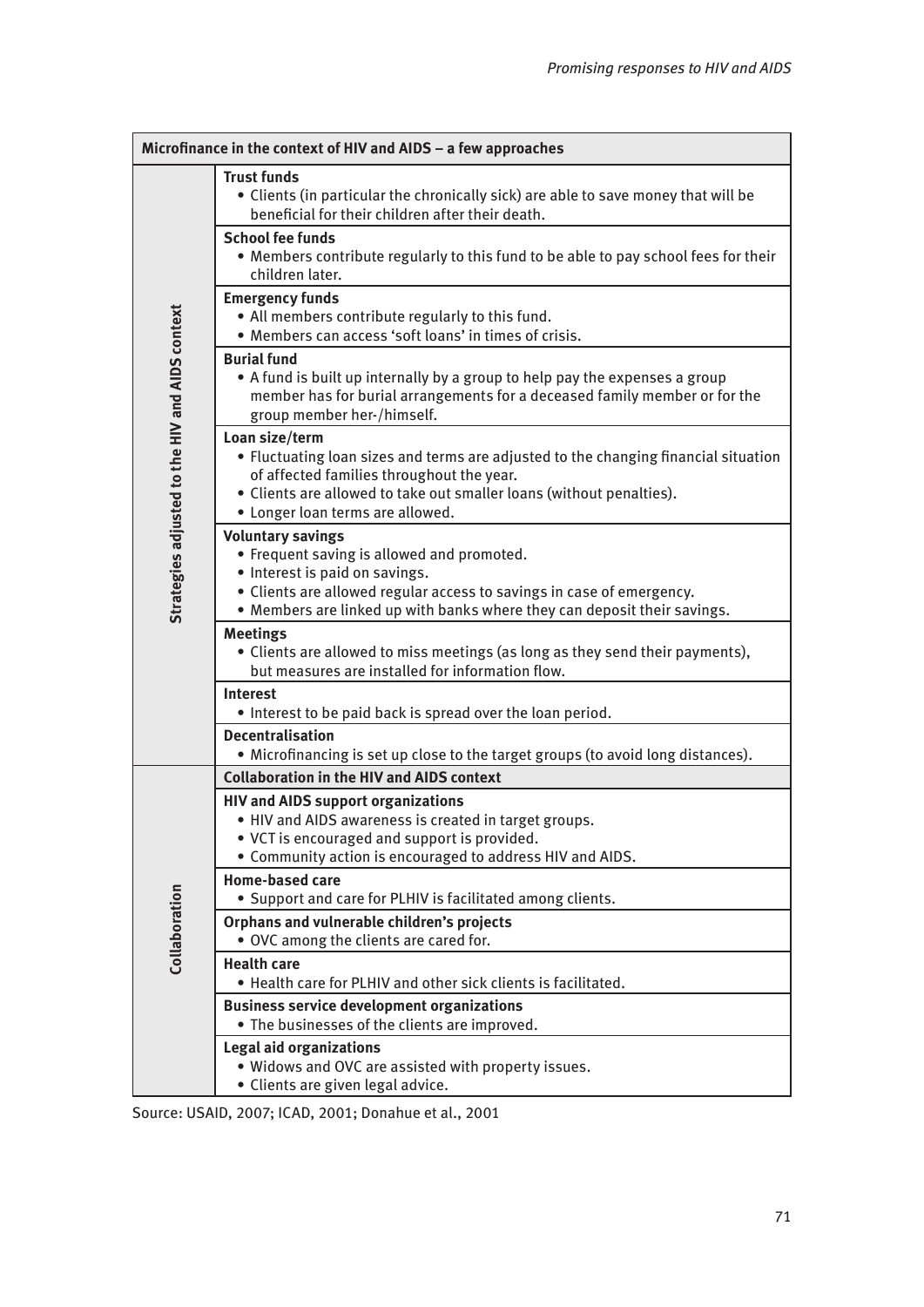Boxes 25 to 27 show examples of microfinancing in the context of HIV and AIDS.

### **Box 25: The Positive Partnership Programme – a Thailand example**

The UNAIDS-funded 'Positive Partnership Programme' (PPP), established in 2002 as a pilot scheme, aims to improve the economic situation of PLHIV and to fight stigma and discrimination. Further, low-cost or free ART is made available.

### **Strategies:**

- PPP makes loans available to PLHIV who build up a partnership with a person who is HIV negative (possibly family members, orphans).
- Training in general micro-enterprise management and specific business skills are provided by the project staff.
- The PPP partners receive a loan together for one year and have to pay it back at an interest rate of 6%. The loan is to be used for income-generating activities.
- The partners consult with each other on how best to run their business. If one fails, the other is not held responsible, but might not qualify for a loan again.
- 375 partnerships were formed by the end of 2005.

**Strengths:** PPPs could easily be replicated in basically any society; PPP reduces stigma and discrimination and empowers PLHIV.

**Weaknesses:** PPP have a limited scope, as do most microfinance initiatives. Source: UNAIDS, 2006a

### **Box 26: Microfinance in the context of HIV and AIDS – some African examples**

### **Opportunity International (OI)**

OI has been operating in several African countries since 1992, serving more than 30,000 clients in 2005. In the response to the effects of HIV and AIDS, the following products and services have been developed to address the clients' health problems:

**Mandatory Loan Insurance:** OI charges their clients a one-time fee of about USD 0.30 to cover outstanding loans in case of death. This fee mitigates the impact on the affected households because OI takes over responsibility for the loan after a client's death.

**Mandatory death benefit insurance:** A partner of OI, a local insurance company, offers clients death benefit insurance to cover burial and related costs for a client and up to five dependents. OI, in turn, earns a commission on each of the insurance policies purchased by its clients, which covers the administrative costs.

**Emergency loans:** OI is planning to offer loans to clients to deal with health-related and other emergencies.

**Education trusts for minors:** OI is developing an education trust that allows clients to make payments into a trust fund that could be accessed at a later date as an annuity for education purposes.

**HIV prevention programme:** In 1999, within a form of strategic partnership, OI started to disseminate information on HIV and AIDS among its clients.

**Legal services:** In strategic partnerships, OI provides legal advice on issues related to writing wills and inheritance laws for women and children to ensure that women and children will have full legal protection after a husband/father dies. Sources: Parker et al., 2000; IFAD, 2001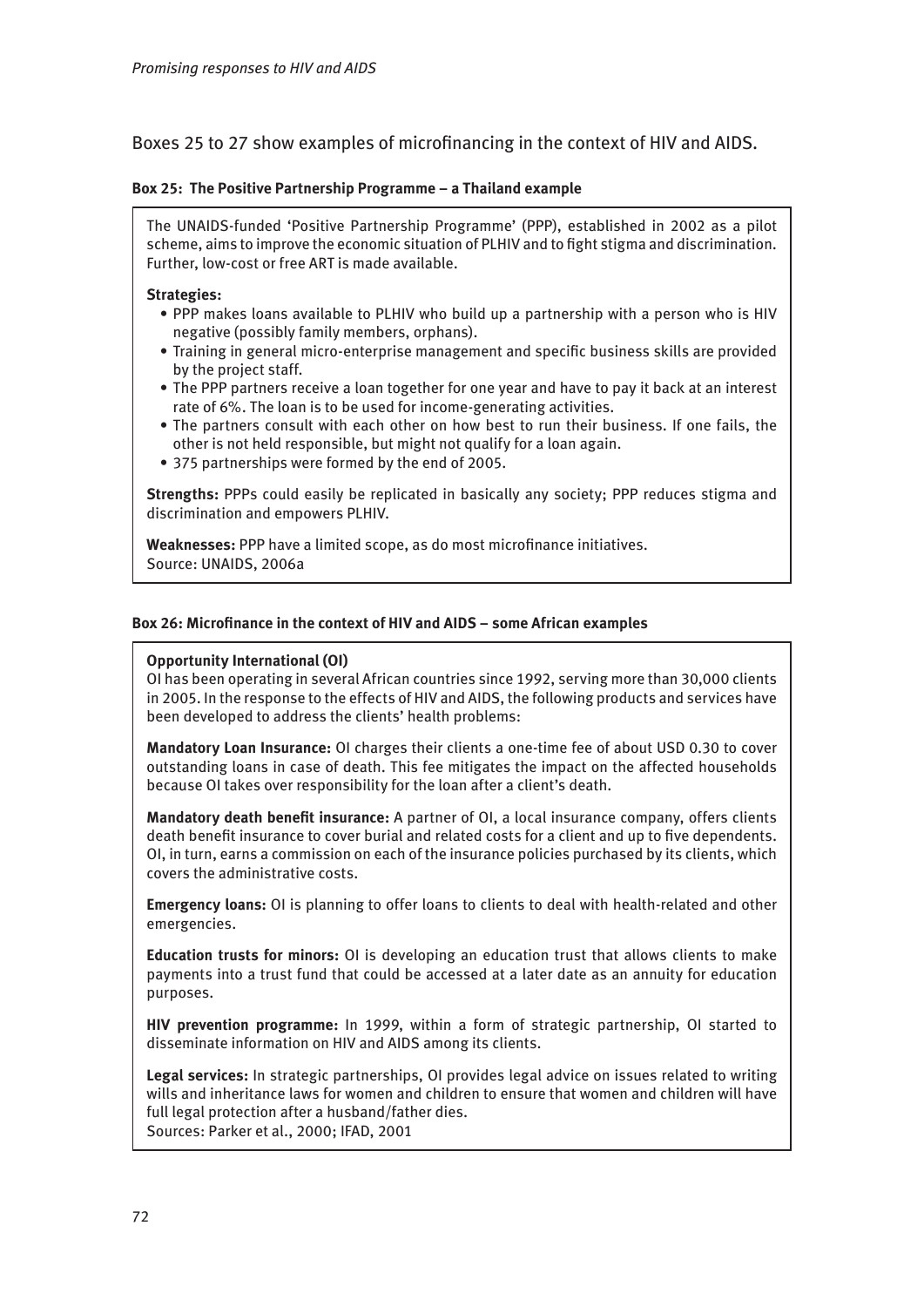# **Box 27: Microfinance in the context of HIV and AIDS – a Ugandan example**

## **Financial services plus education: FINCA/Uganda**

FINCA/Uganda started in 1992 with funding from the Displaced Children and Orphans Fund. It operates in regions with a high HIV prevalence in Uganda. Due to HIV and AIDS, FINCA has modified its financial services to respond adequately to the new situation. FINCA has developed several services in response to the health needs of its clients:

**Health insurance:** In October 1999, FINCA started a pilot programme in partnership with the Nsambya Hospital Healthcare scheme by introducing health insurance for its clients, including spouses and children, that covers the treatment of opportunistic infections.

In January 2000, it already covered 235 individuals under a pilot scheme. While joining the insurance scheme is optional, at least 60% of the FINCA clients in a given Village Bank are obliged to join to assure coverage. Clients have to contribute a small amount when they seek medical assistance. This avoids excessive use and the risk of the services breaking down.

**Savings plan:** In 1992 FINCA initiated a savings plan to encourage clients to save more than the amount required as collateral. These savings can be highly useful for FINCA clients who face/ might face high medical costs and a reduction in household income (in the future). This service brings out the importance of flexible savings that are available to clients as needed.

**Life insurance:** In partnership with a large multi-national insurance company, the American International Group, FINCA offers life insurance to its clients. An important aspect of the policy is that loans outstanding at the time of death are covered. This protects family members or co-borrowers from having to reimburse the deceased person's loan and also protects FINCA. The insurance covers accidental death as well if the spouse and up to four dependents are registered with FINCA at the beginning of the loan cycle. Death caused by illness is generally not covered. In January 2000, more than 123,000 individuals were covered by some parts of this life insurance.

**Service delivery:** Existing services were also adjusted, providing more flexibility in loan amounts and time for repayment, flexibility in group meetings, and easier access to savings, for instance.

**HIV and AIDS education seminars:** FINCA provides HIV and AIDS education to clients and their family members through a strategic partnership with the Church of Uganda doctors. The seminars are linked to Village Bank meetings; they are held at the request of clients, who pay for the costs.

Sources: Parker et al., 2000; Achola, 2003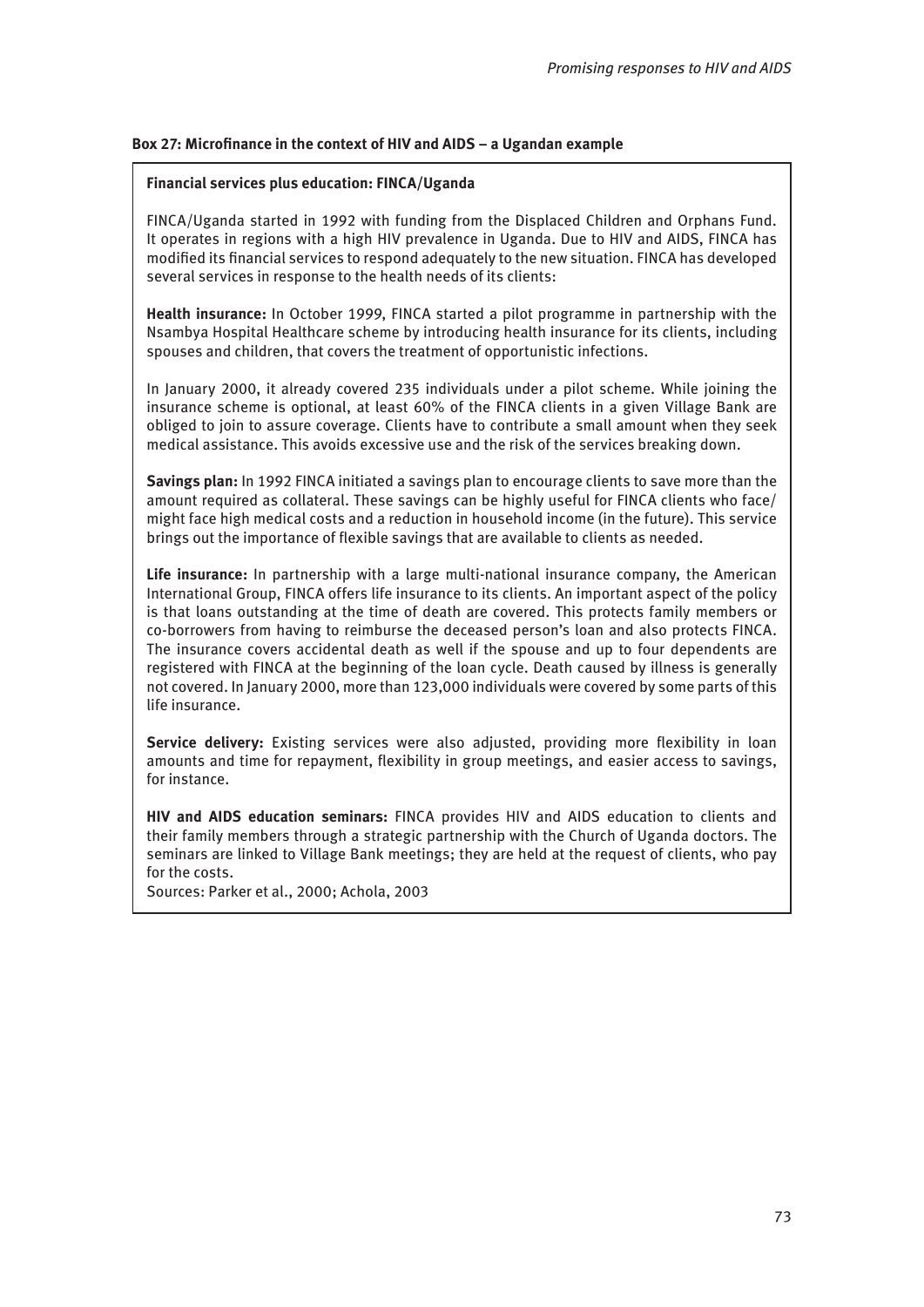# **Constraints of microfinance as a response to HIV and AIDS**

- The main constraint of microfinance in general, and also in the HIV and AIDS context, is its limited outreach. Microfinance only covers a very small portion of the households in need of loans to carry out economic activities.
- In many cases, the clients of the microfinance institutions are 'the near poor'<sup>12</sup> or 'the upper poor'<sup>13</sup>. The 'poor'<sup>14</sup> and, in particular, 'the destitute'<sup>15</sup> are hardly serviced by MFIs. (Hirschland, 2005)
- Households and individuals affected by HIV and AIDS often belong to the most vulnerable, the 'poor'<sup>14</sup> or 'the destitute'<sup>15</sup> who may not be able to make a living through their economic activities. This bears the risk that they will not be reached by microfinance at all or that they may not be able to continue to participate in microfinance schemes because they are not able to participate in group activities, for instance.
- In very critical stages, affected households are most likely unable to participate in microfinance, but rather depend on social protection schemes (grants etc.) offered by governments, NGOs or FBOs. (Parker et al., 2000; Barnes et al., 2003)
- Bigger MFIs might not be willing to offer programmes tailor-made to the specific needs of clients affected by HIV and AIDS. However, their (financial) potential to offer tailor-made programmes to affected individuals, households and groups through portfolio diversification and client diversification is higher than that of smaller MFIs.
- In some countries, microfinance institutions run by NGOs are not allowed to accept voluntary deposits by national law. This prohibits them from offering services such as funeral schemes and other voluntary savings services.
- Lack of confidence in benefits promised by insurance schemes may result in a reluctance to become insured.
- Mutual trust and engagement is an important precondition for participation in a group-based microfinance scheme. Fear of stigma and discrimination are also reasons why PLHIV may not participate in microfinance schemes.

<sup>&</sup>lt;sup>12</sup> The "near poor" are economically active but live just above poverty line: "Current income is reliable and large enough to consistently cover minimum food, health care, and shelter. But members of this group are vulnerable – they may just be one crisis away from poverty. A large portion of MFI clients comes from this group." (Hirschland, 2005)

 $^{13}$  The "upper poor" are economically active but live just below poverty line: They "cannot consistently provide for minimum food, health care, and shelter from current income. Income is small but large and reliable enough to make use of services that require regular payments and a non-negligible opening balance. A large portion of MFI clients also comes from this group." (Hirschland, 2005)

<sup>&</sup>lt;sup>14</sup> The "poor" are economically active but "cannot consistently provide for minimum food, health care, and shelter from current income. Income is small and unreliable. Cannot make use of many existing microfinance services but could make use of financial services if they were close by and did not require large or regular payments. MFIs are not yet serving this group in large numbers." (Hirschland, 2005)

<sup>&</sup>lt;sup>15</sup> The "destitute" "cannot provide minimum food, health care, and shelter from current income. Appropriately served by direct aid; cannot make use of financial services without other support. Almost no MFI client comes from this group." (Hirschland, 2005)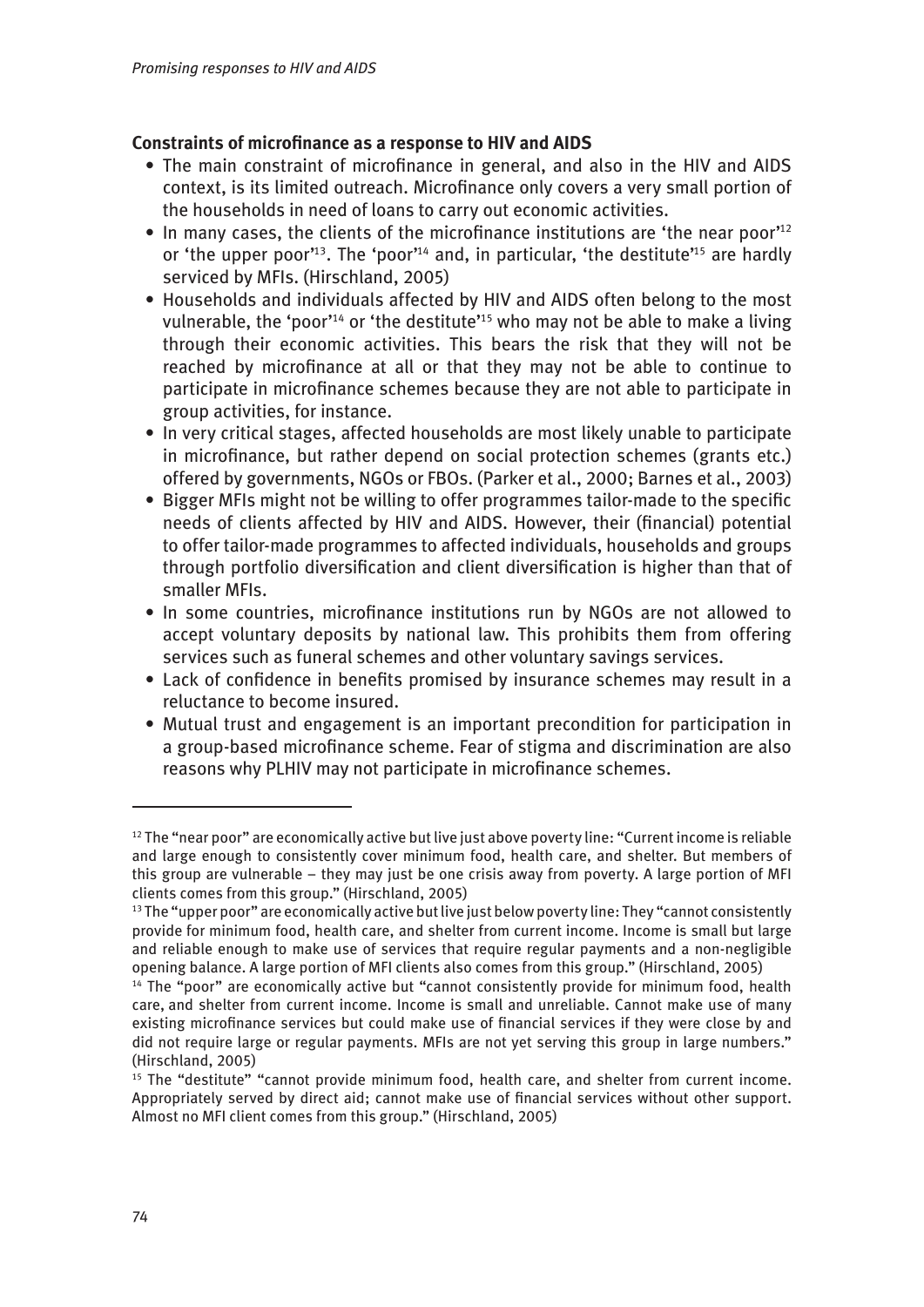# **Appropriate responses in the field of microfinance:**

Nevertheless, except for a few disadvantages, microfinance schemes that are adapted to the specific needs and circumstances of their clients can make an important contribution to mitigating the effects of HIV and AIDS and help reduce stigma and discrimination of PLHIV.

- For example, through access to credit with suitable conditions and the support of other group members, affected individuals and households may be able to start or continue economic activities and stop the vicious cycle of poverty. Further, working in groups helps to reduce stigma and discrimination.
- Voluntary flexible models of microfinance and savings & credits where clients can decide the amount and the rhythm of savings and loans are of advantage, especially for the poor, so they can have access to their savings in times of urgent and sudden needs. (Rutherford, 1999)
- Regular meetings result in "transactional costs" which are often too high for poor people, as the time spent at meetings means a loss of time for income generation. Therefore, MFIs should allow clients to miss group meetings (as long as they send their payments). Hereby it is important to install measures for adequate information flow.
- Emphasis has to be put on constitutions favourable to group members with recurring sicknesses, including PLHIV. A constitution could forbid the exclusion of members because of disease, and require group members to support the economic activities of the sick person for certain periods and allow family members to replace the sick person etc.
- Groups could have a "solidarity box" to help group members in need.
- MFIs have a responsibility to help their clients avoid falling into debt. Services other than microfinance might be the appropriate option if the requirements for accessing microfinance cannot be met. The MFIs, however, could provide information about access to financial resources such as grants (for orphans and vulnerable children, for instance).
- MFIs could provide basic information on HIV and AIDS (if up-to-date!) to their clients. They could use the 'linkage approach' and refer their clients to specialised providers of health care and insurance services. In collaboration with different organizations, they could offer support on such topics as HIV and AIDS awareness, and the inheritance rights of women and children. Legal advice to women on inheritance and children's rights could also be offered.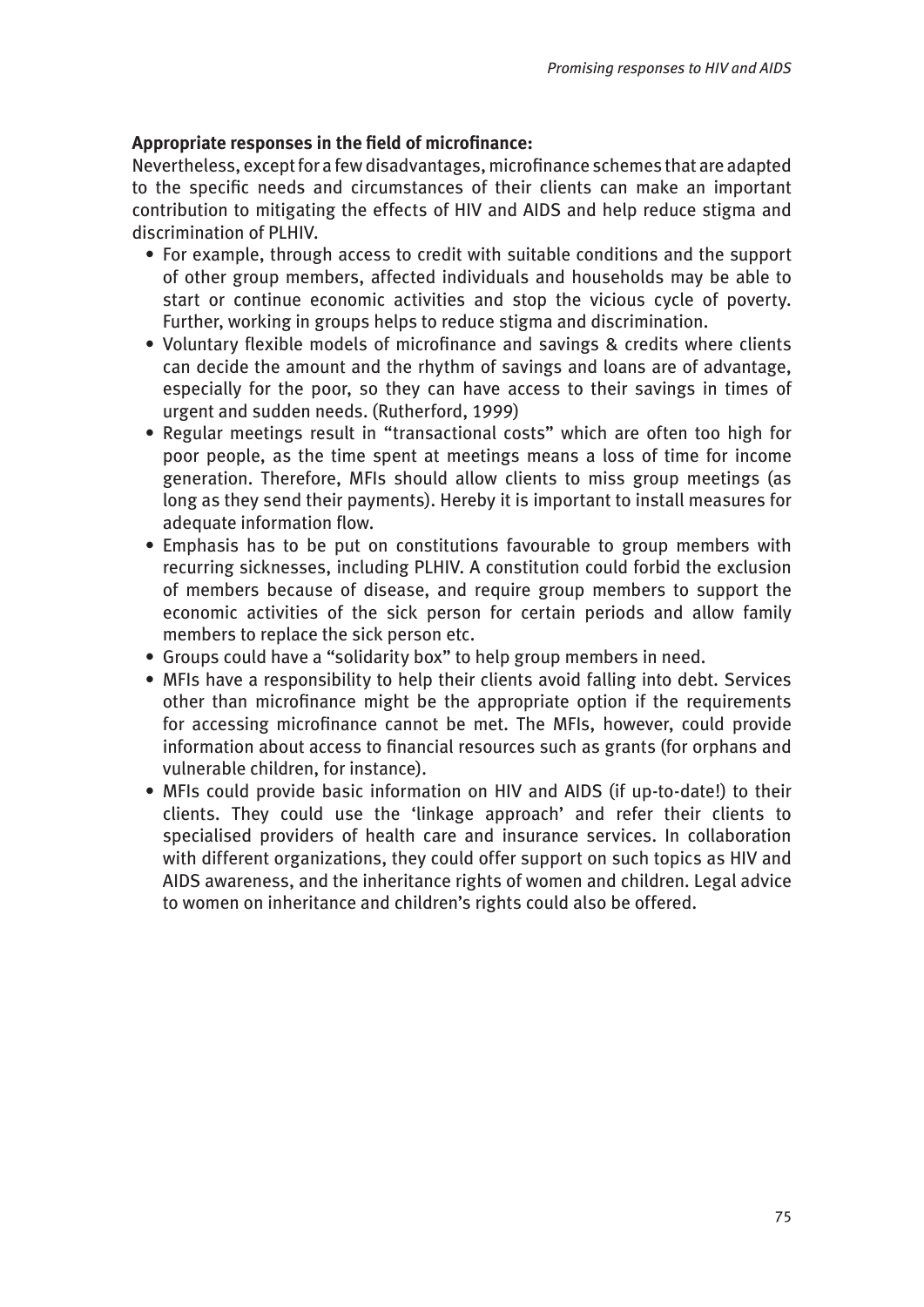# **4.2.3 Local support groups**

Various traditional local community-based self-help schemes exist to support women in particular, in accessing capital for agricultural production and other productive activities, as well as to provide support in times of crisis (Kaseke, 1997 in Mutangadura, 2005).

Such initiatives include

- **Productive activities:** horticultural (gardening) production groups, fish-pond ownership groups, poultry production groups;
- **Addressing household problems:** assistance with regard to water supply, sanitation, nutrition, and hygiene;
- **Labour scarcity:** labour-sharing clubs, draught-power clubs, church groups, traditional "mutual assistance" in fieldwork on a rotational basis;
- **Health-related:** mutual aid societies, assistance in times of sickness;
- **Financial issues:** savings clubs, including 'merry-go-round' rotating systems and cooperatives;
- **Food security:** community seed banks, grain banks, community fields and women's market groups (Mutangadura, 2001; ECA, 2006; Bishop-Sambrook, 2003).

In the context of HIV and AIDS, these traditional self-help schemes can play an important role in overcoming a shortage of labour (IFAD, 2001). They can also be a bridge to training opportunities and (free) inputs (Bishop-Sambrook, 2003). In general, it is important to strengthen useful traditional self-help schemes.

But these are also severely affected by HIV and AIDS, because many households are no longer able to participate in wider community projects. A case study conducted in two districts of Kenya that are strongly affected by HIV and AIDS revealed that while community self-help groups played an important role for some community members, many were unable to participate, especially the weak, the sick, the young and those who did not possess farm tools or the cash contribution required. Moreover, some women were unable to take part due to severe time constraints (Bishop-Sambrook, 2003).

Therefore, the potential of community self-help groups should not be overestimated and support from NGOs/churches etc. is often needed to overcome common problems of leadership and technical skills, or group and financial management, for example (Mutangadura et al., 1999).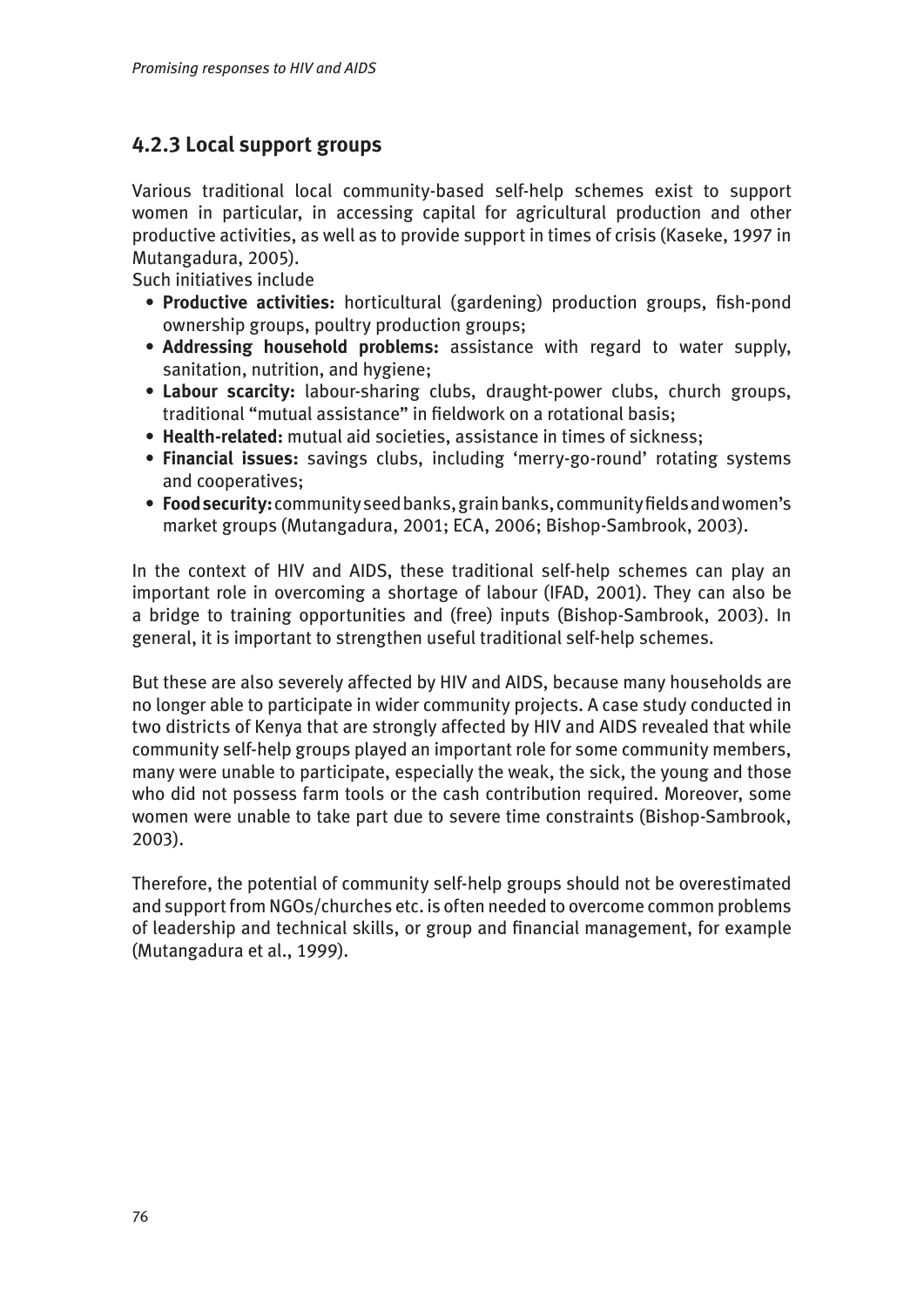Examples of community self-help schemes are presented in Boxes 28 to 30.

Box 28 presents an example of community labour-sharing in agricultural activities. Mutual assistance and labour-sharing are of particular importance in the context of HIV and AIDS because labour scarcity is a key problem in affected households and often leads to children dropping out of school, a reduction in food production, food insecurity, economic crises and the related impoverishment.

# **Box 28: Examples of common community self-help schemes**

**Labour sharing within the community** is a widespread coping mechanism to assist vulnerable households. Labour-sharing groups assist in land preparation, weeding, and harvesting, thus allowing more households to work on their fields as required, which can substantially increase the harvest. Labour-sharing clubs have been reported to be a powerful way to overcome labour shortages for affected households in Malawi and Zambia (Barnett et al., 2003 in ECA, 2006)

**Community seed banks & farmer seed fairs** protect local varieties of food, provide access to seed and promote the exchange of planting material. This can be an important mechanism for communities affected by HIV and AIDS to preserve their genetic resources and to improve food security.

Source: ECA, 2006

Boxes 29 and 30 present examples of internal savings and lending groups in the context of HIV and AIDS. Participation in savings groups can assist PLHIV to overcome financial constraints and to fight stigma and discrimination. PLHIV may be excluded from these groups because of their potentially limited capacity to pay back loans. Therefore, internal lending and savings groups should clearly state in their constitution that nobody has to leave the group because of sickness. In case group members have problems paying back loans because of sickness or other health-related reasons, these group members get special conditions as agreed on. For instance, they have more time to pay back the loan, they can pay back in smaller amounts at a time, the interest rate may be reduced and group members or family members of the sick person may help to pay back the loan (and even replace the sick person for a certain period of time).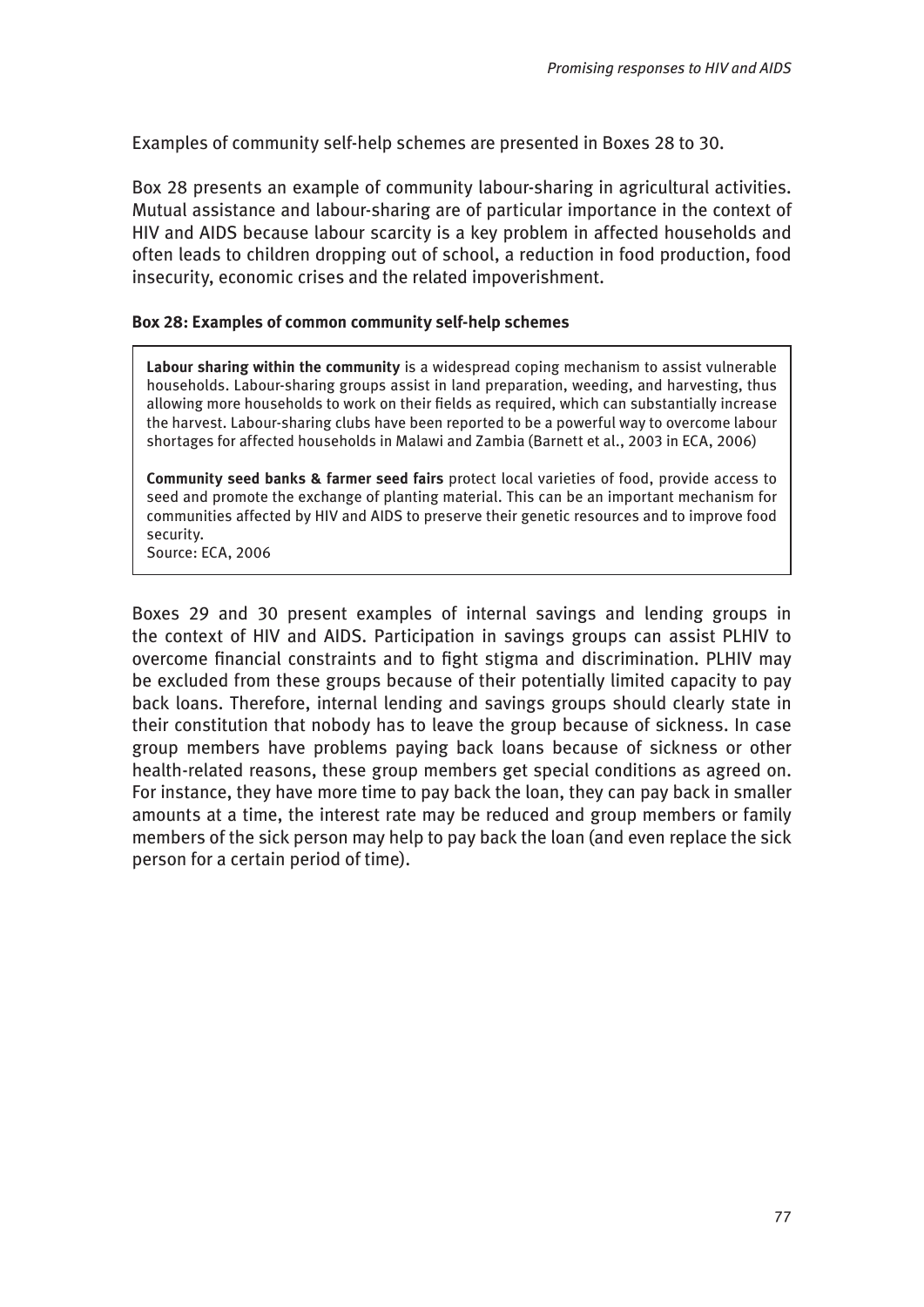## **Box 29: Savings and internal lending groups – a Tanzanian example**

The Kibara Mission Hospital HIV Project, which is financially assisted by Catholic Relief Services in Tanzania, is located in the northwest of Tanzania along the shores of Lake Victoria. The HIV prevalence in the area was estimated to be around 7% in 2006. Many households have great difficulty facing the multiple effects of the epidemic.

The main objective of the project is to enhance the quality of life of the target population by reducing the spread of HIV and mitigating its effects. The second phase of the project (2005- 2007) was built on the experience of the first phase and microenterprise development was intentional: A group-based, savings-led financial service model (SILC) was introduced to improve the incomes and nutritional status of the affected households.

## **Strategies:**

- Clients making use of VCT are informed about the savings groups. Along with psychological support, HBC and ART, clients are encouraged to join the groups to increase their income.
- Stepping Stone methodology is used to create awareness on HIV among community members.
- SILC groups pool their money to borrow among themselves. As they have their own rules, the financial services fully match the needs of the members. Cycles of savings and lending are time-bound and the interest charged on loans benefits all group members, contributing to social funds to support orphans, the sick and other needy people in the community.
- SILC are like a family; they provide assistance to each other in case of sickness and other crises. There is trust and strong cohesion among the members.

## **Effects:**

- The integration of SILC groups in the HIV program has clearly strengthened the economic potential of target households and created new opportunities, in particular for women.
- It offers the possibility of receiving financial services directly from the communities.

### **Major challenge:**

• The project has a very limited scale. While VCT services have been expanded to thousands of individuals, less than 800 individuals have been reached for SILC.

Source: The SEEP Network, 2008

# **Box 30: Income-generating activities in the context of HIV and AIDS – a Cameroon example**

### **Income-generating activities of PLHIV**

The Hope Is Rising Association is a group of PLHIV in the Anglophone South-West Province of Cameroon. The group has about 20 members.

### **Main objective:**

The objective of the group was to start income-generating activities.

### **Process:**

A limited group of people (about 6) started to contribute (Central African) CFA francs 10,000 per month to a fund which was handed over to a single member to conduct an income-generating activity that had been previously reviewed and approved by the group.

### **Effects:**

The six pioneer members were able to carry out interesting viable projects (such as opening a video club, repairing bush taxis, etc). Later other people joined and contributed to the fund. By now, all the group members are productive members of society. Source: USAID, 2006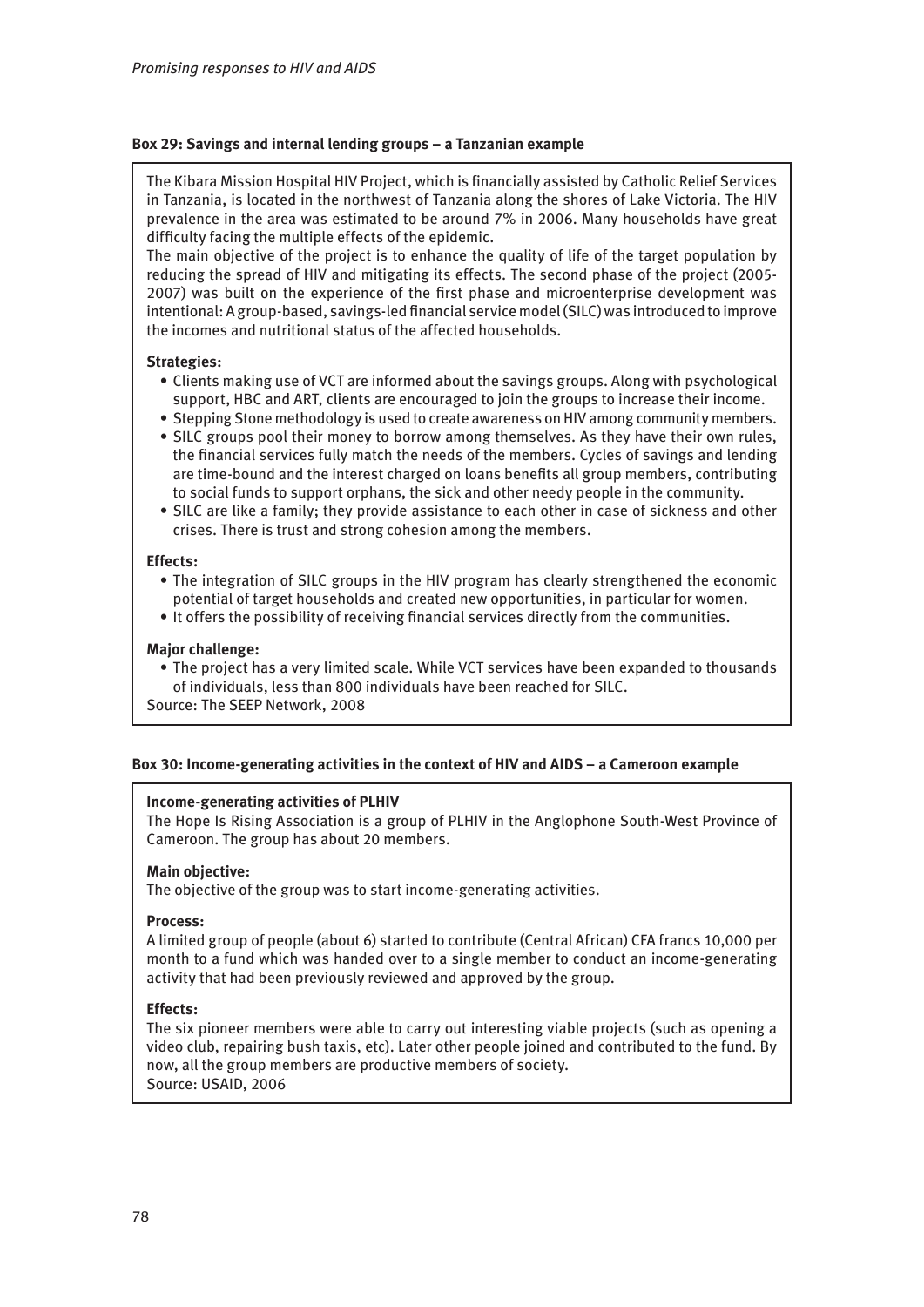Mobilising community initiatives is a key strategy in the response to HIV and AIDS. Development agencies can build on local structures, avoiding duplication of local efforts. Support from outside by NGOs, FBOs and governmental organizations encourages, supplements and complements community responses. Existing local support groups and community-based organizations should be assisted in the areas of group management, financial management, fund-raising skills and other skills needed to carry out their mission successfully. (Mutangadura et al., 1999)

# **4.2.4 Strengthening local customs**

On one hand, due to HIV and AIDS, many communities do not have the capacity (human and material) to follow all the required rites and traditions and therefore adjustments are needed, e.g. to reduce the costs of funerals and weddings as well as mourning periods in order to avoid further impoverishment (Mutangadura et al., 1999).

On the other hand, some traditions can help to address the root causes of HIV infection and mitigate the effects. These traditions include the cultivation of communal land for the benefit of marginalised people, labour-sharing clubs, and also traditions promoting sexual abstinence among young men and women until a certain age. It is important to analyse the existing (and repressed) practices from the viewpoint of HIV and AIDS and identify 'good' and 'harmful' practices.

Box 31 presents a formerly useful tradition that has changed in the context of HIV.

# **Box 31: A decrease in informal safety nets in the context of HIV and AIDS – a Malawi example**

Poverty, combined with the effects of HIV and AIDS in Malawi, has severely lowered the potential of the extended-family safety net because of the high number of households affected and impoverished by HIV and AIDS.

- In affected households, family members increasingly opt for *'ganyu'*, or informal wage labour, as employment options. Traditionally, *ganyu* was a kind of informal social protection, whereby better-off households provided agricultural employment opportunities for the poorer people.
- In the context of HIV and AIDS, *ganyu* has become the main coping strategy for affected households. The high labour supply has lowered wages and increased competition for jobs.
- This high competition reduces the negotiating power of already vulnerable casual labourers, particularly women. Women increasingly have to offer transactional sex to receive *ganyu* contracts.

Source: Greenblott, 2007

Examples of revitalised useful local traditions in Swaziland are presented below in Boxes 32 and 33.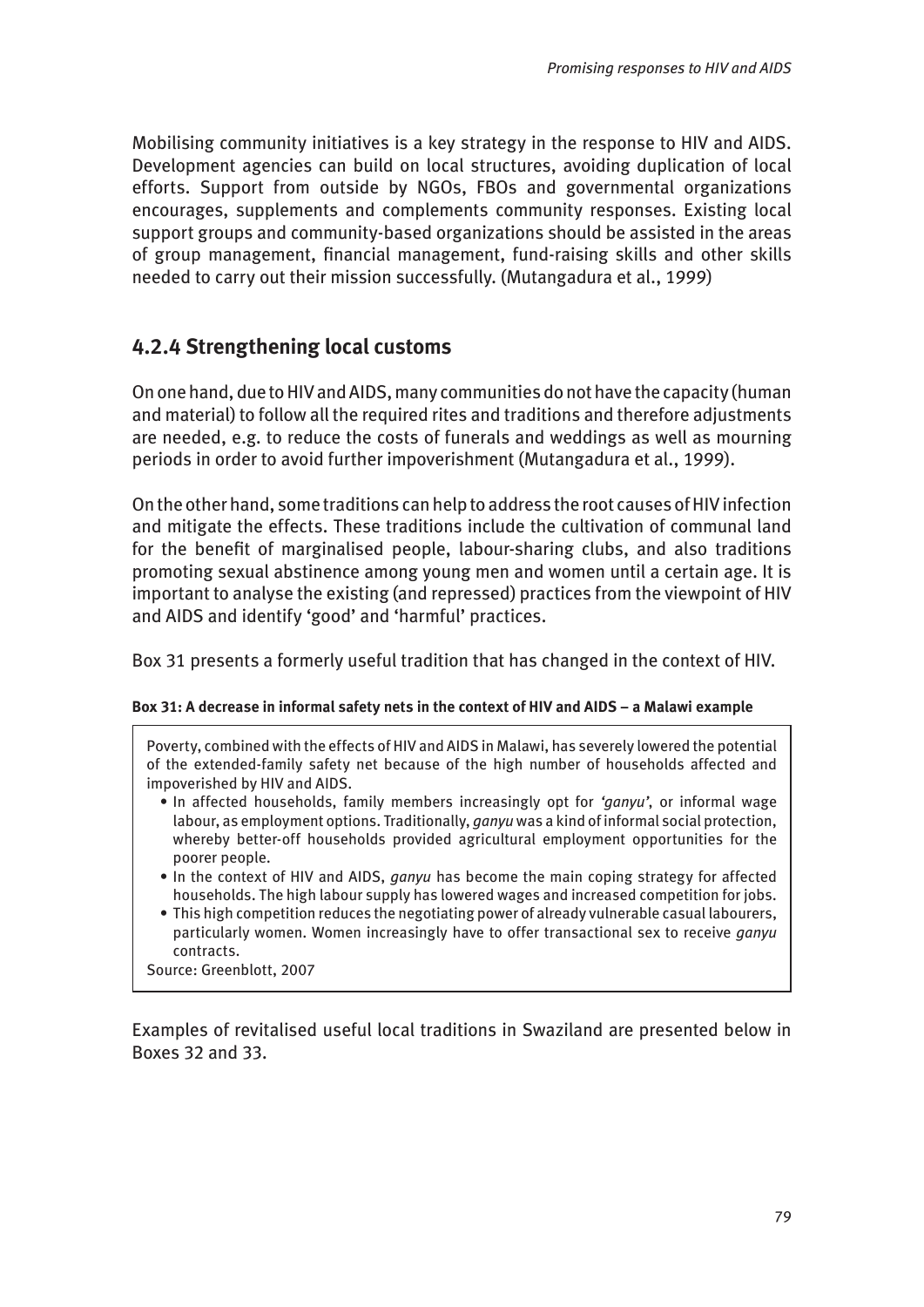# **Box 32: Revitalizing useful local traditions – a Swaziland example**

### **Revitalizing useful local traditions: traditional regiments in Swaziland**

**'Lutsango IwakaNgwane' – a women's regiment':** Lutsango members traditionally preserve cultural values, e.g. they are responsible for teaching children traditional life skills such as cooking (for girls). They transfer cultural knowledge from one generation to the next. The tradition of 'Lutsango' has been revived and modified; members now teach OVC relevant life skills, including nutrition and gardening, and about HIV and its prevention.

**'Emabufwo' – a men's regiment:** In the Swazi culture, the chief calls the men of the regiment together when an animal has been slaughtered to share the head. This meeting is now used as a discussion forum for men to discuss issues related to HIV and AIDS. Men need to be aware of risks and the need for behaviour change, and be encouraged to share experiences openly.

**'Timbali' – a girls' regiment/'Tingatja' – a boys' regiment:** Both regiments traditionally promote abstinence among their members.

**Churches:** Many churches have built up partnerships to mobilize funds to care for orphans; church occasions are used to sensitize the congregation to HIV and AIDS.

### **Challenges:**

The revival of former 'positive' traditions needs further support from trained professionals and good coordination.

### **Benefits:**

Traditional customs have been effectively used and transformed to respond to HIV and AIDS. Source: UNAIDS, 2006

## **Box 33: Revitalizing existing useful traditions – a Swaziland example**

### **Revitalizing existing traditions – 'Indlunkhulu' in Swaziland**

According to a former tradition in Swaziland, out of practice for a long time now, the chief of an area takes care of vulnerable community members. In 2002, the National Emergency Response Council on HIV/AIDS (NERCHA) and the Ministry of Agriculture started to mobilize local chiefs to revitalize the concept of 'Indlunkhulu', providing land to the community for communal cultivation. The Ministry further provided community storage facilities, where food for vulnerable community members could be stored.

### **Challenges:**

- The communal fields depend on inputs for cultivation. This easily causes delays in production and therefore results in lower yields for vulnerable households.
- The success or failure of the project largely depends on the support of the local chief.

### **Benefits:**

• The practice of joint cultivation has strengthened the feeling of unity within the communities.

• The community itself identifies who should benefit from the food resources. Source: UNAIDS, 2006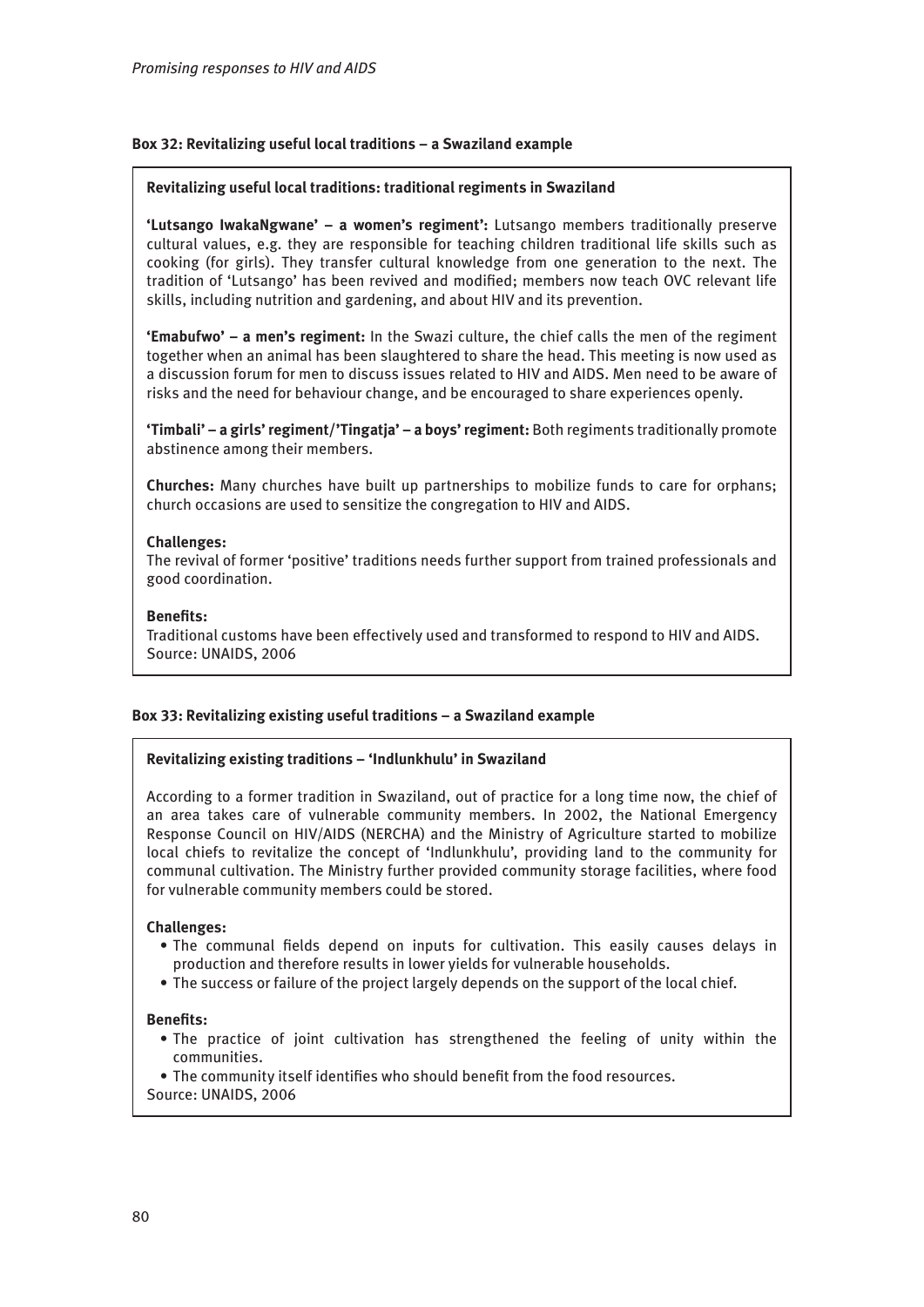Revitalising existing traditions that can contribute to HIV prevention and the mitigation of HIV and AIDS is an important strategy. The involvement of local leaders is crucial for its success. The examples above have shown positive consequences. But a critical look is crucial. Some traditions that were useful in former times may now potentially contribute to the spread of HIV and need to be modified, e.g. wife inheritance, formerly a social and economic protection mechanism for widows and their children.

# **4.2.5 Orphans and vulnerable children**

One of the biggest challenges of HIV and AIDS is the large number of children who have become single or double orphans (having lost one or both parents). It is important to develop adequate strategies to care for those orphans and vulnerable children in general. The best option for orphans and vulnerable children (OVC) is to grow up in family-like settings in the community, rather than in orphanages (UNAIDS, 2006). It would be preferable for the government and NGOs to increase and strengthen existing community structures to provide family support services. These community structures have to be closely monitored to assure that all families get the assistance they require and to make sure that the support funds are not misused. (UNICEF, 2007)

Several kinds of measures are needed to assure the success of community-based responses to orphan care. The following subchapters provide an overview of community-based care options and legal rights for orphans. The examples are mainly from Africa.

# **4.2.5.1 Care for orphans and vulnerable children**

The high number of orphans due to HIV and AIDS requires the creation of innovative, community- and family-based care systems. The main objective is to allow children to live in family and community settings instead of providing institutional care. Possible care options are informal arrangements for the OVC to stay with their own, possibly extended, family and within their community. Another option is formal arrangement for the children to live in safe and caring foster families.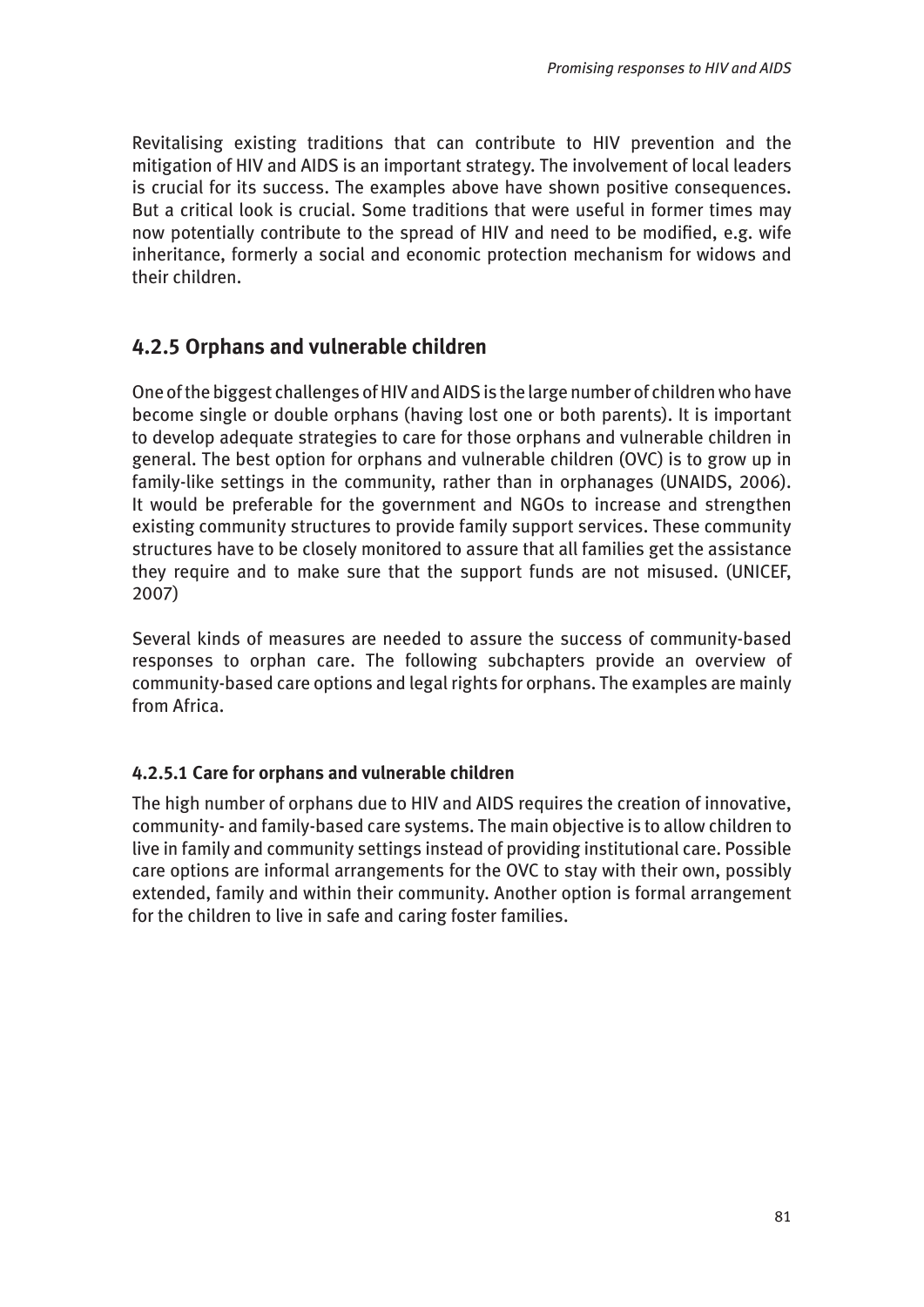# **Possible care systems:**

# **Informal care systems**

- Develop monitoring systems to assure that children placed in informal care, such as the extended family or a foster family, and also households headed by children receive enough support and are not subject to exploitation, abuse or severe poverty and malnutrition.
- Teachers, health-care workers, NGOs, religious leaders, youth organizations, social workers, home-based caregivers and other community volunteers have to be trained to monitor informal care systems.
- Governments have to develop appropriate social protection schemes for OVC, such as child support grants, free primary and even secondary schools, school feeding and gardening programmes, etc.

# **Formal care systems**

- Institutional care is only a short-term option, in particular for young children. Alternative arrangements have to be preferred.
- It can be a good strategy to identify guardians (extended family, foster family), while the parents are still alive to avoid disruption, poverty and exploitation.
- Foster care can be an option if the children's needs and interests are not met by informal arrangements with family members or informal arrangements are not possible (e.g. through the loss of family ties).
- Institutional care facilities have to be monitored well to ensure the best quality.
- $\rightarrow$  For any form of arrangements, the interests of the child have to be the priority. (UNICEF, 2007)

Promising examples of care for OVC from Uganda, Swaziland and Malawi are presented below.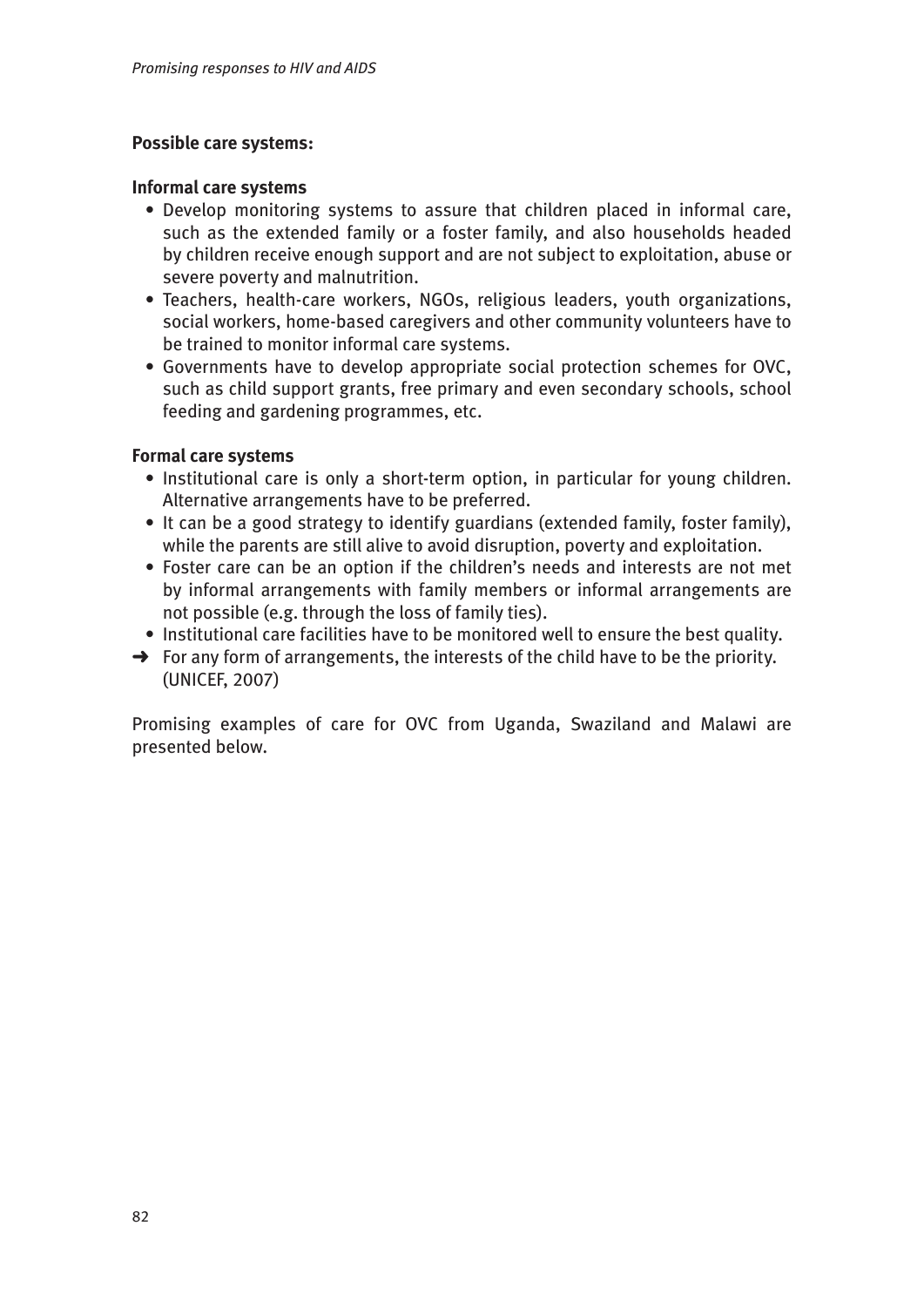# **Box 34: Support for foster families – a Ugandan example**

### **The Uganda Women's Effort to Save Orphans (UWESO)**

The project was designed in 1994 with international support (IFAD, Belgian Survival Fund). UWESO works with about 10,000 volunteers, mainly middle-aged women who are widowed and take care of seven orphans on average. To avoid stigma and discrimination, support is provided to households caring for 'orphans', with no mention of HIV and AIDS.

## **Main activity:**

• The project offers training to both foster families and adolescent orphans to successfully handle small-scale income-generating projects (IGA).

## **Strategies:**

- Start-off capital for an IGA is provided through a loan scheme.
- During training, trainees are encouraged to start saving money, which is deposited in group savings accounts. The members of the groups formed serve as mutual guarantors for the repayment of individual loans.

The training concept is very comprehensive. Besides training on running a business and loan schemes, it has additional modules, such as:

- Agricultural modernization, improvement of farm output, nutrition, beekeeping and zero grazing;
- Women's rights and legal aid (the legal status of women and children with regard to property and inheritance);
- Family planning and the management of adolescent orphans;
- The treatment of malaria among pregnant women;
- Child immunization.

The main activities of the target groups are small businesses, such as buying and selling produce, fish mongering, baking and selling bread, retailing essential commodities (charcoal, salt, sugar, soap, match boxes, paraffin), selling spare parts for bicycles, managing bicycle taxis or operating small restaurants.

### **Success:**

UWESO has reached about 10,000 people and shown success in the following fields:

- Improved nutrition, better access to health care, clothing and children's education;
- Improved living and housing conditions;
- A sounder economic base for clients, including a culture of savings;
- Empowerment through knowledge, self-confidence and leadership skills;
- Income diversification among the clients;
- A reduction in dependency on handouts.

Source: IFAD, 2001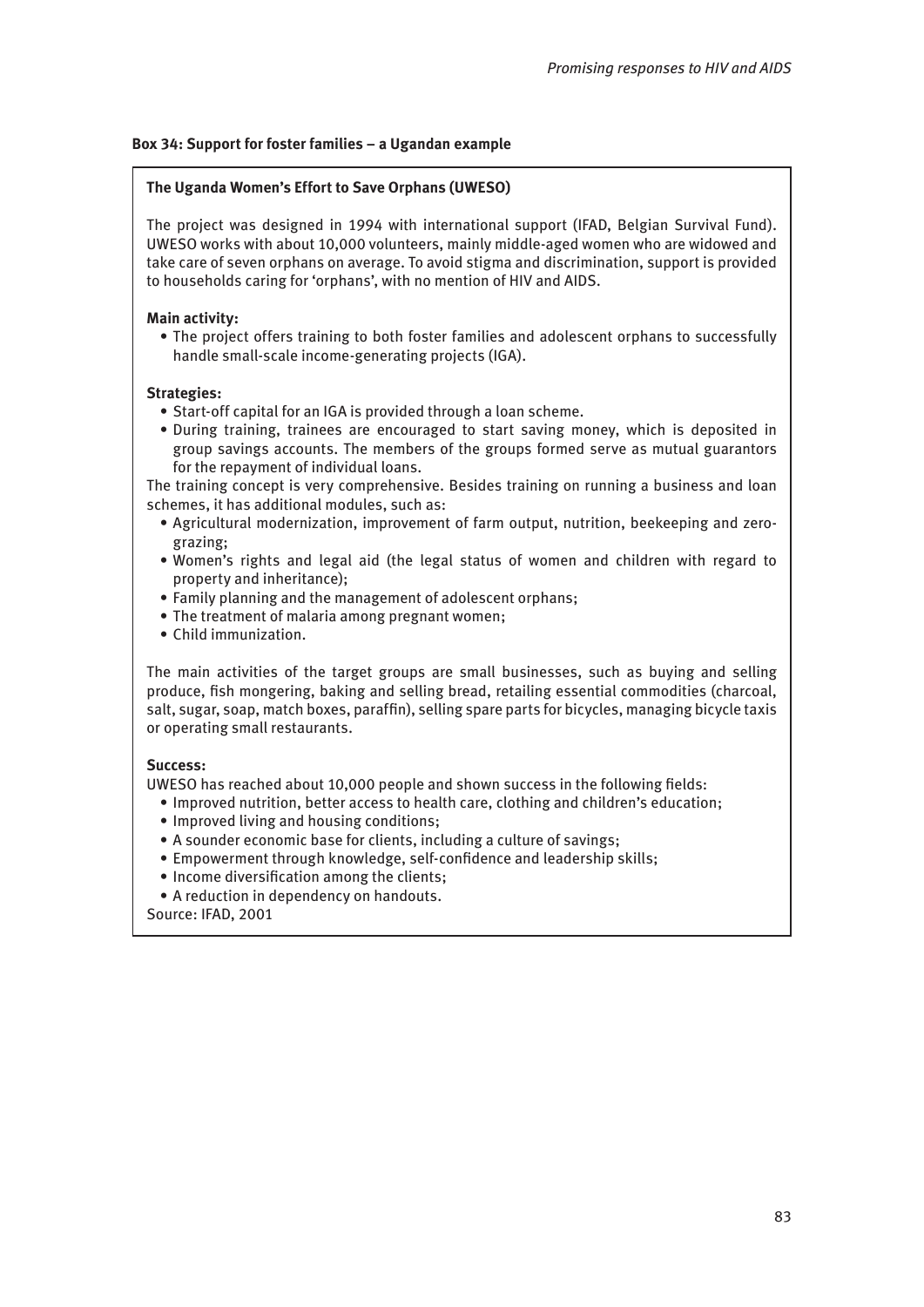### **Box 35: Alternative care – a Swaziland example**

One of the biggest challenges in Swaziland is caring for the huge number of orphans, mainly due to HIV and AIDS.

Swaziland is responding to the challenge with the establishment of Neighbourhood Care Points (NCPs). The first NCPs were initiated by a group of women to support orphans in their village with warm meals. Other communities followed the example and the idea was taken up by the ministry. In 2006, there were 1,500 volunteers (selected from the community) looking after 33,000 children in NCPs.

Nowadays, NCPs offer the following assistance to children:

- One warm meal per day.
- Many NCPs have vegetable gardens to provide food and to teach children how to produce their own food.
- Psychological support.
- Informal education and life skills: Some even teach adult literacy classes (e.g. for guardians of OVC).
- Some NCPs are now supported by international organizations (e.g. UNICEF). Volunteers receive 'food for work' rations and children 'school-in-a-box' kits.

### **Challenges:**

- Some OVC are stigmatized because they attend NCPs.
- Many more NCPs are needed to absorb the growing number of orphans.

### **Benefits:**

- NCPs have empowered communities; OVC are visible and cared for by the community.
- NCPs were initiated by the community and they have influenced national policies.

Source: UNAIDS, 2006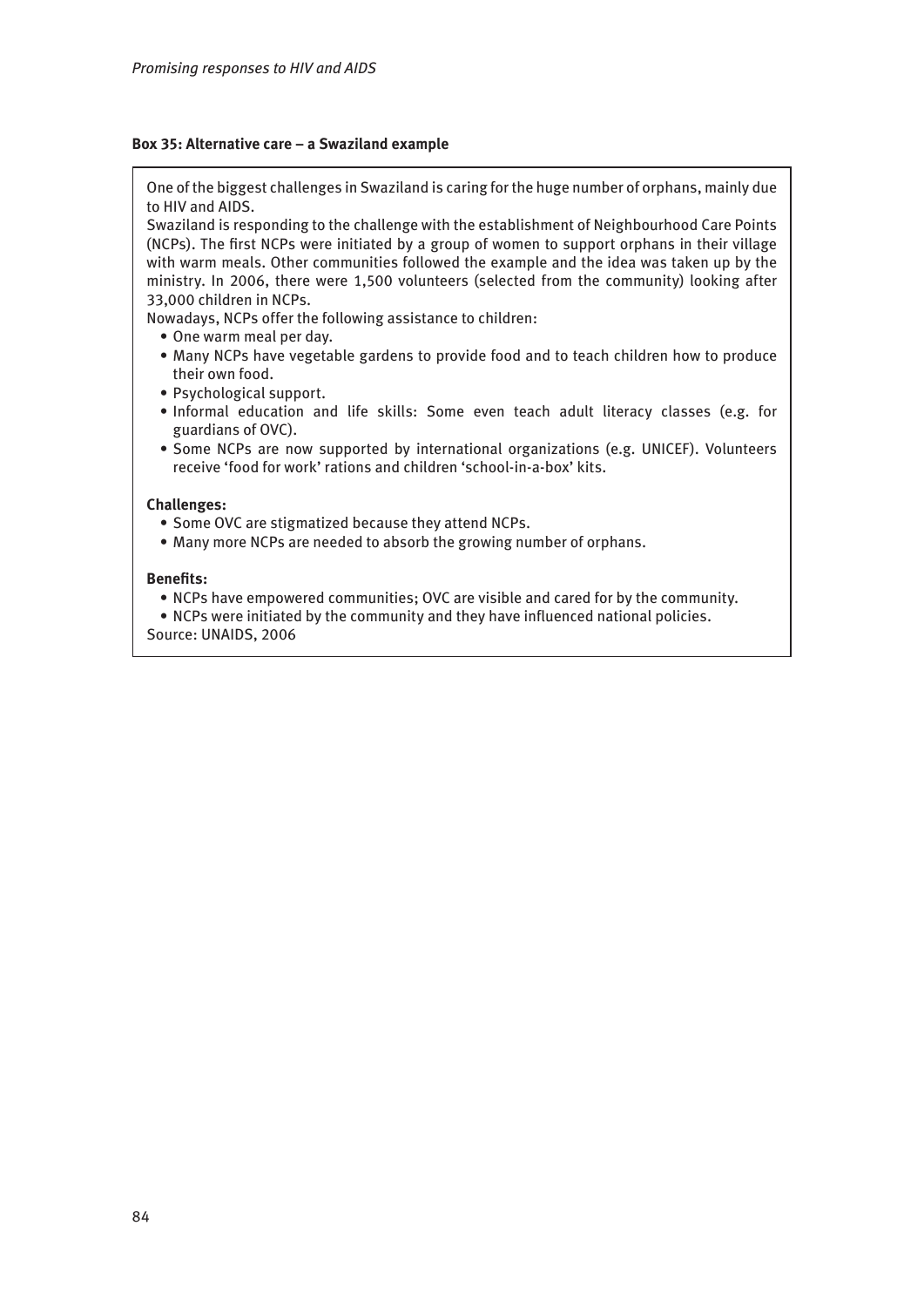# **Box 36: Support for households headed by children and grandparents – a Malawi example**

The SOS Social Centre Lilongwe in Malawi established the 'community-based programme component' in 2002.

### **Main objectives:**

- Support of households headed by children and grandparents in the fields of education, health, nutrition and skills training. The needs were identified by the community.
- Building of capacity of the community by training village committees which assist the vulnerable households, as a long-term objective.
- **'We help communities to support vulnerable children and their families.'**

### **Strategies:**

- Training was provided to village committees on the concepts of participation in development, self-reliance, community mobilization, communication, leadership, child rights, and the basic facts on HIV and AIDS.
- The village committees and sub-committees meet twice per month to plan and evaluate activities jointly, mainly in the area of home-based care, go-back-to-school campaigns, water and sanitation improvements, and gardening.

## **Effect: The example of food security**

- At the community level, each village has a communal garden where maize is cultivated.
- The community provides labour, while the Ministry provides technical advice, SOS seed and fertilizer loans.
- At the household level, each household with orphans who are in need has access to land and has received seed and fertilizer loans.
- The loans are paid back 100% in kind; the food is stored communally to prevent food shortages and to support vulnerable households unable to benefit from the programme.

Currently, the project is working in 7 villages, reaching 595 households with 1,200 orphans. Source: SOS-Orphans Best Practice

<www.soschildrensvillages.org.uk/aids-africa/best-practice/aids-africa-orphans-best-practice-9.htm>

*Remarks:* The information source does not indicate whether the agricultural technology and methods (e.g. labour-saving methods) have been adapted to the situation of households headed by children and grandparents.

# **4.2.5.2 Legal protection for orphans and women**

In many cases the inheritance rights of orphans are not ensured. Orphans are the victims of property and land grabbing by relatives or other guardians. The danger of disinheritance is higher when:

- Legislation is not clear (Customary law is contradictory; limited public aware ness exists).
- Children are not officially registered (do not possess a birth certificate).
- The death of the parents is not registered (no official death certificate).
- Official registration of birth and death is also important if orphans are to have access to social protection schemes, e.g. child support grants.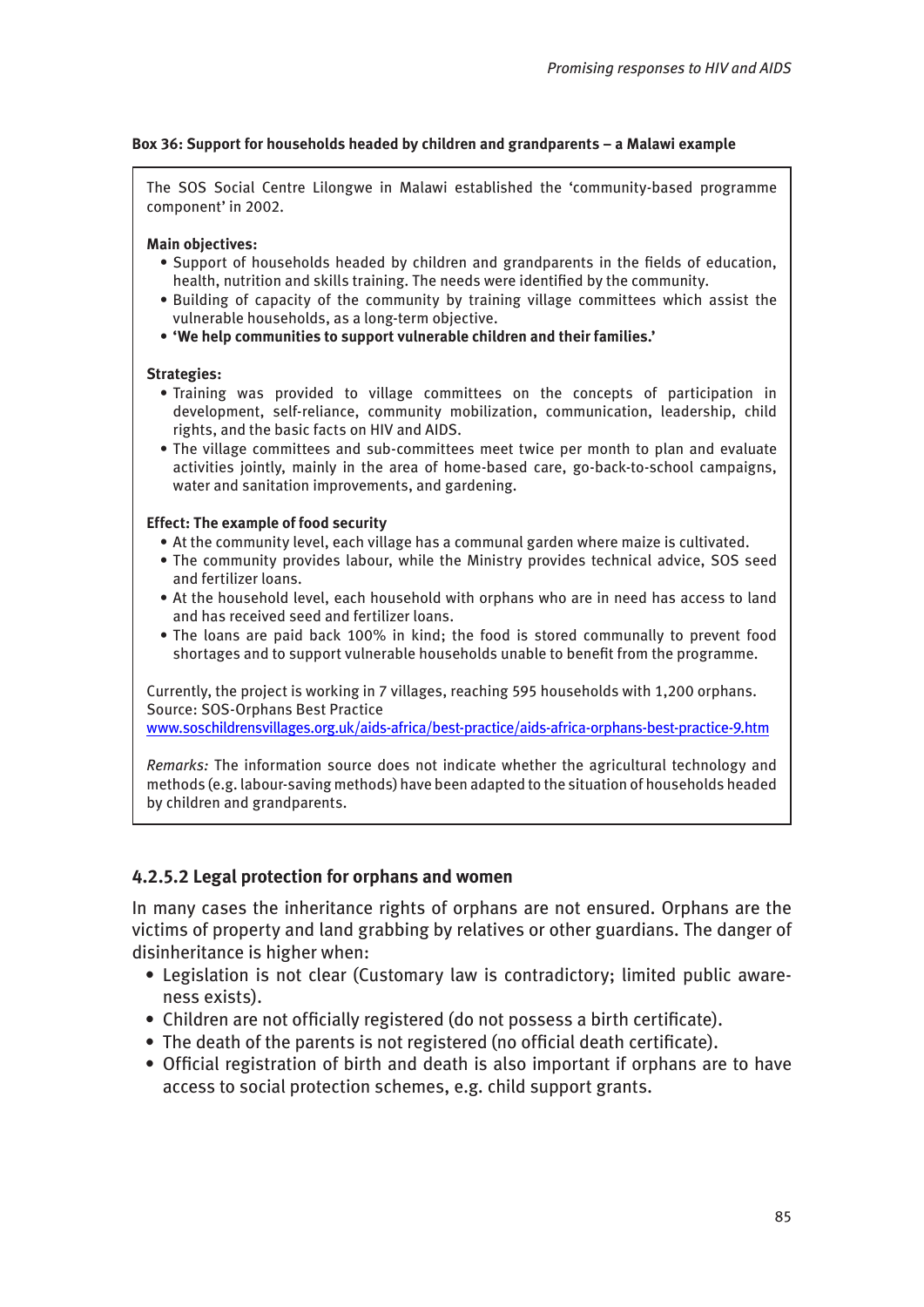Strengthening and protecting the property and land rights of women is crucial in the response to HIV and AIDS and beneficial for their children, especially in societies where patrilineal kinship is practised. In this case, women only have access to land through their father, husband or adult sons. So the death of their husband can lead to the grabbing of land and property by their husband's family (Cooper, 2008; ECA, 2006).

A Human Rights Watch study (2006) in Kenya demonstrates that unclear property rights make women even more vulnerable to HIV infection and to the effects of HIV and AIDS: women may not be able to separate from their husband/partner, even if they are put at risk of contracting HIV. After their husband's death, they might be confronted with practices of sexual cleansing and/or wife inheritance, which they can hardly refuse because this is the only way for them to have access to their 'husband's property'. Women have contributed to the family property, but may fail to own it after the husband's death and to safeguard it for their children because of unequal property rights.

Therefore, creating awareness and establishing protection mechanisms for property and land inheritance rights, land rights, rights related to marriage and divorce, children's rights, and also enforcing civil registration are important steps in reducing the vulnerability of children and women affected by HIV and AIDS. (UNICEF, 2007; UNAIDS, 2004)

# **Some areas of intervention in inheritance laws to allow women and children to inherit land and property are described below:**

# **Measures on the national level**

- Establish national committees which include legal organizations, NGOs, FBOs, traditional leaders and government organizations to review existing customary and common laws pertaining to women's and children's rights to land ownership and private property, to ensure that the inheritance rights of women and children are clearly formulated.
- Based on the recommendations, have a national commission revise existing laws to protect the property and land rights of women and children.
- The government must also assure the enforcement and communication of the revised laws on inheritance rights of orphans.
- If customary law results in unjust inheritance practices for certain groups of the population, the government must communicate the advantages of official law, provide advice on it and enforce it.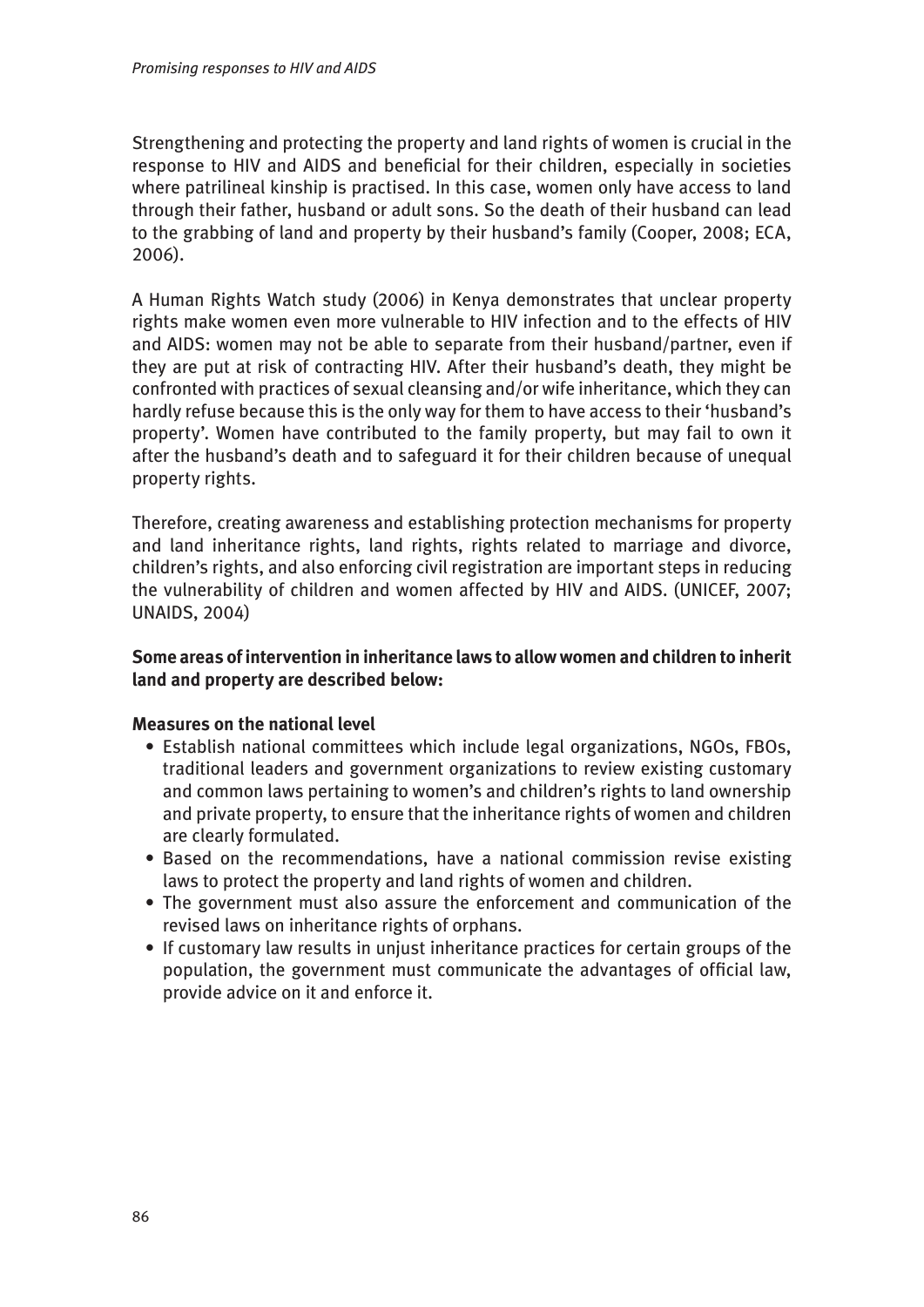# **The following aspects should be considered when revising inheritance laws:**

# **Civil registration**

- The promotion of public awareness on wills and will writing (if a will is accepted by national law);
- The simplification of the official registration and execution of wills, e.g. decentralising civil registration to facilitate access;
- Fees for birth and death registration may keep poor people from registering; if fees are to be paid, poor people should be exempted;
- The linking of birth registration to other common practices and services, e.g. to the use of health cards;
- A change of policies that currently deny unregistered children access to social protection schemes and to land and property after the death of one or both parents.

# **Child-friendly police and justice systems**

- Legislation to protect children from child labour, sexual abuse, and trafficking, for example, should be reviewed with respect to international standards.
- The government should establish child-protection teams/units that use confidential, child-friendly and gender-sensitive procedures for the victims of abuse and exploitation.
- Social workers, teachers, legal groups and other community members may be capacitated to provide advice and to investigate and follow up cases of abuse.
- Community-based child-protection committees could be put in place to monitor sensitive investigation procedures and the prosecution of perpetrators.

# **Inheritance laws – possible action on a local level**

Community campaigns are needed to raise awareness among community members about legal procedures, whereby both women and men have to be addressed:

- Creating awareness about the issue of inheritance rights among the population, involving local traditional leaders, church leaders, social workers, teachers, men and women, etc.;
- Sensitising local leaders to the necessity of helping orphans and women to inherit land and property;
- Improving the ability of social workers, teachers, legal groups and other community members to provide advice and to investigate and follow up cases of inheritance abuse involving women and children;
- Developing guidelines on property and inheritance laws, writing wills and succession plans, will execution and the provision of adequate training. These guidelines should also be part of the secondary school curriculum and marriage preparation classes;
- Training parents on how to store documents safely (e.g. birth and marriage certificates, land titles, land occupancy agreements, banking statements, etc.) which are essential for orphans trying to claim their rights (Rose, 2006).

(UNICEF, 2007; ECA, 2006; UNAIDS, 2004)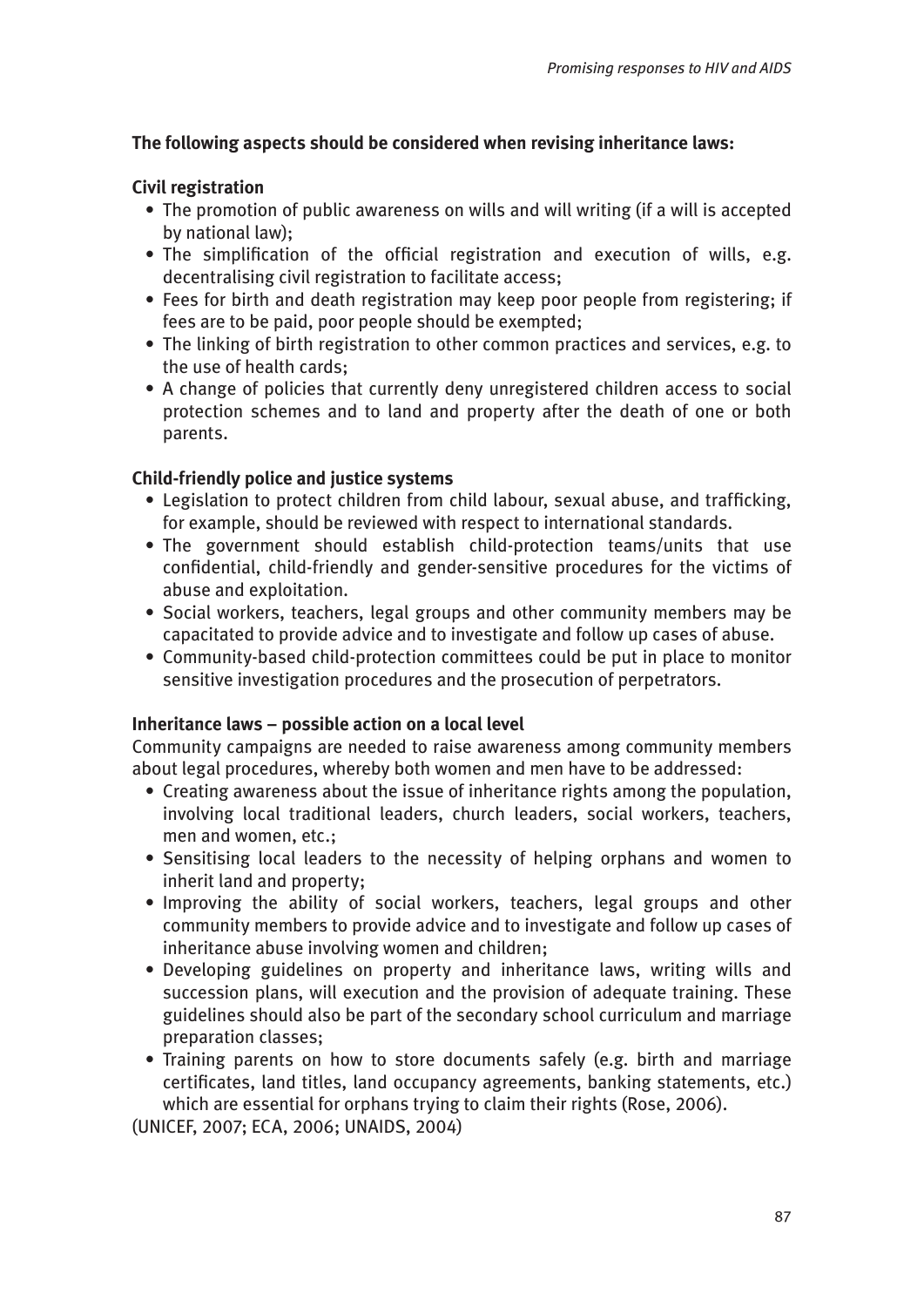Several examples to successfully counteract property grabbing are presented in Boxes 37 to 39.

## **Box 37: Action against property grabbing – a Zambian example**

### **Recovering grabbed property – the Victim Support Unit (VSU) in Zambia**

In 1994, the Zambian Police Service formed the special Victim Support Unit (VSU) in order to address violence against women, children and the elderly. This includes sexual violence, domestic violence and other forms of abuse and crime, including property and land grabbing. Due to HIV and AIDS, the cases of property grabbing and sexual cleansing have become more extensive; especially orphans who have lost both parents are very vulnerable to disinheritance and abuse.

### **Strategies of VSU:**

- Creating awareness of property grabbing and abuse through radio and television programmes, pamphlets, etc.;
- Targeting local traditional and church leaders, communities, orphans and widows, etc.;
- Networking with various organisations.

**Success:** the number of convictions for property grabbing has increased in recent years: 909 cases were reported in 2001, with only 57 convictions; 734 cases were reported in 2003, with 228 convictions.

The number of convictions is still low, because many orphans and widows are afraid to testify in their cases for fear of destroying family ties and creating problems with in-laws. Further problems are cultural barriers, a great lack of information, and a lack of counselling services. More awareness creation in communities is needed, including local chiefs, church leaders, schools, etc. Source: Izumi, 2006

## **Box 38: The Memory Book project – a Ugandan example**

### **The Memory Book Project in Uganda**

The book project has its origin in Uganda; its founder is Beatrice Were.

### **Objectives:**

- Keeping a family and its assets together in order to provide a basis for the livelihood of the family members in the future.
- Parents and their biological children, or foster parents with their foster children are targeted.
- HIV-disclosure between parents and children is encouraged and family members are prepared for a possible separation or death in the family in the future.
- Children are provided with memories of their childhood and their parents.

### **Key functions of the Memory Book:**

- Personal information (photographs, etc.) as a remembrance for the surviving children;
- Planning for the future: a declaration of all property belonging to the children, a listing of all close relatives, a record of the family's original home, a written will.

### **Holistic training for the Memory Book:**

- Training for widows about property grabbing, the consequences of remarriage;
- Instruction about the sexual, physical and psychological abuse of children.

### **Success:**

- Many families have benefited from the Memory Book concept.
- The concept of the Memory Book has been introduced to several other countries, such as Kenya, Zimbabwe, Tanzania and South Africa.

Source: Izumi, 2005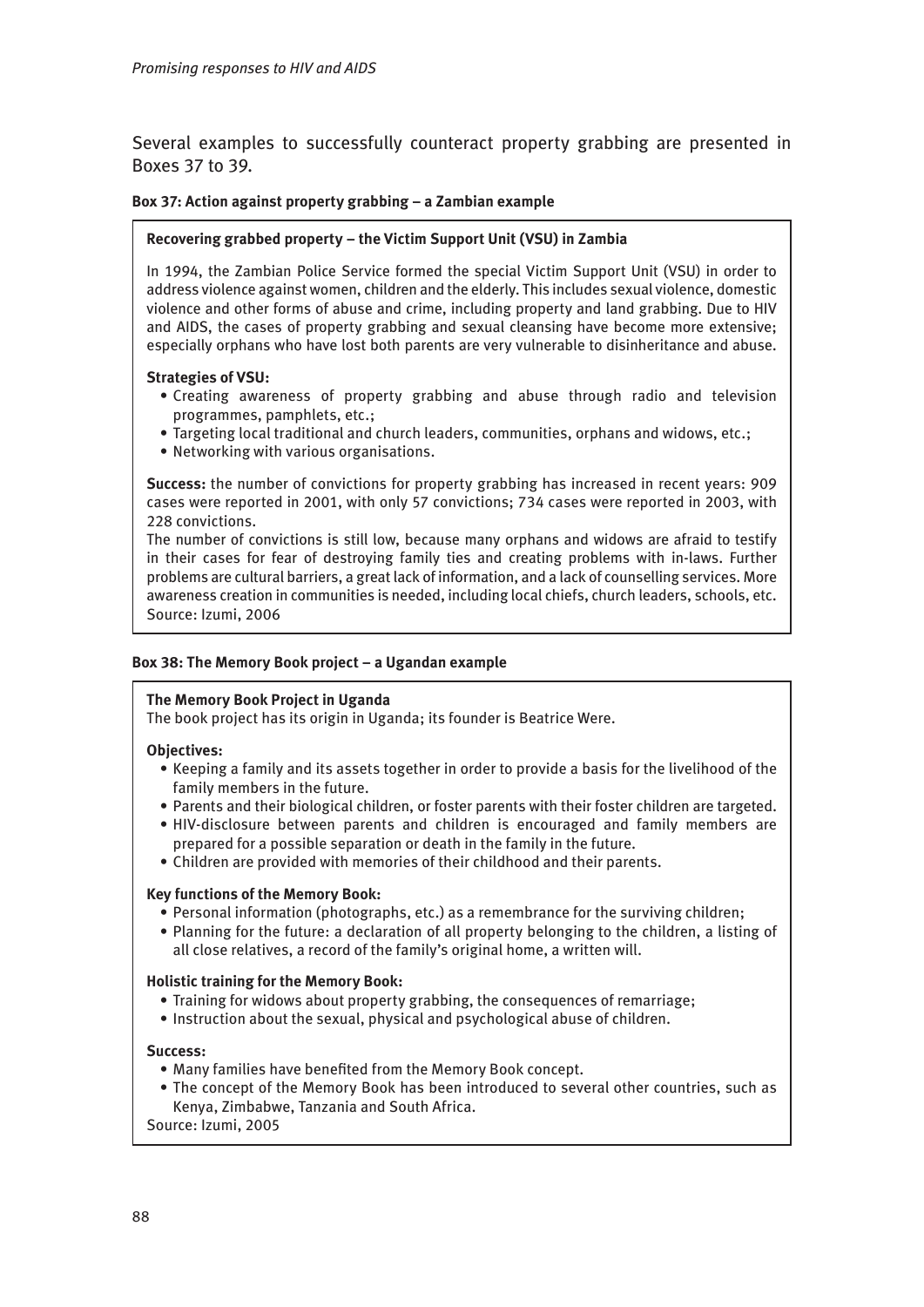# **Box 39: Legal instruction on property rights – a Zambian example**

# **Legal instruction for widows and orphans**

The Justice for Widows and Orphans Project in Zambia, started in 2001 and funded by the Finnish government, is operating in two pilot areas. It is a network of nine organizations (NGOs and government) that focus on the provision of legal instruction on property and inheritance rights for women and orphans using the synergies of the different organizations. The organizations collaborate closely with local NGOs and CBOs and they have a good relationship with the police.

# **Activities:**

- The formation of widow support groups and training in succession laws;
- Advocacy for policies and laws promoting equality for women and orphans;
- Wider awareness campaigns through television and radio, on a community and national level;
- Documentation.

# **Output:**

• Awareness of legal rights for women and children has been considerably raised by TV and radio.

# **Challenges:**

- Effective monitoring and impact assessment of the programme.
- Sources: UNAIDS, 2004; Varga, 2006

Mobilising and strengthening community responses that offer care for OVC, and securing land and property rights for OVC and women are key measures in the response to HIV and AIDS. They need more attention, in particular in the agricultural sector and in collaboration with other sectors.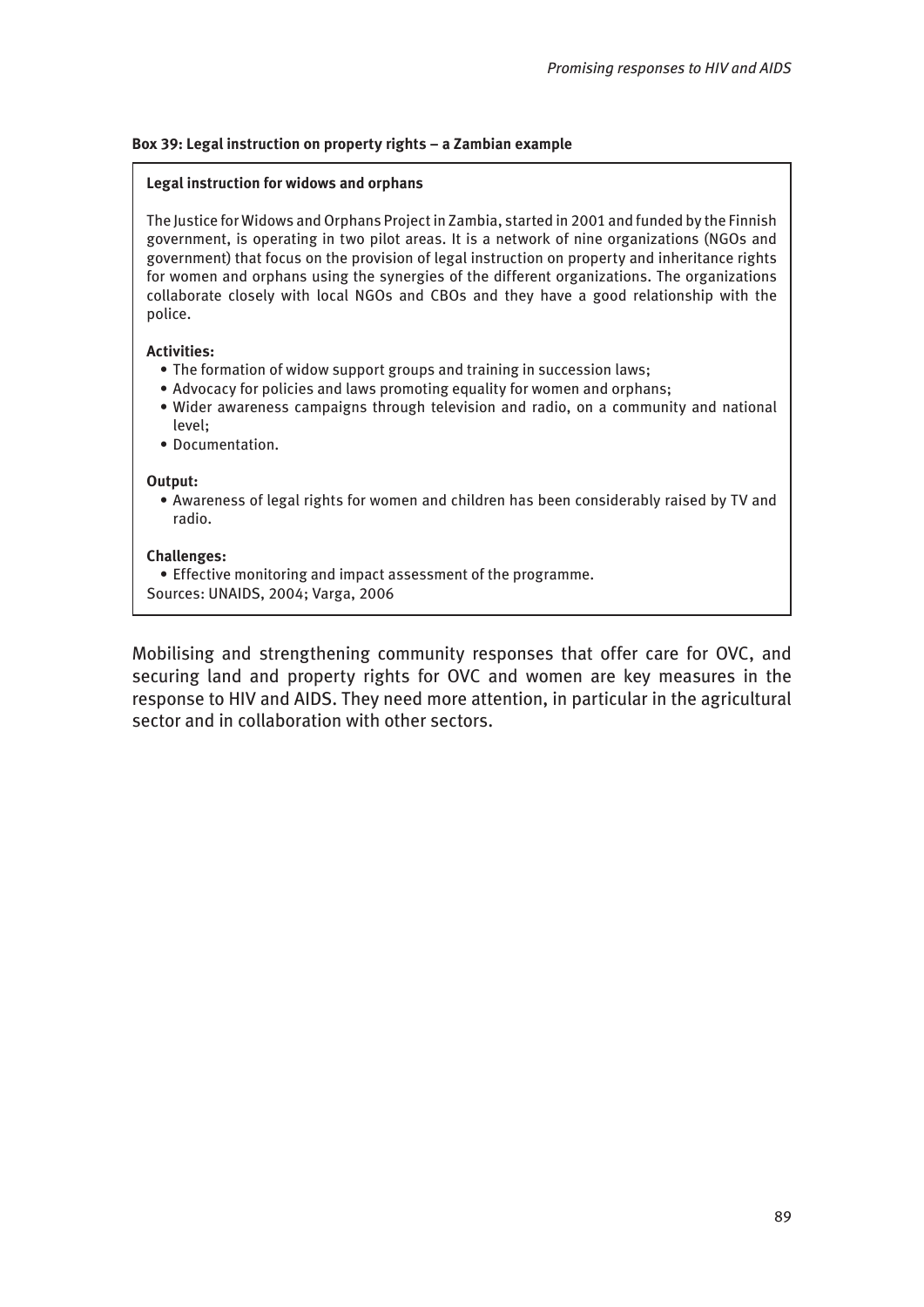# **5 Promising Social Protection Schemes**

# **5.1 Introduction**

People living with HIV and affected households may not be in a position to develop adequate coping strategies to overcome the psychological and economic effects of the disease. Impoverishment, for instance, caused by increased expenses or the loss of the household heads and main breadwinners, has brought about the need for 'social protection schemes' (Slater, 2004).

"Social protection refers to the public action taken in response to levels of vulnerability, risk and deprivation which are deemed socially unacceptable within a given polity or society." (Norton et al., 2002)

Social protection policies and programmes are:

- Protective (providing relief)
- Preventive (averting deprivation)
- Promotional (enhancing real incomes and skills) or
- Transformative (addressing social inequality) (Adato, 2007)

Social protection schemes can be found at the grassroots level and at various government and international levels. Unfortunately, the capacity of governments and civil society to offer any kind of social protection measures is also affected by HIV and AIDS. In countries with high prevalence:

- HIV and AIDS reduce economic growth, and thereby government revenue.
- The number of people in need increases.
- HIV and AIDS have effects on government performance. Many employees them selves are affected or infected and their capacity to deliver services to the population is reduced (FAO Factsheet).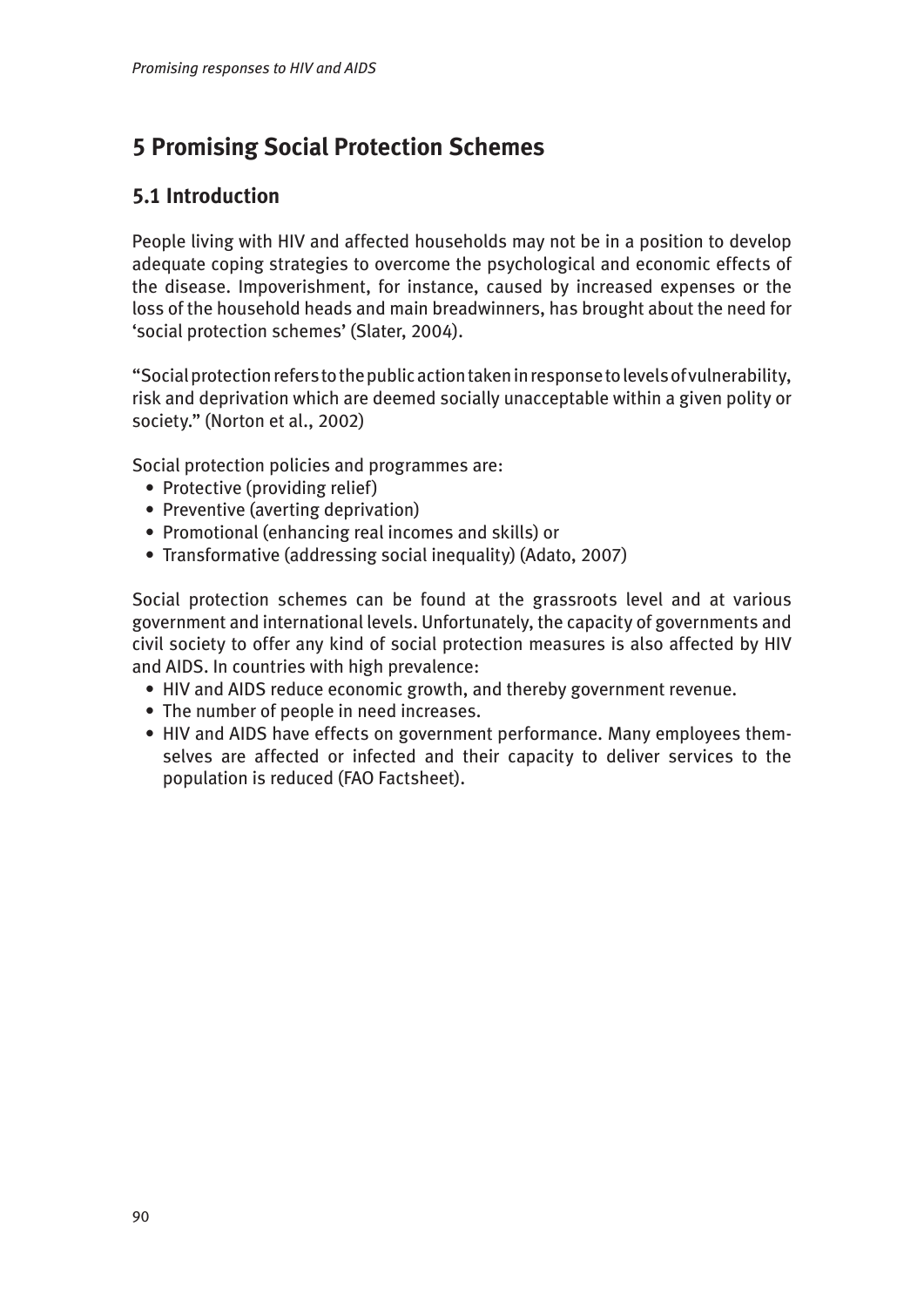# **5.2 An overview of social protection schemes**

# **There are five main areas of social protection:**

# **Labour-market measures** to provide work opportunities

- Active labour-market programmes: direct employment generation (promoting small and medium enterprises, public works), labour exchanges or employment services, and skills-development programmes (training and retraining of labour) etc.
- Passive labour-market policies: unemployment insurance, income support, and a legislative framework (e.g. safe working conditions, social security contributions)

# **Social insurance programmes to buffer risks**

• By providing income support in case of illness, disability, work injury, maternity, unemployment, old age, and death.

**Social assistance and welfare programmes** to protect the most vulnerable groups with no other means of support

- Welfare and social services: for highly vulnerable groups, such as orphans and people with disabilities
- Cash or in-kind transfers: such as food vouchers and family allowances
- Temporary subsidies: such as housing subsidies, lower prices for staple foods in times of crisis

**Micro and area-based schemes** to address vulnerability at the community level via social protection to small-scale agriculture and the informal urban sector, for instance

- Micro-insurance: voluntary and contributory schemes for the community<sup>16</sup>
- Agricultural insurance: could be available for farming communities to pool natural risks (storms, plant pests and diseases, etc.)
- Community-based social funds: mechanisms to channel public resources for specific urgent needs at the local level
- Disaster preparedness and management: assistance for communities in risk coping and mitigation

<sup>&</sup>lt;sup>16</sup> Micro-insurance helps pool both the risks and resources of whole groups to provide all members with protection against the financial consequences of mutually determined risks. It is a voluntary group-self-help scheme. The main reason for micro-insurance is that populations have not been covered under existing social insurance schemes because the level of exclusion is high among (rural) communities in view of their informal situations.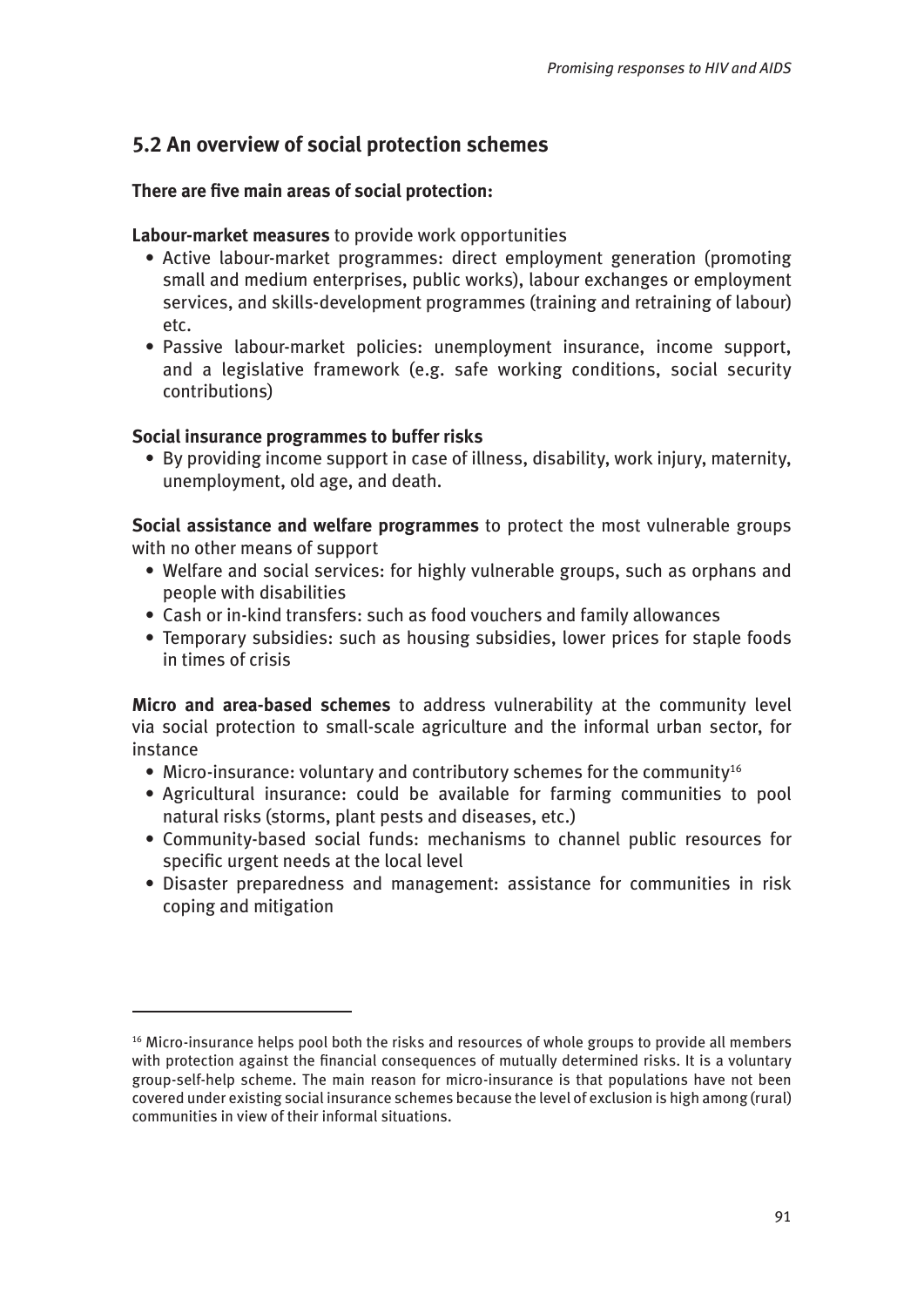**Child protection:** to provide social protection for children<sup>17</sup> in order to ensure their healthy and productive development

- Basic nutrition, preventive health measures and educational programmes in early childhood
- School feeding programmes
- Scholarships, school-fee waivers
- Waiving of fees for health services
- Youth programmes (e.g. to avoid marginalisation in teenagers, criminality, sexually transmitted diseases such as HIV-infection, early pregnancies, and drug use)
- Initiatives to help street children
- Child rights advocacy/awareness programmes against child abuse, child labour etc.
- Family allowances, either means-tested cash transfers or coupons/stamps for basic goods and services (i.e., food, clothing) to assist families with young children to meet part of their basic needs.

Source: Asian Development Bank (ADB), 2008

Measures have to be sensitive when targeting households affected by HIV and AIDS and children orphaned due to AIDS because of the stigma and discrimination attached to them. It is more neutral to name the target group 'impoverished households'; 'households that take care of orphans', 'households headed by only one parent', etc. (Slater, 2004).

Table 17 provides an overview of social protection schemes in the context of HIV and AIDS (psychological dimensions are not considered).

<sup>&</sup>lt;sup>17</sup> As defined in the United Nations Convention on the Rights of the Child: society, through good governance, must provide measures to ensure that the child is protected from all forms of abuse and exploitation. These include child labour, child prostitution, or the adversities faced by the girl child, street children, children with disabilities, and children under armed conflict. (<http://www.unicef.org/crc>)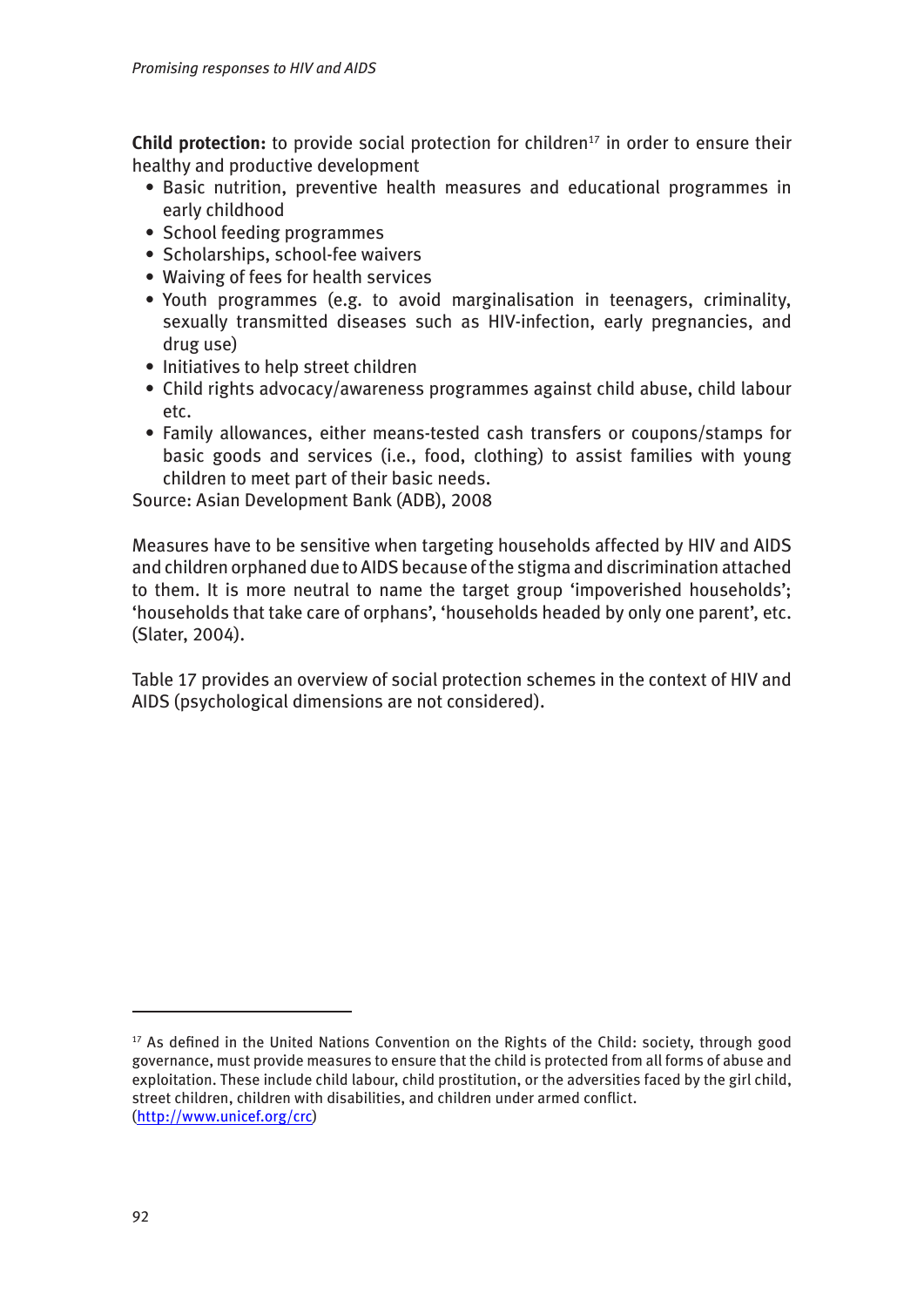| Appropriateness of various social protection schemes for affected households |                                                                                                                                                                                                                                                                                                                                                                                                                                                                                                                                                                                                                                                           |  |  |  |
|------------------------------------------------------------------------------|-----------------------------------------------------------------------------------------------------------------------------------------------------------------------------------------------------------------------------------------------------------------------------------------------------------------------------------------------------------------------------------------------------------------------------------------------------------------------------------------------------------------------------------------------------------------------------------------------------------------------------------------------------------|--|--|--|
|                                                                              | <b>Cash transfers and conditional transfers</b>                                                                                                                                                                                                                                                                                                                                                                                                                                                                                                                                                                                                           |  |  |  |
|                                                                              | <b>Social pensions</b><br>. Income invested in children's schooling and family health                                                                                                                                                                                                                                                                                                                                                                                                                                                                                                                                                                     |  |  |  |
| Cash transfers and conditional transfers                                     | Cash transfers (conditional and unconditional) <sup>18</sup><br>• Enable households to pay for basic needs.<br>. If the cash amount is too small, there might be no effect<br>(because of the critical choices to be made between food and other needs).<br>• Households headed by children might not be able to make appropriate<br>decisions.                                                                                                                                                                                                                                                                                                           |  |  |  |
|                                                                              | <b>Child-support grants</b><br>. Often it is not enough money to provide relief from poverty.                                                                                                                                                                                                                                                                                                                                                                                                                                                                                                                                                             |  |  |  |
|                                                                              | <b>Disability grants</b><br>• Affected individuals are only eligible for a limited time<br>(i.e. in case of permanent sickness).                                                                                                                                                                                                                                                                                                                                                                                                                                                                                                                          |  |  |  |
|                                                                              | <b>Cash for agricultural investments</b><br>• Transfers to farmers can increase production and monetary returns.                                                                                                                                                                                                                                                                                                                                                                                                                                                                                                                                          |  |  |  |
|                                                                              | Attendance incentives <sup>19</sup><br>• Educational and nutritional impact on individuals and the community.<br>. Improve the resource base of a community.                                                                                                                                                                                                                                                                                                                                                                                                                                                                                              |  |  |  |
| sidised/free food distribution<br>Sub                                        | Subsidised/free food distribution                                                                                                                                                                                                                                                                                                                                                                                                                                                                                                                                                                                                                         |  |  |  |
|                                                                              | <b>Food aid</b><br>. Has to be adjusted to the stage of HIV infection<br>(e.g. food aid given during the first months under ART, during times of disease).<br>. Nutrition and health of PLHIV are closely interlinked and very important.<br>• Food-aid packages can be linked to skills training.                                                                                                                                                                                                                                                                                                                                                        |  |  |  |
|                                                                              | <b>School feeding</b><br>• Potentially increases school attendance rates and decreases dropout rates.<br>Can improve gender ratios.<br>. But if a household faces labour constraints, children, especially girls, might not<br>be sent to school only because the school feeds them.<br>. The money saved by the household for food because of school feeding can be<br>used for other expenses.<br>. In regard to HIV and AIDS, it is useful to combine school feeding with food<br>rations for the family.<br>• School feeding programmes should be linked to nutrition education and<br>practical agricultural skills for knowledge transfer purposes. |  |  |  |
|                                                                              | <b>Nutritional programmes</b><br>. Widen community education and enhance responses to the needs of<br>PLHIV, OVC, etc.                                                                                                                                                                                                                                                                                                                                                                                                                                                                                                                                    |  |  |  |

## **Table 17: An overview of social protection schemes and their limits**

<sup>&</sup>lt;sup>18</sup> Cash transfers can be conditional (e.g. linked to certain conditions like school enrolment) or can be unconditional.

<sup>&</sup>lt;sup>19</sup> The provision of allowances attracts people to participate in skills training.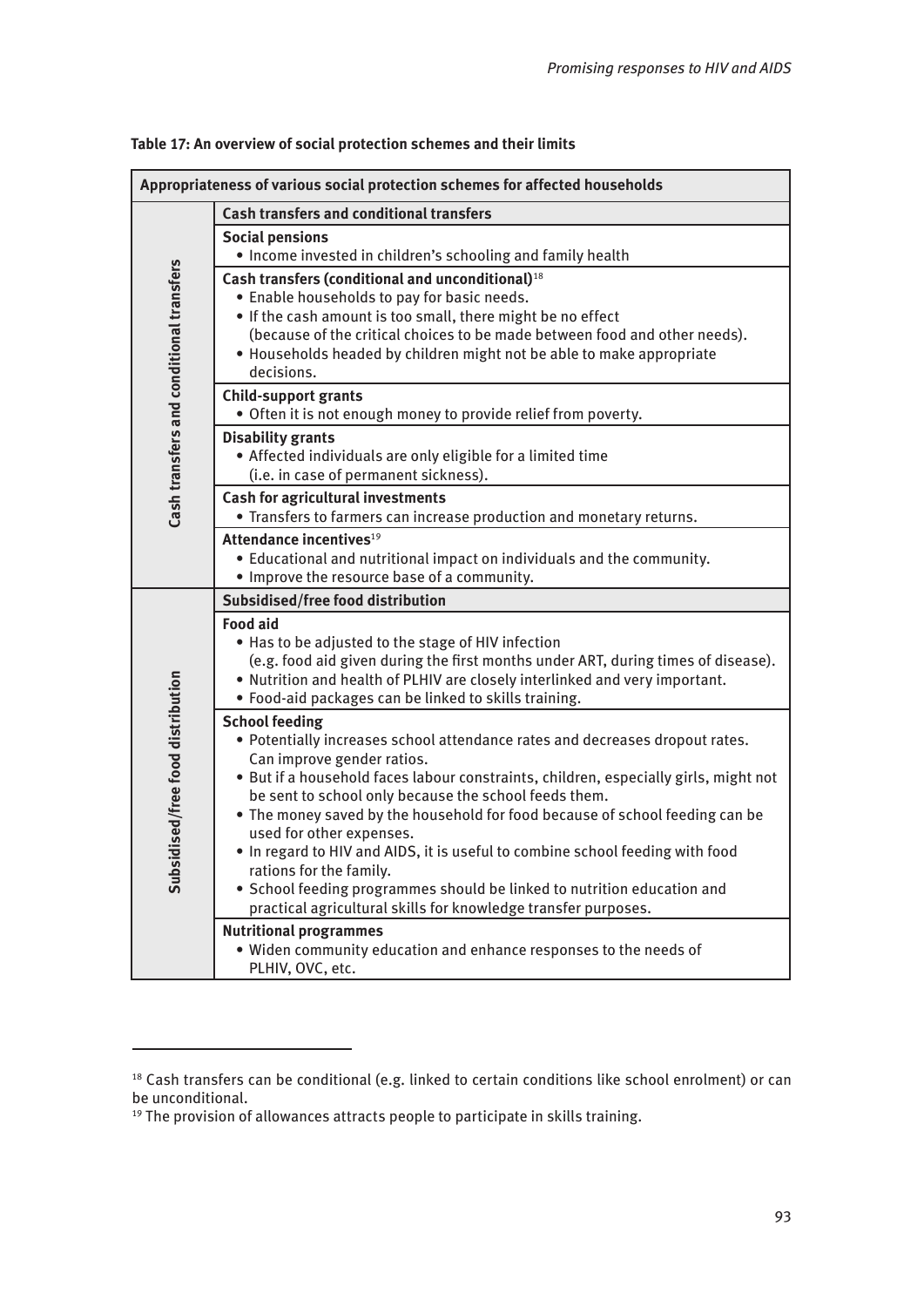|                              | Appropriateness of various social protection schemes for affected households                                                                                                                                                                                                                                                                                                                                                           |
|------------------------------|----------------------------------------------------------------------------------------------------------------------------------------------------------------------------------------------------------------------------------------------------------------------------------------------------------------------------------------------------------------------------------------------------------------------------------------|
| Subsidised/free food         | <b>Direct feeding programmes</b><br>. It might be important to support special target groups, such as HIV-positive<br>pregnant women or PLHIV on ART, with special food assistance.                                                                                                                                                                                                                                                    |
|                              | <b>Food stamps</b><br>• Stamps or coupons have a cash value when used for purchasing food in<br>commercial stores.<br>• The merchant receives the cash from a bank or government office.<br>. These are often difficult to handle, in particular in rural areas.                                                                                                                                                                       |
|                              | Subsidised/free inputs                                                                                                                                                                                                                                                                                                                                                                                                                 |
| Subsidised/free inputs       | Targeted input programmes <sup>20</sup><br>· Increase domestic food production, specifically addressing seasonal deficits.<br>• Cheaper than importing food                                                                                                                                                                                                                                                                            |
|                              | <b>Agricultural inputs</b><br>. Input programmes should be linked to training relevant for affected<br>households, e.g. labour-saving agricultural methods and products if possible.                                                                                                                                                                                                                                                   |
|                              | Seed aid<br>• Purchase of local seeds,<br>· Often done after a climate-related crisis, e.g. famine,<br>· Should be linked to training on seed storage, seed selection and multiplication.                                                                                                                                                                                                                                              |
|                              | Seed vouchers and fairs<br>• Strengthen farmers' procurement systems and stimulate the local economy.<br>• Seed fairs are an important strategy for preserving and distributing local seed<br>varieties.                                                                                                                                                                                                                               |
|                              | <b>Employment generation</b>                                                                                                                                                                                                                                                                                                                                                                                                           |
| generation<br>پ<br>Employmen | <b>Public works</b><br>. May contribute to employment generation, rural asset creation, skills<br>acquisition, increased demand for agricultural products, and environmental<br>conservation;<br>• Suitable for PLHIV and affected household members if appropriate to their<br>capability and physical strength;<br>• Should be linked to other food and cash-transfer programmes to provide<br>adequate food for PLHIV.              |
|                              | <b>Cash for work</b><br>· Social aspect: cash for work usually favours poor households.<br>• Often self-targeting: minimum wages are offered, so the programmes are<br>mostly interesting for poor households.<br>. Affected household members and PLHIV can use the money for primary needs.<br>If the amount is very small, critical choices might be made between food and<br>other needs.<br>• Can lead to investments in farming. |
|                              | Input for work <sup>21</sup><br>. Payment in seeds and livestock increases crop and livestock production.<br>• Should be linked to agricultural training. Then it could be a viable strategy for<br>affected households.                                                                                                                                                                                                               |

 $^{20}$  Targeted inputs mainly relate to agricultural inputs, such as the provision of seed.

 $21$  Payment in kind (e.g. seeds for agricultural production) is provided in return for work.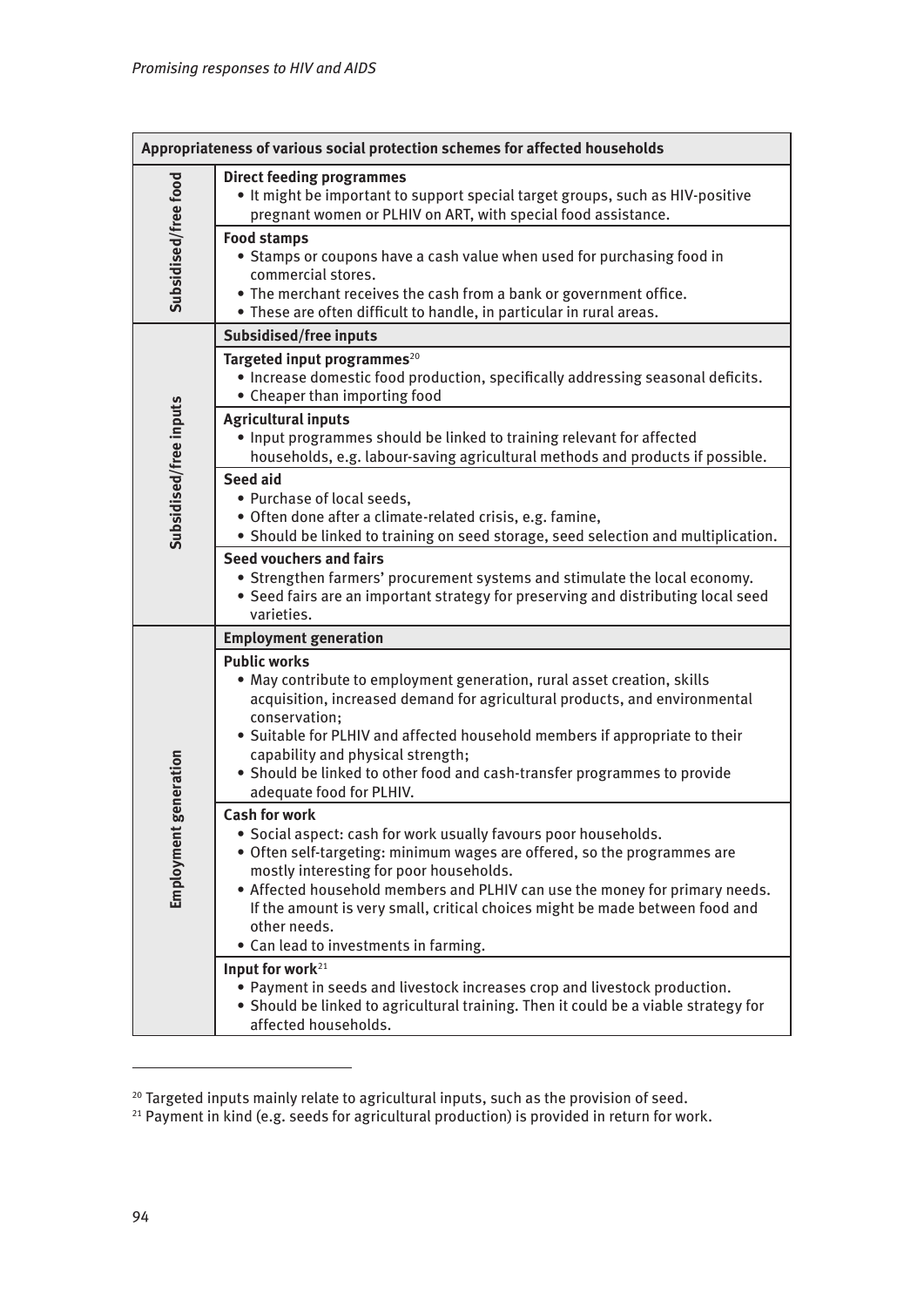| Appropriateness of various social protection schemes for affected households |                                                                                                                                                                                                                                                                                                                                                                                                                               |  |  |  |
|------------------------------------------------------------------------------|-------------------------------------------------------------------------------------------------------------------------------------------------------------------------------------------------------------------------------------------------------------------------------------------------------------------------------------------------------------------------------------------------------------------------------|--|--|--|
| Employment generation                                                        | <b>Food for work</b><br>. Food insecurity and HIV and AIDS are closely linked. Food insecurity can lead to<br>risky behaviour and worsens the effects of HIV and AIDS.<br>. Households might sell the food to buy other important items.<br>. The food offered should not be imported, but should promote local food<br>production instead.                                                                                   |  |  |  |
|                                                                              | Food for assets <sup>22</sup><br>• Creates productive assets owned, managed and used by the household or<br>target community, preferably linked with adequate training;<br>. An integrated approach: e.g. combining nutrition, health, hygiene, agriculture,<br>IGA <sub>s</sub> .                                                                                                                                            |  |  |  |
| Insurances                                                                   | <b>Insurances</b>                                                                                                                                                                                                                                                                                                                                                                                                             |  |  |  |
|                                                                              | <b>Health insurance schemes</b><br>• Because of high costs, employees in the informal sector, or farmers etc.<br>are not able to access health insurance schemes.<br>• Free primary and possibly secondary health care (incl. ART) or for an affordable<br>amount for poor people are of great advantage to affected households.<br>• Schemes do not cover transportation costs to hospitals, clinics, health centres<br>etc. |  |  |  |
|                                                                              | <b>Burial schemes</b><br>• They reduce the negative financial burden of funeral costs.<br>· Burial schemes are sometimes used as savings groups.<br>. Burial schemes are affected by high death rates due to HIV and AIDS.                                                                                                                                                                                                    |  |  |  |
|                                                                              | Self-employed-workers insurance<br>· Protection in case of unemployment, ill health etc.;<br>• Beneficial for affected household members if the contribution is affordable.                                                                                                                                                                                                                                                   |  |  |  |

Sources: Slater, 2004; Farrington et al., 2004; Devereux, 2006

The following subchapters explore various kinds of social protection schemes provided by the government and other agencies and the context they work in with regard to HIV and AIDS.

<sup>&</sup>lt;sup>22</sup> 'Food for Assets' strategies emphasize the creation of assets that are owned, managed and utilized by the household or target community. Examples are community infrastructure (e.g. village feeder roads, dams, small-scale irrigation), agricultural production (e.g. soil and water conservation, seed multiplication) and post-harvest management (e.g. seed/grain storage, marketing and trading). (USAID, 2004)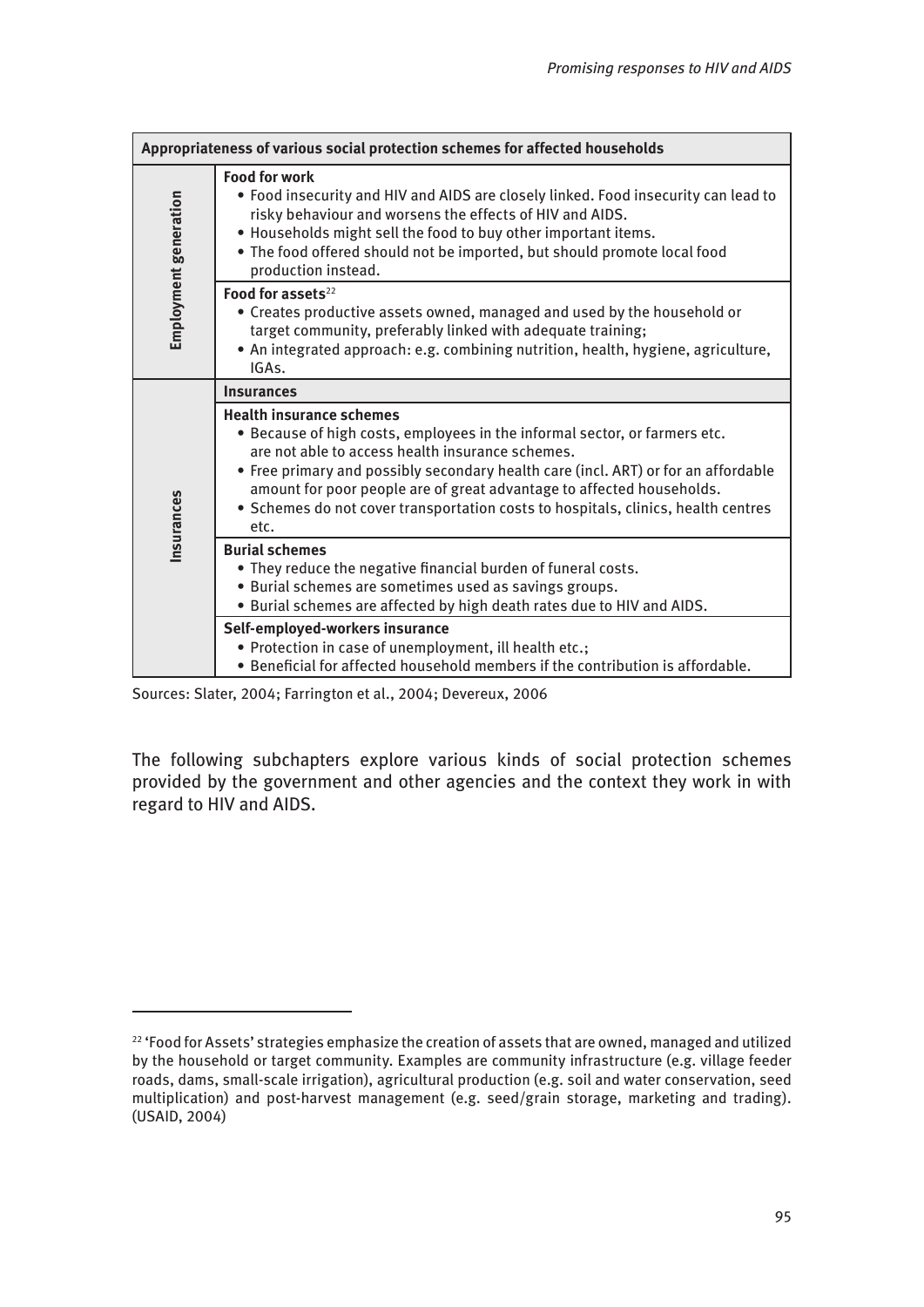# **5.3 A systematic overview of promising approaches**

# **5.3.1 Social security**

A wide range of insurances is available, mainly from bigger companies: health, unemployment, injury/disability, life, old-age and assets, for example. The government, the private sector or the beneficiaries can service the contributions to insurances of this kind. In many developing countries, these insurances are unaffordable for the great majority of poor families. Instead, various kinds of informal and semi-formal insurance are available. For impoverished households or those affected by HIV and AIDS informal or semi-informal insurances can be a very promising strategy to mitigate risk. However, HIV and AIDS also threaten their sustainability. (Slater, 2004)

This subchapter provides background information on various social insurance options and their potential benefits for households affected by HIV and AIDS.

**Old age pensions:** Old age pensions are meant to reduce the potential risk of poverty in old age, when work capacity declines. Contributions to pension schemes depend on the national set-up. Three different kinds of pension scheme are usually differentiated:

- Pillar I: Contributory, public, defined-benefits schemes
- Pillar II: Mandatory individual accounts in defined-contribution schemes
- Pillar III: Voluntary private or occupational schemes

In a government-managed 'first pillar' pension scheme, contributions formerly paid by the current pensioners during employment, as well as contributions by the present working population, are used for the elderly generation on pension. The objective is 'redistribution'.

'Second pillar' schemes may be managed by the government or the private sector. Contributions are placed in individual or group funds and can improve capital markets.

'Third pillar' schemes are run by employers for the benefit of the employees.

The first and second pension schemes can be beneficial for the working population in old age – whereby people who do not work over a longer period of time or those who have a lower income, which is often the case with women, are automatically disadvantaged. The third scheme, which is usually run by the employer or by private companies, is an option for the better-off workers. Old age pensions can also be vital in reducing the impoverishment of orphans, who are often looked after by their grandparents. Several countries in sub-Saharan Africa have mainly non-contributory old-age pension schemes. These are introduced in more detail in the section on social assistance (Gent, 2001).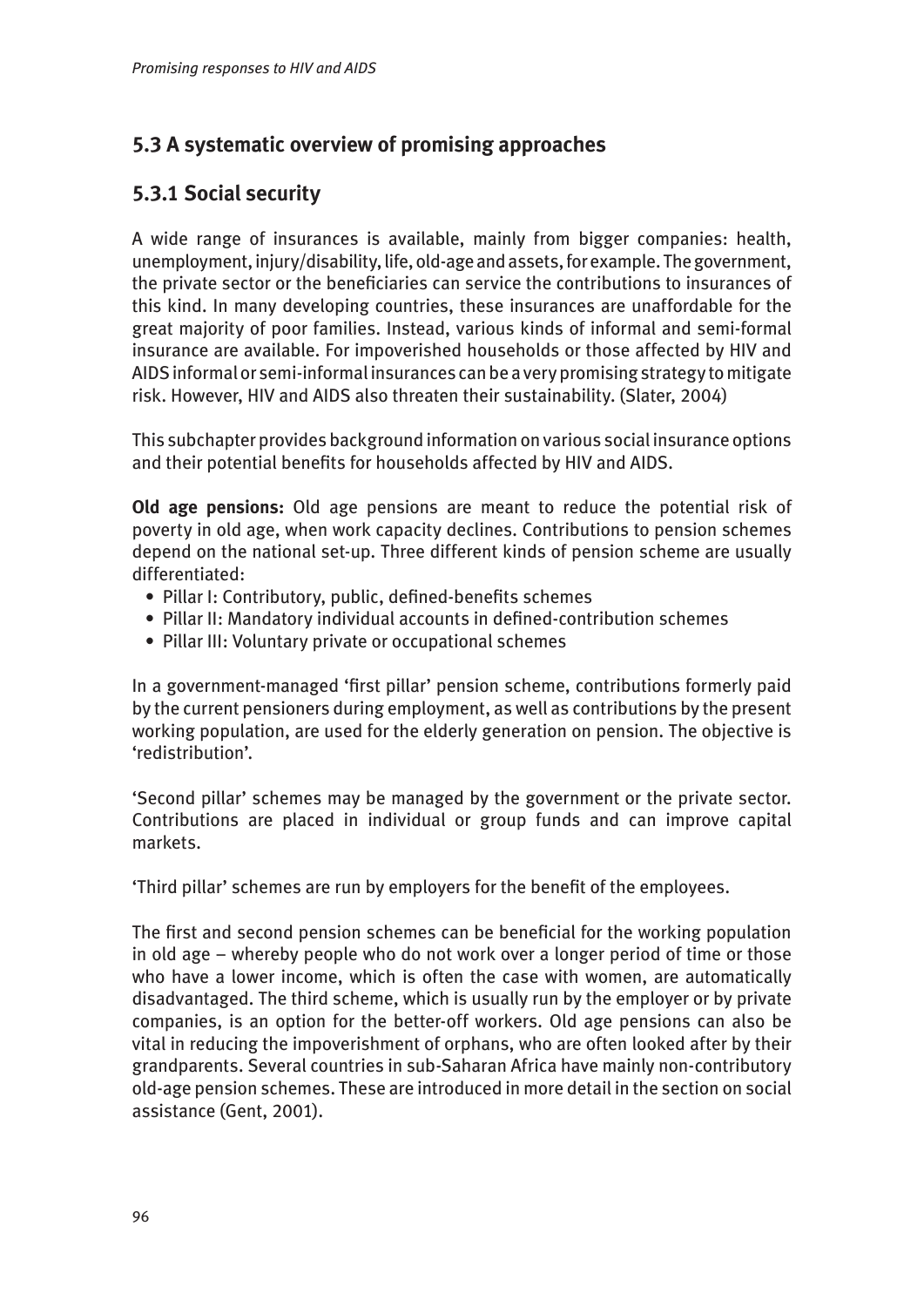**Health insurance:** In many developing countries, the state does not cover the full cost of the national health services. Some form of health insurance system exists to cover expenses for various kinds of health problems. In most developing countries, only employees in the formal sectors are included in the mandatory health insurance schemes. The majority of the working population, employed in the informal sector or self-employed, is excluded.

Primary health care, as an approach to reaching the masses with basic health care, is subsidised. In some countries, primary health care is free or an affordable amount has to be paid by the patient. Other countries provide health cards to disadvantaged households and individuals. This service is often administered by village committees (Gent, 2001) or by hospitals and health centres. It differs from country to country but, generally speaking, the public health sector often does not have the capacity to provide ART to all those who are in need. In particular in rural areas, coverage still remains low (UNAIDS, 2007).<sup>23</sup>

Several examples of (semi-)formal health insurance schemes exist. See the examples in Boxes 40 and 41 below.

# **Box 40: A mutual health insurance plan – a Senegalese example**

The Senegal National Union of Traders and Industrialists is an association of traders from the informal sector; traders form 93% of the members. The organisation is connected with a huge number of markets and commercial centres. Each commercial centre and market has its own mutual health insurance society.

## **Process:**

- To respond to the needs of its members, the association has combined a mutual health insurance plan with a microfinance scheme.
- This combination allows the association to negotiate with health centres for favourable conditions for its members.
- The association's health plan is committed to the prevention of HIV. Information campaigns on HIV and AIDS and opportunistic infections are carried out on a regular basis.

### **Effects:**

- The members, who mainly work in the informal sector, have a high risk of sickness because of the hard working conditions. Therefore, access to health care is very crucial.
- 75% of the members claim that their health and general situation has improved considerably since they joined the association.

### **Reasons for success:**

- The main reason for this success is the synergy between the health insurance society and the microfinance scheme.
- Other factors are the unity among the members, the wide outreach and the importance of this approach within the wider economic and socio-political environment in Senegal. Source: AWARE-HIV/AIDS, 2006

 $23$  Also, not all private health insurance schemes cover antiretroviral treatment and the treatment of HIV-related diseases.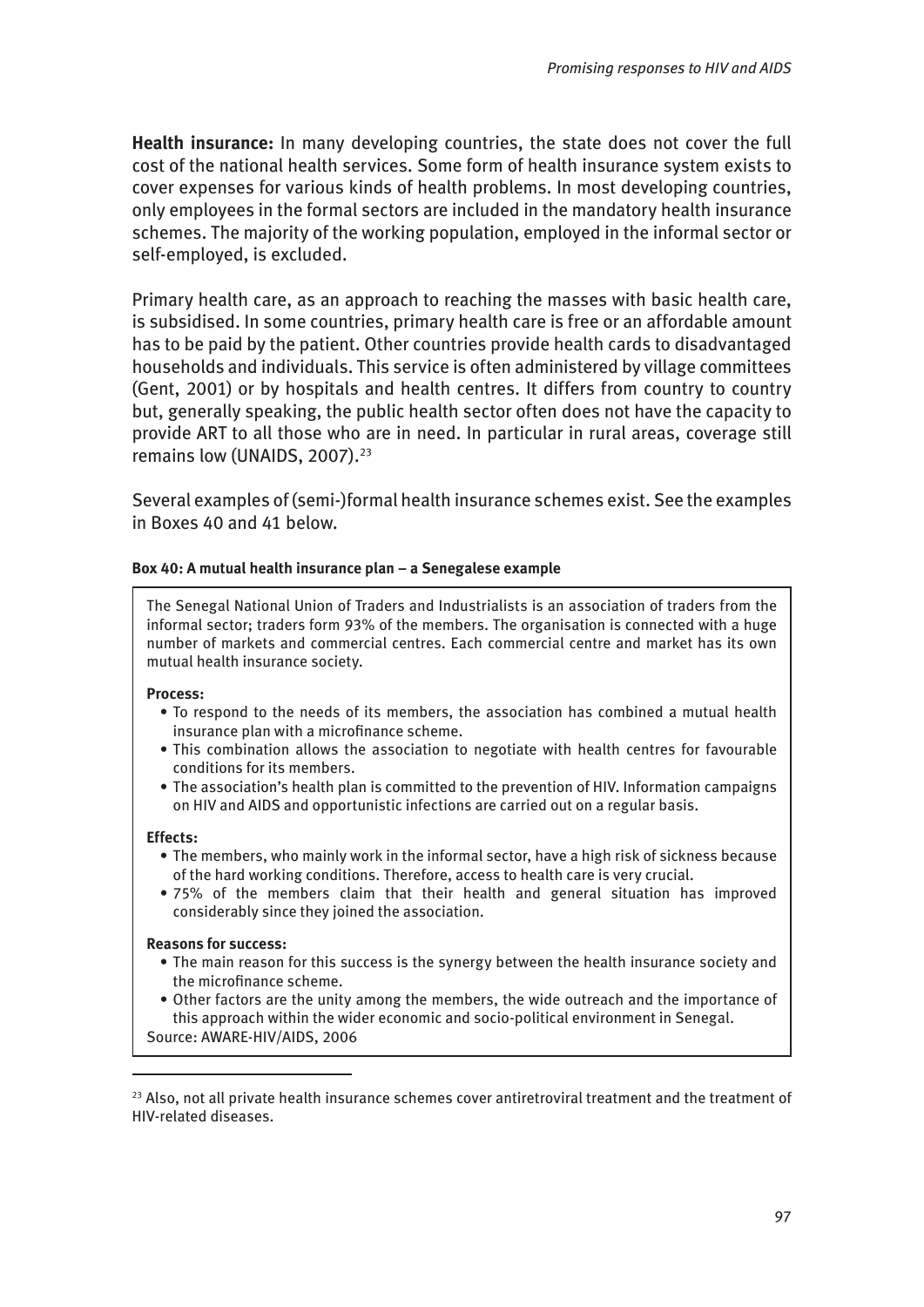# **Box 41: A national health insurance scheme – a Ghanaian example**

The provision of adequate and affordable health care services for the poor remains a challenge for many developing countries. Ghana has therefore implemented a National Health Insurance Policy (NHIS) based on the results of an in-depth study on existing community- and religiousbased models.

## **Steps:**

- First of all, Ghana created favourable conditions for the growth of mutual health insurance organisations.
- On this basis, the NHIS has set up 123 District Mutual Insurance Schemes.
- Generally, the health schemes recommended by law are threefold:
	- An Expanded District Health Insurance Scheme for all residents of a certain area;
	- A Private Health Insurance Scheme for people who want to have additional coverage;
	- A Commercial Health Insurance Scheme Private companies are allowed to derive commercial benefits from health insurance plans.

### **Funding:**

- 2.5% health insurance tax imposed on some services, such as communications, electricity and luxury products;
- 2.5% of workers' contributions to social security.

## **Effects:**

- 6 months after funding in 2005, more than 2,500,000 or 12.5% of the total population of Ghana was registered; 22% from the informal sector.
- The NHIS focuses on care for vulnerable groups, such as women, children, widows and the elderly. They benefit from the solidarity and support of the community and the government.
- There is increased access to medical care for workers from the informal sector.
- Source: AWARE-HIV/AIDS, 2006

# **Health insurance in regions with different levels of HIV prevalence**

The needs of the population in regions where HIV is an epidemic include HIV-prevention measures, the treatment of sexually transmitted infections, prompt and effective treatment of opportunistic infections, and access to antiretroviral treatment (ART). The challenge is how to finance these measures and a lot depends on the situation on the ground. An appropriate insurance scheme or other means of assistance have to be found, corresponding to the abilities and needs of the population and the resources of the government and other institutions in place.

• In a low-prevalence region, a community health insurance programme that covers both HIV-positive and HIV-negative people would be a viable option. The benefit package could cover hospitalisation expenses (including opportunistic infections). If required, and depending on the cost, transport to the hospital and also the loss of wages while hospitalised could be incorporated into the benefit package.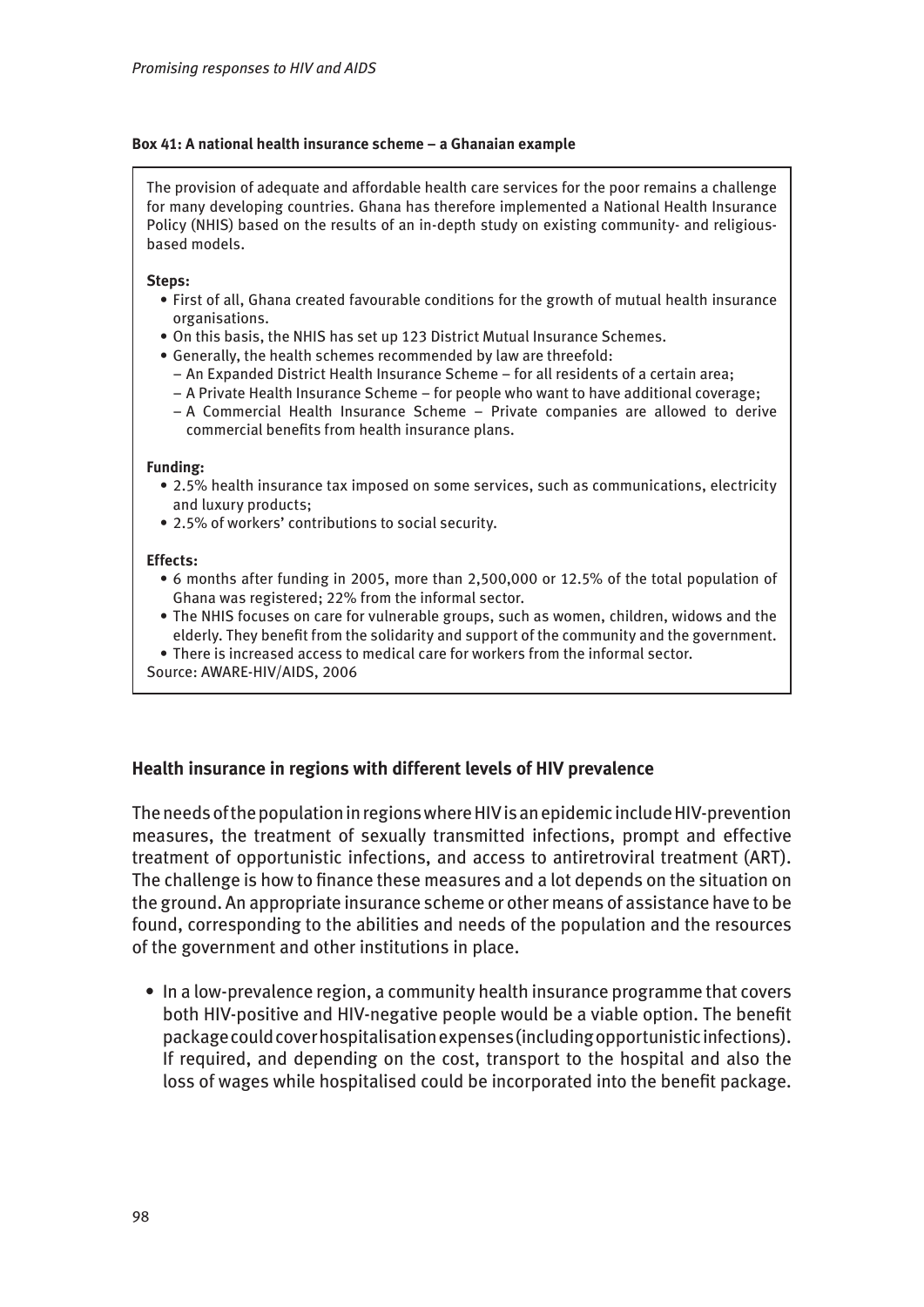This general coverage would ensure that there is adequate risk-pooling and hence would reduce the premium considerably. A scheme only for people infected with HIV would be very costly, as the probability of disease is much higher than in the general population.

• In a middle- to high-prevalence region, where a sizable number of people are infected with HIV, a health-insurance mechanism may not work, as the uninfected may be reluctant to obviously 'subsidise' the health care of people living with HIV. In such circumstances, a voucher system would be a more effective way of financing the treatment of opportunistic infections. For instance, patients infected with HIV could be given a voucher that they could exchange for hospital care when they are sick. This would be a more efficient use of resources. However, a health insurance covering HIV infection, HIV-related disease and AIDS at reasonable cost would be of benefit for PLHIV.

ART, being very costly, should be supplied by the government or aid agencies. Any other financing mechanism may not be sustainable. (Source: N. Devadasan, personal communication on September 30, 2009).

# **Box 42: Definition of prevalence and epidemic**

**Prevalence** – The proportion of individuals in a population who are infected with HIV at a specific point in time. It is usually given as a percentage. HIV prevalence is reported for adults aged 15- 49, or for specific groups (such as for particular age groups, locations, sexes, and population groups for instance migrant workers, sex workers or injecting drug users).

WHO/UNAIDS (2007) differentiate the HIV epidemic as follows:

# **1. Low-level HIV epidemics**

Although HIV may have existed for many years, it has never spread to substantial levels in any sub-population. Recorded infection is largely confined to individuals with higher risk behaviour: e.g. sex workers, injecting drug users, men having sex with other men. HIV prevalence has not consistently exceeded 5% in any defined sub-population.

# **2. Concentrated HIV epidemics**

HIV has spread rapidly in a defined sub-population, but is not well established in the general population. This epidemic state suggests active networks of risk within the sub-population. The future course of the epidemic is determined by the frequency and nature of links between highly infected sub-populations and the general population. HIV prevalence is consistently over 5% in at least one defined sub-population but is less than 1% in pregnant women in urban areas.

# **3. Generalised HIV epidemics**

HIV is firmly established in the general population. Although sub-populations at high risk may contribute disproportionately to the spread of HIV, sexual networking in the general population is sufficient to sustain an epidemic independent of sub-populations at higher risk of infection. HIV prevalence is consistently over 1% in pregnant women. Source: WHO/UNAIDS, 2007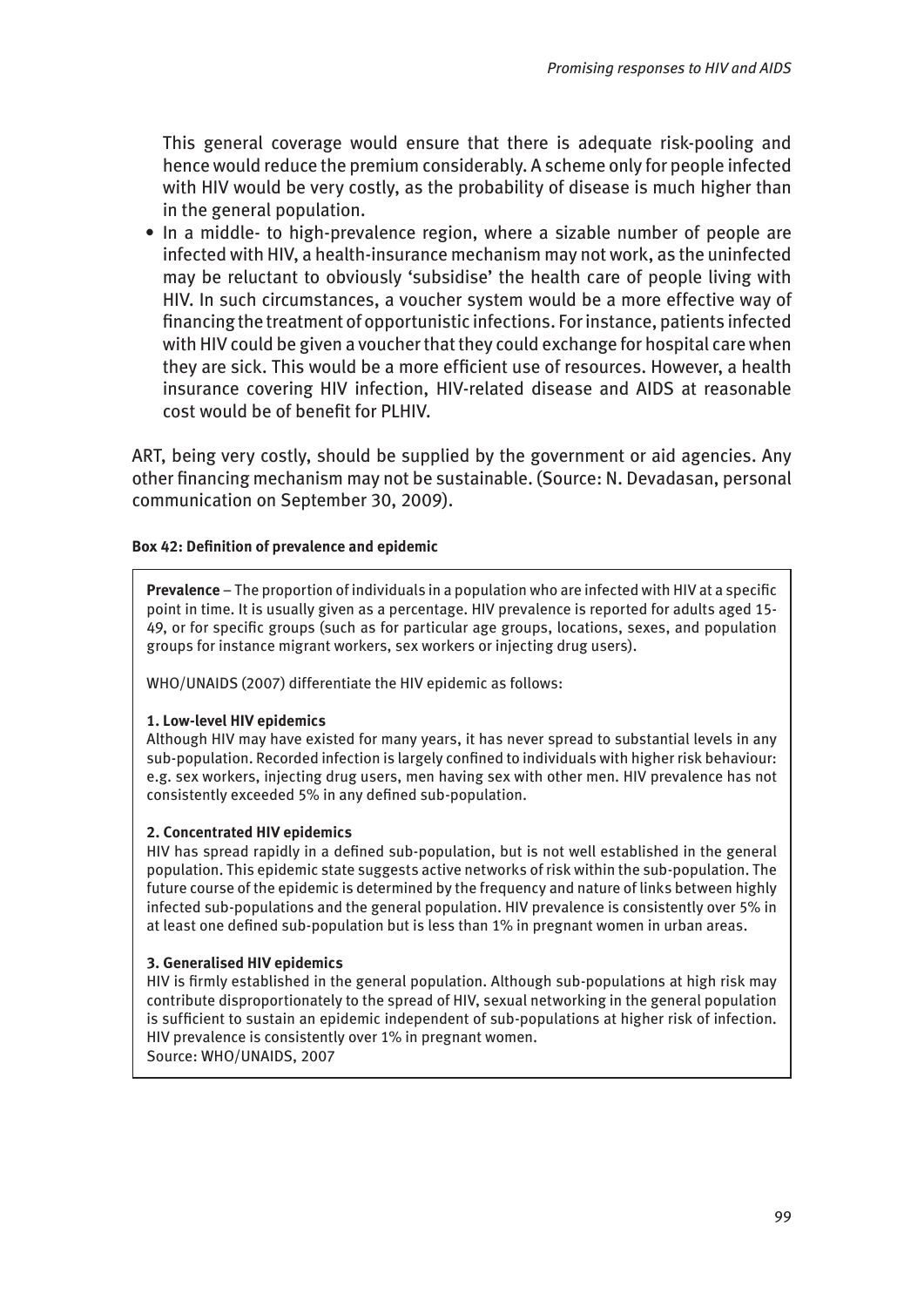**Death grants and survivor pensions:** Most death grants and survivor pension schemes cover the costs of death; they provide payments for the funeral, for example. A survivor pension is based on the income or pension rate of the deceased. The payments might occur only if the deceased has contributed to a scheme for several years. Also the age of the spouse or orphans might be a criterion for payment.

In many developing countries, workers are not covered by formal social insurance, but informal safety nets (such as 'burial schemes') are important. Such grants would be very beneficial for households affected by HIV, but especially the poorer section of the population might not contribute to such schemes.

**Unemployment benefits:** Unemployment benefit schemes are set up to cover the risk of loosing a job and income. The scheme has two aims: To close the income gap for people who lose their jobs at no fault of their own and to cover their costs while they search for new employment. The individual risk is transferred to the wider community (Gent, 2001). Such benefits are mainly for employees in the formal sectors. The majority of people in developing countries will not benefit from such schemes, if they exist at all.

**Disability pensions:** Disability pensions or benefits provide financial assistance to people with a chronic disease or a disability that does not allow them to work. In regard to HIV and AIDS, a pension of this kind would be very welcome. South Africa is an example where disability grants are provided, also for HIV, depending on the health condition of the person concerned.

To conclude, in most cases social insurance does not reach the most vulnerable population groups, including households affected by HIV and AIDS. The types of social insurance that seem most beneficial for affected households are national health insurance schemes. Other forms of contributory social insurance are promising, but do not reach many of the poor households. They must depend on social welfare schemes, as presented in chapter 5.3.2.

# **5.3.2 Social assistance**

Social assistance summarizes measures for vulnerable groups that do not have any other means of support. It mainly focuses on measures such as cash or transfers in kind, conditional or unconditional. This chapter examines various kinds of measures in the context of HIV and AIDS.

# **5.3.2.1 Food transfers**

All people with an infection, not only those living with HIV, need a higher energy intake than "healthy" people. In addition they have an increased need for vitamins and dietary minerals (micronutrients).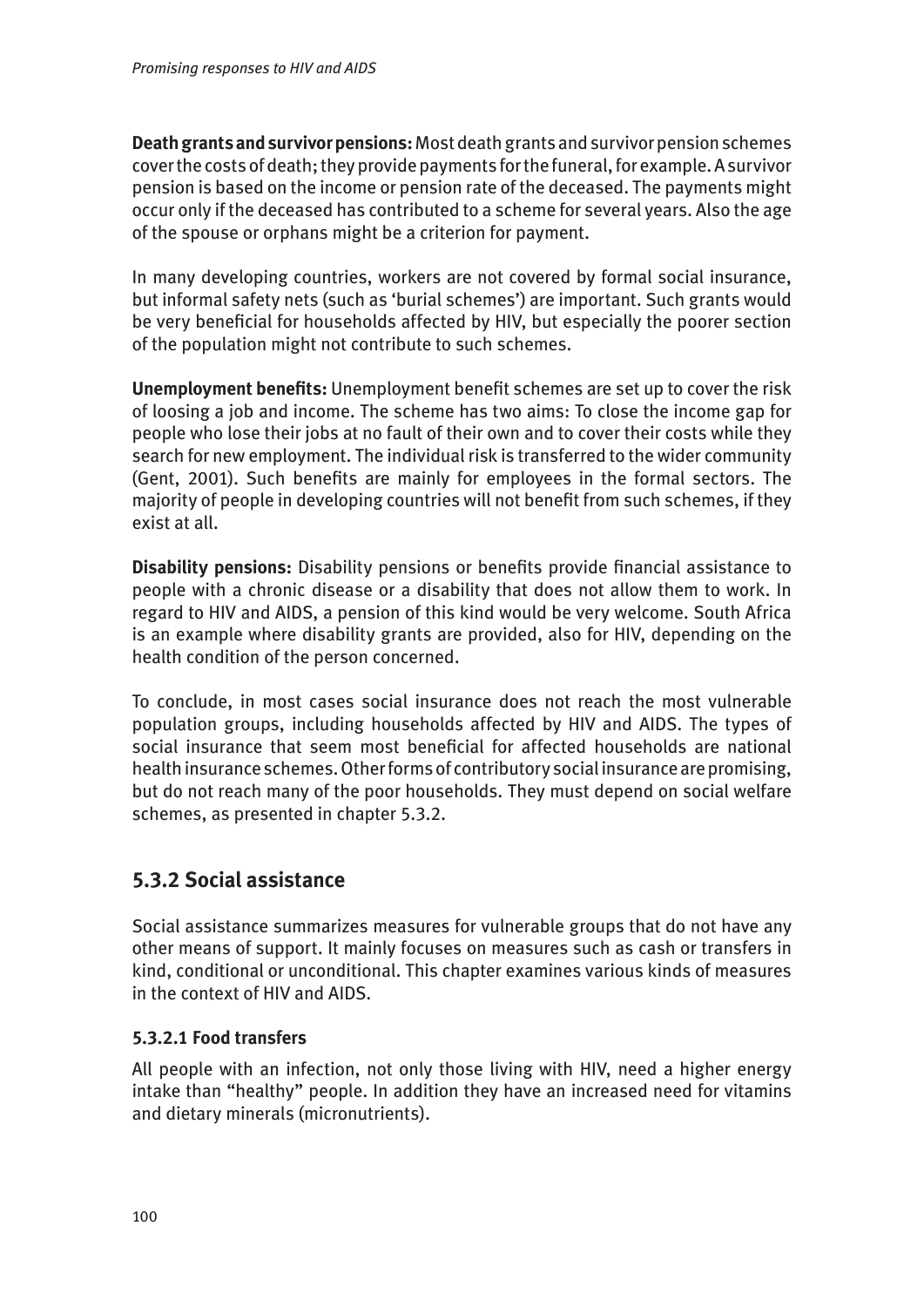Food transfers are a crucial component in a comprehensive response to HIV and AIDS for individuals, households and communities affected by HIV in settings where resources are limited. The lack of food security and poor nutritional status may increase the advance of HIV-related diseases. HIV progressively damages the immune system and makes PLHIV prone to opportunistic infections with symptoms such as fever and diarrhoea. These HIV-related conditions can reduce overall food intake because they can curtail appetite, negatively influence the body's ability to absorb food, satisfy hunger faster, and provoke weight loss. For instance, in patients with chronic diarrhoea the total surface of the inside of the intestines may be reduced by over 50%, causing reduced absorption capacity. Not only do nutritional deficits increase the risk PLHIV have of falling ill with opportunistic infections, it is also more difficult for PLHIV to recover from them. At the same time these people are less able to work, to earn income or produce food, which again affects their nutritional status and that of family members.

The lack of food security and poor nutritional status also have a negative effect on people's adherence to antiretroviral therapy and consequently on its success<sup>24</sup>. There is increased evidence that people starting antiretroviral treatment without adequate nutrition have lower survival rates. Adequate nutrition and absorption are, therefore, essential for the treatment's success. Antiretroviral drugs themselves may increase appetite and taking them with food may reduce some of the side effects, thus supporting adherence to the therapy.

Antiretroviral treatment should best be combined with safe, clean drinking water and a healthy balanced diet rich in energy, protein, vitamins, and dietary minerals (micronutrients).

Box 43 presents extracts of the WHO guidelines on the special food requirements of PLHIV.

# **Box 43: Special food requirements of PLHIV**

Special food requirements of PLHIV

- Energy requirements are likely to increase by 10% to maintain body weight and physical strength in asymptomatic HIV-infected adults, and growth in asymptomatic children.
- Energy requirements increase by approximately 20 to 30% to maintain body weight in the symptomatic HIV stage, and subsequently during AIDS.
- Energy intake has to be increased by 50 to 100% over normal requirements in HIV-infected children that experience weight loss.

Notice: Energy requirements vary according to the symptomatic or asymptomatic status of HIV infection. They are higher due to factors such as the presence of fever and infection, diarrhoea or vomiting, and the need to gain weight or catch up on growth. Source: WHO, 2003; UNAIDS/WHO/WFP, 2008.

 $24$  Antiretroviral therapy reduces the replication of HIV in the body and therefore reduces the appearance of opportunistic infections and HIV-related diseases and improves the quality of life.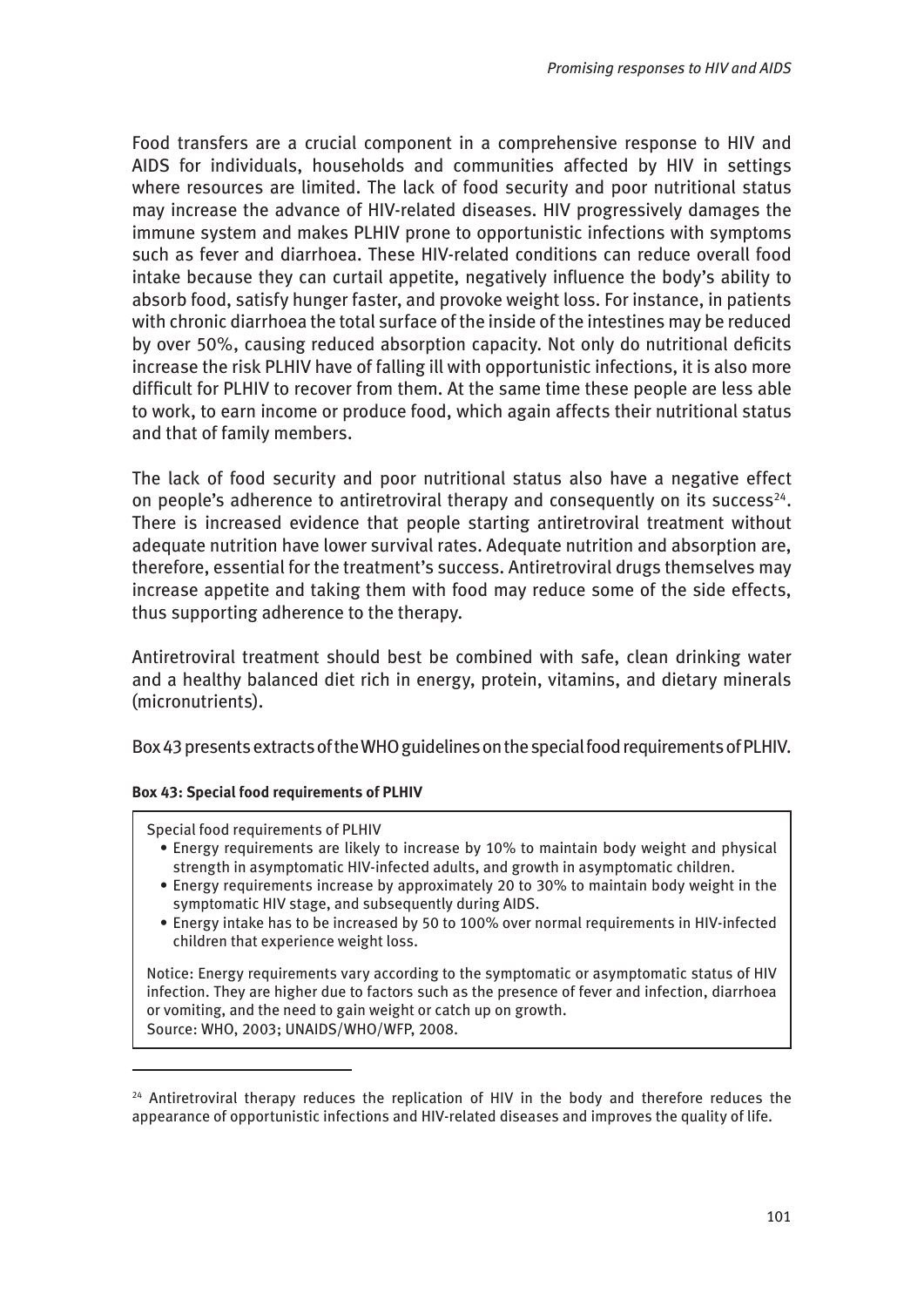It is beyond our scope to go into further detail concerning the nutritional requirements of specific groups. Special attention has to be given to the nutritional requirements of pregnant women living with HIV, and during infant feeding (WHO, 2009b), as well as the nutritional care of HIV-infected children (WHO, 2009a). Malnutrition is one of the most common problems in HIV positive children. These guidelines may need to be updated as new research findings become available.

A nutritious, healthy, balanced diet is crucial for PLHIV and food transfers are important for those that do not have one. Conditional or unconditional food transfers (also called food aid) are the most common type of social assistance. Food aid can be criticized as a disincentive for local food production because of the negative effects on local markets, or for creating dependency. Additionally, in the context of HIV and AIDS, the benefits and costs of food aid have to be compared to those of alternative strategies. It should also always favour locally produced food and be combined with nutrition education and other kinds of support in order to avoid long-term dependence on it.

The following key considerations are important for measures involving food aid in the context of HIV and AIDS:

- Identifying the right target group (the most vulnerable households). A sensitive approach is needed to avoid undesired outing, potential stigma and discrimination when assisting PLHIV.
- Making sure that women, including pregnant and lactating women, and children participate in the programmes. Emphasis should be placed on appropriate infant feeding as one component of the prevention of mother-to-child transmission and specific information should be provided, preferably by health personnel.
- Supporting adequate diet and nutritional intake within treatment programmes, including counselling on nutrition and referral to services. Food aid should have a time limit, e.g. maximum of 6 to 9 months (depending on the health situation of the person).
- Focusing food aid on the entire family (not just on one person in the family).
- Finding appropriate distribution points and manageable packaging for rations.
- Appropriateness of the rations in terms of nutritional value, palatability and digestibility in the cultural context. Depending on the stage of the infection, in particular during times of severe sickness, PLHIV may be unable to consume some kinds of food.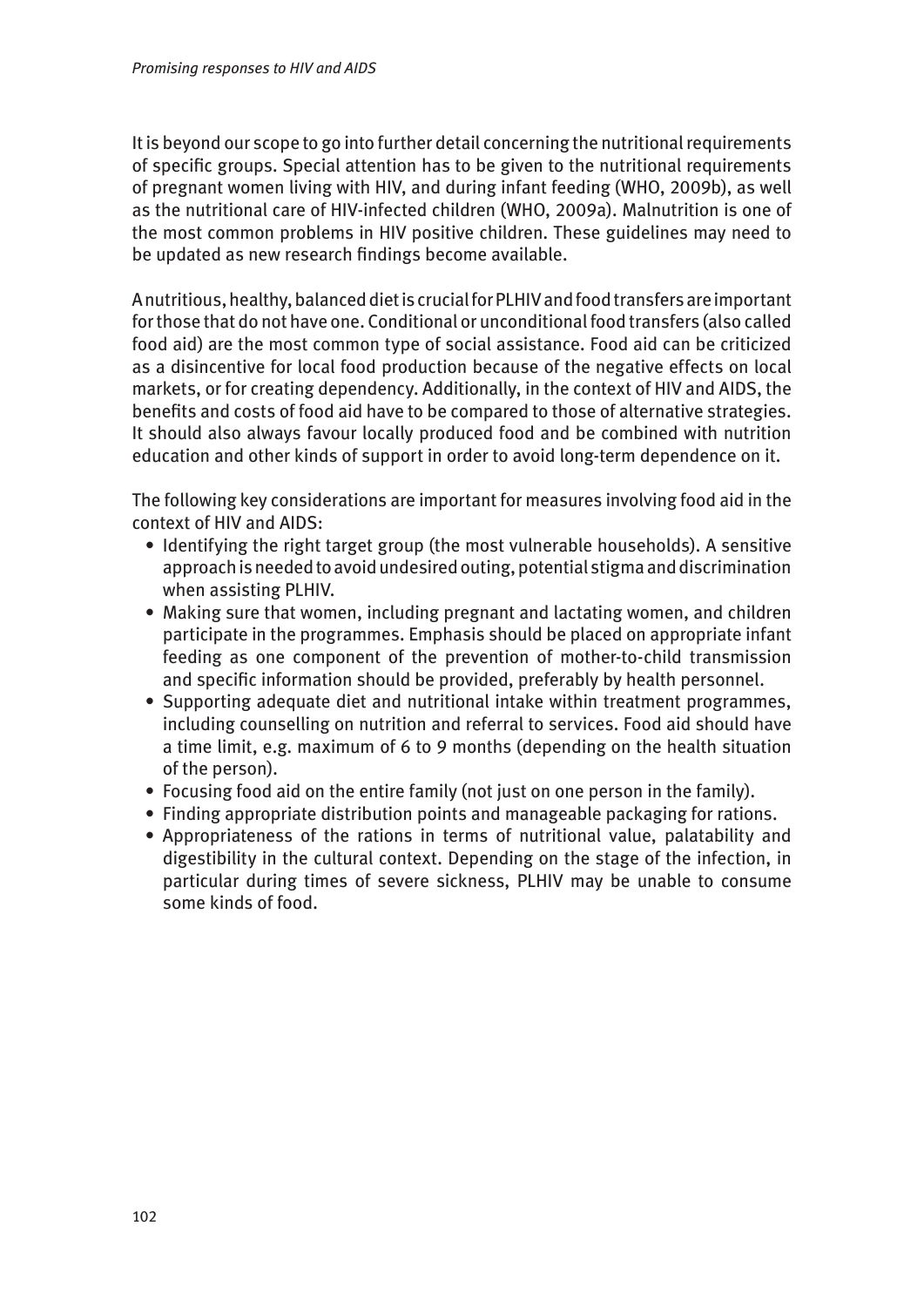# **5.3.2.2 Nutrition measures**

Measures related to nutrition commonly target the general population, but are highly beneficial for PLHIV (independent of their awareness of their status). The main aims of public nutrition measures are to reach a maximum number of beneficiaries at a minimum cost in order to improve nutrition in general and ensure food security. Four types of measures can usually be distinguished:

**a) Fortification:** This is the process of adding vitamins and/or minerals to food to increase its overall nutritional value. This can be done on several levels: mass or universal (e.g. for a staple food as required by law), targeted (e.g. for infant feeding), household (e.g. crushable tablets), or hammer-mill level (done at a local mill). In the context of HIV and AIDS, fortification seems to be of particular interest, because multiple micronutrients can improve nutrition and health. Besides, local food fortification initiatives can generate local income. Ideally they should be linked to treatment initiatives. Many NGOs have been involved in food fortification.

**b) Supplementation:** This is the provision of vitamins or minerals administered orally or by injection to avoid a deficiency in a specific micronutrient for a certain time period (e.g. vitamin A for children under 5; folic acid or iron for pregnant women). In general, it is a costly intervention. To date, there is a lack of scientific data on the effects of supplementation on HIV progression in asymptomatic PLHIV.

**c) Nutrition education:** Accessible relevant nutrition education for the entire population is another public health strategy. This includes the promotion of a diversified healthy diet, of growing techniques that increase the nutrient value of crops and of processing and storage techniques that minimise nutrient loss. Public nutrition education is also beneficial for PLHIV, whether they know their status or not. Many NGOs are specialists in nutrition education.

**d) Public health measures:** Public health measures aim to address issues like malnutrition, poor sanitation, access to potable water, malaria control and parasitic infections. In addition, the public health sector is responsible for advocating and monitoring nutrition and food security measures. Public health measures are also crucial for PLHIV. NGOs play an important role in implementing these measures. (CRS/USAID, 2006)

The example in Box 44 shows a community-based nutrition project in the context of HIV and AIDS.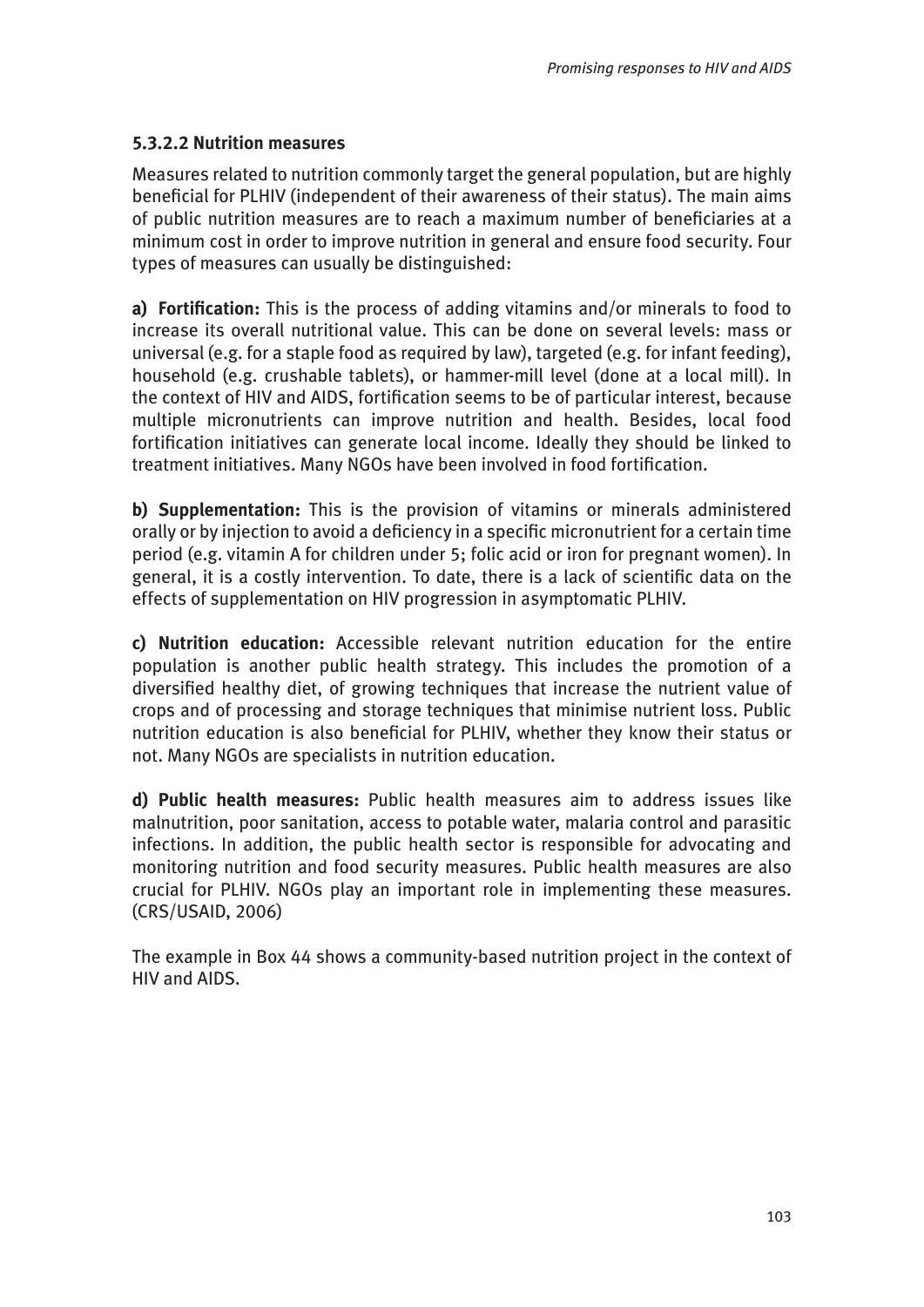# **Box 44: A community-based nutrition project – a Kenyan example**

The Community-Based Dietary Intervention Project for households affected by HIV and AIDS in Kenya is run by the Kenya AIDS Intervention Prevention Project Group (KAIPPG). It is a community-based nutrition project where training in growing crops, animal husbandry and in food production and processing are specifically tailored to the needs of PLHIV. • 180 vulnerable women were selected from regional units. Six nutritional field schools of 30 members each were formed to promote informal learning in the community. • The participants were trained in energy-saving technologies, local production of animal and plant cakes, bread-baking, caring for children infected with HIV and safe, hygienic food practices. • Participants donated land and labour to the project. 15% of the yield from the field school was retained and given to other widows who did not directly benefit from the first phase of the project. • The gesture of sharing helped the project to expand without external support. • All the trainees from the 6 schools were interlinked. The specific needs of each individual member were addressed. The trainees from each school were subdivided into groups of 10. • These smaller groups assisted each other in farm operations, marketing activities and other daily needs. • For purposes of sustainability, the project established links to relevant government departments, other NGOs and private groups. **Effects:** • Improvement in the health condition of widows and orphans infected with or affected by HIV and AIDS; • Problems of malnutrition among widows and orphans were solved locally. • Empowerment of vulnerable community members, e.g. in the area of nutrition management and hygiene. **Challenges:** • Illiteracy: High levels of illiteracy and the advanced age of the trainees made lecturing difficult. Many lessons had to be repeated several times. • Financing: The programme would like to share its experience with the public at large, but not enough funds are available for a regular newsletter. Source: KAIPPG Report<http://www.kaippg.org/reports.html> Even though public food measures are mainly targeted at the general population,

they can be highly beneficial for PLHIV because they lead to better nutrition and health and to an improved immune system. In particular, food fortification, nutrition education and public health measures are important responses to HIV and AIDS.

# **5.3.2.3 Cash transfers**

In wider humanitarian debates, cash transfers are increasingly recognised as a useful alternative to food aid. For households affected by HIV and AIDS, cash might be more appropriate than food aid, because these households may be struggling with other expenses, such as various non-food items, house rent, and education for the children. The amount of the cash transfer should not be too small, so that households do not have to make critical choices between food and other needs.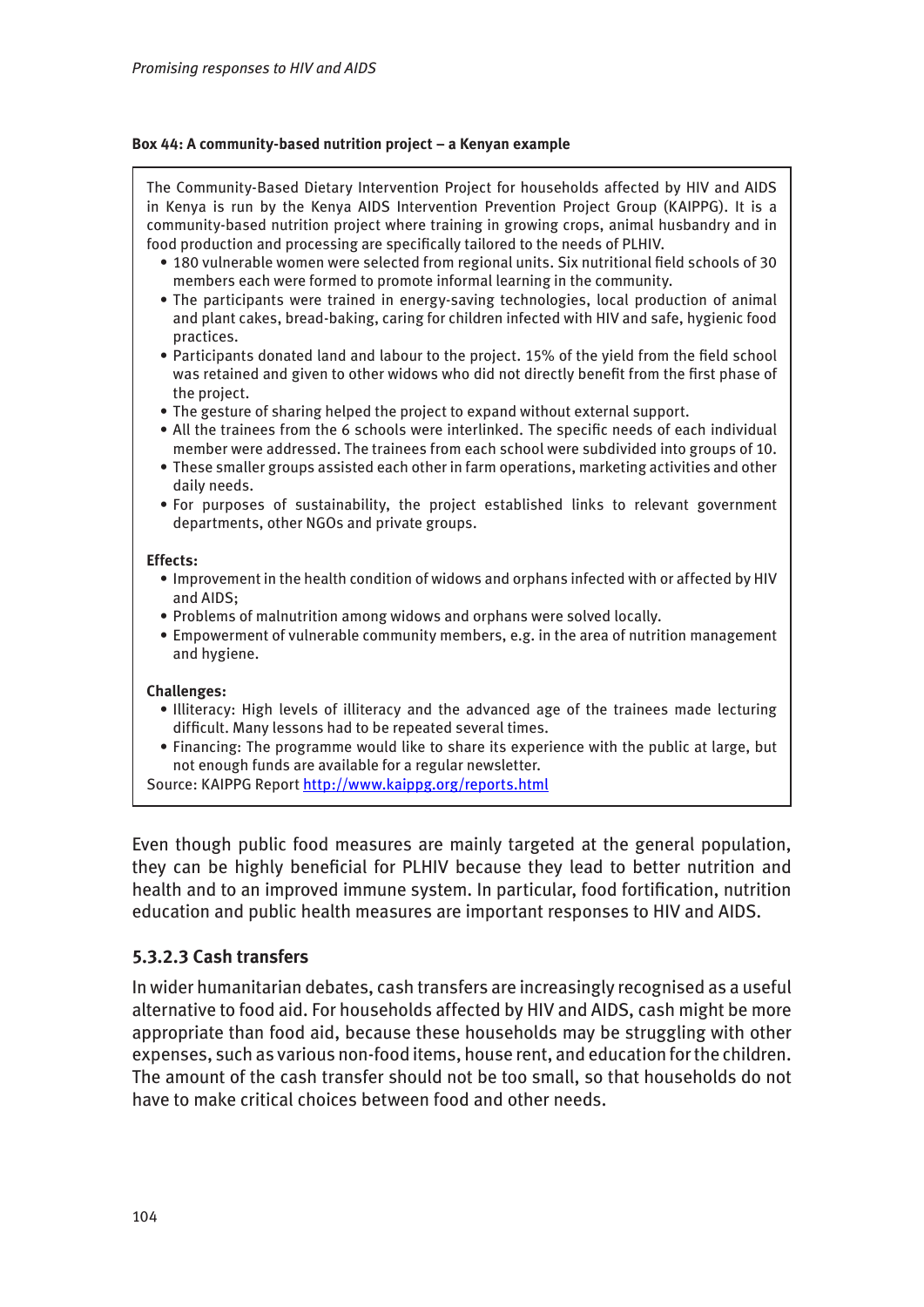Currently more than a dozen countries in sub-Saharan Africa (like Ethiopia, Malawi, South Africa and Zambia) have cash-transfer programmes.

Cash transfers can be conditional (e.g. based on school enrolment) or unconditional. In the context of HIV and AIDS, most transfers are unconditional, but several case studies have been carried out to explore conditional transfers. (Adato et al., 2008; Adato, 2007)

Table 18 compares the two approaches in the context of HIV and AIDS.

| Table 18: Benefits and disadvantages of conditional and unconditional cash transfers |  |  |  |
|--------------------------------------------------------------------------------------|--|--|--|
|--------------------------------------------------------------------------------------|--|--|--|

| <b>Conditional</b>                                                                                                                                                                                                                                                                                                                                                                                                                                               | <b>Unconditional</b>                                                                                                                                                                                                                                                                                       |
|------------------------------------------------------------------------------------------------------------------------------------------------------------------------------------------------------------------------------------------------------------------------------------------------------------------------------------------------------------------------------------------------------------------------------------------------------------------|------------------------------------------------------------------------------------------------------------------------------------------------------------------------------------------------------------------------------------------------------------------------------------------------------------|
| <b>Benefits</b><br>• Can lead parents to invest in the education<br>and health of their children<br>• Increase public support; policy makers can<br>monitor them via progress indicators in<br>the area of education and health.<br>• Can be used to respond to specific<br>needs of affected households, e.g. health<br>information, early child development<br><b>Disadvantages</b><br>• Beneficiaries have different preferences<br>from development planners | <b>Benefits</b><br>• Beneficiaries are free to use the cash<br>according to their needs<br><b>Disadvantages</b><br>• Meeting the requirements for<br>unconditional cash transfer might exceed<br>benefits<br>• Beneficiaries use the money for purposes<br>others than expected by development<br>planners |

Source: Adato, 2007

# **Some examples of cash transfers**

**Social pension:** Non-contributory pensions are an important form of social cash transfer aimed at social protection on a permanent basis (GTZ, 2005). Until now, four countries in southern Africa: South Africa, Botswana, Namibia and, recently, Lesotho offer non-contributory pension schemes to elderly citizens (Devereux, 2006). Citizens in the age group of 60 and above are eligible (whether they are retired or not). The following positive impact has been observed, some of it directly related to HIV and AIDS:

- The regular income reduces the household's vulnerability to crises.
- Crises can be handled more successfully.
- Food security and nutrition are improved.
- The regular cash transfers promote local economic growth, even in remote areas.
- Social pensions help support OVC. (Source: Devereux, 2001)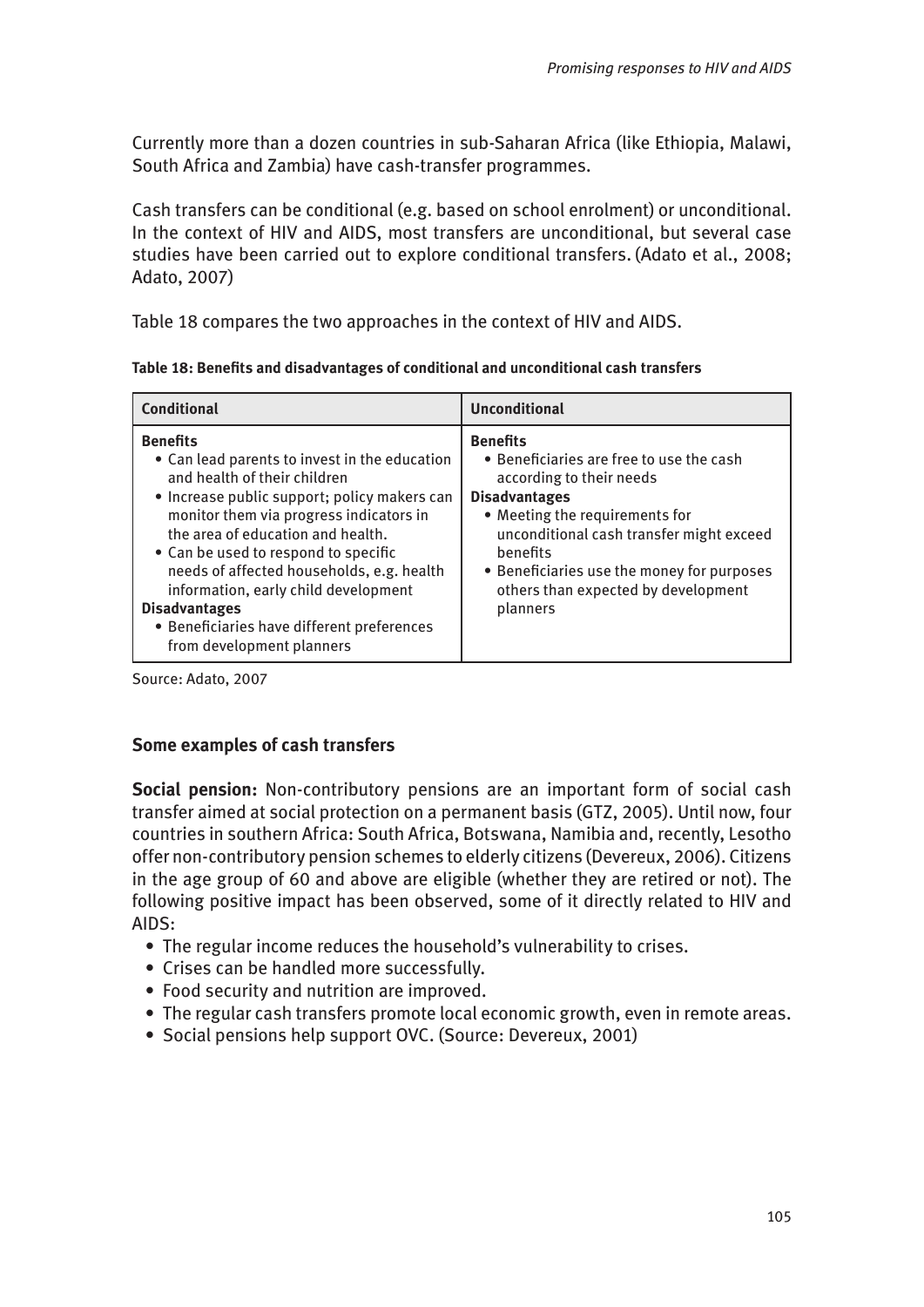Boxes 45 and 46 present examples of non-contributory pension schemes. Both schemes presented address a specific, very vulnerable target group. The examples illustrate the problems the governments have in financing such structures and extending such schemes to other vulnerable groups.

# **Box 45: Social pensions for people in rural areas – a Brazilian example**

### **Non-contributory pensions for people in rural areas in Brazil**

There is a non-contributory pension scheme for rural beneficiaries (men as of 60 and women as of 55) in Brazil. Eligible are people as of this age, surviving dependents, the disabled, and subsistence workers.

A multi-dimensional survey reported a lower incidence of deprivation among the beneficiaries of non-contributory cash transfers.

## **Some benefits:**

- Improved health among beneficiaries and other household members,
- Improved housing,
- Improved social networks.

### **Some potential disadvantages:**

- Lack of financial and political sustainability for pension schemes in many governments;
- May negatively affect the performance of informal networks for elderly people.

Source: Farrington et al., 2004

## **Box 46: A non-contributory old age pension – a Lesotho example**

# **Social pensions in Lesotho**

Lesotho is the fourth southern African country to introduce non-contributory pensions. Of those countries, Lesotho is by far the poorest. Several factors lead to the particular vulnerability of the people in Lesotho: changing patterns of labour migration to South Africa, families unable to cope with little income, high HIV prevalence, etc.

### **Main strategies:**

- The scheme is designed, implemented and financed entirely by the government of Lesotho. It responds directly to the severe impoverishment of elderly people, who are often the guardians of orphans due to HIV and AIDS.
- The scheme targets all citizens already above 70 years of age (higher age to reduce costs). Beneficiaries receive up to Maloti 150 (£13) per month. Because of the difference in the life expectancy of women and men, more women (60%) than men (40%) benefit.

# **Importance of the scheme:**

• The scheme accounts 3% of gross national income in Lesotho.

# **Main challenge:**

• The main challenge now is to extend coverage by lowering the age of the beneficiaries and to design social welfare schemes for other groups that are vulnerable for different reasons. Source: Devereux, 2006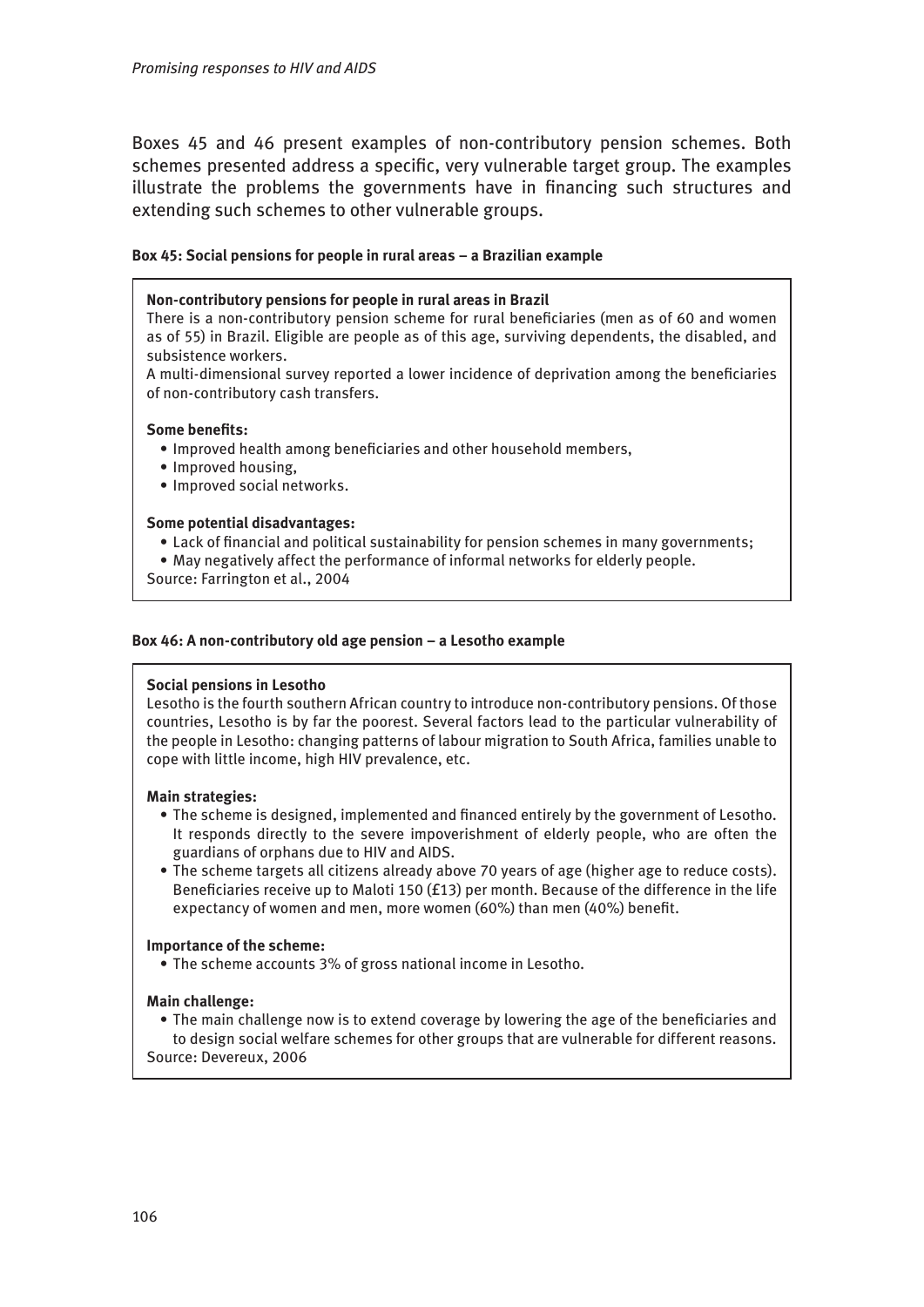**Attendance incentive:** Attendance incentives are a conditional cash-transfer strategy to motivate impoverished households to invest in the education of their children or to participate in training programmes, for instance. The wider community can also benefit from this strategy through improved health, education facilities and knowledge accumulation. In the context of HIV and AIDS, this is a laudable strategy because a lack of resources often leads to a shift of resource allocation and usually to decreases in investment in the education and health of children, for example.

Box 47 presents an example of a conditional cash-transfer programme. Households that regularly visit clinics, participate in health education and nutrition supplement programmes, and send their children to school receive cash transfers from the government. Evaluation results show that the additional available cash is mainly used in the areas of nutrition and health.

## **Box 47: The effects of an attendance incentive programme – a Mexican example**

### **Progresa, Mexico**

The poverty alleviation programme of the Mexican government, PROGRESA, carries conditions. It transfers cash to households living in extreme poverty, contributing up to 19.5% of the average income of those families. The cash transfer is linked to regular clinic visits, health education, nutritional supplements and school enrolment on the part of the families.

### **Several benefits were observed on a household and community level:**

- Improved health and school attendance among the children, in particular the girls;
- Improved nutritional status, in particular among the girls;
- Less child labour;

• The communities benefit indirectly through improved health and education facilities. Source: Adato, et al., 2008

*Remarks:* This case study is not focused on HIV and AIDS, but this could be a valuable strategy.

# **5.3.2.4 Food transfers versus cash transfers**

Both strategies – food transfers and cash transfers – are relevant forms of social assistance for PLHIV and affected household members. The relationship between affected households/individuals living with HIV and food security has to be taken into account. In terms of ART for people without food security, the provision of food rations could be a better option than cash. Other options are the use of food stamps, coupons or vouchers. Table 19 compares the advantages and disadvantages of both.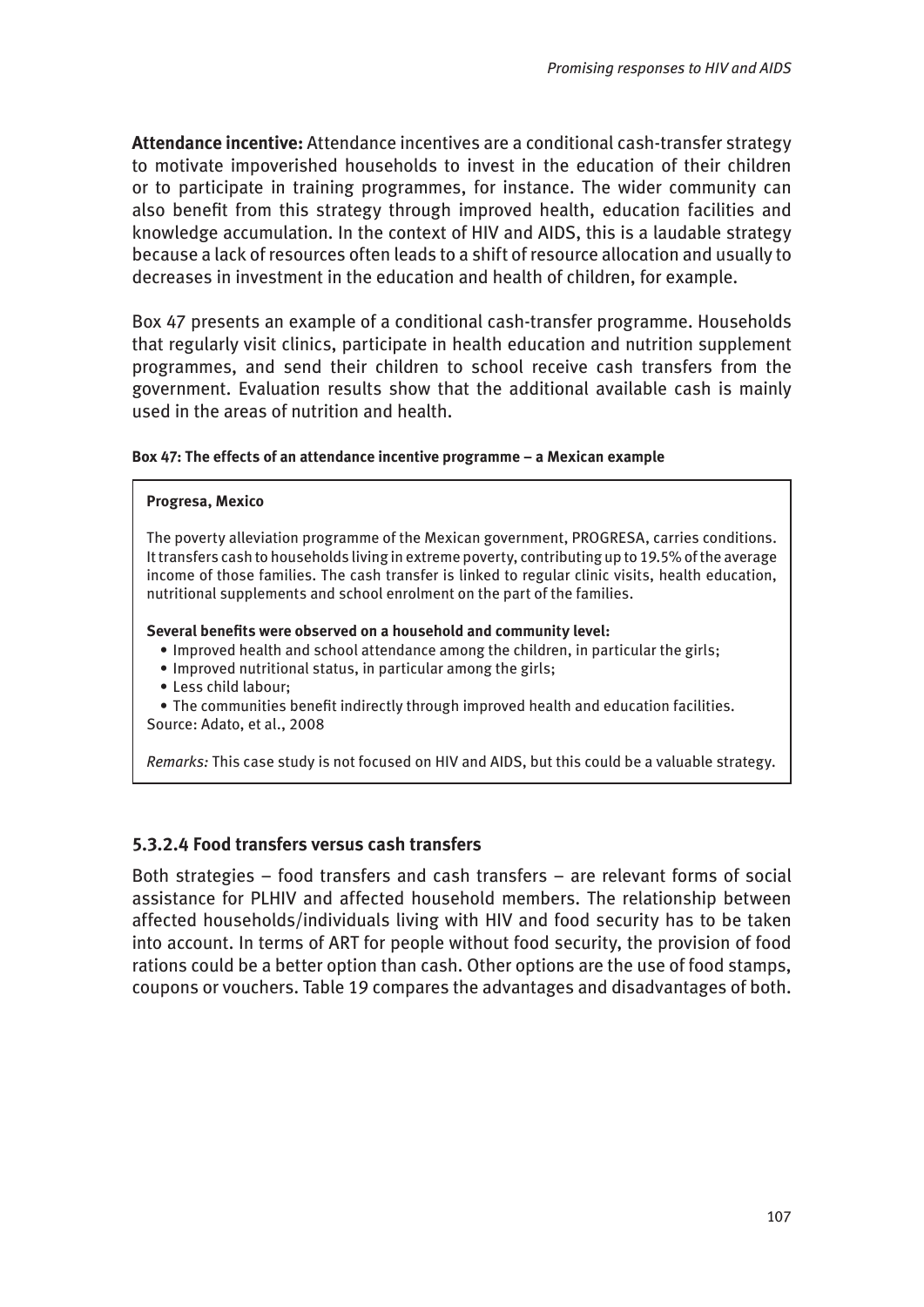| <b>Food transfers</b>                                                                                                                                                                                                                                                                                                                                                                      | <b>Cash transfers</b>                                                                                                                                                                                                                      |  |
|--------------------------------------------------------------------------------------------------------------------------------------------------------------------------------------------------------------------------------------------------------------------------------------------------------------------------------------------------------------------------------------------|--------------------------------------------------------------------------------------------------------------------------------------------------------------------------------------------------------------------------------------------|--|
| <b>Advantages</b><br>• Address food insecurity immediately<br>• Can directly address nutritional deficits<br>• Can be fortified or enriched with nutrients<br>• Can be self-targeting (target group can<br>easily be identified)<br>• Often favour women, children and the<br>elderly                                                                                                      | <b>Advantages</b><br>• Allow more beneficiary choice<br>• More cost efficient than food transfers<br>. More discreet than food rations,<br>minimising stigma and discrimination<br>• Encourage local production and stimulate<br>markets   |  |
| <b>Disadvantages</b><br>• High transportation costs<br>• Food losses through spoilage<br>· Imported food aid can have a negative<br>influence on local markets<br>• Restricted food products may limit<br>nutritional value<br>• Type of food is not accepted by the<br>beneficiaries<br>• Food distribution may expose recipients<br>to stigma<br>• Food can be sold to meet other needs. | <b>Disadvantages</b><br>• Can be used for non-food consumption<br>. When used to purchase food, food<br>products may not meet requirements for<br>balanced diet and micronutrient needs.<br>• Decision on use of cash often made by<br>men |  |

Source: Greenblott, 2007

Functioning food markets and access to them by target groups are preconditions for the success of cash transfers. This is often not the case in conflict areas or in postwar countries, for instance.

# **5.3.3 Labour market measures: food for work, cash for work, input for work**

The primary objective of labour market measures is to generate employment. It is an essential strategy in social protection, the reduction of poverty and migration due to unemployment, as well as gender discrimination, among others (ADB, 2008). In the context of HIV and AIDS, job opportunities and income can help minimise the risks of HIV infection and mitigate the effects. This chapter introduces various kinds of public works programmes in the context of HIV and AIDS.

Public works programmes mainly focus on 'food for work', 'cash for work', and some on 'input for work'. They provide payments in cash or kind in return for labour (Slater, 2004). 'Food for work' is a common approach for providing food aid in a way that seems to create less dependence compared to free, unconditional distribution.

However, approaches requiring labour may increase food insecurity for people living with HIV and affected households, as there is usually not enough labour available and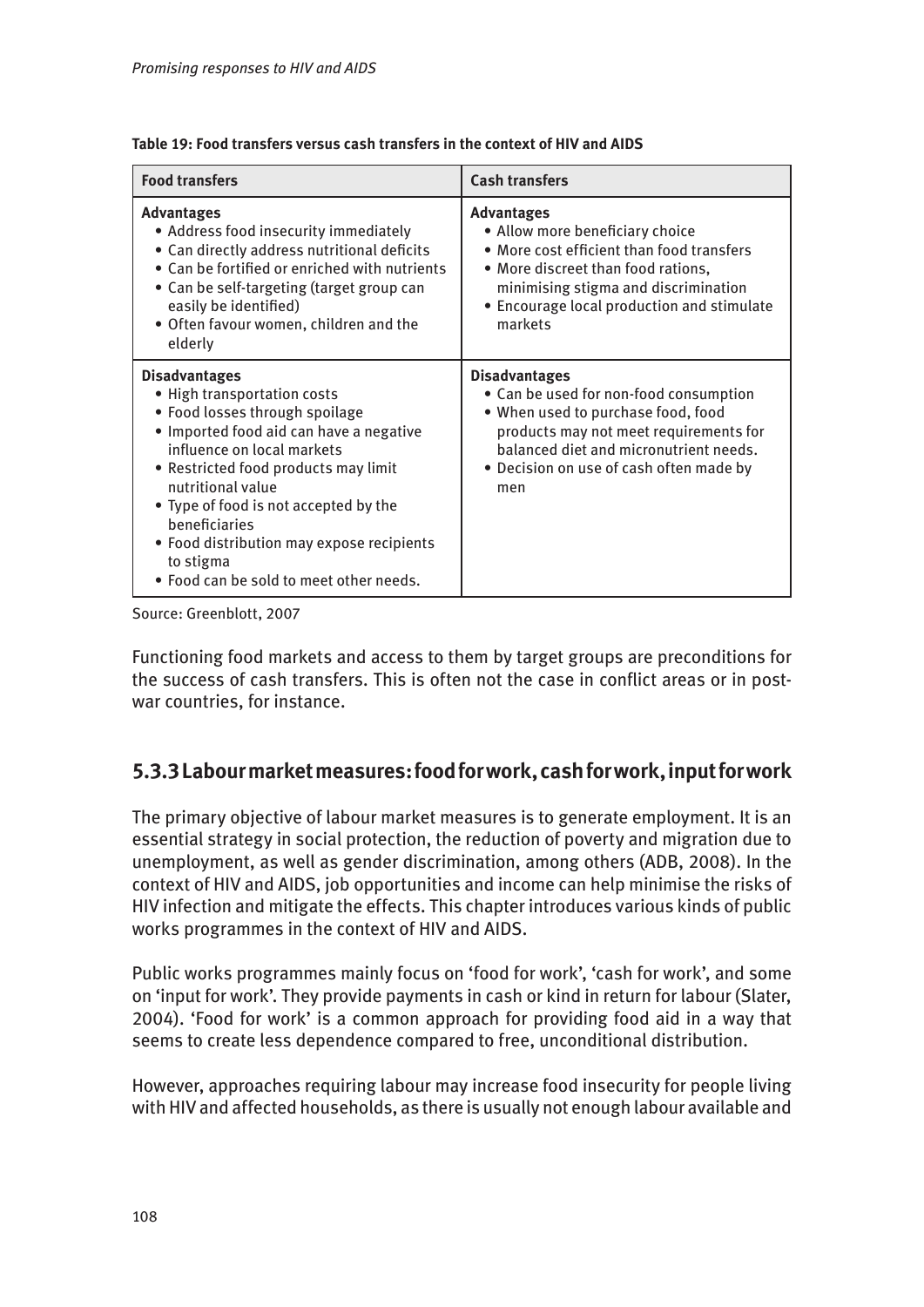their own work capacity is generally reduced. Affected households might not even be able to participate at all. A viable option could be to transform the programme into 'food for care' in order to provide people caring for orphans or sick people with food. To determine the appropriateness of such a measure, the following aspects must be taken into account: sustainability, food for work that was formerly voluntary, the right targets. (Slater, 2004)

A promising public works strategy in the context of HIV and AIDS is 'food for assets' (FFA). The intention is to create productive assets to be owned, managed and used by the household or community involved, but to link these assets to skills and knowledge enhancement.

- The FFA might include a variety of training modules, such as conservation farming, labour-saving technologies, the introduction of nutrition-rich crops, home-based care, the promotion of labour- and tool banks, for example.
- FFA can reinforce a community's social resources (e.g. by supplying food to home-based-care providers) or its physical assets (e.g. by renovating a local clinic or improving a community vegetable garden).

FFA is an integrated approach 'combining better nutrition, health and hygiene conditions; agricultural recovery; the restoration of coping strategies; improved income and the protection or recovery of productive assets' (UNICEF, 2005; Gillespie et al., 2005).

Examples of FFA are illustrated in Box 48 to 50. Both examples show that FFA is often linked to productive assets or social assets.

#### **Box 48: Food for assets – a Zimbabwean example**

#### **Food for housing chronically ill household members in Zimbabwe**

A World Vision team, in conjunction with target communities, identified the need for improved housing for households headed by elderly or chronically ill people.

Community members identified impoverished households; local resources were combined and houses renovated. As a 'food for assets' project, the community workers received food rations on a monthly basis.

#### **Box 49: Food for assets – a Lesotho example**

#### **Food for the development of keyhole gardens in Lesotho**

The organisation Care and its local partner TEBA have developed a nine-month training programme for food-insecure households on how to build and maintain a 'keyhole' garden. The gardens, built using local materials, are resistant to dry weather conditions and provide high yields of vegetables year-round. Elderly people and the young can easily handle this type of garden. The participating households are only allowed to graduate from the programme when their garden is functioning and they possess enough skills to maintain it. Source: FANPRAN, 2006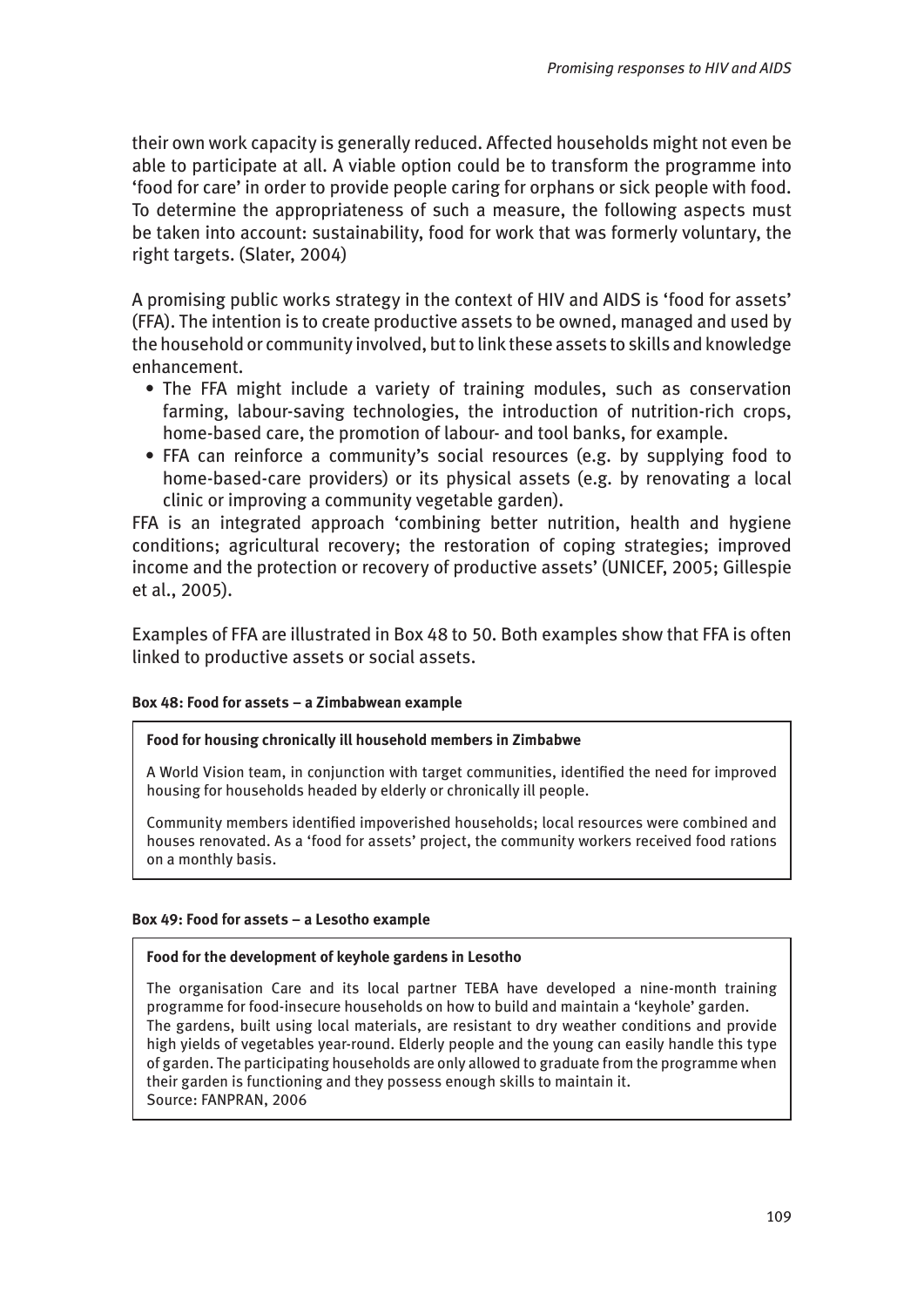#### **Box 50: Food for assets – a Malawi example**

#### **The Soya Seed Revolving Fund and Diet Diversification**

The Soya Seed Revolving Fund, which was run by the World Food Programme in collaboration with the Christian Hospital Association of Malawi from 1994-98, targeted severely malnourished children under five and pregnant and lactating women. The programme was linked to an FFA training programme in soy-maize intercropping and various soya processing and preservation methods.

#### **Progress:**

- Participants in the FFA-project were trained in soya production and processing. During their training, they received food rations.
- After the training, the households involved were organized into production groups.
- Further technical support and seed were provided. Each household had to return 1kg of soya to the project management unit and also to the community storage facility.
- Excess soya was bought from the farmers by small-scale production units collaborating with WFP.
- The soya was used in the hospitals for children and women at risk. The women also received nutrition training.

#### **Effects:**

- The creation of income-generating opportunities, also through the market linkage;
- Nutritional rehabilitation of children and women;
- Many households benefited from the revolving mechanism.
- USAID, 2005

*Remark:* The idea behind the 'revolving soya fund' project seems very successful and easy to repeat in the context of HIV and AIDS. Such a project should cover at least 4 rainy seasons. Depending on the location, such a project should be planned for at least 2-4 years.

Public works approaches are an opportunity for PLHIV and affected households, but bear the risks of dependency and lack of sustainability. The options that seem most suitable are 'food for assets' or possibly 'food for care' because they are linked to skills acquisition and offer wider benefits for the community.

# **5.3.4 Child protection**

Due to HIV and AIDS there are a huge number of orphans. Usually, parents provide the main care and support for children. Apart from psychological stress, when children lose one or both parents, they face a great risk of poverty (UNICEF, 2007). It will remain a tremendous challenge in the future to provide adequate social and psychological care for orphans and their guardians. This chapter provides an overview of social protection schemes that support orphans and vulnerable children (OVC).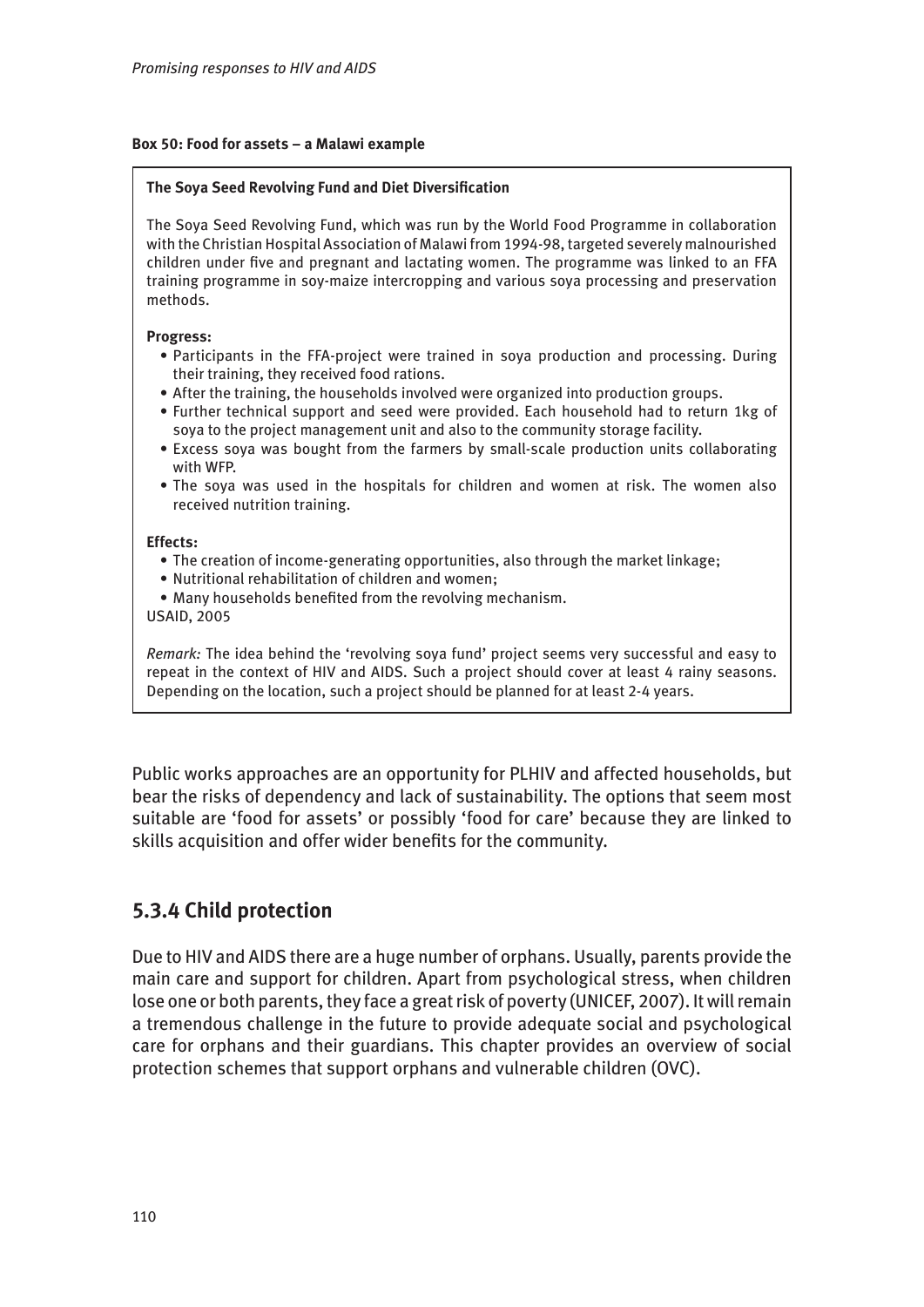# **5.3.4.1 School feeding**

School feeding programmes are generally popular and are becoming even more so with the increasing number of AIDS-related orphans. Most school feeding programmes have three main objectives:

- Improvement of the children's nutrition,
- Increased enrolment and attendance (particularly for girls),
- Improvement of students' educational performance.

Irrespective of HIV infection, the effects of school feeding programmes vary. In the context of HIV and AIDS, the following aspects have to be considered when deciding whether a school feeding programme is the right measure:

- Affected families may not send their children, in particular girls, to school because of a free meal when they need their support more at home (but attendance is more likely with than without this assistance).
- If orphans are targeted for the school feeding programme, they could face the stigma and discrimination connected to HIV and AIDS.
- In the context of HIV and AIDS, school feeding programmes might possibly be linked to a school garden programme for the transfer of knowledge about gardening and nutrition, especially where children lack adults to teach them on cultivation.

### **Box 51: The benefits of school feeding – a Zimbabwean example**

In 2005, the organisation C-Safe started an emergency school feeding programme in Zimbabwe.

#### **Process:**

Focus-group discussions with children revealed that the recipients of meals at school received fewer meals at home, leading to the opinion that the school feeding programme was of no benefit for the child.

#### **Effects:**

Further investigations revealed that the money saved by providing fewer meals to the child was used for other important needs, such as health-related services, payment for soap, etc. Furthermore, it encouraged parents to keep their children in school despite difficulties. Source: C-Safe/Care, 2004

### **5.3.4.2 Food for education programmes**

Food for education programmes mainly provide free food grains to impoverished families if their children attend school. These grains can be used for household consumption or can be exchanged for other household needs. In the context of HIV and AIDS, this kind of incentive might enhance school enrolment better than school feeding programmes.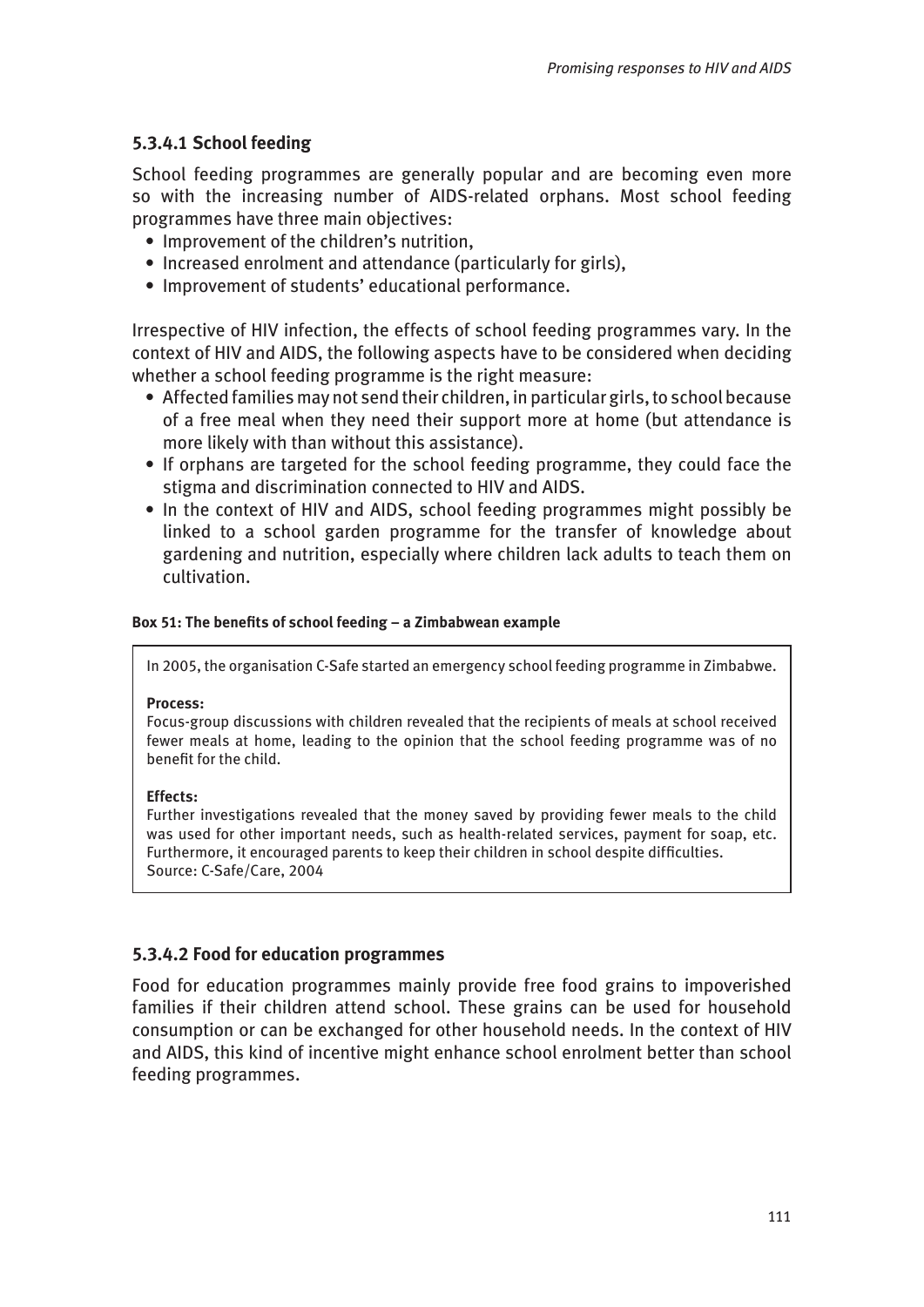### **5.3.4.3 Government child support**

Some countries have initiated cash (e.g. allowances for books, school and transport allowances) and kind (e.g. food, clothing, exemption from school and medical fees) transfer mechanisms to support orphans and vulnerable children. These transfers are directly targeted at the children or their guardians. Examples are orphan allowances, foster-care allowances, and basic pensions for the elderly (who often care for several orphans) and chronically sick guardians of the children. Cash transfers to orphans might have to be linked to skills training, so that young household heads can make adequate use of the money, for example. Allowances paid to guardians might encourage foster families to take care of more orphans, but this also carries a risk that orphans will not benefit directly if the foster families use the money solely for themselves. (Slater, 2004)

The example in Box 52 shows social protection schemes available for vulnerable households in South Africa. Another example from Kenya, presented in Box 53, describes government support for OVC.

#### **Box 52: Social grants and food parcels – a South African example**

#### **Food parcels and social grants**

South Africa has implemented several strategies to assist impoverished households; some focus mainly on children.

#### **Strategies:**

- The social welfare department supports impoverished families and orphans with food parcels on a monthly basis.
- In addition, there are several kinds of social grants, e.g. child grants, orphan/foster care grants, old-age pensions and disability grants.

#### **Effects:**

- Between 1998 and 2003, the number of beneficiaries increased from 2.8 to 5.8 million. For many households, these grants are the only source of income.
- Studies have shown that more affected than non-affected households receive grants. In particular pensions and child and orphan grants are important for households headed by the elderly taking care of orphans.
- Social grants, in particular those with higher amounts, really contribute to poverty reduction.

Source: FANRPAN, 2006; Booysen, 2004

*Remark:* Unfortunately, this case study does not show how the social assistance schemes (food parcels and social grants) are linked to more holistic approaches, including programmes for the transfer of knowledge to orphans in the field of agriculture and life skills. Neither does the example show in how far households headed by children benefit.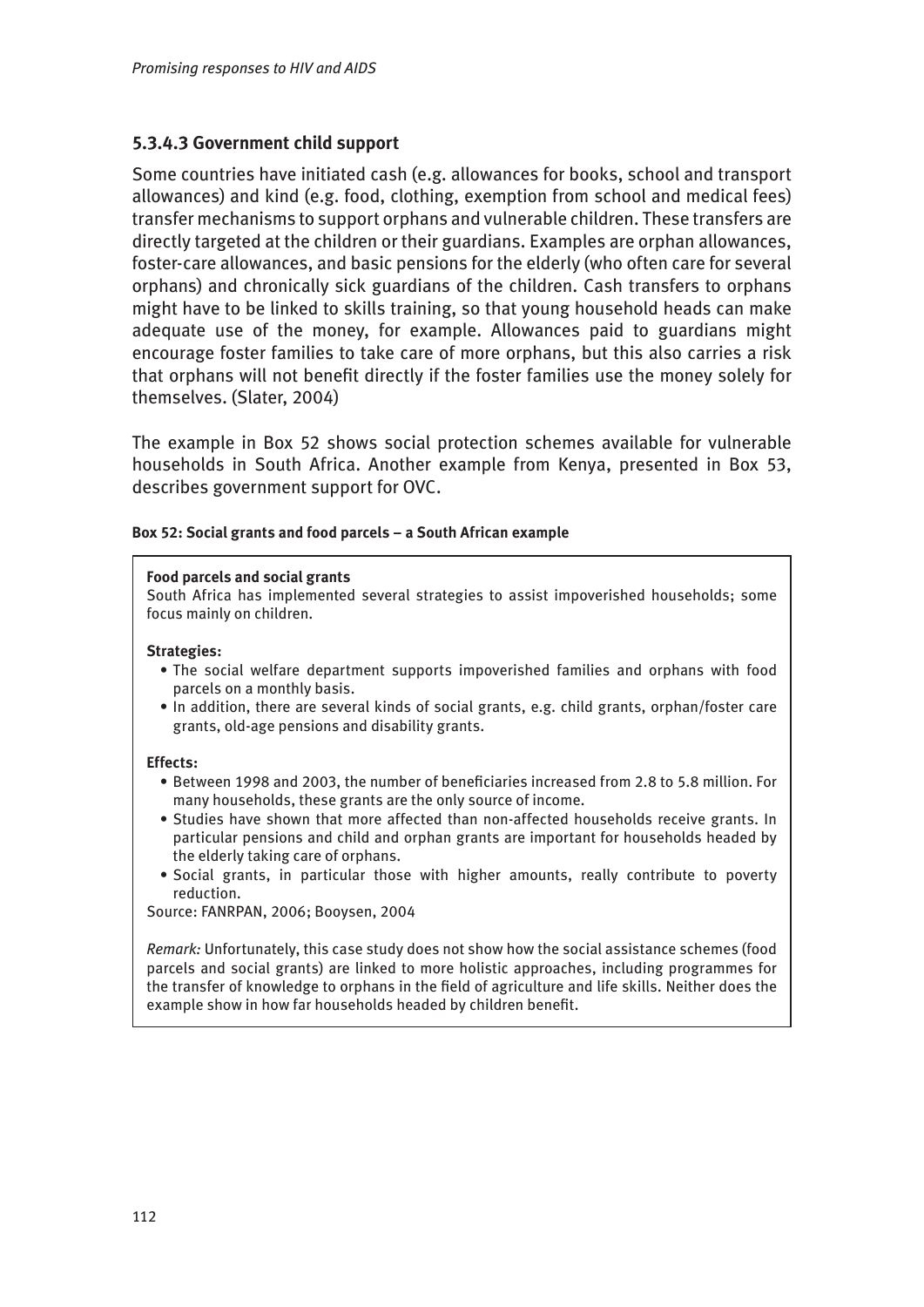#### **Box 53: Cash transfers for OVC – a Kenyan example**

#### **Cash transfers for OVC in Kenya**

In 2004, a cash-transfer scheme to ensure foster care for orphans was initiated by the Ministry of Home Affairs and the National AIDS Control Council, with assistance from UNICEF and SIDA.

#### **Strategy:**

• The foster households or community-based initiatives received the equivalent of USD 0.50 per day every month. At the initial stage, 500 children were reached.

#### **Effects:**

- First assessments seem to show that the money was spent on food, clothing, medical expenses and minor household purchases.
- Further, school attendance increased and some children living with HIV were able to obtain ART. The programme plans to scale up to reach 2,500 OVC.

Source: Slater, 2004

*Remarks:* This example shows that cash transfers for orphans can promote foster- and communitybased care and that the grants are used for the benefit of the child. In this case study, only a few children were reached. It has to be explored in how far all the OVC in a country could benefit from this type of programme. Further, it remains to be evaluated in how far the money incentive is misused by foster families.

Programmes assisting in the care and education of OVC are very important in the context of HIV and AIDS. Besides cash transfers to families and guardians taking care of OVC, households headed by children also have to be considered in child support programmes. They often lack close adult relatives or neighbours to look after them and to lobby for their educational and economic development.

# **5.3.5 Micro and area-based schemes in agriculture**

There are micro and area-based projects aiming to provide social protection in the subsistence agriculture sector and the urban informal sector. This chapter gives a short overview of support measures in the agricultural sector.

**Agriculture-related insurance:** Crop and livestock insurances provide various kinds of risk mitigation related to agricultural production (Farrington et al. 2004). There are different levels of agriculture to be considered: subsistence agriculture, semicommercial agriculture, commercial agriculture and specialised production systems. In developing countries, subsistence and semi-commercial agriculture play a significant role. But in particular for these two categories, agriculture insurance is difficult to organize, because of the limited area under cultivation and the low asset base. Insurance schemes for this target group are hardly viable as administrative costs to collect the premium and to verify claims are too high. Therefore, these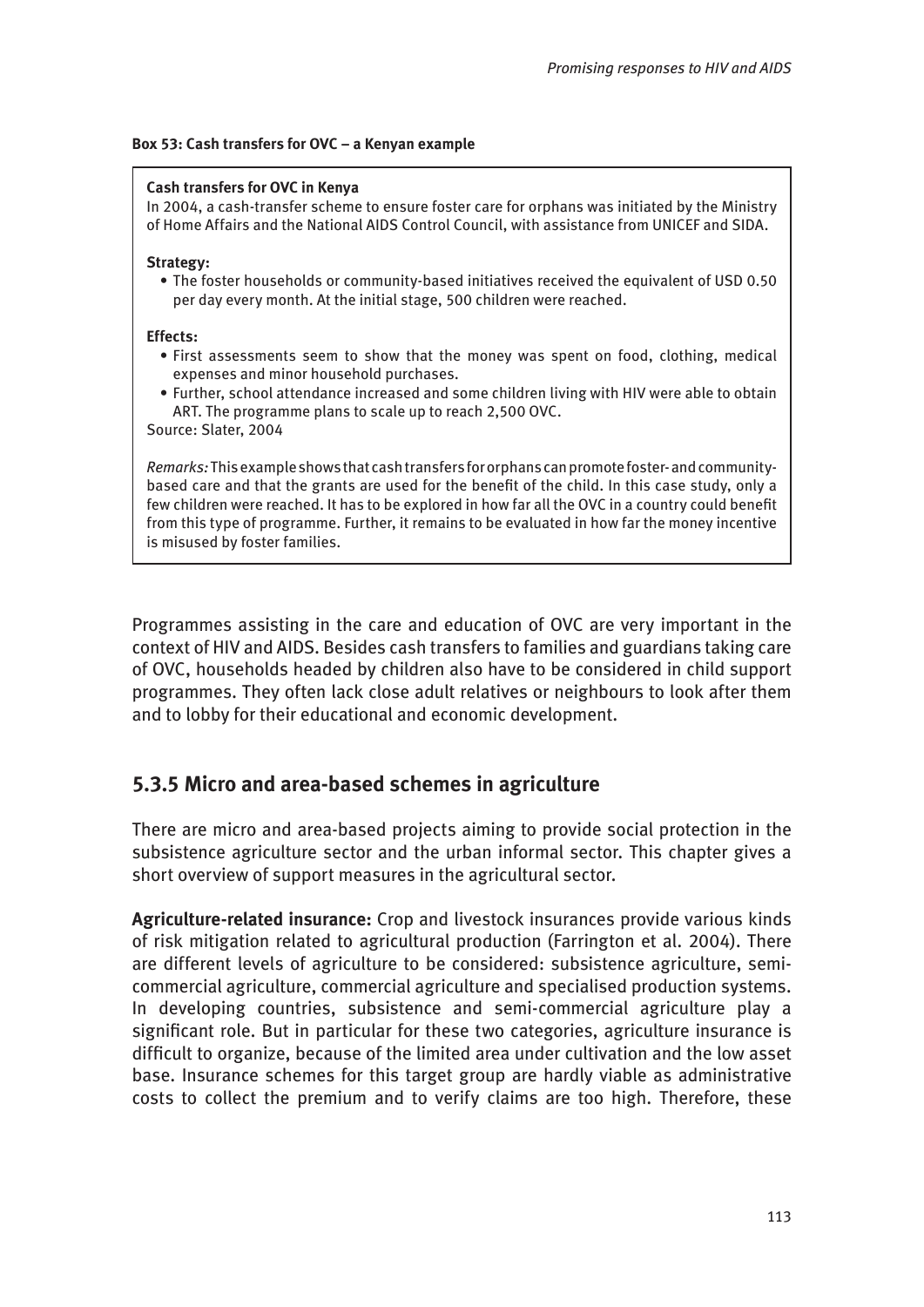schemes are run by governments at no profit or below profit. Many subsistence farmers may not participate in the scheme due to the administrative burden or because they do not know about the existence of insurance schemes of this kind. In the context of HIV and AIDS, crop and livestock insurance would be of advantage, but impoverished households might have other priorities than participating in such insurance schemes.

**Farm subsidies:** Governments often subsidise agricultural inputs like seeds, fertilizers or agro-chemicals. Indirect subsidies are provided in the form of research, technology development and the availability of improved crop and livestock varieties to farmers at affordable prices. Free or highly subsidised immunisation campaigns for livestock are also offered.

**Integrated approaches:** Apart from insurances and subsidisation, many other strategies are available to mitigate agriculture-related risks. Among these strategies are infrastructure projects (road construction, markets, irrigation etc.), facilitated access to credits, improved agricultural extension, land use programmes, etc.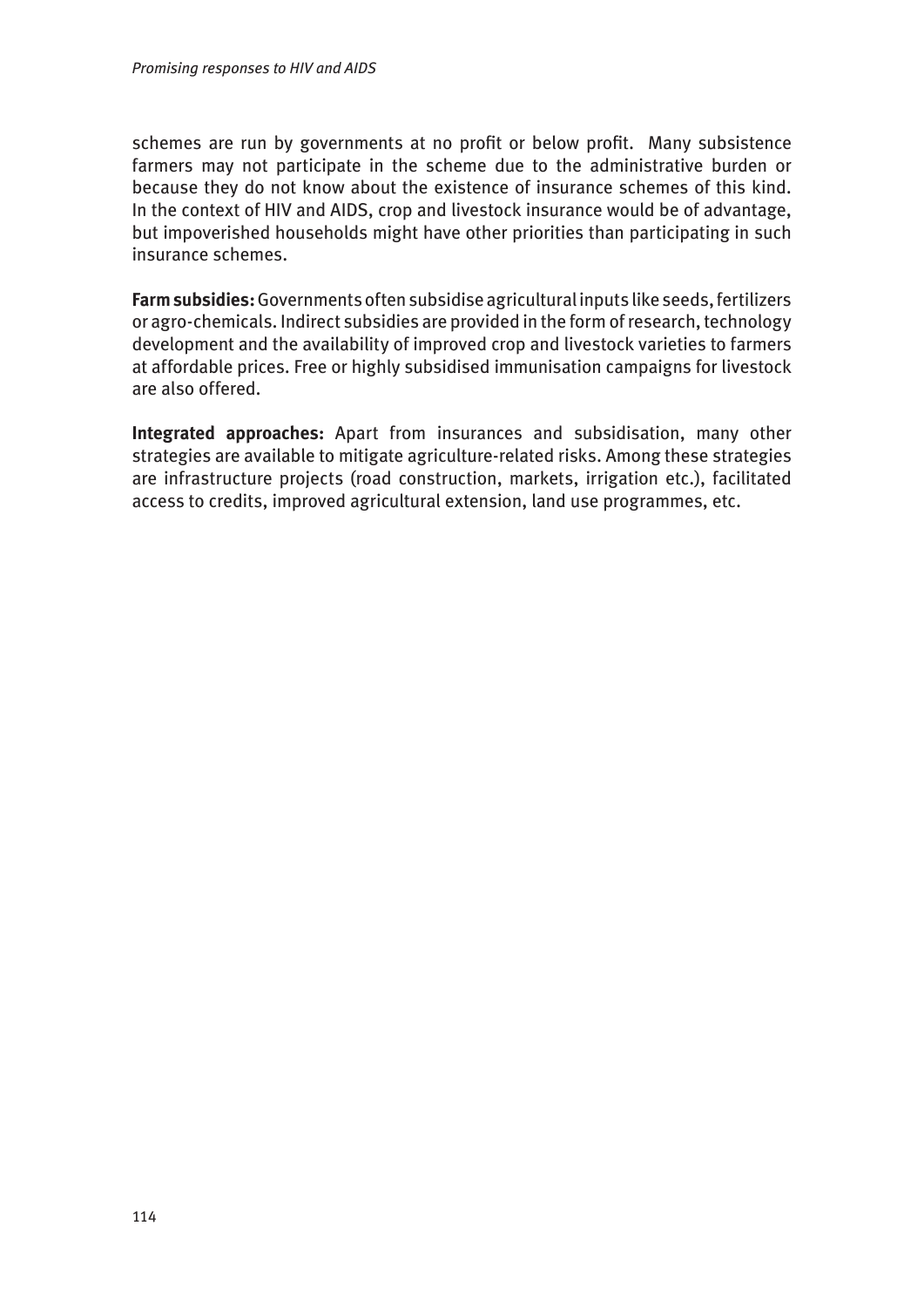# **6 Conclusion and recommendations**

This study explores a range of responses to HIV and AIDS in three key areas: agriculture and rural development, self-help, and social protection. For each area under study, detailed conclusions and recommendations are provided.

# **Agriculture and rural development:**

Labour-saving sustainable agricultural practices – agro-biodiversity-related strategies – farm mechanization – energy-saving methods at the household level – hygiene and sanitation – knowledge preservation

The agricultural and rural development sectors play a significant role in HIV and AIDS mitigation, because agriculture, rural development and related activities are central to the livelihoods of many poor households. Besides adapting core activities to the context of HIV and AIDS, such as extension messages and inputs adjusted to suit households headed by children, women, or the elderly and the households of people living with HIV, new areas have to be taken into consideration in the sector. These include the assurance of equal access to resources by men, women and (if possible) children; addressing land and property rights for women and children; and changing local traditions that are unfavourable in the light of HIV transmission and the mitigation of HIV and AIDS. Therefore it is important to establish partnerships with people working in other sectors: in the areas of health, HIV and AIDS, nutrition, water and sanitation, and legal rights.

With regard to agricultural production and food security, labour- and time-saving methods are of great significance to affected households because of the labour and time constraints they face. These methods include:

- Labour-saving, sustainable, agricultural production methods (agricultural diversification, conservation agriculture, integrated pest management);
- Agro-biodiversity-related strategies (traditional/indigenous crops, home gardens, community seed systems, wild food plants, medicinal plants);
- Farm mechanization (hand tools, simple irrigation systems, draught-animal power, the use of tractors);
- Energy- and time-saving methods at the household level (labour-saving cooking equipment, food preservation and processing, water and sanitation).

In the area of labour-saving technologies, the promotion of sustainable agricultural practices that save labour (e.g. because less time for weeding is required) have to be promoted. Strategies can consider labour-saving cultivation and land preparation methods (e.g. intercropping, zero or minimum tillage, mulching, row planting etc.), different crops (less labour intensive, better adapted to local conditions), new production systems (conservation agriculture, keyhole gardening) and integrated pest management systems. Related strategies also have to consider market conditions, e.g. potential market values of newly introduced crops. Introducing conservation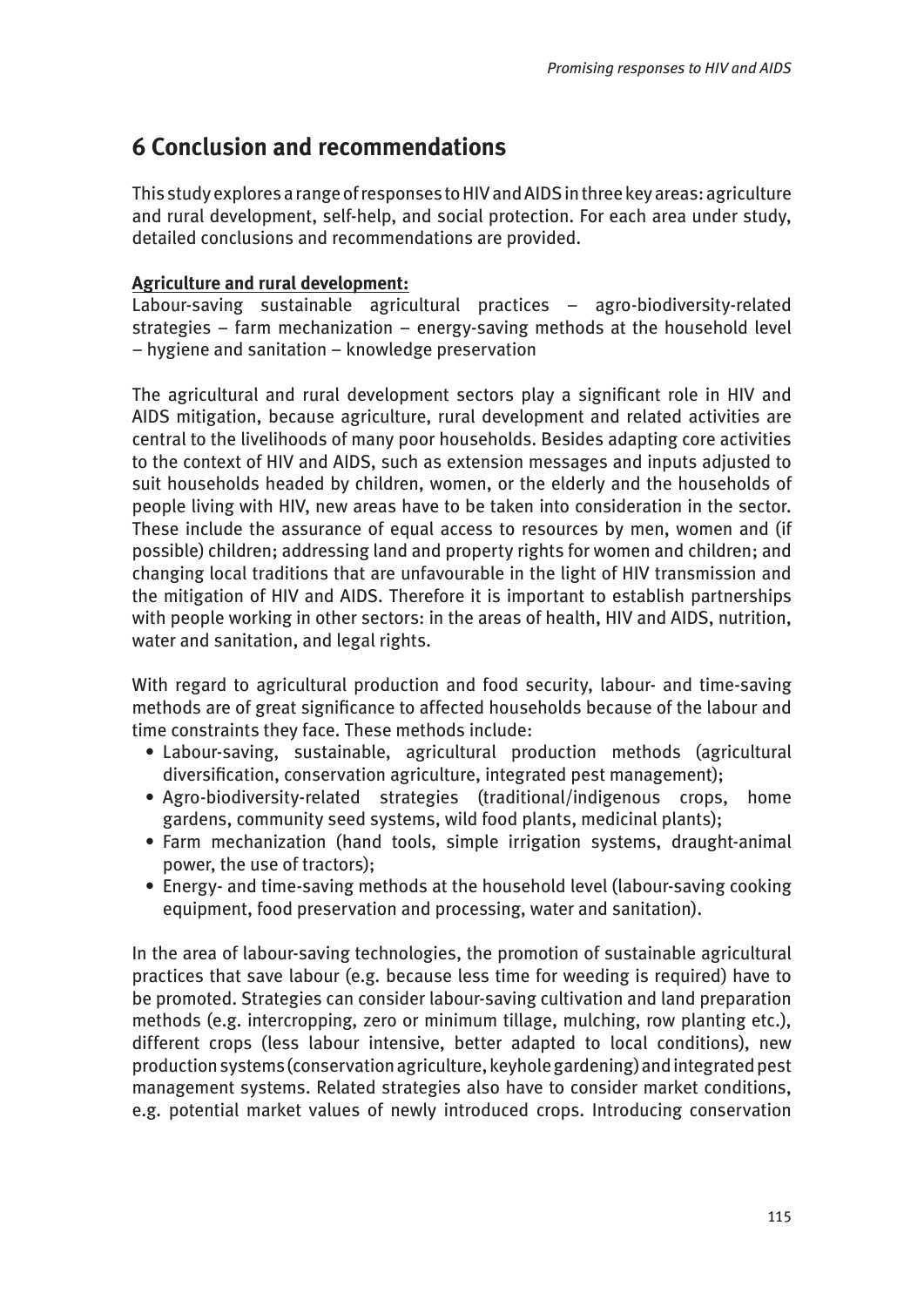agriculture can be a promising strategy because it has the potential to save farm labour, avoid labour peaks and reduce drudgery. But existing values, the knowledge of extension officers, related infrastructure and climate (enough precipitation) are important factors to be considered.

Regarding strategies related to agro-biodiversity, the promotion of homestead gardening to boost household nutritional security seems adequate in many cases. Exceptions could be a basic rejection of home gardening and/or the presence of freerange livestock. The promotion of homestead gardening should also aim at preserving local knowledge, e.g. planting traditional/indigenous crops, medicinal plants, and woodlots, with emphasis on transferring knowledge to orphaned children and youth. The promotion of community seed systems is also a promising strategy for enhancing food security and preserving local knowledge and local crop varieties.

At the household level, the introduction of improved storage methods can have tremendous effects on the quality of stored food and the availability of food throughout the year. The promotion of labour-saving cooking equipment, such as insulated baskets, may also be promising. Energy-saving methods usually save labour and costs. Additionally, they have a positive effect on the natural environment.

In the area of mechanization, the promotion of simple tools and technology to facilitate cultivation and household tasks should be a priority. Farm mechanization, by means of diverse hand tools, can already significantly improve yields. In areas where draught-animal power (DAP) is widely used, strategies should be developed to make better use of DAP, especially for secondary tillage, transportation and income generation. It is important to ensure that impoverished households benefit from such measures.

Measures involving water and sanitation play an important role in the response to HIV and AIDS. In particular, simple and affordable technologies, such as roofwater harvesting and certain water treatment techniques should be promoted more widely. Water, hygiene and sanitation are significant factors in the care of people living with HIV. Safe water, sanitation and a clean hygienic environment reduce exposure to pathogens, which have a negative effect on human health and the immune system. Additionally, the water collected may be used for irrigation purposes. The promotion of simple irrigation techniques like drip-irrigation kits and treadle pumps is also a promising strategy. Work in the agricultural sector in this connection should be closely coordinated with projects in the water and health sectors.

When introducing labour-saving technologies on the production and household levels, existing production systems, cultural values, and climatic and market conditions have to be taken into consideration. Further, the level of effect HIV and AIDS have on a person/household must be taken into account to ensure that the most suitable technology is promoted. A key constraint is, undoubtedly, the limited potential of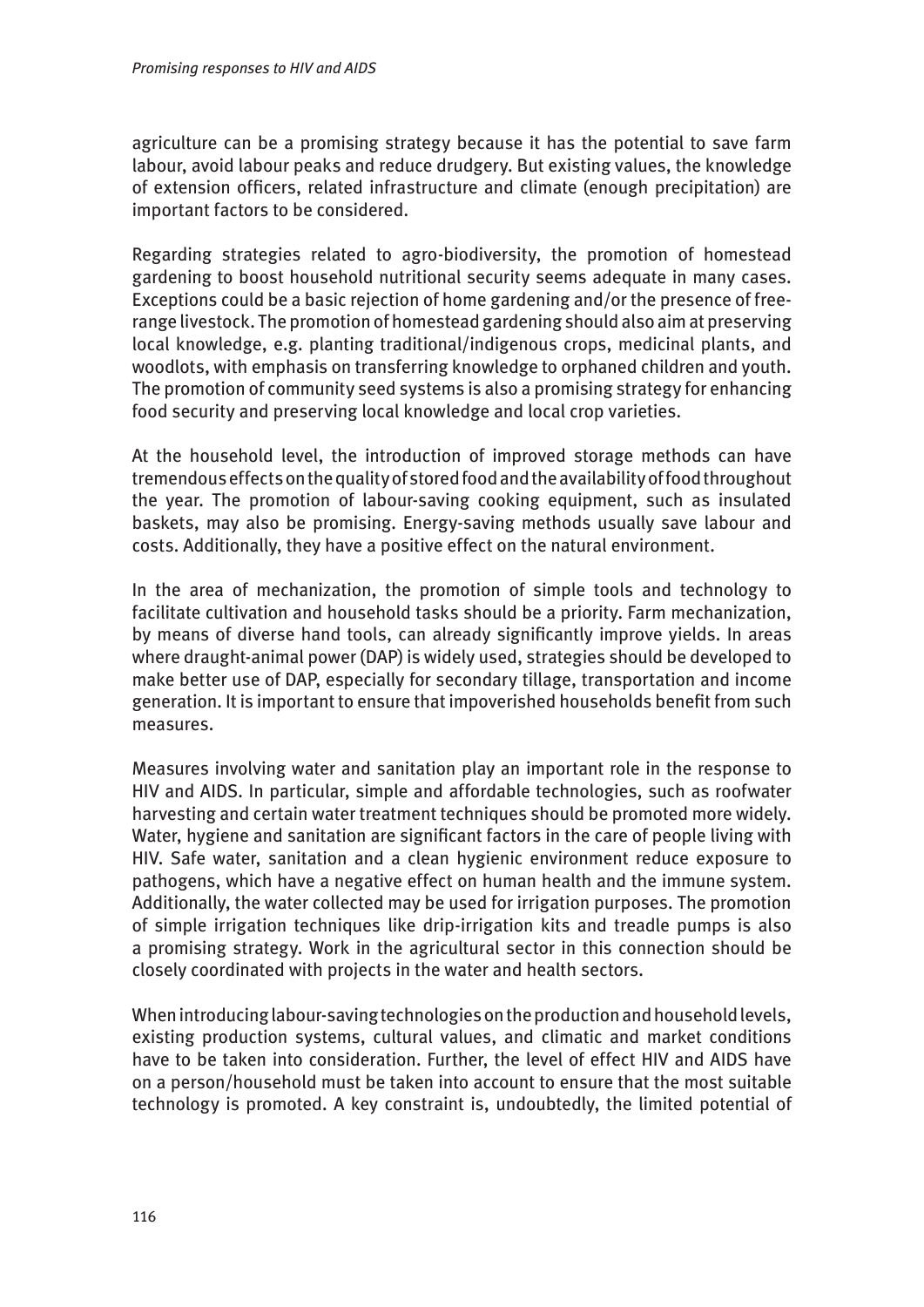impoverished households to try out and adopt innovations. The first measures therefore might have to be carried out as charitable or social work. Then time-, energyand labour-saving strategies could be introduced to make existing tasks easier. Measures requiring capital input should be linked to local credit and savings clubs, or microfinance services if possible. Otherwise they should be subsidised. In order to enhance the overall capacity of a community, group-based approaches that include solidarity and the sharing of human and other resources should be preferred.

Strategies to promote the transfer of knowledge within and between households are desperately needed in the response to HIV and AIDS. The orphans left behind lack the instruction normally provided by parents. Therefore, school and community gardens, community seed systems, community knowledge centres and adequate channels for communicating extension messages could be established to fill this gap. Extension approaches might need to be changed, e.g. by finding appropriate approaches to address orphaned youth, targeting whole families instead of only individuals in a household, encouraging parents to train their children in agricultural skills, training several key farmers instead of only one per community, and facilitating the exchange of knowledge within the community. Extension messages should be passed on equally to everybody, without referring to typically male or female tasks.

In order to respond to HIV and AIDS successfully, many structural issues have to be addressed: gender inequality, the rights of children and women, and also unfavourable local traditions. The study demonstrates the need for more awareness of these issues within the agricultural and rural development sectors. Addressing gender issues and rights for children and women regarding land ownership and property inheritance, and also the effect of local traditions on agricultural production, can be done in partnership with other organizations and sectors. Addressing structural conditions of this kind can have a wide effect on HIV prevention and in the mitigation of HIV and AIDS. More emphasis and appropriate government frameworks are needed and NGOs, FBOs and community-based organizations should be involved.

There is still a need for better documentation of more promising practical examples of labour-saving methods and light mechanization to illustrate the context in which the work is carried out and the challenges faced. Many local NGOs and community-based organizations may have innovative responses on a limited scale, but well adapted to a specific situation and based on local initiatives. With accurate documentation and publicity, these responses could be scaled up by governments and other agencies and adapted to/adopted in other contexts.

National policies for the agricultural and the rural development sectors have to accentuate the link between developments in these sectors and HIV and AIDS, and to create a suitable framework. The development and implementation of agricultural and rural development plans for the response to HIV and AIDS is of great relevance. Generally, integrated approaches are needed if the livelihood strategies of affected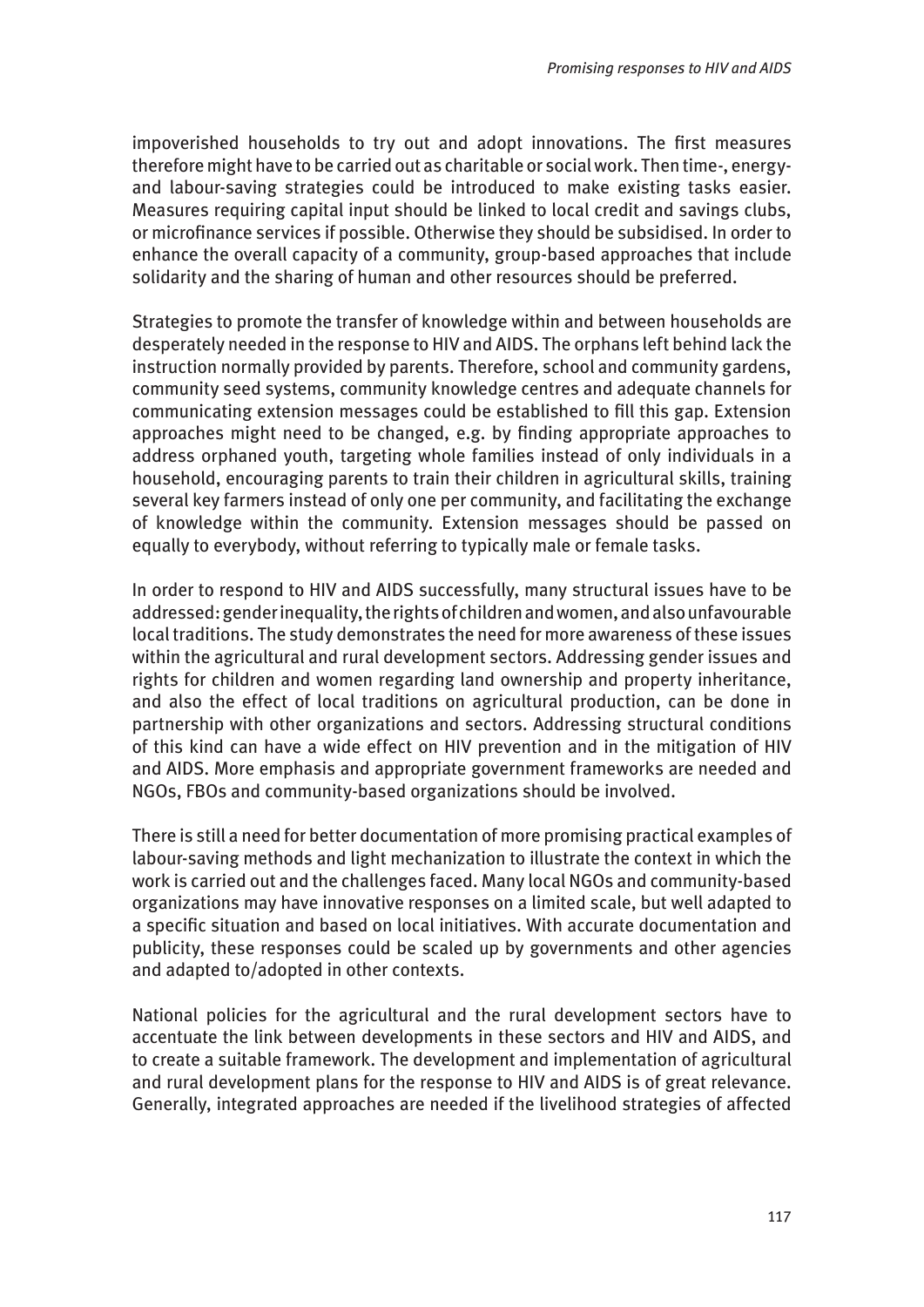households are to be diversified. With regard to human-resource management, HIV/ AIDS workplace policies<sup>25</sup> addressing the prevention of HIV and the effects of HIV and AIDS on the sector, e.g. loss of qualified personnel and knowledge, are also vital.

# **Self-help:**

Local support groups – income generation – microfinance – care for orphans – legal protection for orphans and women

HIV and AIDS have a negative effect on the economic situation and are likely to increase poverty. In turn, due to impoverishment, affected individuals and households often lack access to financial resources. People living with HIV and affected households primarily depend on family, neighbours and other community members to overcome the financial and psychological strain caused by HIV and AIDS. But the effects on individuals, households and communities also reduce the effectiveness of grassroots responses, and assistance from outside may be needed to mobilise and strengthen the self-help potential of households and communities.

Various kinds of community support groups exist in the areas of income generation, crisis support, and financial and agricultural support. In the context of HIV and AIDS, support schemes addressing financial issues, labour scarcity and health-related issues are of great importance, such as labour-sharing clubs, mutual aid societies and rotating savings clubs. Such community-based grassroots responses are valuable starting points for support from outside and it is recommended that government and organizations strengthen, mobilise and build on these capacities. They can offer not only financial resources and inputs, but also training in technical and leadership skills, and group and financial management. Generally, measures from outside should not duplicate existing efforts, but rather strengthen those that already exist and enlarge their scope.

In order to overcome the financial strain, it is of vital importance for affected households to develop sustainable long-term coping strategies. In view of this, income-generating activities (IGAs), access to microfinance, and participation in savings and credit groups are beneficial. IGAs for people living with HIV and affected household members can only be successful if the risk they bear is minimal and if they require little investment and labour. Preferably they should be run close to the homestead. Access to microfinance and participation in savings and credit clubs can also significantly improve IGAs. The potential of a household to participate successfully in IGAs and the ability to pay back loans depends highly on the situation of the household and the number of available productive household members. This has to be taken into account when setting up programmes involving IGAs. More

 $^{25}$  Ideally, an HIV/AIDS workplace policy addresses staff awareness of HIV and AIDS and its effects in the workplace in terms of infected and affected staff, job security, medical and financial assistance, the prevention of stigmatisation and discrimination, etc.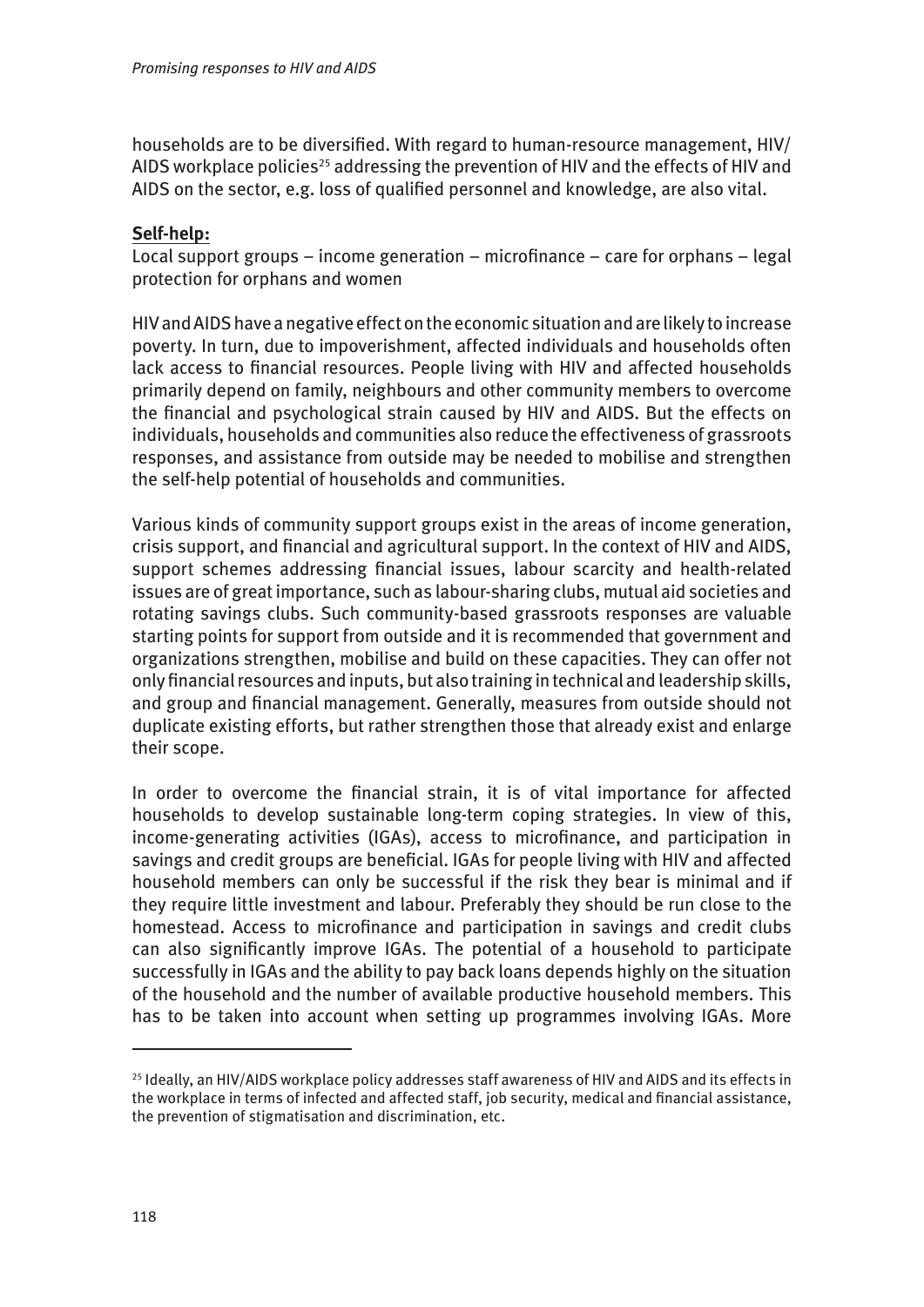documentation on the successes and challenges of IGAs over a longer period of time would be helpful. If possible, studies should reveal precisely when IGAs are most likely to be effective, while considering the overall situation and stage of the affected households.

Some of the difficulties microfinance institutions (MFI) face are sickness and death among their clients. Affected households are also likely to be overburdened when having to pay back loans. But access to loans is still very important when building up the economic base of affected households. Innovative coping strategies have been developed by MFIs to overcome the challenges posed by HIV and AIDS. For instance, MFIs have built up strategic partnerships with health and life insurance companies, as well as with burial societies, to provide access to these insurances for their clients at affordable conditions. This also reduces the MFIs' risk of losses due to 'unfavourable loans' in the case of sickness and death among their clients. Other adjustments include fluctuating loan sizes $26$ , the encouragement of regular savings and prolonged loan terms.

Appropriate responses in the field of microfinance and savings and credit for people living with HIV and affected households should be tailor-made and may include:

- Voluntary, flexible models, where the clients can decide the amount and the rhythm of saving;
- Access to savings in times of urgent and sudden needs;
- Flexible participation requirements for group meetings;
- A constitution requiring that all group members be accepted and prohibiting exclusion due to disease;
- A "solidarity box" to assist group members in need.

Bigger MFIs might not be willing to offer programmes tailor-made to the specific needs of clients affected by HIV and AIDS. However, bigger MFIs are in a better (financial) position to offer tailor-made programmes for affected individuals, households and groups through portfolio diversification and client diversification than smaller MFIs.

MFIs can refer their clients to specialised providers of health care and insurance services. In collaboration with different organizations, they can offer activities on HIV and AIDS awareness, awareness of inheritance rights for women and children, and legal advice to women on inheritance and children's rights.

MFIs have a particular responsibility to avoid indebtedness among their clients. Services other than microfinance might be the appropriate option if the requirements for accessing microfinance cannot be met. MFIs can provide information about

<sup>&</sup>lt;sup>26</sup> Loan sizes are not fixed, but can vary, adjusted to the specific needs of the person involved.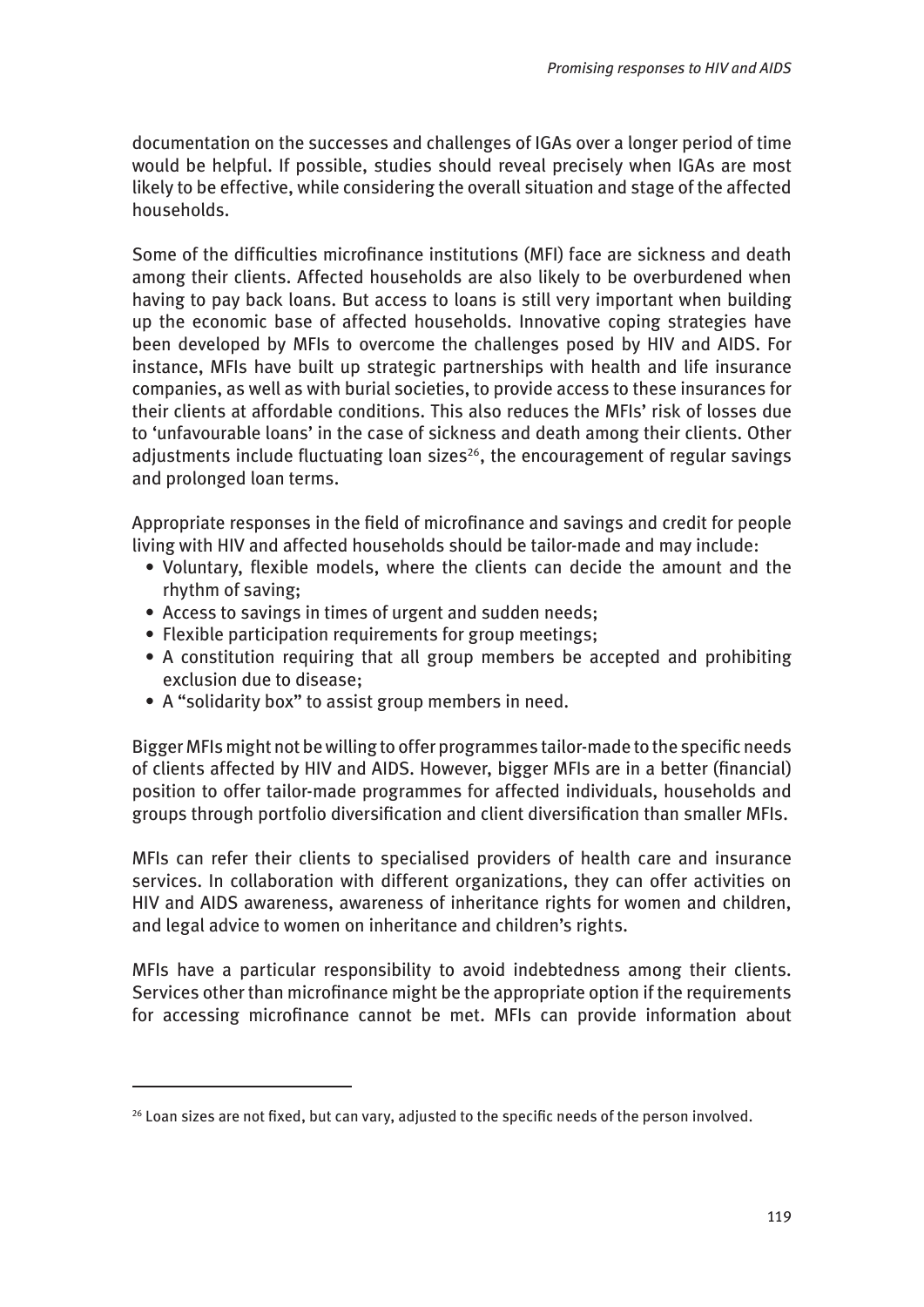access to financial resources such as grants (for orphans and vulnerable children, for instance).

Even though microfinance offers great potential for affected households, many of them may be unable to participate because of the overwhelming effects of HIV and AIDS and because of the limited scope of microfinance in general.

Regarding local traditions, it has to be mentioned that they can contribute to HIV prevention and mitigation (like mutual assistance among households in cultivation) but some have a negative effect. Following required rites and traditions may overwhelm households and communities financially, e.g. long mourning practices and lavish funeral ceremonies. Some of the cultural practices did not demand such high expenditures in the past as they do today (e.g. the cost of burial ceremonies). When changing traditions, involving the whole family, including the extended family, is extremely important because they all play a large role in decision-making.

Adjusting local traditions to the changed context is unavoidable: some traditions will have to be modified or abandoned, others will have to be revitalised and enhanced. Sensitivity and knowledge of the cultural context will help to develop appropriate strategies, namely strengthening useful local customs and questioning or even abandoning those with a negative effect. Changing local traditions is probably the most difficult intervention and broad awareness and the commitment of traditional local leaders and policymakers are essential.

The huge number of orphans and vulnerable children (OVC) is one of the major challenges now and will remain so in the future. When addressing this challenge, community-based responses are of great importance. Listening to the orphans express their needs, taking these into consideration when planning, and making them part of solution is the basis for finding the appropriate form of assistance. OVC may grow up in households headed by children or in family-of-origin-like structures such as extended families or foster care. These arrangements have to be well monitored. In addition, the property rights of children and women have to be secured by law and the law has to be upheld through the involvement of the community, NGOs, FBOs and governmental structures. Their tasks include strengthening community and family structures and supporting OVC psychologically, economically and in the field of education. Responses that ensure adequate care for OVC and address the legal rights of children and women are of crucial importance for their future lives and for society as a whole.

To conclude, to mobilise and strengthen self-help and community responses is of absolute necessity. Intervention from outside should support and build on existing structures. In some cases, these responses are insufficient or even non-existent and so households and individuals have to be supported through social protection schemes for a period of time. In order to respond to HIV and AIDS successfully, many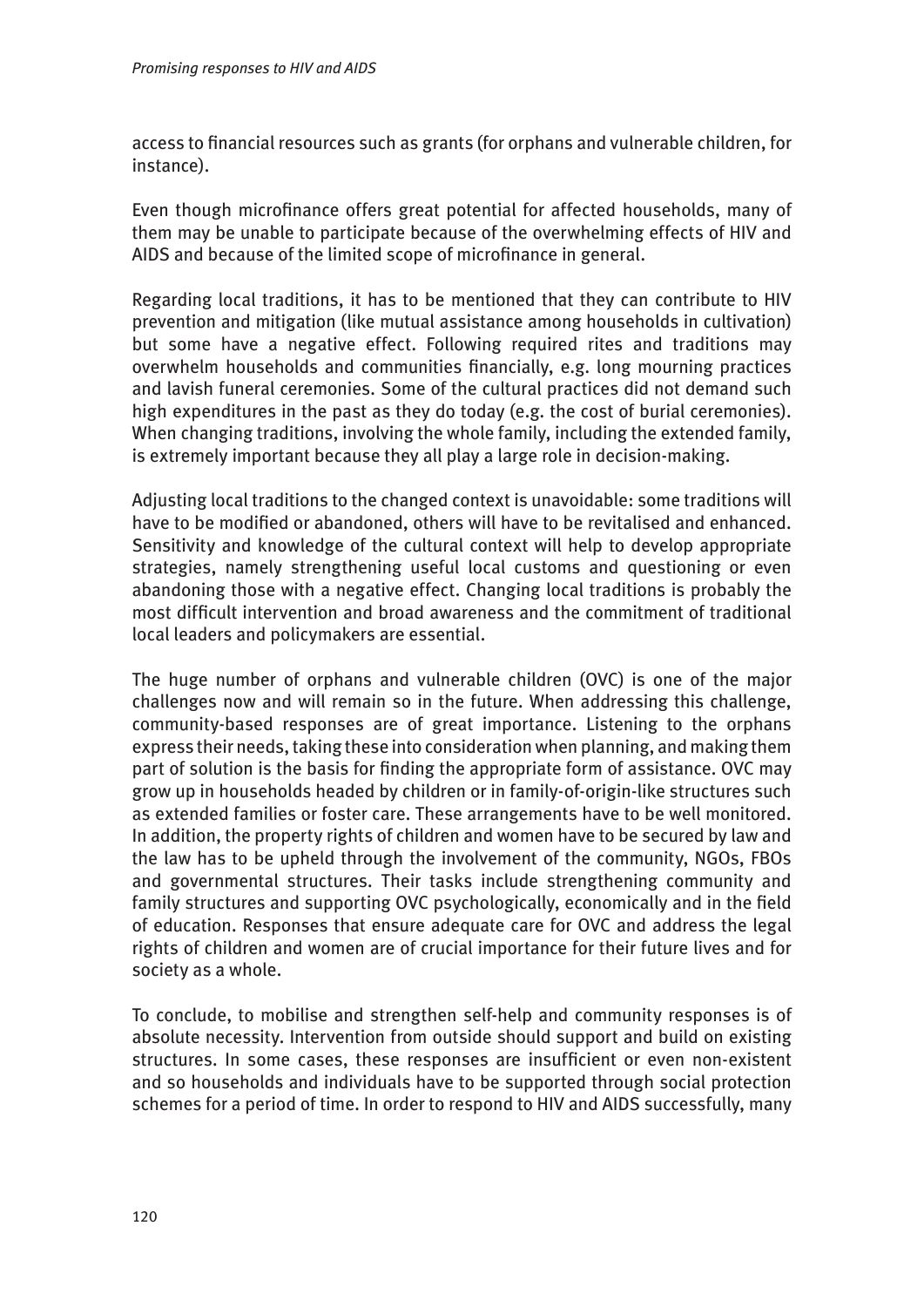structural issues have to be addressed, including unequal access to resources for women and children, (land and property) rights for children and women, and also some unfavourable local traditions. Addressing structural conditions of this kind can have a wide effect on HIV prevention and in the mitigation of HIV and AIDS.

### **Social protection:**

Social insurance – food and cash transfers – nutrition measures – child protection – labour-market measures

Social protection is still an underexplored area in the response to HIV and AIDS. Concerning southern Africa, which is the most affected region in the world, Devereux (2006) stated: 'social protection as guaranteed, predictable transfers to all chronically vulnerable groups remains a distant ambition'. Until now only four countries in southern Africa offer non-contributory pension schemes, for example. Social protection measures are mainly designed as welfare programmes to offer relief to people in sudden crises like natural disasters.

Several studies (Adato, 2007; Adato et al., 2008; Devereux, 2006; Booyen, 2007) show that social protection schemes, such as social grants, can potentially reduce poverty and help severely impoverished families – including households affected by HIV and AIDS – escape from poverty. However, it is important that these measures are not isolated but holistic, and linked to adequate education and training programmes to provide long-term perspectives to affected households, OVC and their guardians.

Many social protection schemes in developing countries, for instance health insurances, are co-sponsored by international organizations and the programmes are carried out by government institutions, church-based organizations (FBOs) and NGOs. It is important that such programmes are increasingly established and operated by the national governments in the long run. Programmes managed by NGOs and FBOs are often well organized but they commonly reach only a small portion of the entire population and therefore do not have a nation-wide impact. Insurance schemes and other means of assistance have to consider the level of prevalence in the region. Accordingly, an appropriate insurance scheme or other means of assistance must be found, corresponding to the needs and abilities of the population and the resources of the government and other institutions in place.

The aim of social protection schemes is to target vulnerable groups. Depending on their situation, PLHIV, affected households and orphans created by HIV and AIDS will therefore be among the beneficiaries. Social protection schemes focused only on these groups may have negative consequences, like the fear of unwanted disclosure. As a result the potential beneficiaries may decide to abstain from assistance. Exceptions are acceptable for very specific interventions, e.g. nutrition assistance programmes for PLHIV in connection with treatment with antiretroviral drugs. Measures specifically targeting affected households should consider the specific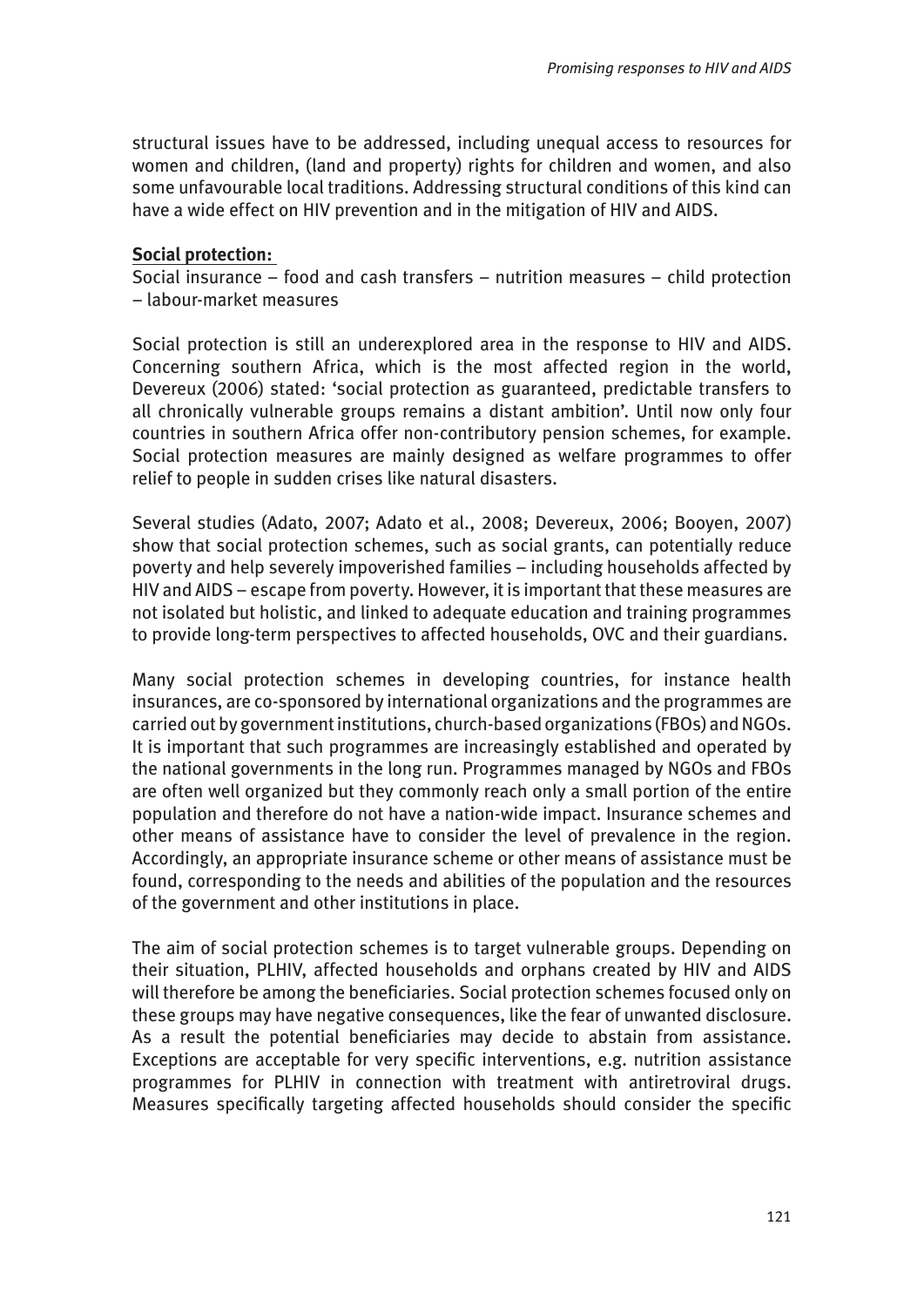circumstances of this kind of household: if a family member is HIV positive in an asymptomatic or symptomatic stage and has recurring sicknesses, or if the family has lost one or more family members. It is advisable to target households rather than individuals because HIV and AIDS usually affect the whole family.

Social protection schemes for PLHIV and households affected by HIV and AIDS – such as cash and food transfers – are important, but in order to assist PLHIV and affected families in developing sustainable coping strategies they should preferably be linked to wider programmes which go beyond 'relief' responses.

Labour-market measures, such as 'food for work' or 'cash for work' programmes might only be adequate for the family members of affected households or PLHIV who are in good health. Not to overstrain the immune system through hard work is of priority. Therefore, in the distribution of duties the physical ability of the person concerned must be taken into account. 'Food for assets' might be more appropriate if these measures are linked to the acquisition of skills which could prove beneficial for an affected household in the long run.

Social protection can also take the form of micro and area-based measures aimed at reducing risk. For example, in the field of agriculture, insurances can be offered or farming inputs subsidised. These are best combined with integrated approaches, including road construction and the creation of markets.

Children are hit hard by HIV and AIDS. Their parents are HIV positive, sick or have already died, and the children themselves might be HIV positive as well. They badly need support in terms of nutrition, health, and access to education and information for their development and future life. Some promising social protection measures are school feeding, food for education programmes, cash transfers (e.g. allowances for books, orphan allowances, foster-care allowances) and transfers in kind (school books, clothing, exemption from school and medical fees) as well as youth programmes and street-children initiatives. The prevention of marginalisation, exploitation and the abuse of orphans and vulnerable children must be of high priority; so too, reduction of the risks of transmissible infections/diseases. These children are vulnerable to exploitation and abuse even within their extended families. Governments, NGOs, FBOs and community-based groups must become their advocates and create awareness of child rights.

Even though the literature on social protection schemes with regard to HIV and AIDS is limited, the study discloses the positive effects of social grants, and also of foodrelated assistance and social insurances for people living with HIV, for orphans and for their guardians. More attention should be focused on these schemes, because they can have a wide effect. Of particular importance is the support of OVC in education, life-skills, nutrition and health, since this benefits all of society in the long run.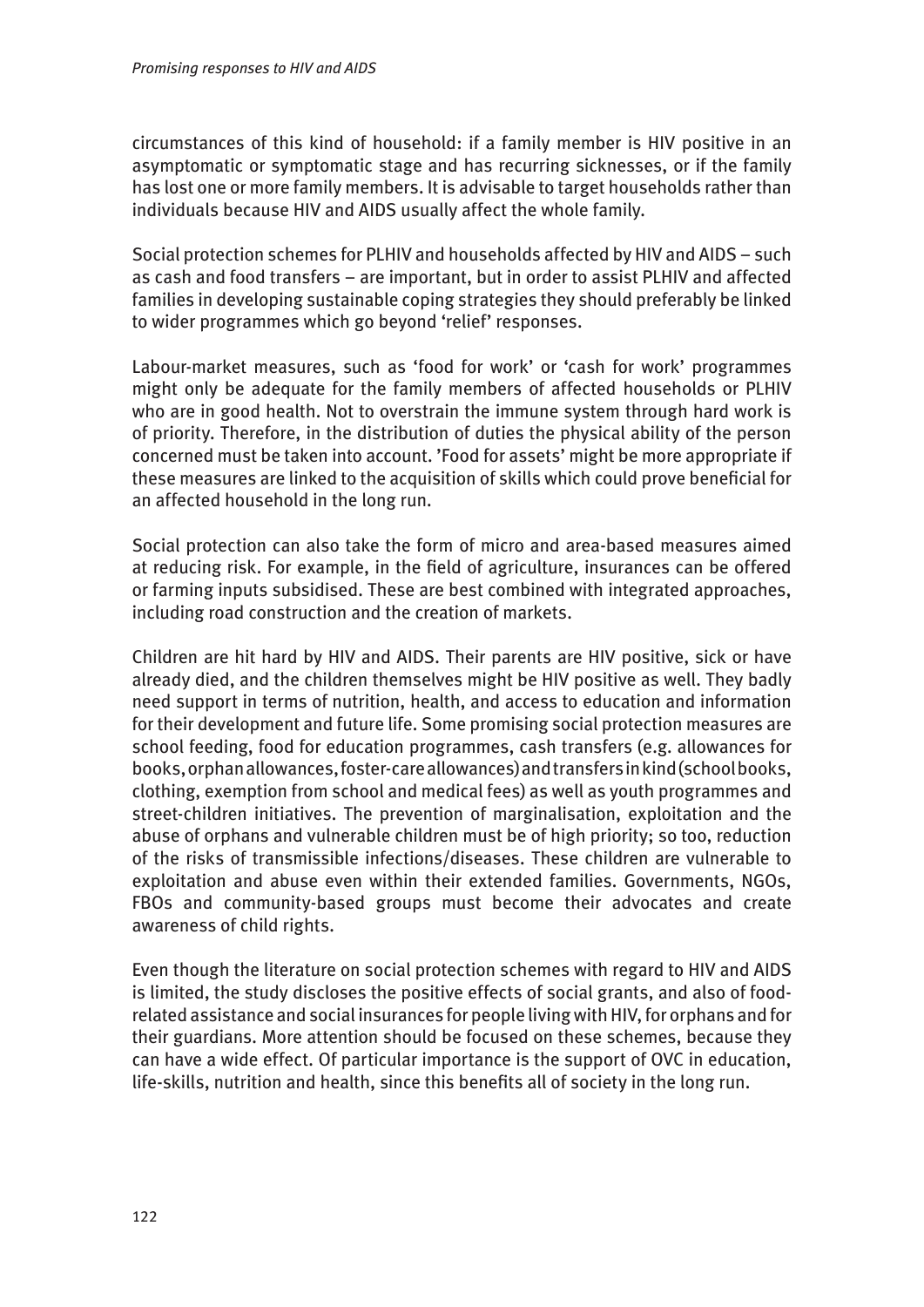Social protection schemes should focus on the causes of vulnerability to HIV infection and the effects of HIV and AIDS. The measures need to consider and balance all aspects of comprehensive responses to HIV and AIDS: prevention, treatment, care and support, and factors that drive the epidemic, such as poverty, gender inequality, mobility and migration.

To conclude, even though a vast information base is available on the effects of HIV and AIDS on different sectors and various possible responses are documented, there is still a lack of studies and examples that offer more in-depth documentation of the context and circumstances in which the responses are successful, and point out the opportunities and challenges they encounter.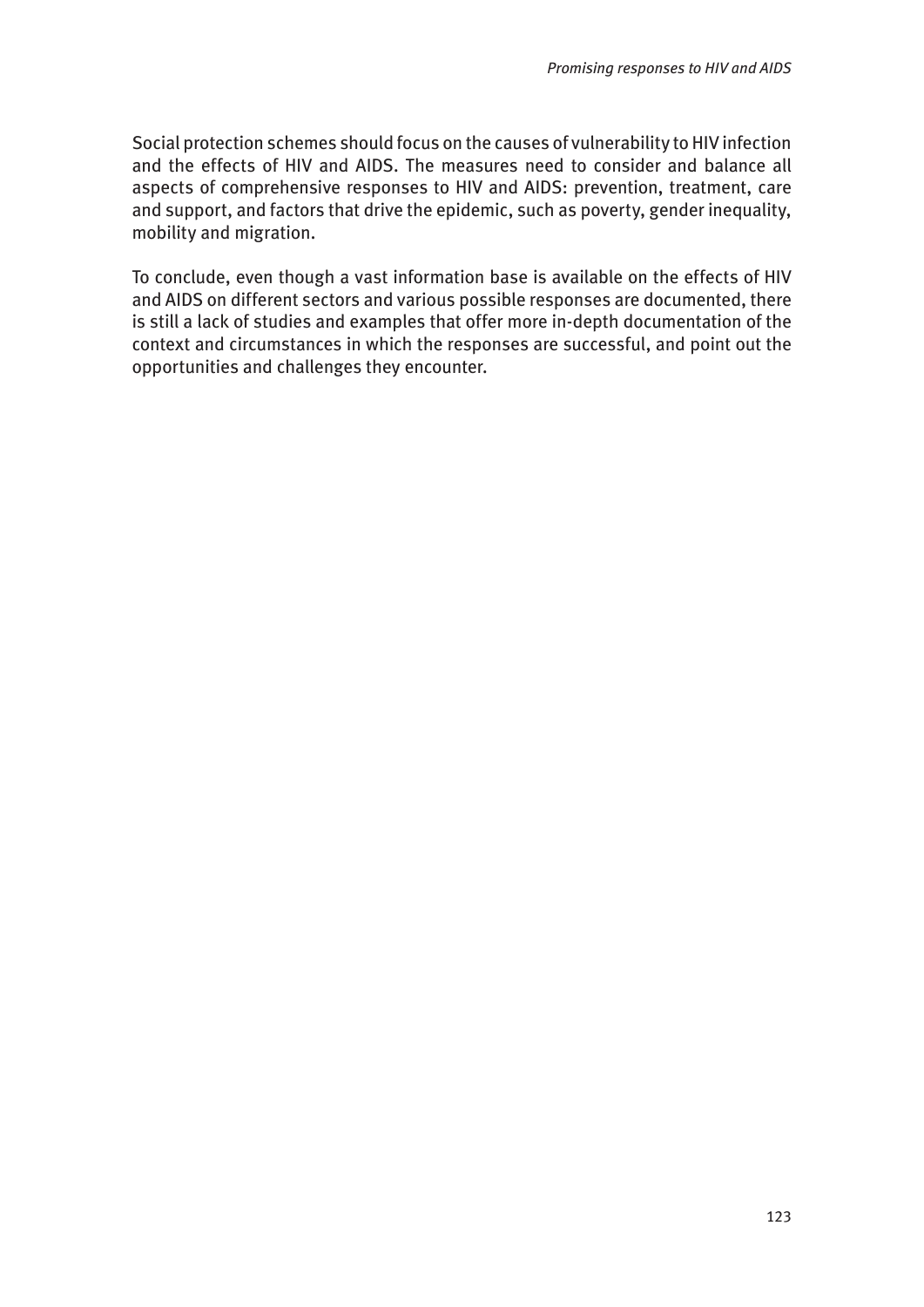# **7 Annex**

### **References**

- Abada, J. 2001. Social Protection in Asia and the Pacific. Chapter 9 Micro and Area/Based Schemes: Theoretical Background. Asian Development Bank.
- Achola, P. 2006. Impact of HIV/AIDS on Microfinance. With a Case Study on HIV/ AIDS Mitigation. Mennonite Economic Development Associates. Canada.
- Adato, M. 2007. Cash transfers for Economic Strengthening of families affected by HIV and AIDS. Meeting children's needs in a world with HIV/AIDS: An International Symposium Harvard Medical School, Boston, MA. 24 September 2007. IFPRI.
- Adato, M. and Bassett, L. 2008. What is the Potential of Cash Transfers to Strengthen Families affected by HIV and AIDS? A review of the evidence of impacts and key policy debates. HIV, Livelihoods, food and nutrition: Findings from renewal research 2007-2008.
- A[MREF. http://uk.amref.org/where-we-work/our-work-in-kenya/kibera-hiv-and](http://uk.amref.org/where-we-work/our-work-in-kenya/kibera-hiv-and-water-and-sanitation-kenya/)water-and-sanitation-kenya/
- Asian Development Bank (ADB). 2008. Social Protection. <http://www.adb.org/SocialProtection/default.asp>
- Barnes, C. Keogh, E., Nemarundwe, N., Nyikahadzoi, L. and Weiss, E. 2003. Microfinance and Households Coping with HIV/AIDS in Zimbabwe: An Exploratory Study. Management Systems International. The University of Zimbabwe. Horizons Program.
- Baudron, F., Mwanza, H. Triomphe, B. and Bwalya, B. 2007. Conservation agriculture in Zambia: a case study of Southern Province. African Conservation Tillage Network (ACT); Centre de Cooperation de Recherche Agronomique pour le Developpement (CIRAD); Food and Agriculture Organisation of the United Nations (FAO).
- Bishop-Sambrook, C. 2003. Labour saving technologies and practices for farming and household activities in Eastern and Southern Africa. Labour Constraings and the Impact of HIV/AIDS on Rural Livelihoods in Bondo and Busia Districts Western Kenya. IFAD/FAO/Government of Japan.
- Bishop-Sambrook, C. 2004. Addressing HIV/AIDS through Agriculture and Natural Resource Sectors: a guide for extension workers. Socio-Economic and Gender Analysis (SEAGA) Programme. Food and Agriculture Organization of the United Nations.
- Bishop-Sambrook, C. 2005. Contribution of farm power to smallholder livelihoods in Sub Saharan Africa. FAO. Rom. Italy.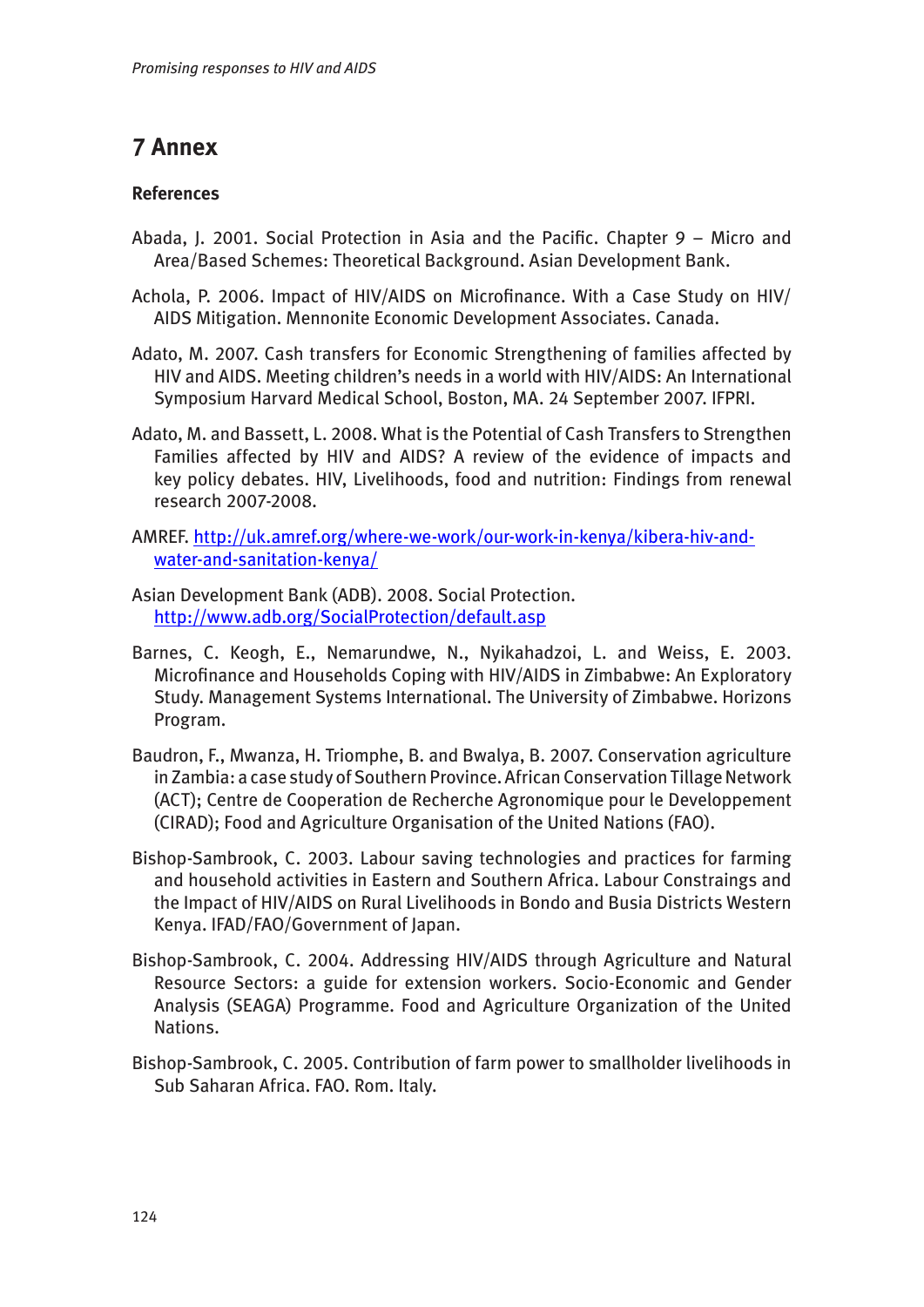- Booysen, F. Social grants as safety net for HIV/AIDS-affected households in South Africa. Journal of social Aspects of Hiv/Aids Research Alliance.
- FAO/IP. 2003. Baseline report. The impact of HIV/AIDS on the agricultural sector and rural livelioods in Uganda, 2003 (NAADS).
- Care. 2005. Poverty, Vulnerablity, and HIV/AIDS Mainstreaming in Lesotho. Livelihoods Recovery Through Agriculture Program (LRAP) and Secure the Child (STC). Lessons Learned.
- Centre for Tropical Veterinary Medicine. 2006. Draught Animal News. No. 44. Centre for Tropical Veterinary Medicine, University of Edinburgh. World Society for the Protection of Animals.
- CGAP. 2003. Microfinance and HIV/AIDS. Helping to Improve Donor Effectiveness in [Microfinance. Donor Brief No. 14, September 2003. http://www.cgap.org/p/site/](http://www.cgap.org/p/site/c/template.rc/1.9.2398/) c/template.rc/1.9.2398/
- Cooper, E. 2008. Inheritance practices and the intergenerational transmission of poverty in Africa. A literature review and annotated bibliography. Chronic Poverty Research Center. Working Paper 116.
- CRS. 2006. Savings and Lendings Communities (SILC). A Basis for Integral Human Development (IHD). Catholic Relief Services.
- CRS/USAID, 2006. Nutrition and Food Security for People Living with HIV and AIDS. Catholic Relief Services & United States Agency International Development.
- Devadasan, N. Director of the NGO 'Institute of Public Health', Bangalore, Karnataka, India. Personal communication, September 30, 2009. [www.iphinida.org](www.iphindia.org)
- Devereux, S. 2001. 'Social protection: What are international lessons with respect to programmes targeted to the poor? An Issues Paper for DFID, London, UK.
- Devereux, S. 2006. Social Protection mechanisms in southern Africa. Regional Hunger and Vulnerability Programme.
- Djeddah, C., Mavanga, R. and Hendrickx, L. 2005. Junior Farmer Field and Life Schools: Experience from Mozambique. Chapter 17. IN: Gillespie, S. 2005 (ed.). AIDS, Poverty and Hunger: Challenges and Responses. Highlight of the International Conference on HIV/AIDS and Food and Nutrition Security, Durban, South Africa, April 14-16, 2005. International Food Policy Research Institute, Washington DC.
- Donahue, J., Kabbucho, K. and Osinde, S. 2001. HIV/AIDS Responding to a silent economic crisis among microfinance clients in Kenya and Uganda. MicroSave-Africa A CGAP/DFID/UNDP Initiative.
- ECA. 2006. Mitigating the impact of HIV/AIDS on smallholder agriculture, food security and rural livelihoods in Southern Africa: Challenges and action plan. Economic Commission for Africa. Southern Africa Office.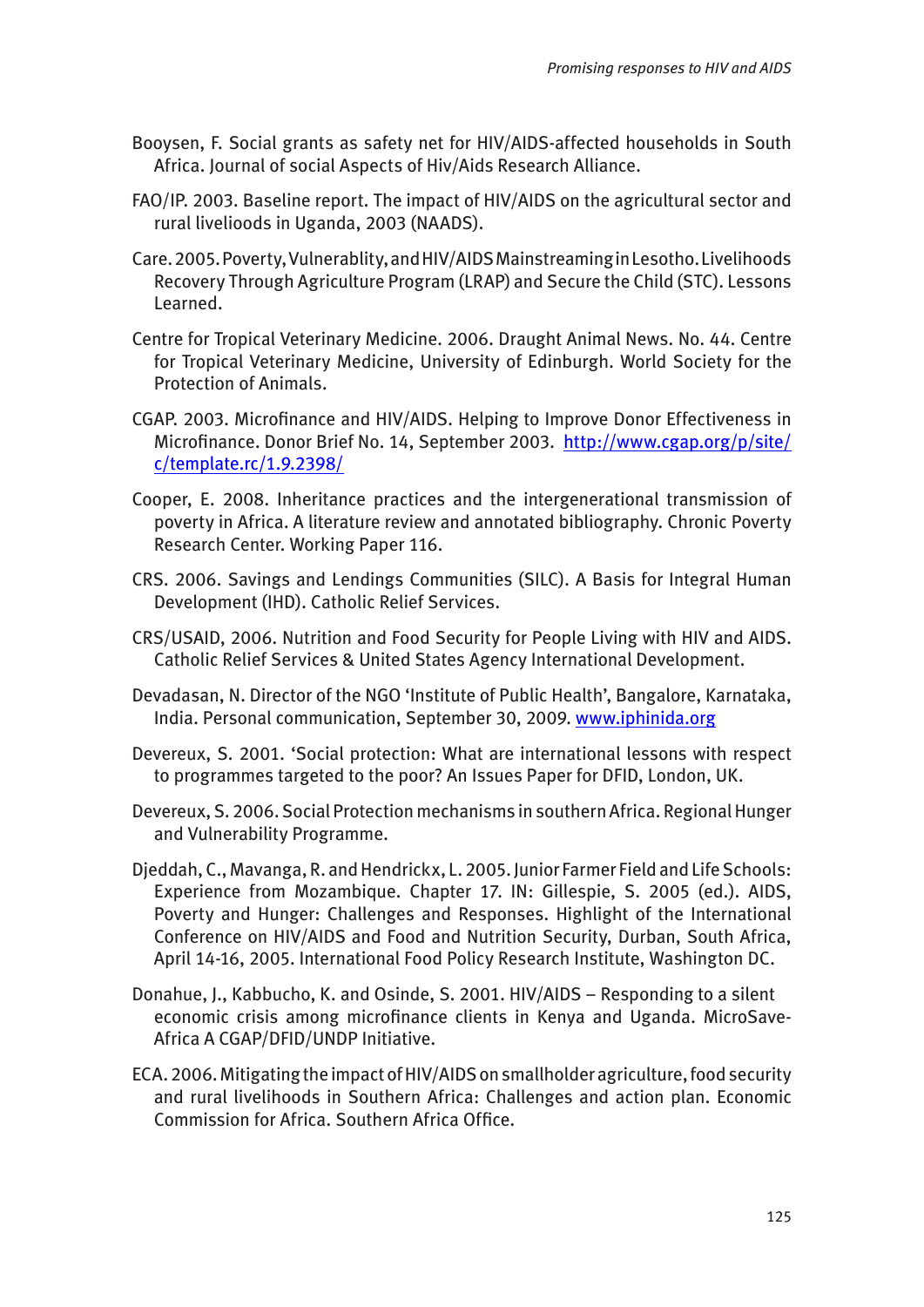Ellis-Jones, J. and Whitemore, A. 2004. Animal power for crop production: new tillage or no tillage. Benefits and challenges in Sub Saharan Africa. World Association for Transport Animal Welfare and Studies (TAWS). Common ground: moving forward with animals. Workshop held 15 April 2004, Silsoe Research Institute, UK.

FAIRWATER. 'Kisii Filter Bucket' <http://www.handpump.org/kisii/#top>

- FANRPAN. 2006. Silent hunger. Policy options for effective responses to the impact of HIV and AIDS on Agriculture and Food Security in the SADC Region. Compilation based on research conducted in Botswana, Lesotho, Namibia, Swaziland, South Africa, Zambia and Zimbabwe. Food, Agriculture and Natural Resources Policy Network.
- Farrington, J., Slater, R. and Holmes, R. 2004. The search for synergies between social protection and livelihood promotion: the agricultural case. ODI working paper 232. [http://www.odi.org.uk/publications/working\\_papers/wp232.pdf](http://www.odi.org.uk/publications/working_papers/wp232.pdf)
- FAO –<http://www.fao.org/ag/ags/agse/chapterps1/chapterps1-e.htm>
- FAO Small-Scale Irrigation. FAO Emergency and Rehabilitation Programme in Southern Africa. [http://www.fao.org/fileadmin/templates/tc/tce/pdf/Small\\_Scale\\_Irrigation.pdf](http://www.fao.org/fileadmin/templates/tc/tce/pdf/Small_Scale_Irrigation.pdf)
- FAO Factsheet on HIV/AIDS, Food Security and Rural Livelihoods FAO. Labour Saving Technologies [http://www.fao.org/sd/teca/tools/lst/index\\_en.html](http://www.fao.org/sd/teca/tools/lst/index_en.html)
- FAO. Labour saving technologies and practices for households. <ftp://ftp.fao.org/docrep/fao/007/ae502e/ae502e04.pdf>
- FAO. 2006. Strengthening Institutional Capacity in Mitigating HIV/AIDS Impact on the Agricultural Sector. Potential Mitigation Interventions. Ministry of Agriculture and Cooperatives of the Republic of Zambia.
- FAO. 2007. Garden-Based Learning for Improved Livelihoods and Nutrition Security of School Children in High HIV-Prevalence Areas in Southern Africa. WORKSHOP REPORT PART I. Harare, Zimbabwe. <ftp://ftp.fao.org/docrep/fao/010/a1432e/a1432e00.pdf>
- FAO/UNAIDS. 1999. Daphne, T. & Guerny, J. (coauthors). Sustainable Agricultural/ Rural Development and Vulnerability to the AIDS Epidemic. FAO and UNAIDS Joint Publication. UNAIDS Best Practice Collection.
- Gari, J. 2003. Agrobiodiversity strategies to combat food security and HIV/AIDS impact in rural Africa: Advancing grassroots responses for nutrition, health and sustainable livelihoods. Population and Development Service (SDWP), FAO, Rome, Italy. (preliminary edition).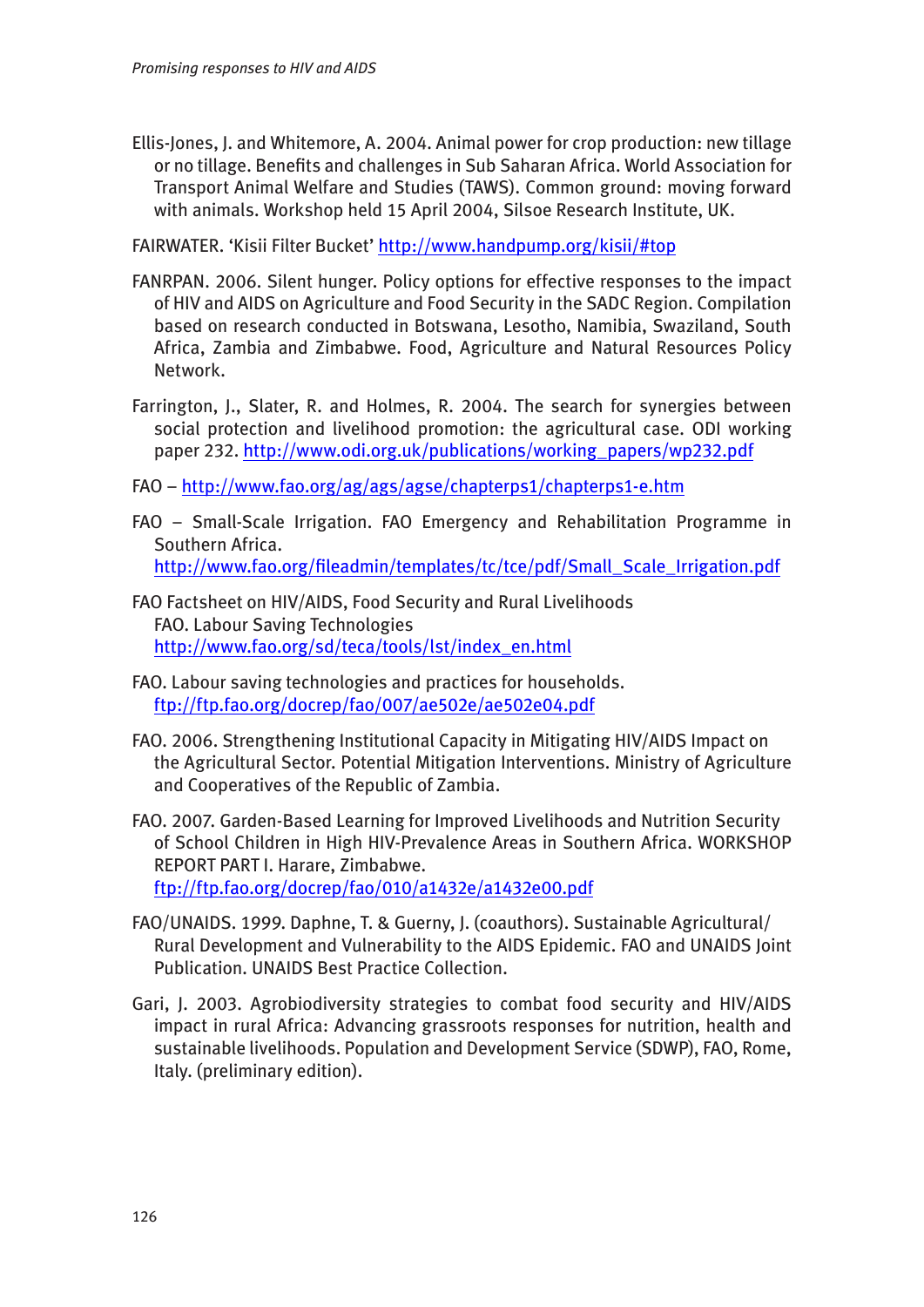- Gari, J. 2004. Plant Diversity, Sustainable Rural Livelihoods and the HIV/AIDS Crisis. UNDP South East Asia HIV and Development Programme.
- Gari, J. and Villarreal, M. 2002. Agricultural sector responses to HIV/AIDS: Agrobiodiversity and indigenous knowledge. Population and Development Service (SDWP), FAO, Rome, Italy.
- Gent, D. Social Protection in Asia and the Pacific. Chapter 4 Social Insurance: Theoretical Background. Asian Development Bank.
- Gillespie, S. 1989. Potential impact of AIDS on farming systems a case study from Rwanda, in: Land Use Policy, Butterworth & Co (Publishers) Ltd.
- Gillespie, S. and Kadiyala, S. 2005. HIV/AIDS and Food and Nutrition Security. From Evidence to Action. Food Policy Review 7. International Food Policy Research Institute. Washington D.C.
- Gillespie, S., and Loevinsohn, M. (2003). HIV/AIDS, food security and rural livelihoods: understanding and responding. RENEWAL Working Paper No. 3. Washington, DC: IFRPI.
- Greenblott, K. 2007. Social Protection in the Era of HIV and AIDS. Examining the Role of Food-Based Interventions. World Food Programme.
- Guerny, J. 2002. Meeting the HIV/AIDS Challenge to Food Security the role of labour saving technologies in farm-households.
- Guerny, J. 2002. Agriculture and HIV/AIDS. UNDP South East Asia HIV and Development Project.
- Guerny, J. et al. 2002. A development strategy to Empower Rural Farmers and Prevent HIV. UNDP South East Asia HIV and Development Project.
- GTZ. 2005. Social Cash Transfers Reaching the Poorest. A contribution to the international debate based on experience in Zambia. Health, Education and Social Protection Sector Project: Systems of Social Protection.
- Hirschland, M. 2005. "Savings Services for the Poor, An Operational Guide", Kumarian Press, Inc.
- Hlanze, Z., Gama, T. and Mondlane, S. 2006. Impact of HIV/AIDS and drought on local knowledge systems for agrobiodiversity and food security. FAO. Swaziland.
- Hsu, L. et al. 2004. Farmer's Life School Manual. A joint publication of UNDP; FAO/ Integrated Pest Managment Programme (IPM) and World Education.
- Human Rights Watch (2003). Double Standards: Women's Property Rights Violations [in Kenya. New York: Human Rights Watch. Available at: http://www.hrw.org/en/](http://www.hrw.org/en/news/2003/04/29/womens-property-rights-violations-kenya) news/2003/04/29/womens-property-rights-violations-kenya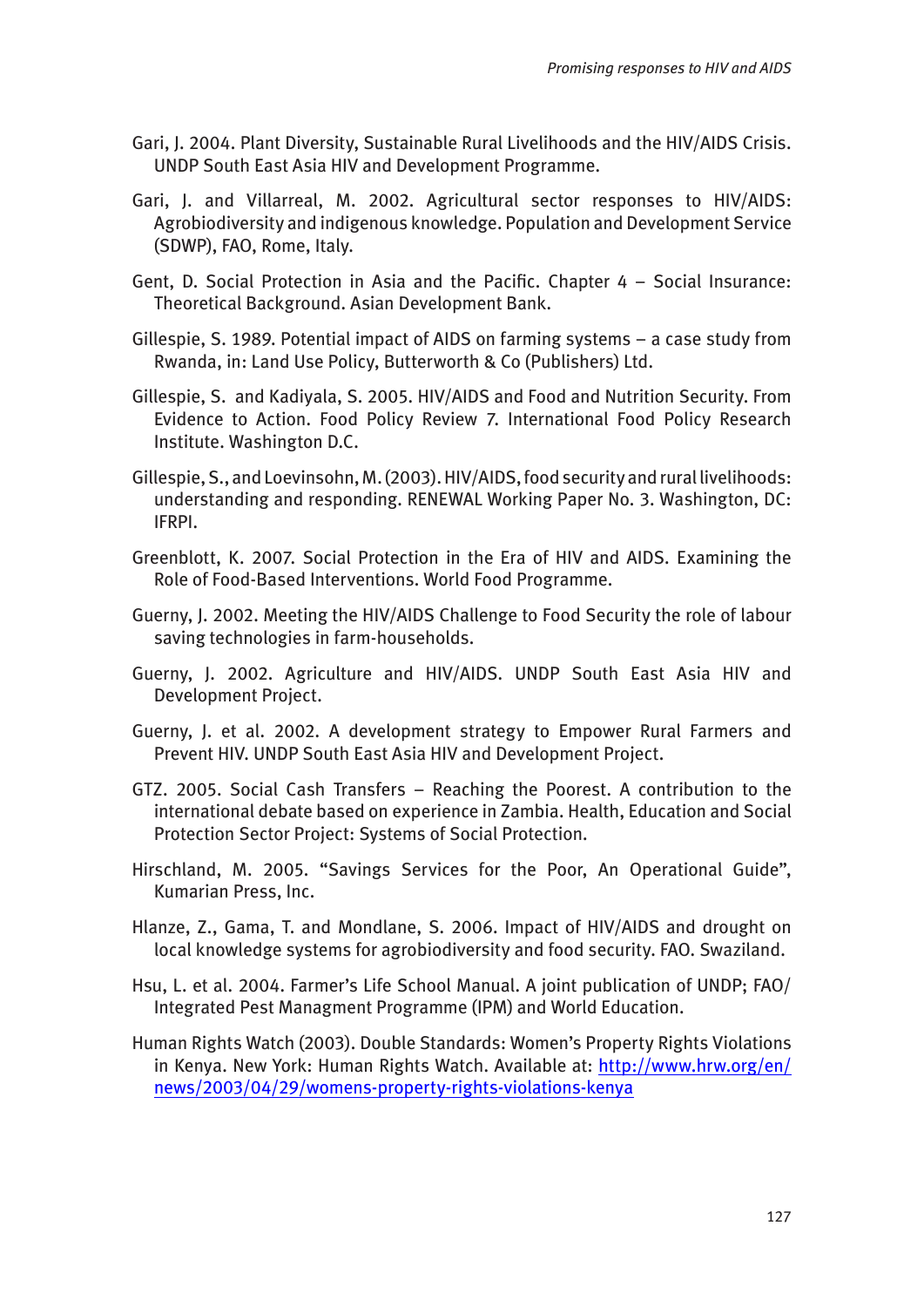- ICAD. 2001. HIV/AIDS & Food Security. Interagency Coalition on AIDS and Development.
- IFAD. 2001. Strategy paper on HIV/AIDS for Eastern and Southern Africa. International Fund for Agricultural Development.
- International Coalition on AIDS and Development (ICAD). 2004. HIV/AIDS, gender inequality and the agricultural sector. Guidelines for incorporating HIV/AIDS and gender considerations into agricultural programming in high incidence countries, Ottawa. Canada.
- Int[ernational Development Enterprises. Treadle Pumps. http://www.ide-india.org/](http://www.ide-india.org/ide/treadlepump.shtml#Direct_impacts_of_TP_irrigation) ide/treadlepump.shtml#Direct\_impacts\_of\_TP\_irrigation
- Izumi, K. (ed). 2006. The land and property rights of women and orphans in the context of HIV and AIDS: case studies from Zimbabwe. Cape Town: HSRC Press.
- Izumi, K. 2006. Reclaiming our lives: HIV and AIDS, Women's Land and Property Rights, and Livelihoods in Southern and East Africa. Narratives and Responses. Compiled by the FAO Subregional Office for Southern and East Africa. Cape Town, South Africa: HSRC Press.
- Kenya AIDS Intervention Prevention Project Group (KAIPPG) Report. Nutrition Program in Support of HIV/AIDS-Affected Families. <http://www.kaippg.org/reports.html>
- Kakuhikire B. 2005. Do Micro-Savings Operations Work? The Role of UWESO Development Programme (UDP) in Improving Incomes and Food Security among HIV/AIDS Affected Households. International Conference on HIV/AIDS, Food and Nutrition Security Durban, South Africa April 14-16, 2005.
- Kamminga, E. and Wegelin-Schuringa, M. 2003. HIV/AIDS and water, sanitation and hygiene. Thematic Overview Paper. Royal Tropical Institute (KIT). IRC International Water and Sanitation Centre.
- Kamminga, E. and Wegelin-Schuringa, M. 2005. HIV/AIDS and water, sanitation and hygiene. Thematic Overview Paper. Update 2005. Royal Tropical Institute (KIT).
- Kaseke, E. In: Mutangadura, G. 2005. Gender, HIV/AIDS and Rural Livelihoods in Southern Africa: Addressing the Challenges. Jenda. A journal of culture and African women studies. Issue (7).
- Lengkeek, A. 2004. Trees on farm to mitigate the effects of HIV/AIDS in SSA. Banana Hill.
- Mantzaris, E. and Ngcobo, N. 2007. Public participation, local government and HIV/ AIDS. Critical Dialogue – Public Participation in Review. Centre for Public Participation, South Africa.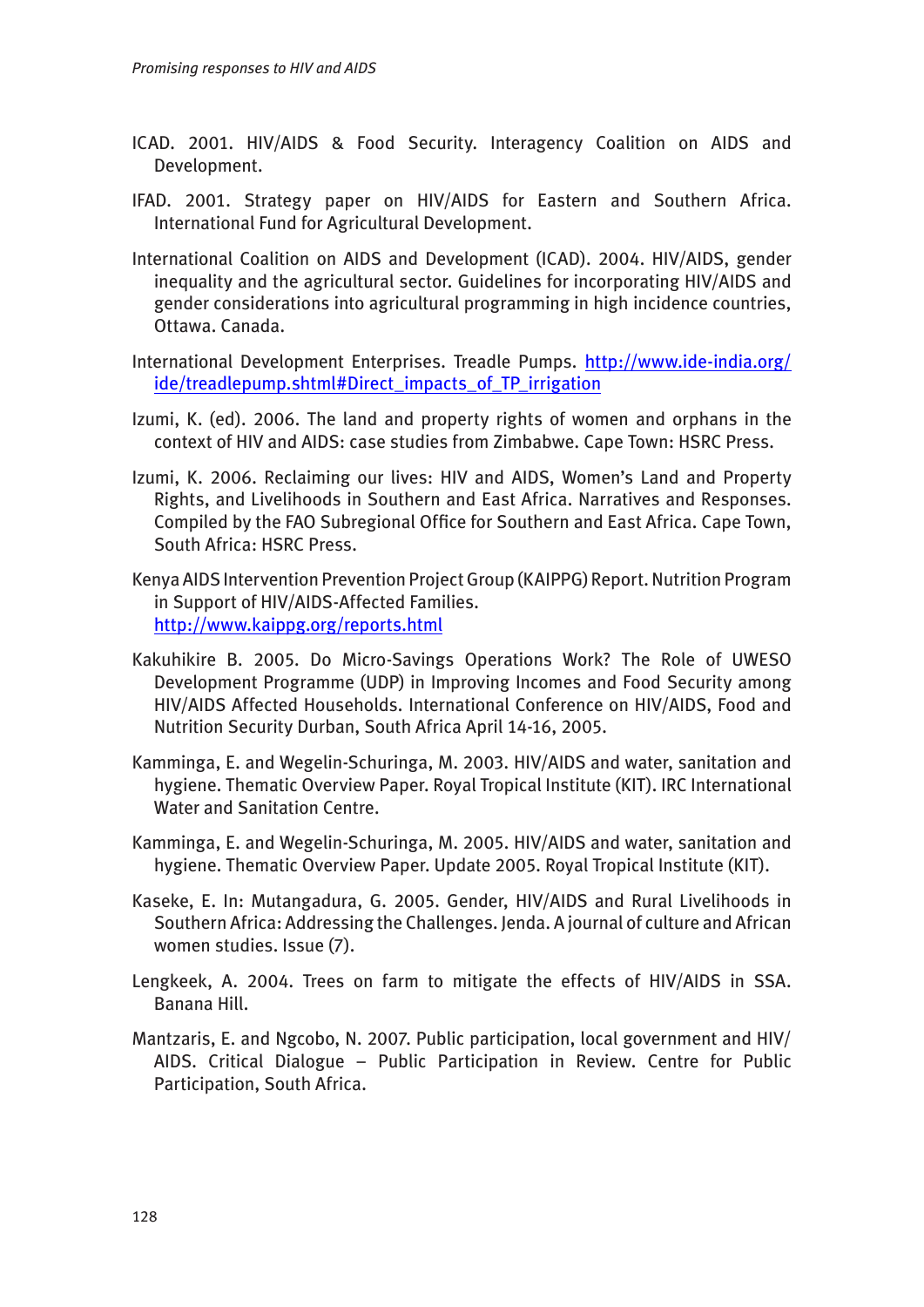- Mechini, P. 2005. Conservation Agriculture and Food Security in the context of HIV/ AIDS crisis: Breaking the vicious circle – the Swaziland experience. Technical Cooperation Project COPSE.
- MISEREOR. 2010. Responding to HIV and AIDS. A pracitioner's guide to mainstreaming in development projects. Revised version. Aachen.
- Mutungadura et al. 1999. A review of households and community responses to the HIV/AIDS epidemic in the rural areas of Sub Saharan Africa. UNAIDS.
- Mutangadura, G. 2001. HIV/AIDS, Poverty, and Elderly Women in Urban Zimbabwe, Southern African Feminist Review Vol. 2. No. 4, 2001.
- NAADS. 2004. HIV/AIDS resource guide for extension workers. National Agricultural services (NAADS) Uganda, IP/FAO.
- NAC. (National Action Commitee for Rural Water and Supply and Sanitation) 2003. Zimbabwe Water and Sanitation Sector HIV/AIDS Response. Programme, Strategies and Guidelines. National Action Committee for Rural Water Supply and Sanitation, Government of Zimbabwe, UNICEF.
- Norton, A., Conway, T. and Foster, M. 2002. Social Protection: Defining the Field of Action and Policy, Development Policy Review, 2002, 20 (5): 541-567.
- Parker, J. 2000. Microfinance and HIV/AIDS. Discussion Paper. Development Alternatives Inc.
- Parker, J., Singh, I. and Hattel, K. 2000. The Role of Microfinance in the Fight against HIV/AIDS. UNAIDS.
- Pl[an International http://www.plan-international.org/wherewework/](http://www.plan-international.org/wherewework/eastafricaeurope/zimbabwe/ourwork/livelihood/dripkits/) eastafricaeurope/zimbabwe/ourwork/livelihood/dripkits/
- Rose, L. 2006. Children's property and inheritance rights and their livelihoods: The context of HIV and AIDS in Southern and East Africa. FAO.
- Rutherford, S. 1999. "The Poor and their Money", An essay about financial services for poor people, Institute for Development Policy and Management, University of Manchester.
- Save the Children. 2004. Food Security, Livelihoods and HIV/AIDS. A guide to the Linkages, Measurement & Programming implications.
- Shah, M. K., Osborne, N., Mbilizi, T. and Vilili, G. 2002, 'Impact of HIV/AIDS on agricultural productivity and rural livelihoods in the Central Region of Malawi', CARE International in Malawi.
- Slater, R. 2004. The implications of HIV/AIDS for Social Protection. Overseas Development Institute. London.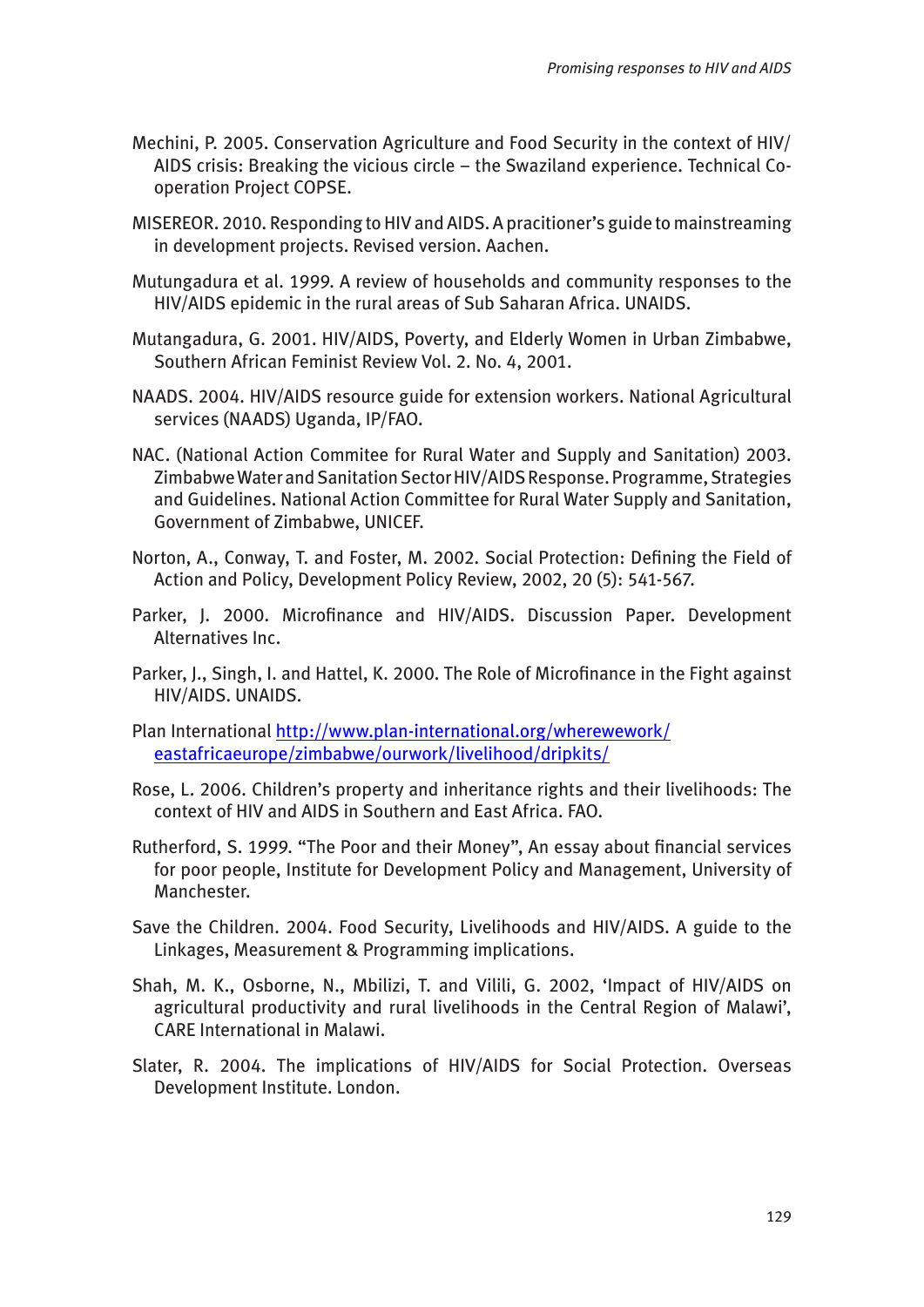- Sims, B. and Kienzle, J. 2006. Farm power and mechanization for small farms in Sub Saharan Africa. FAO. Rom.
- SOS Social Centre Lilongwe, Malawi. AIDS Africa Best Practice. [http://www.soschildrensvillages.org.uk/aids-africa/best-practice/aids-africa](http://www.soschildrensvillages.org.uk/aids-africa/best-practice/aids-africa-orphans-best-practice-6)orphans-best-practice-6
- Stein, B. 2008. AGRICULTURE IN THE TIME OF HIV/AIDS. A report on the situation in Sub Saharan Africa prepared for Norad Noragric Report No. 42. February 2008 Noragric. Norwegian University of Life Sciences.
- Steiner, K.G., Kienzle, J. and Ribeiro, F. 2004. Mitigating the impact of HIV/AIDS by labour saving technologies. African Conservation Tillage Network.
- The SEEP Network, 2008. "Kibara Mission Hospital HIV Project, Tanzania. Phase II: Savings and Internal Lending Communities". The Promising Practices Case Study Series. With Support from Catholic Relief Services, Tanzania and the Diocese of Musoma. Washington. DC.
- Topouzis, D., and Guerny, J. 1999. Sustainable Agricultural/Rural Development and Vulnerability to the AIDS Epidemic. Best practice collection. FAO/UNAIDS.
- Tsiho, S. 2007. Wild food plants of Africa project. Gibbs Magazine. <http://www.gibbsmagazine.com/Wild%20Food%20Plants%20of%20Africa.htm>
- UNAIDS. 2004. Facing the Future Together: Report of the Secretary General's Task Force on Women, Girls and HIV/AIDS in Southern Africa. Geneva, Switzerland.
- UNAIDS. 2006. Helping ourselves: Community Responses to AIDS in Swaziland. UNAIDS Best Practice Collection.
- UNAIDS/WHO/WFP. 2008. HIV, Food Security and Nutrition. Expanded version. UNAIDS, Geneva, Switzerland.
- UNAIDS. 2006a. The Positive Partnership Program in Thailand: Empowering People Living with HIV. UNAIDS Best Practice.
- UNICEF 2000. Strategies in Water and Environmental Sanitation.
- UNICEF. 2007. Enhanced Protection for Children Affected by AIDS. A companion paper to The Framework for the Protection, Care and Support of Orphans and Vulnerable Children Living in a World with HIV and AIDS.
- UNDP, FAO. 2004. African-Asian Agriculture against AIDS. Consultation on Agriculture, Development and HIV-vulnerability. Reduction 11-13 December, 2002, Bangkok, Thailand.

UNIDO. Labour Saving Technology for HIV/AIDS affected households in Malawi. <www.unido.org> [http://www.unido.org/fileadmin/import/82870\\_malawi\\_FactsheetGC.pdf](http://www.unido.org/fileadmin/import/82870_malawi_FactsheetGC.pdf)